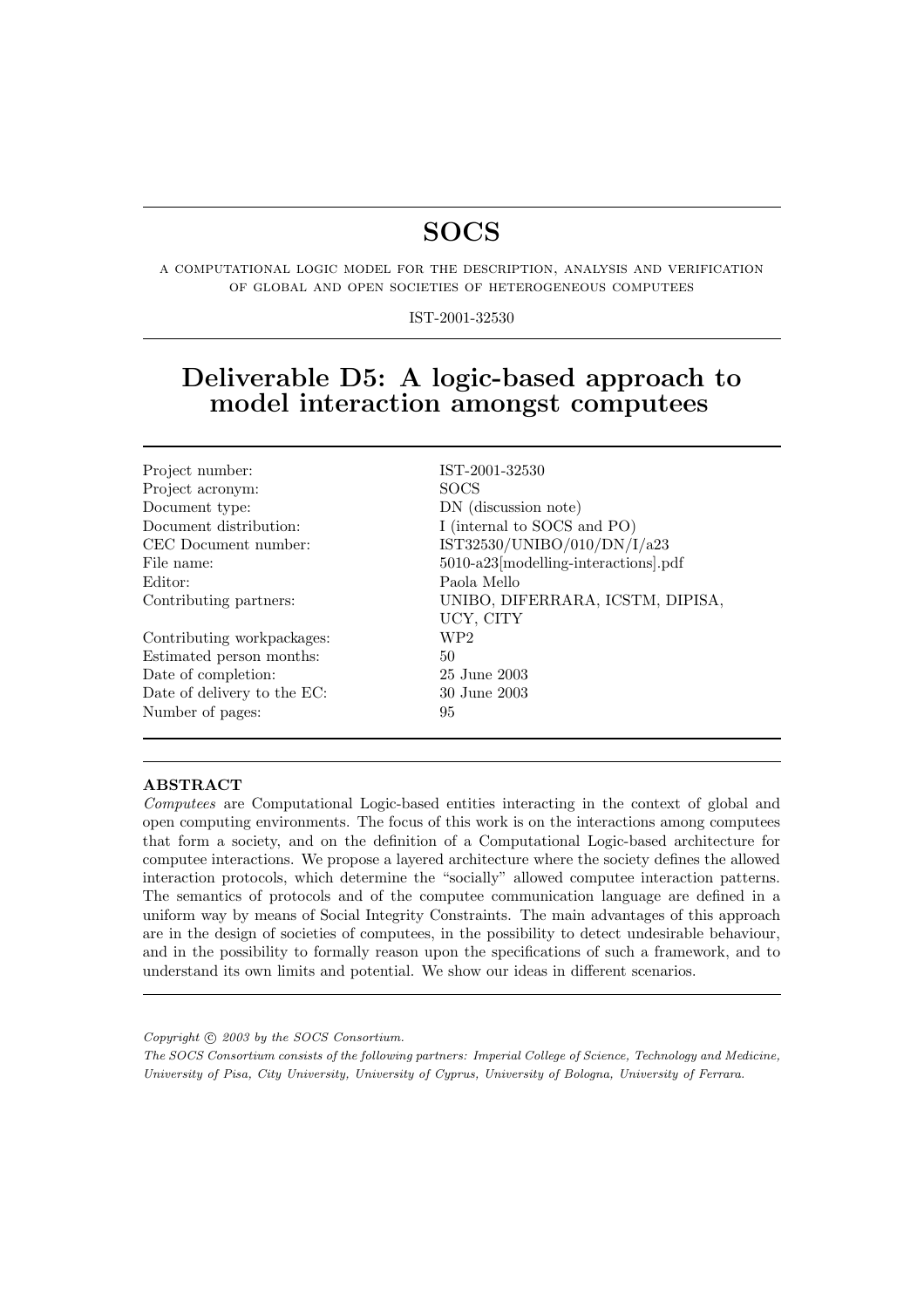# Deliverable D5: A logic-based approach to model interaction amongst computees

P. Mello<sup>1</sup>, P. Torroni<sup>1</sup>, M. Gavanelli<sup>2</sup>, M. Alberti<sup>2</sup>, A. Ciampolini<sup>2</sup>, M. Milano<sup>1</sup>, A. Roli<sup>1</sup>, E. Lamma<sup>2</sup>, F. Riguzzi<sup>2</sup>, and N. Maudet<sup>3</sup>

<sup>1</sup> DEIS, University of Bologna Email: {pmello|ptorroni|aciampolini|mmilano|aroli}@deis.unibo.it <sup>2</sup> DI, University of Ferrara

Email: {mgavanelli|malberti|elamma|friguzzi}@ing.unife.it

<sup>3</sup> DoC, Imperial College Email: maudet@doc.ic.ac.uk

#### ABSTRACT

Computees are Computational Logic-based entities interacting in the context of global and open computing environments. The focus of this work is on the interactions among computees that form a society, and on the definition of a Computational Logic-based architecture for computee interactions. We propose a layered architecture where the society defines the allowed interaction protocols, which determine the "socially" allowed computee interaction patterns. The semantics of protocols and of the computee communication language are defined in a uniform way by means of Social Integrity Constraints. The main advantages of this approach are in the design of societies of computees, in the possibility to detect undesirable behaviour, and in the possibility to formally reason upon the specifications of such a framework, and to understand its own limits and potential. We show our ideas in different scenarios.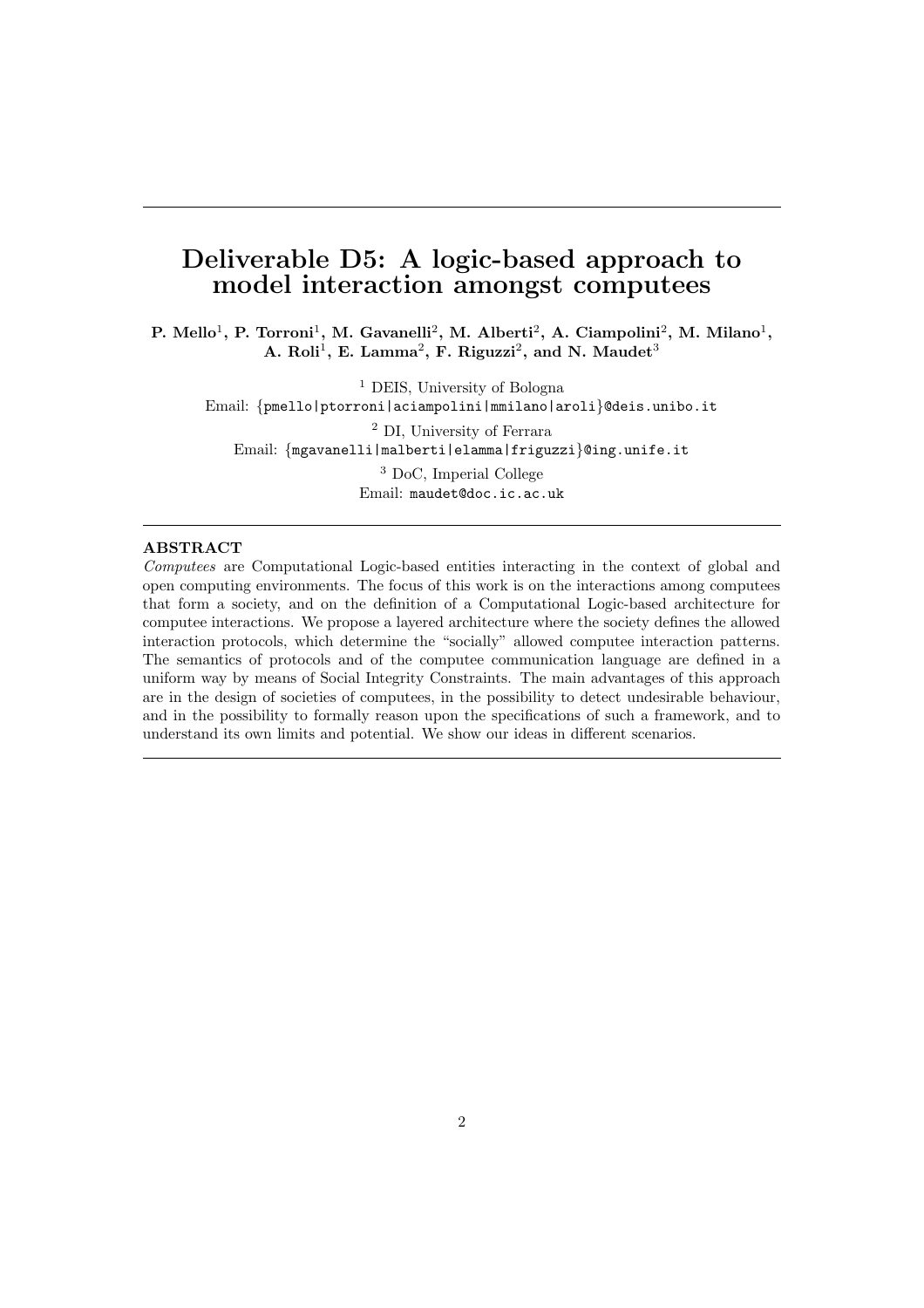# Contents

| 1              |         | Introduction                                                                                             | $\overline{5}$  |
|----------------|---------|----------------------------------------------------------------------------------------------------------|-----------------|
|                | 1.1     |                                                                                                          | $6\phantom{.}6$ |
|                | 1.2     |                                                                                                          | -7              |
|                | 1.3     | $-8$                                                                                                     |                 |
|                | 1.4     | Dissemination of results $\dots \dots \dots \dots \dots \dots \dots \dots \dots \dots \dots \dots \dots$ | - 9             |
|                | 1.5     |                                                                                                          |                 |
| $\bf{2}$       |         | Societies of computees<br>11                                                                             |                 |
|                | 2.1     |                                                                                                          |                 |
|                | 2.2     |                                                                                                          |                 |
|                | 2.3     |                                                                                                          |                 |
|                | 2.4     | -15                                                                                                      |                 |
|                | 2.5     | Syntax of the Social Organization Knowledge Base<br>17                                                   |                 |
|                | 2.6     | 18                                                                                                       |                 |
|                | 2.7     | 18                                                                                                       |                 |
| 3              |         | Protocols<br>19                                                                                          |                 |
|                | 3.1     |                                                                                                          |                 |
|                | 3.2     | 22                                                                                                       |                 |
|                | 3.3     | 23                                                                                                       |                 |
|                | 3.4     |                                                                                                          |                 |
|                | $3.5\,$ |                                                                                                          |                 |
| $\overline{4}$ |         | Semantics of the social framework<br>28                                                                  |                 |
|                | 4.1     |                                                                                                          |                 |
|                | 4.2     |                                                                                                          |                 |
|                | 4.3     | The society knowledge as an Abductive Logic Program 35                                                   |                 |
| 5              |         | 37<br><b>Computee Communication Language</b>                                                             |                 |
|                | 5.1     | Agent Communication Languages: state of the art 37                                                       |                 |
|                | 5.2     | 41                                                                                                       |                 |
|                | 5.3     |                                                                                                          |                 |
|                |         | 5.3.1                                                                                                    |                 |
|                |         | Permissible sequences of communicative acts<br>44<br>5.3.2                                               |                 |
| 6              |         | Formal verification of properties<br>45                                                                  |                 |
|                | 6.1     |                                                                                                          |                 |
|                |         | Type 1 verification (a computee will always comply) $\dots \dots \dots \dots$ 46<br>6.1.1                |                 |
|                |         | Type 2 verification (compliance by observation) $\ldots \ldots \ldots \ldots \ldots$<br>6.1.2<br>48      |                 |
|                |         | Type 3 verification (protocol properties) $\ldots \ldots \ldots \ldots \ldots \ldots$<br>6.1.3<br>49     |                 |
| $\overline{7}$ |         | Extensions<br>49                                                                                         |                 |
|                | 7.1     | 49                                                                                                       |                 |
|                |         | 7.1.1<br>50                                                                                              |                 |
|                |         | 7.1.2<br>50                                                                                              |                 |
|                | 7.2     | 52                                                                                                       |                 |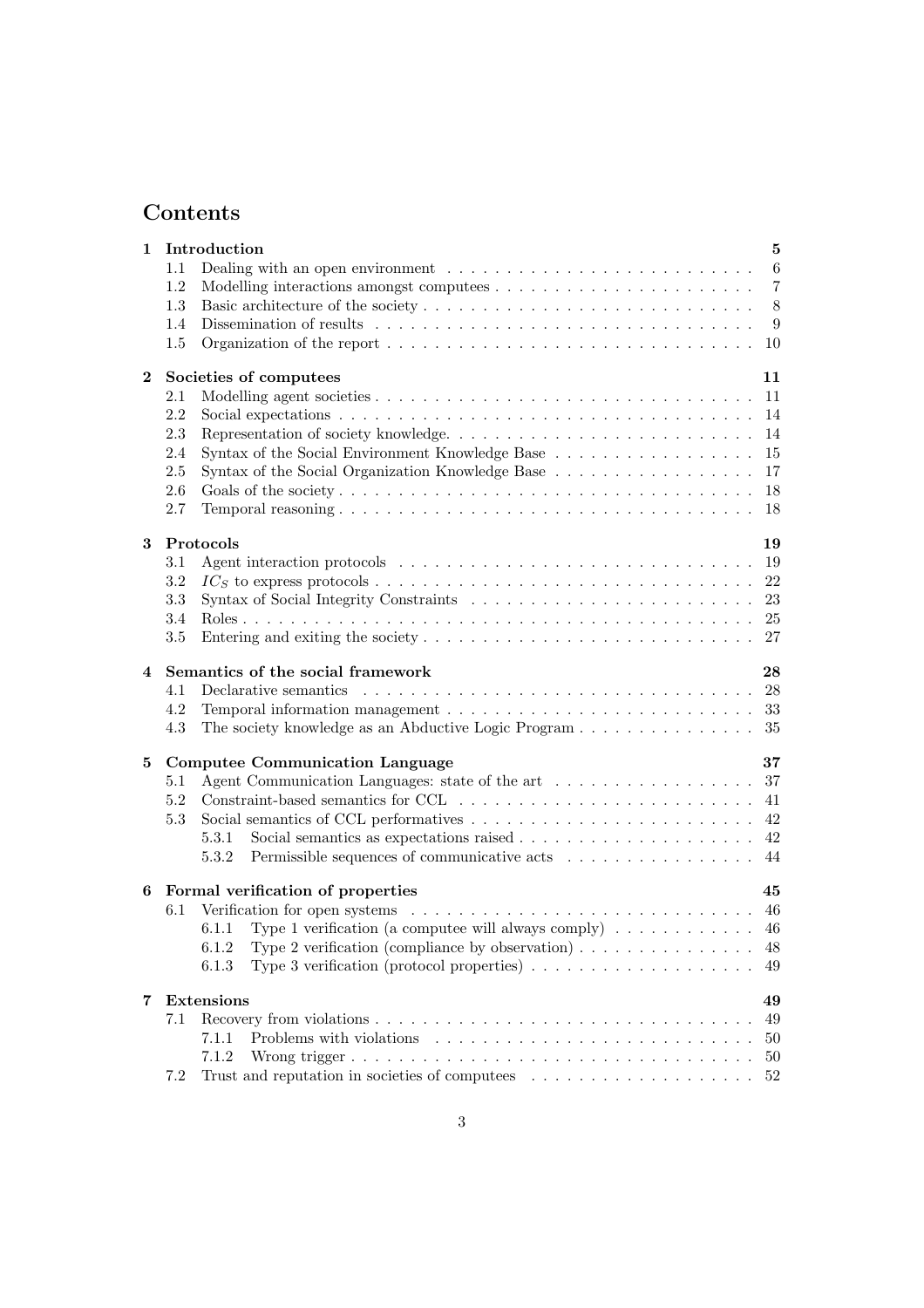|   |     | 7.2.1<br>Qualitative trust and reputation management in societies of computers. 53                       |    |
|---|-----|----------------------------------------------------------------------------------------------------------|----|
|   |     | 7.2.2<br>Example of trust reputation $\ldots \ldots \ldots \ldots \ldots \ldots \ldots \ldots \ldots$    | 53 |
|   | 7.3 |                                                                                                          | 54 |
|   |     | 7.3.1                                                                                                    | 55 |
|   |     | 7.3.2                                                                                                    | 56 |
|   |     | Learning the <i>deadline</i> protocol $\ldots \ldots \ldots \ldots \ldots \ldots \ldots \ldots$<br>7.3.3 | 57 |
|   | 7.4 |                                                                                                          | 58 |
| 8 |     | <b>Examples</b>                                                                                          | 59 |
|   | 8.1 |                                                                                                          | 59 |
|   |     | Protocols in the resource exchange scenario $\ldots \ldots \ldots \ldots \ldots \ldots$<br>8.1.1         | 60 |
|   | 8.2 |                                                                                                          | 62 |
|   |     | 8.2.1                                                                                                    | 63 |
|   |     | 8.2.2<br>Rules of interaction (protocols) $\dots \dots \dots \dots \dots \dots \dots \dots \dots$        | 64 |
|   | 8.3 |                                                                                                          | 65 |
|   |     | 8.3.1                                                                                                    | 69 |
| 9 |     | Related work                                                                                             | 70 |
|   |     | 10 Discussion and evaluations of objectives                                                              | 74 |
|   |     | A Abductive Logic Programming                                                                            | 88 |
|   |     |                                                                                                          | 88 |
|   |     | A.2 Abductive proof-procedures dealing with variables in hypotheses and with con-                        |    |
|   |     | straints                                                                                                 | 89 |
|   |     | A.3 The IFF proof-procedure                                                                              | 90 |
|   |     |                                                                                                          | 90 |
|   |     |                                                                                                          | 91 |
|   |     |                                                                                                          | 92 |
| B |     | Comparing $IC_S$ with the integrity constraints of the IFF proof-procedure                               | 92 |
|   |     | C Learning                                                                                               | 93 |
|   |     |                                                                                                          |    |
|   |     |                                                                                                          |    |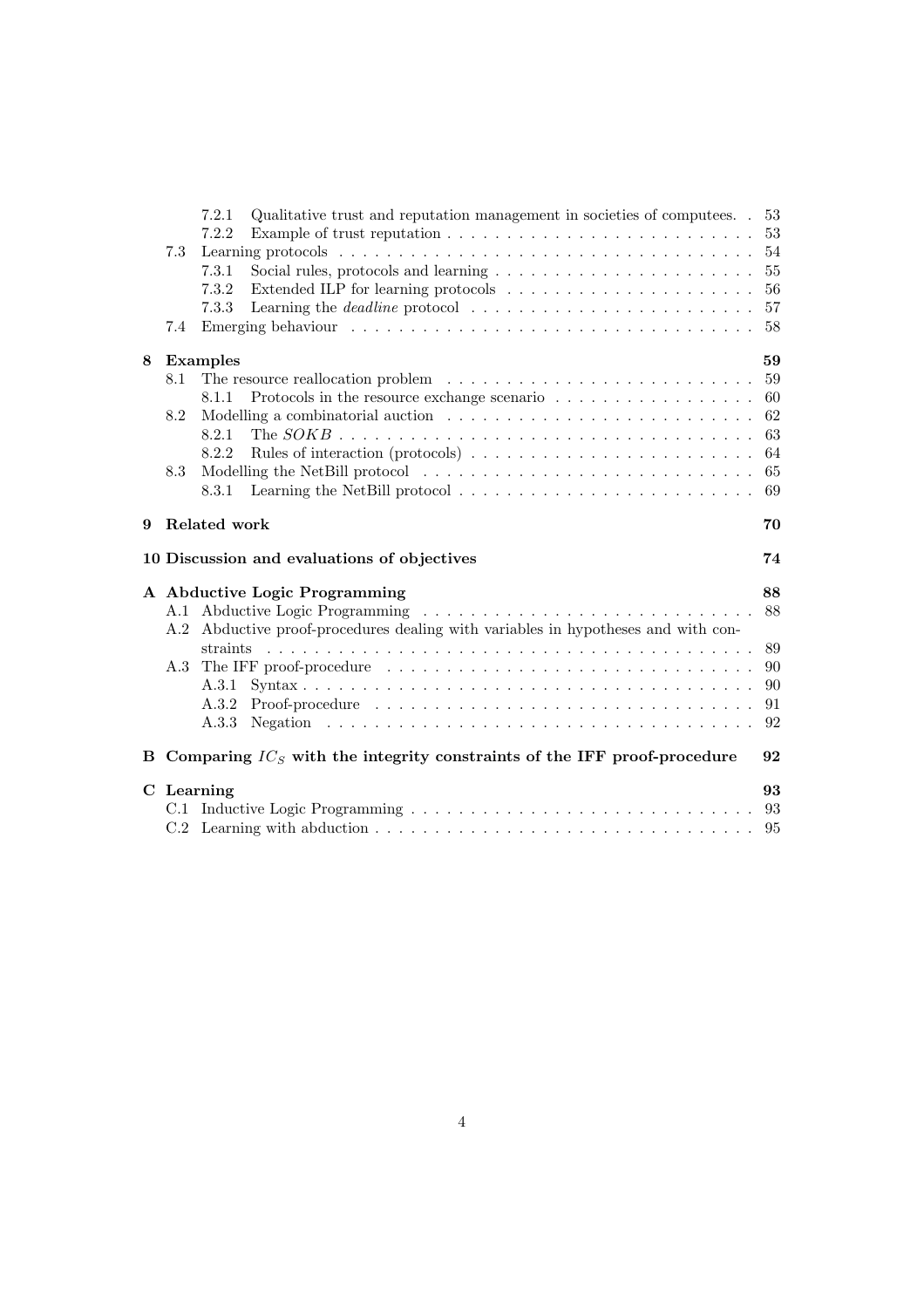# 1 Introduction

Computees are Computational Logic-based entities interacting in the context of global and open computing systems [KSST03]. They are abstractions of the entities that populate Global Computing environments [GC]. These entities can form complex organizations, that we call Societies Of ComputeeS [SOC]. The main objective of Global Computing, rephrased in terms of SOCS, is to provide a solid scientific foundation for the design of societies of computees, and to lay the groundwork for achieving effective principles for building and analyzing such systems.

Computees are autonomous computational entities, autonomous in the sense that their inner activity is not externally controlled. Computees have their own knowledge, capabilities, resources, objectives and rules of behavior. Each computee typically has only a partial, incomplete and possibly inaccurate view of the environment and of the other computees, and it might have inadequate resources or capabilities to achieve its objectives. We do not make assumptions on the location or movements of computees, and we propose a model of societies which is not based on an a-priori determined rigid configuration.

In our approach, we believe that the knowledge and technologies acquired so far in the area of Computational Logic provide a solid ground to build upon. In the companion document D4, reporting on the activity done during the first year of the project with respect to Workpackage 1 ("A logic-based model for computees") [KSST03], it is possible to see how computees, in order to achieve their objectives and exploit their knowledge, are provided with reasoning functionalities (such as deduction, abduction, reasoning with priorities, etc.) and Computational Logic-based capabilities (such as planning, goal decision, temporal reasoning, and so forth). The role of Computational Logic at the level of the single computee is therefore to provide a formalism and an operational semantics to its capabilities and to its life cycle which activates such capabilities.

At the society level, the role of Computational Logic is to provide both a declarative and an operational semantics to interactions. The advantages of such an approach are to be found:

- $(i)$  in the design and specification of societies of computees, based on a formalism which is declarative and easily understandable by the user;
- (*ii*) in the possibility to statically analyze the behavior of the society and of its individuals, based on the properties that such a framework allows to prove;
- (*iii*) in the possibility to detect undesirable behavior, through on the fly control of the system based on the computees' observable behavior (communication exchanges) and to dynamically check the conformance of such behaviour with the constraints posed by the society;
- $(iv)$  in the possibility to understand its own limits and potential, through the study of verified properties which will help to define the application domains of our results.

This document presents a framework based on Computational Logic for modelling interaction among computees in an open environment, and summarizes part of the work done during the first one and a half year of the project, with respect to Workpackage 2 ("Modelling interaction amongst computees").

The main features of the framework here presented are:

- $(i)$  the use of Computational Logic to model and give semantics to interactions; and
- (ii) the use of a uniform formalism (Social Integrity Constraints) for expressing both protocols and "social" semantics of communication languages.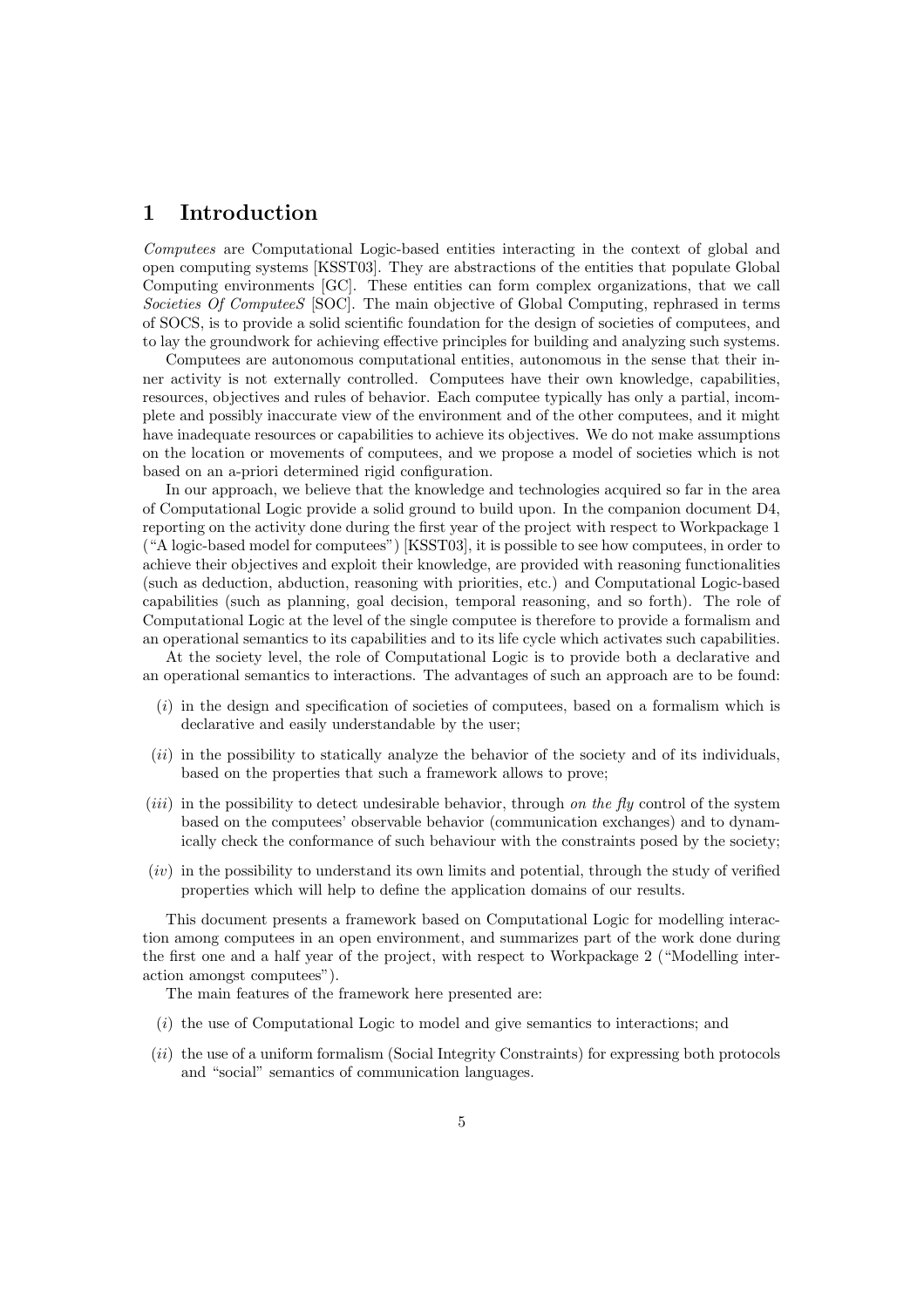## 1.1 Dealing with an open environment

The society formal model should satisfy the following high-level objectives derived directly from the GC vision of an open and changing environment.

There are several notions of openness that could be adopted for societies of computees. In the following we will take into consideration the two most widely accepted definitions of openness in the agent community. According to [Dav01], in an open (artificial) society "there are no restrictions for agents/processes to join/leave the society": this means that it is possible for any agent to enter the society simply by starting an interaction with a member of it. This is also the acceptation adopted in the Agentcities initiative [Age], whose aim is to increase the commercial and research potential of agent-based applications by constructing a worldwide, open network of platforms hosting diverse agent-based services.

Another widely accepted definition of openness in agent societies is that given in [APS02] (derived from [Hew91]) where an agent society is open if three properties hold:

- $(i)$  the behavior of members and their interactions are unpredictable (i.e., the execution of the society is non-deterministic);
- (*ii*) the internal architecture of each member is neither publicly known nor observable (i.e., members may have heterogeneous architectures);
- (iii) members of the society do not necessarily share common goals, desires or intentions (i.e., each member may conflict with others when trying to reach its own purposes).

The two definitions are based on different notions, but they imply similar effects on the society features. The first definition of openness is more focused on the society membership, and therefore it necessarily implies that we have to take into consideration the way an agent can enter/leave the society: if a society can be entered/left without any restriction, we call it open. In particular, according to [Dav01], in addition to openness, an agent society may need to support (some of) the following properties: *flexibility*: the degree to which agents are restricted in their behavior by the society; *stability*: the predictability of the consequences of actions; trustfulness: the extent to which agents trust the society. Typically those properties are not independent of each other. Since entering an open society is completely free, in principle this does not impose any monitoring/constraining infrastructure to the society. For these reason, as observed in [Dav01], such kinds of "open" society are often unstable and untrustful.

The second definition of openness [APS02] is more based on externally observable features within the society. It implies that members could be heterogeneous, and possibly noncooperative. Thus, in this kind of open society, as in the one proposed by [Dav01], trustfulness of members and of the society itself could be low. Moreover, again as in [Dav01], being the society behavior non-deterministic, this could cause a low stability as an additional property.

With reference to SOCS objectives, we propose a model of the society where:

- the way computees enter/exit the society is not necessarily constrained;
- the presence of heterogeneous computees within societies is emphasized;
- it might not always be guaranteed that the internal structure of computees is observable, and that their social behaviour is predictable.

We are interested in modelling societies by specifying a social knowledge which possibly expresses some constraints on members' social behavior.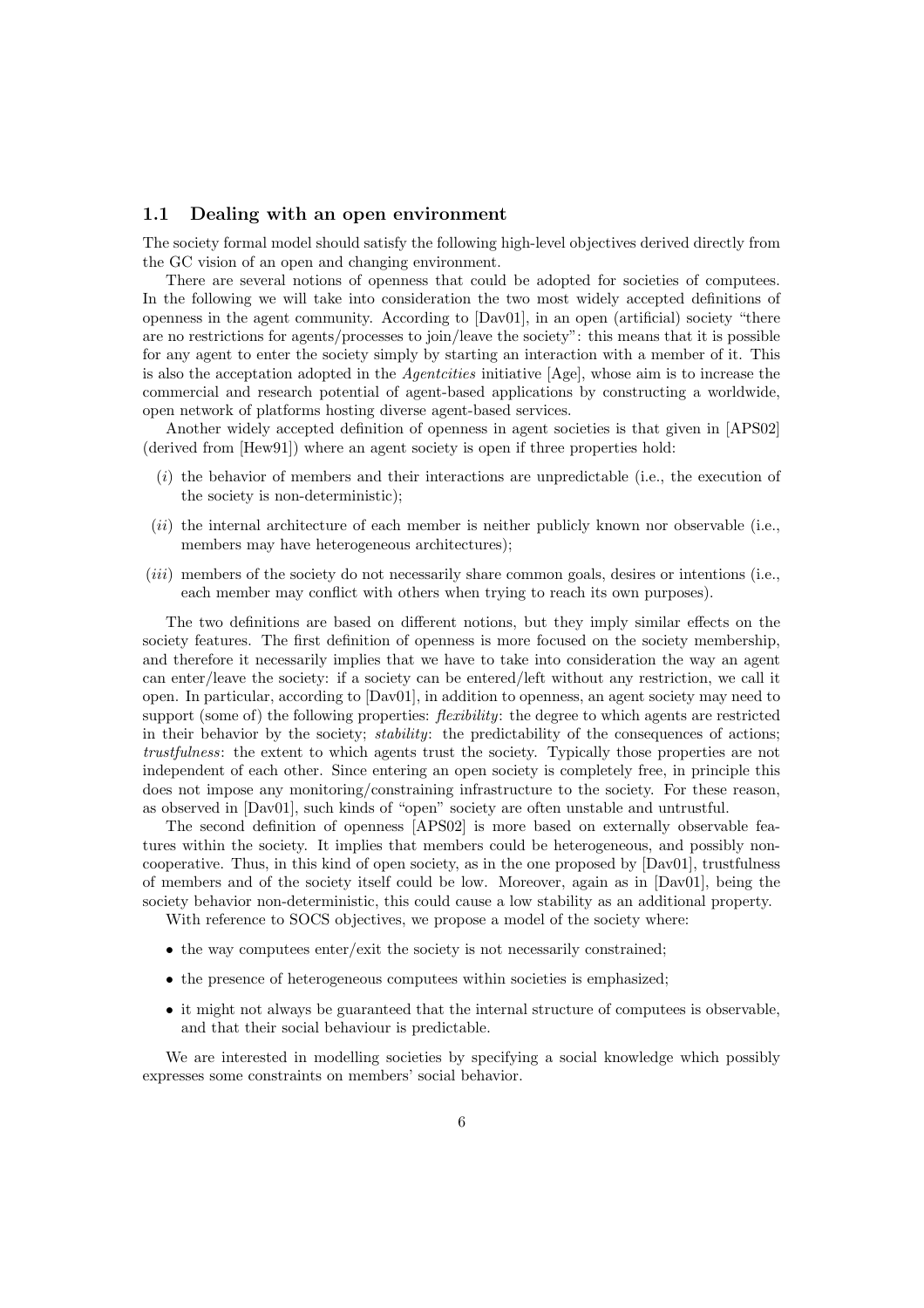We are also interested in expressing a notion of *social goal*, and in supporting both goaldirected and non-goal-directed societies. For all these reasons, the kind of agent society we will consider is more adherent to the definition of openness given in [APS02].

# 1.2 Modelling interactions amongst computees

SOCS has many aspects in common with the current work on Multi-Agent Systems. One such model is [APS02], that we cited above. Societies of agents and agent interactions have been widely studied, and models have been proposed which offer several advantages in certain domains.

In this report, we carefully put SOCS into relationship with the agent literature, with the purpose to single out the original contribution of our work with respect to such a conspicuous and rich material. In this introduction we briefly motivate our approach towards agent interactions. Our arguments are:

- the use of a declarative and understandable representation,
- a uniform medium to understand aspects of interactions so far treated separately and thus disconnected,
- an operational model to pave the way to an implementation of societies of computees based on the declarative specifications,
- a bridge built to verification and formal proof of properties, and
- a link to the model of individual entities in the society.

Agent Communication Languages (ACL) and Conversation Protocols (CP) are the traditional approaches to support interactions among software agents. The semantics of speech acts in ACL is customarily defined in terms of mental attitudes such as beliefs, desires and intentions. This approach has been criticized as inadequate for open environments [Sin98] since agents cannot verify whether the private beliefs of other agents comply with speech act definitions without pre-established constraints on how agents are internally implemented.

On the other hand, CP are static structures that define the sequences of utterances making a coherent conversation. This approach has been criticized for its lack of flexibility, i.e., the lack of compositional rules governing how protocols are extended or merged. An additional shortcoming is that ACL and CP are defined independently of each other. We have tried to combine them in a way that recognizes the dependencies between the two.

In our approach, we define the semantics of the protocols and the communication language of the computees as integrity constraints over social events (e.g., communicative acts), which caters for heterogeneity of computees and openness of societies, since it makes no assumptions on the internal structure of the computees. Being the present report a companion work of D4 [KSST03], from now on we will call the communication language of the computees "Computee Communication Language" (CCL).

The formalism adopted for protocols and CCL is based on Social Integrity Constraints  $(IC<sub>S</sub>)$  which express constraints on the communication patterns of computees, and therefore determine expected communicative acts, on the basis of the history of social events.

Building on previous work on abductive logic-based agents [KS99, STT02a, CLMT02], we define the society's knowledge assimilating it to abductive logic programs [CP86, EK89, KM90]: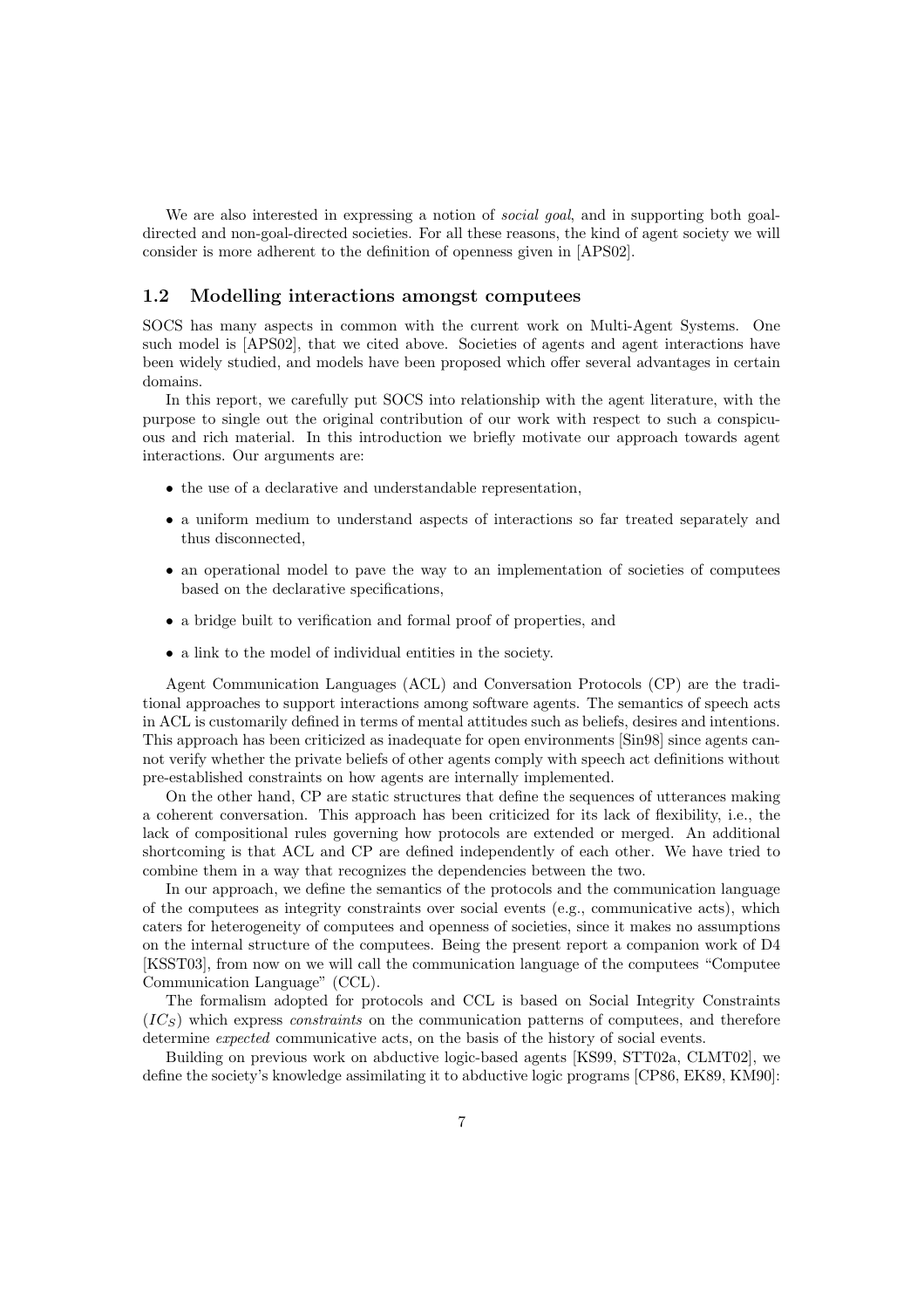| society and protocols           |
|---------------------------------|
| computee communication language |
| platform                        |

Figure 1: The multi-layered architecture

we define a notion of expected social events, and express them as abducible predicates, while using  $IC<sub>S</sub>$  to constrain the "socially admissible" communication patterns of computees. The syntax of  $IC<sub>S</sub>$  and of the society in general are those of an extended logic program, and the operational semantics will draw inspiration from that of abductive frameworks such as the IFF proof-procedure by Fung and Kowalski [FK97]. In this way, we address a foundational aspect and a major engineering problem, allowing for different kinds of verification: static, dynamic, based on outside observation of the computees communication exchanges, based on knowledge on the computee internals. This is, we believe, one of our main innovations in the theory and design of systems of autonomous entities in the Global Computing environment.

# 1.3 Basic architecture of the society

With this report we want to commit to a model of interactions which the other Workpackages will build upon later on in the project. The objectives of our design are on the one hand the possibility to capture violations and incorrect social behavior of computees, and possibly to recover from a state of failure, on the other hand to give the society the means to be proactive in helping the computees behaving in a socially correct way, for instance, by suggesting to the computees what their expected social acts are, or by showing them the possible social consequences of their actions. Some of those objectives are met at this stage of the work and some others are subject for current and future investigation.

We propose a multi-layered architecture to model and implement a society of computees. We rely on a functional definition of a society, implemented through a management infrastructure that supports the definition of constraints on communicative acts (protocols), and possibly roles and operations for joining and exiting a society.

We would like to stress here that the architecture we propose is at an abstract level. In particular, when we talk about "society", we do not suggest that there is any global entity that contains all protocols and "social" information of all sorts. Our "society" is instead an abstraction, which could be in practice implemented by one or several computees, or by any other suitable entity (which we will refer to, in the following, as social infrastructure): the choice will depend on the underlying algorithms and on the specific application.

The architecture is composed of three layers (see Figure 1):

- (iii) Society and Protocols
- (ii) Computee Communication Language
- (i) Platform

At the bottom level we put the platform used to implement the system, which supports low-level communication among computees. The platform layer is beyond the scope of this report, as it is relevant to Workpackage 4 of the project.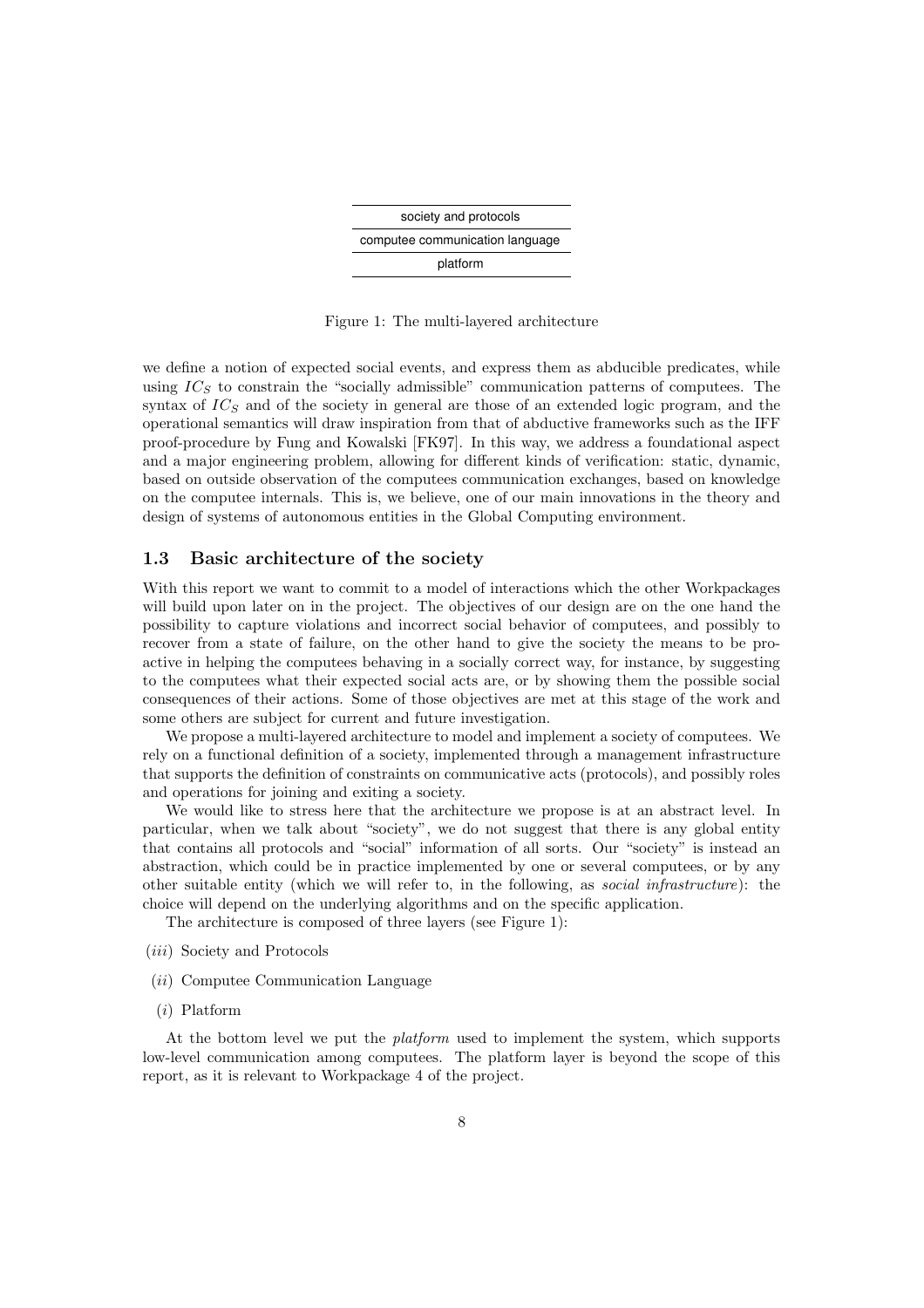On top of the platform, we have the CCL, which defines the syntax and semantics of communicative acts, still specified via  $IC_S$ . The CCL layer equips computees with means for exchanging information and knowledge, and provides formalisms for communication handling propositions, rules, and actions instead of simple objects with no associated semantics. What is handled by the CCL is related to the single computee formal model (see [KSST03], Section 10, and Section 10 of this document).

The topmost level (Society and Protocols) defines the social knowledge, and provides formalisms to rule computees' interactions. It can specify entrance/exiting rules, relationships between roles and the expected behaviour of computees, with respect to the roles that they cover. Protocols formalize social rules of interaction, by posing constraints on the computees' communicative acts and on their sequences.

In defining our model of interaction, and mainly in defining the syntax and the expressive power of  $IC<sub>S</sub>$ , we started from different case studies. Therefore, along with the "horizontally" layered structure of the interaction architecture, we have a "vertical" notion of *scenario*, which we use to put things into context and explain the ideas by means of running examples. In this report we use three examples.

The first example is inspired by [STT02a], which proposes a negotiation solution to a resource reallocation problem, presenting a framework based on Abductive Logic Programming. In this scenario, computees are the entities holding the resources.

The second example is based on combinatorial auctions. Auctions are an important way of allocating items among autonomous and self-interested entities. In combinatorial auctions [Nis00, San02], bidders can bid on combinations of items and associate a price to each combination. The auctioneer should solve the winner determination problem, i.e., it should choose the best bids that cover all items at the minimum price. In this report, we briefly show how to model the communication protocol of a society implementing the combinatorial auction, where bidders and auctioneers are modeled as computees. We also show how it is possible to capture possible deviations from the proper/expected behavior of a participant (bidder or auctioneer).

The third example, NetBill [CTS95], is a simple security and transaction protocol designed for ruling selling and delivery of low-priced information goods (such as software or journal articles) over the Internet. It manages all the phases of a complete transaction: price negotiation, ordering, delivery of goods, payment and delivery of a receipt of payment. It relies on a Net-Bill server as an information store and authentication server for sellers and buyers and as an interface to traditional financial entities (such as bank accounts or credit cards).

# 1.4 Dissemination of results

The present document, D5, reports on both previously published and original work. Among the conferences and workshops where parts of D5 have been or will soon be presented, we cite: the UK Multi-Agent Systems Annual Conference (UKMAS) [TMM+02], the International Workshop on Formal Approaches to Multi-Agent Systems (FAMAS) [ACG+03a], the 3rd International Central and Eastern European Conference on Multi-Agent Systems (CEEMAS) [ACG+03b], the Workshop on Logic and Communication in Multi-Agent Systems (LCMAS) [AGL+03c], the First International Workshop on Declarative Agent Languages and Technologies  $(DALT)$  [AGL<sup>+</sup>03b], the 18th International Joint Conference on Artificial Intelligence (IJCAI) [STT03], and the 8th National Congress on Artificial Intelligence  $(AI^*IA)$  [AGL+03a]. In particular, in  $\text{TMM}^+02$  a layered architecture for societies of computees (Section 1.3) has been proposed, where at the bottom level a platform is used to implement the system and give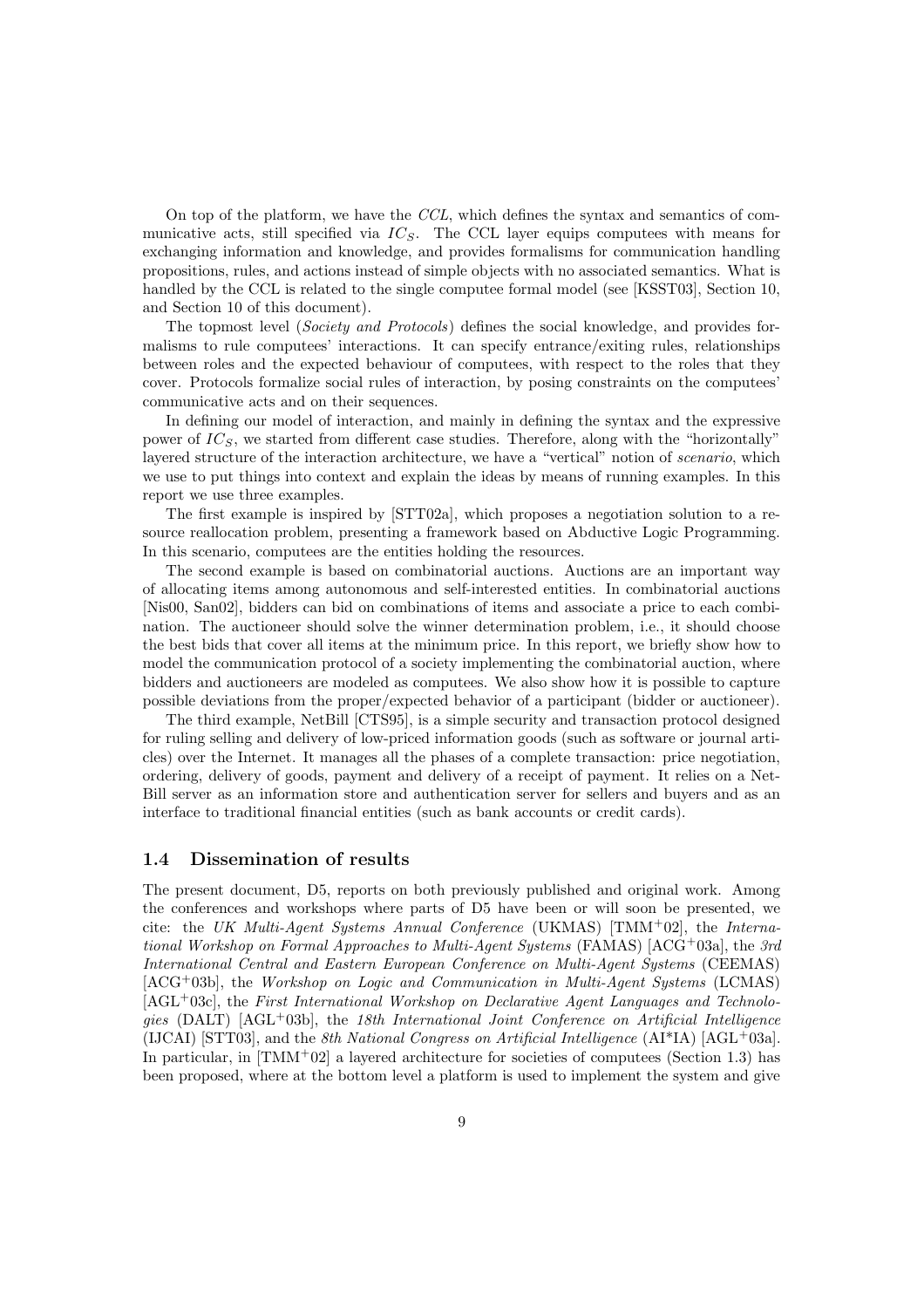support to computees' communication, and a communication language layer defines syntax and semantics of communicative acts, while society and protocols are in a higher layer. A social semantics for communicative acts (Section 5.3) has been presented in  $[ACG<sup>+</sup>03b]$ , along with a discussion about the advantages and motivation of a social semantics of communication with respect to other approaches, and in  $[ACG^+03a]$  an implementation of a restricted class of  $IC_S$ is proposed, based on the CHR language [Fru98]. [AGL+03a] defines the full syntax of  $IC_S$ , the scope of variables, quantification, and gives some results about the conditions for a proper behaviour of the framework, along with a formal declarative semantic characterization of concepts such as coherence and consistency of sets of expectations and their fulfillment (mainly Section 3.3 and Section 4.1).  $[AGL^+03b]$  shows the practical use of our theoretical framework, by means of a simple though realistic case study of resource sharing (Section 8.1). The protocols are taken from [STT03], where the authors introduce a formalization of dialogues, policies and protocols, and discuss about conformance of policies to protocols. Finally, [AGL+03c] focusses on formal and automatic verification of properties of interactions and protocols (Section 6).

# 1.5 Organization of the report

This work is structured as follows:

- 2 Societies of Computees In this section, after giving some background notions on the modelling of agent societies, we define the social knowledge base and we introduce the notions of events and expectations;
- 3 Protocols In this section, we survey background work on protocols, we introduce the syntax of  $IC_S$ , and we show how we can model roles and manage membership;
- 4 Semantics of the social framework In this section, we give the declarative semantics of our model of society and its operational counterpart, and with the help of examples we show the "evolution" of expectations during the life of a society of computees. We discuss some aspects of our framework related to temporal reasoning, and we conclude by giving an abductive interpretation of our framework;
- 5 Computee Communication Language In this section, after briefly surveying the main proposals for Agent Communication Languages, relevant to our approach, we introduce the basic ideas on the CCL and its semantic characterization via  $IC_S$ .
- 6 Formal verification of properties In this section, we elaborate on the use of our framework to automatically prove properties of interactions, such as compliance to protocols;
- 7 Extensions This section preliminarily studies some extensions of the framework that could be developed in future work. We discuss about violation and recovery from states of violation, protocol learning, trust management, and about our approach to the study of emerging behaviour of societies of computees;
- 8 Examples In this section we introduce some simple examples, used as application scenarios: the resource reallocation problem, combinatorial auctions and the NetBill protocol;
- 9 Related work In this section, we discuss our work in relationship with the state of the art in agent societies, protocols and ACL;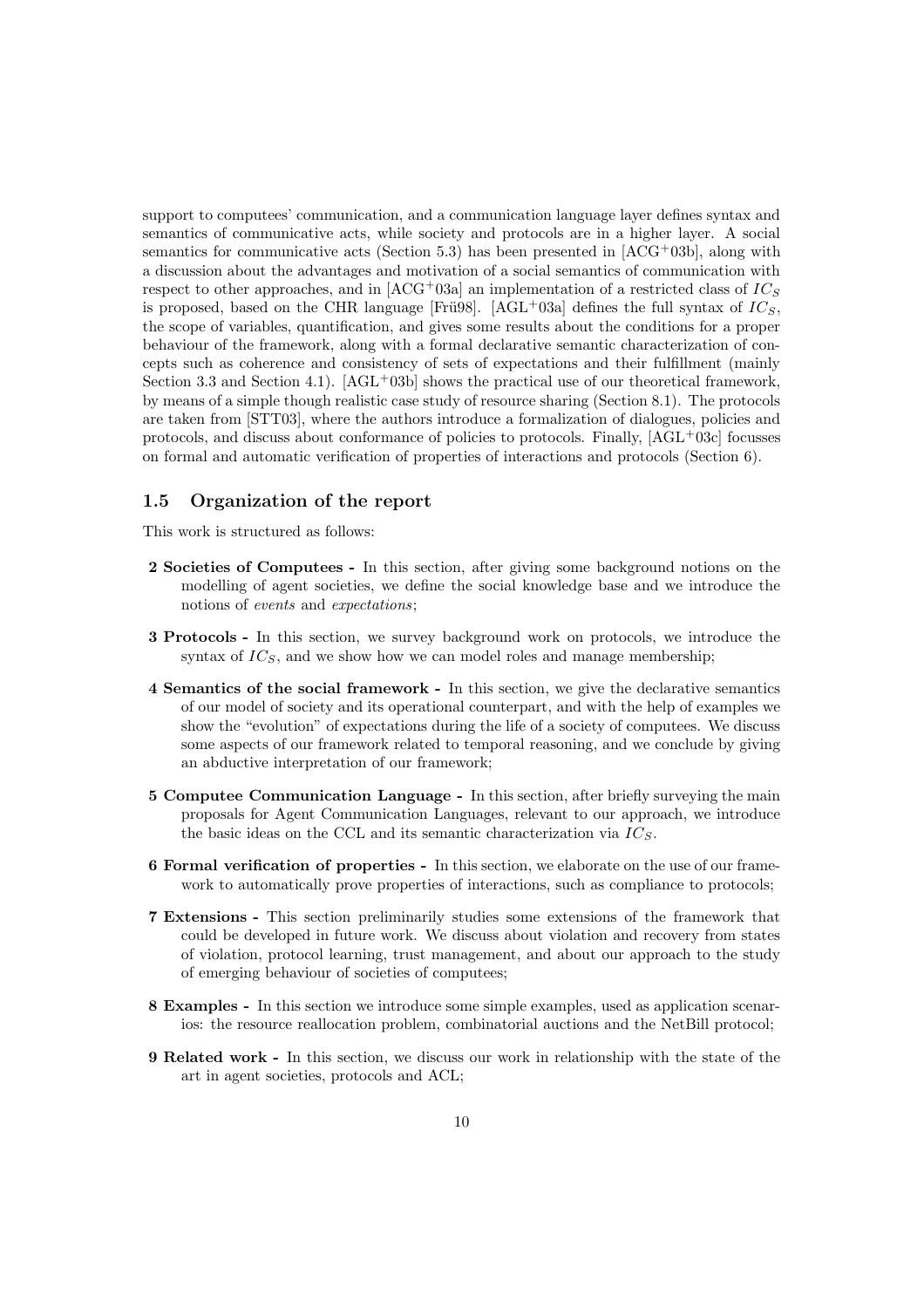10 Discussion and evaluations of objectives - In this section, we conclude by evaluating our work with respect to the Technical Annex and to deliverable  $D3$  [LMM+03], and we discuss it in relationship with other Workpackages.

Three appendices complete the deliverable, by giving some additional information and background on Logic Programming:

- Appendix A Background In this section, we give some background on Abductive Logic Programming, as it is used within this report.
- Appendix B Comparing  $IC_S$  with the IC of the IFF proof-procedure In this brief section, we elaborate on some differences and similarities between syntax and restrictions of  $IC_S$  and those of the integrity constraints handled by Fung and Kowalski's IFF proofprocedure for abductive reasoning [FK97].
- Appendix C Learning In this section, we provide some background on Inductive Logic Programming which can help the reader in better understanding its exploitation to learn social behavior in societies of computees

# 2 Societies of computees

In this section, we give some background notions on agent society modelling, and we define the syntax of our model of societies of computees.

# 2.1 Modelling agent societies

Several approaches to agent society modelling can be found in the Multi-Agent Systems literature. The earliest attempts to model a society of agents or interacting computational entities have their roots in the Distributed Problem Solving (DPS) area, further extended towards contract networks and market models. Different perspectives lead to dependency network models, Deontic Logic-based models and models based on modal and/or temporal logics (in particular, extensions of the Belief, Desire, Intention - BDI - architecture [RG92a]). Another interesting approach is that of organizational models which define societies as the actual (and dynamic) composition of organizations. Organizations specify the roles agents will enact and their interactions by means of protocols. Finally, we should mention bottom-up models which focus on the spontaneous emergence of coalitions, cooperation and norms; for instance, economic and social-based multi-agent systems [Axe97] and artificial life [DFCF91]. In the following, we give a brief description of some of the most relevant approaches amongst the ones mentioned above for the purposes of our work.

Distributed Problem Solving - The need for a society model emerges in DPS when problems have to be addressed by coordinating an ensemble of computational entities. It hence follows the requirement for the definition of models, systems and tools for dealing with dynamic coalition formation, cooperation and competition.

In this context, a society is a collection of agents interacting (i.e., cooperating and/or competing) to solve the assigned tasks. The rules of the society define the actions that agents are allowed to take and the allowed interaction patterns. Two typical examples of this kind of societies are those based on market models and contract networks.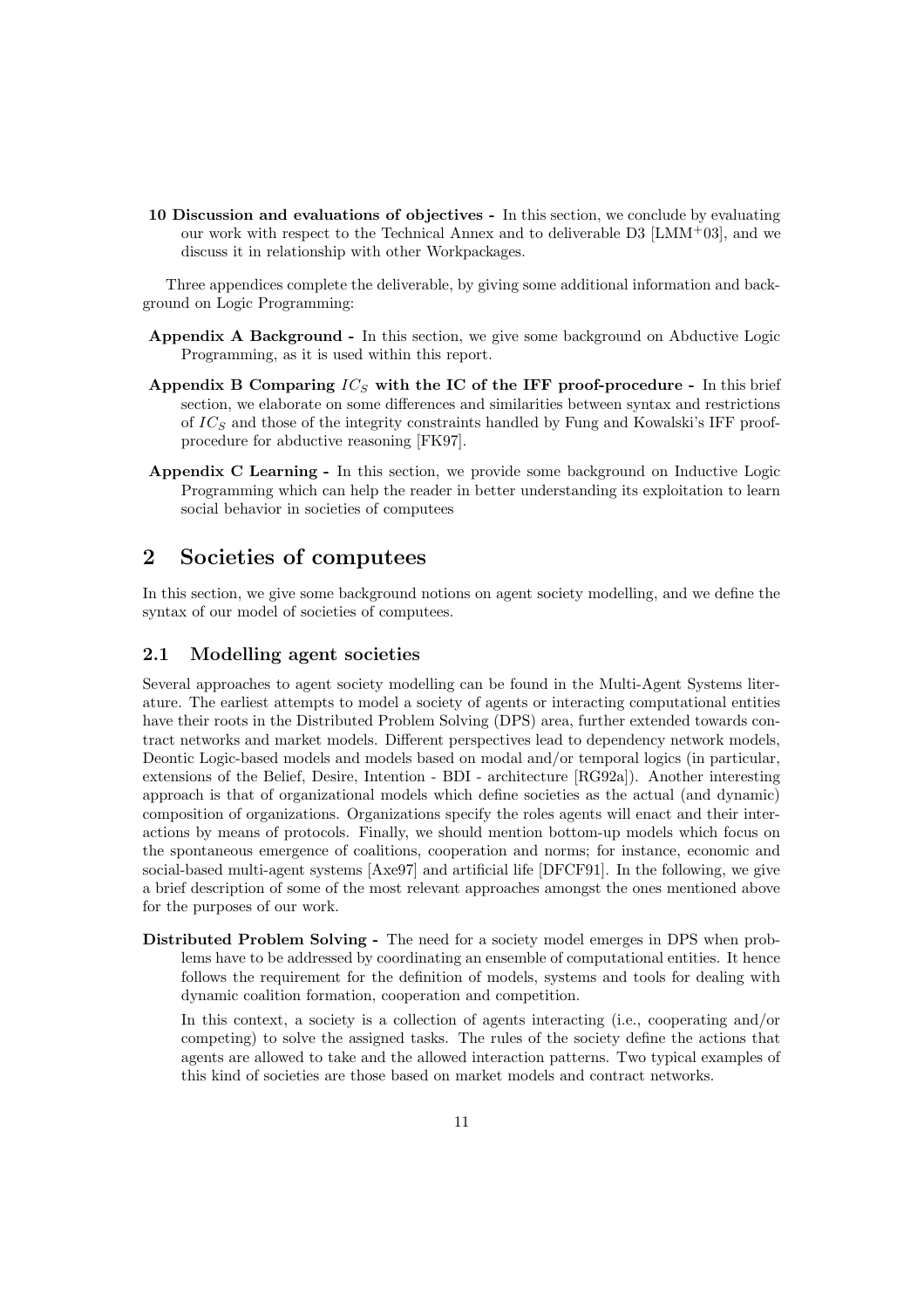- Market models Market models [WW98, Wel93] use the economic metaphor of market, where agents sell and buy goods and services. The society is thus defined as a market and the equilibrium reached after the economic transactions is the result of the computation performed by the society. Market-oriented programming has been mainly applied to tackle resource allocation problems. Market oriented models can be considered as a computational framework rather than an actual model for societies: in fact, they are more focused on the computational process, than on the definition of social interaction.
- Contract Net model The Contract Net model (CN) [IS00, Smi80] is strongly related with market models, and specifies a dynamic organization model based on the notion of negotiation in an auction scenario. In the CN model, contracts define sets of tasks to be accomplished. Agents need to perform some tasks and have some capabilities. Tasks are performed by agents having the required capabilities. The negotiation is aimed at assigning tasks to the agents which have the required capabilities to fulfill them. The structure of the negotiation is the following:
	- Announcement: each agent announces the tasks that need to be carried out.
	- Bid: agents make bids to perform tasks announced by other agents.
	- Award: bids are evaluated and contracts are awarded.

Even though the CN model presents more structured agent interaction patterns, it essentially lacks an organization definition, since it mainly consists of a mechanism for task distribution.

Dependence-based models - The concepts of social power and dependence lead to the formalization of dependence-based models [Sic01, SCDC98]:

> "Briefly, we can say that an agent depends on another one if the latter can facilitate/prevent the former to achieve one of his goals. We can also say that in this case the second agent has power on the first one."

Dependence among agents has been formalized and different types of dependence have been formally defined (see, for example, [Sic01, SCDC98]). By means of these models, it is possible to define dependence networks (which describe the relations among agents by explicit dependence relations) and social reasoning mechanisms can be provided. A notion of agent consistency based on dependence networks is introduced in [SD95, SD01]. This issue is related to the work being done on the model of the single computee (WP1), since it is based on an individual perspective of beliefs.

BDI architectures - A milestone work in Multi-Agent Systems is that of Belief-Desire-Intention (BDI) architectures [RG92a]. BDI architectures are based on the assumption that agents have an internal representation of the world and of the mental states of other agents. This representation is used to enable an agent to reason about the other agents. A formal modelling of a society, which extends the BDI architecture to societies, can be found in [PNJ99]. BDI-like models suffer from a main problem which is very hard to overcome in scenarios involving heterogeneous and autonomous computational entities [Sin98]: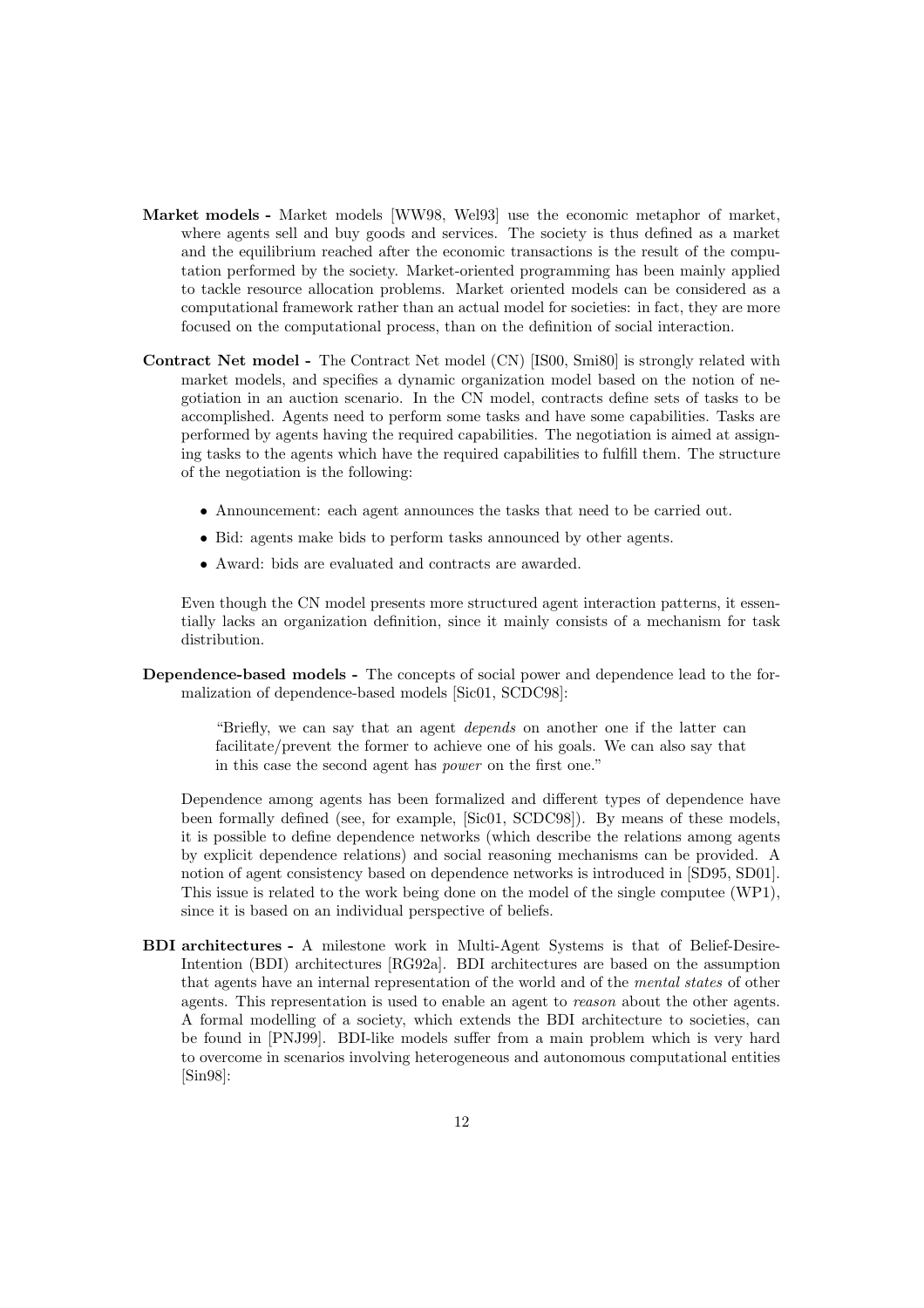"It appears to be repeating the past mistake of emphasizing mental agency  $$ the supposition that agents should be understood primarily in terms of mental concepts, such as beliefs and intentions. It is impossible to make such a semantics work for agents that must be autonomous and heterogeneous. This approach supposes, in essence, that agents can read each other's minds. This supposition has never held for people, and, for the same reason, it will not hold for agents."

Organizational models - Among the various organizational models available in the literature, we briefly describe one which we consider of particular interest for the purposes of this project.

In [DMDW02, DMWD02, DMW02] an organizational model is defined, based on a framework which consists of three interrelated models: organizational, social and interaction. The organizational model defines the coordination and normative elements and describes the expected behavior of the society. Its components are roles, constraints, interaction rules, and communicative and ontology framework. The social model specifies the contracts that make explicit the commitments regulating the enactment of roles by individual agents. Finally, the interaction model describes the possible interactions between agents by specifying contracts in terms of description of agreements, rules, conditions and sanctions. In this organizational model, Deontic Logic is used to specify the society norms and rules.

Institutional approach - We conclude this brief outlook on society modelling by mentioning the institutional approach, which deals with the definition of agent interactions. This approach supposes that the situations where computees interact may involve commitments, delegation, repetition of interactions and risk. A suitable model to establish and enforce conventions is that of institutions [EdlCS02, NS02]. The basic aim of an institution is to facilitate, oversee and enforce commitments among agents.

In our model of society, we draw inspiration from [DMWD02], and we aim at proposing an architecture that fulfills the following requirements:

- it should explicitly specify the organizational and normative elements of the society since an open society cannot rely on its embedding in the intentions, desires and beliefs of each computee;
- it should include formalisms for the description, construction and control of the organizational and normative elements of a society (roles, norms and goals) instead of computee beliefs and states;
- $\bullet$  it should provide mechanisms to describe the environment of the society (e.g., in terms of interactions between computees) and the society, and make it possible to formalize the expected outcome of roles in order to verify the overall animation of the society;
- it should provide building directives concerning the communication capability and ability to conform to the expected behavior of computees in the society.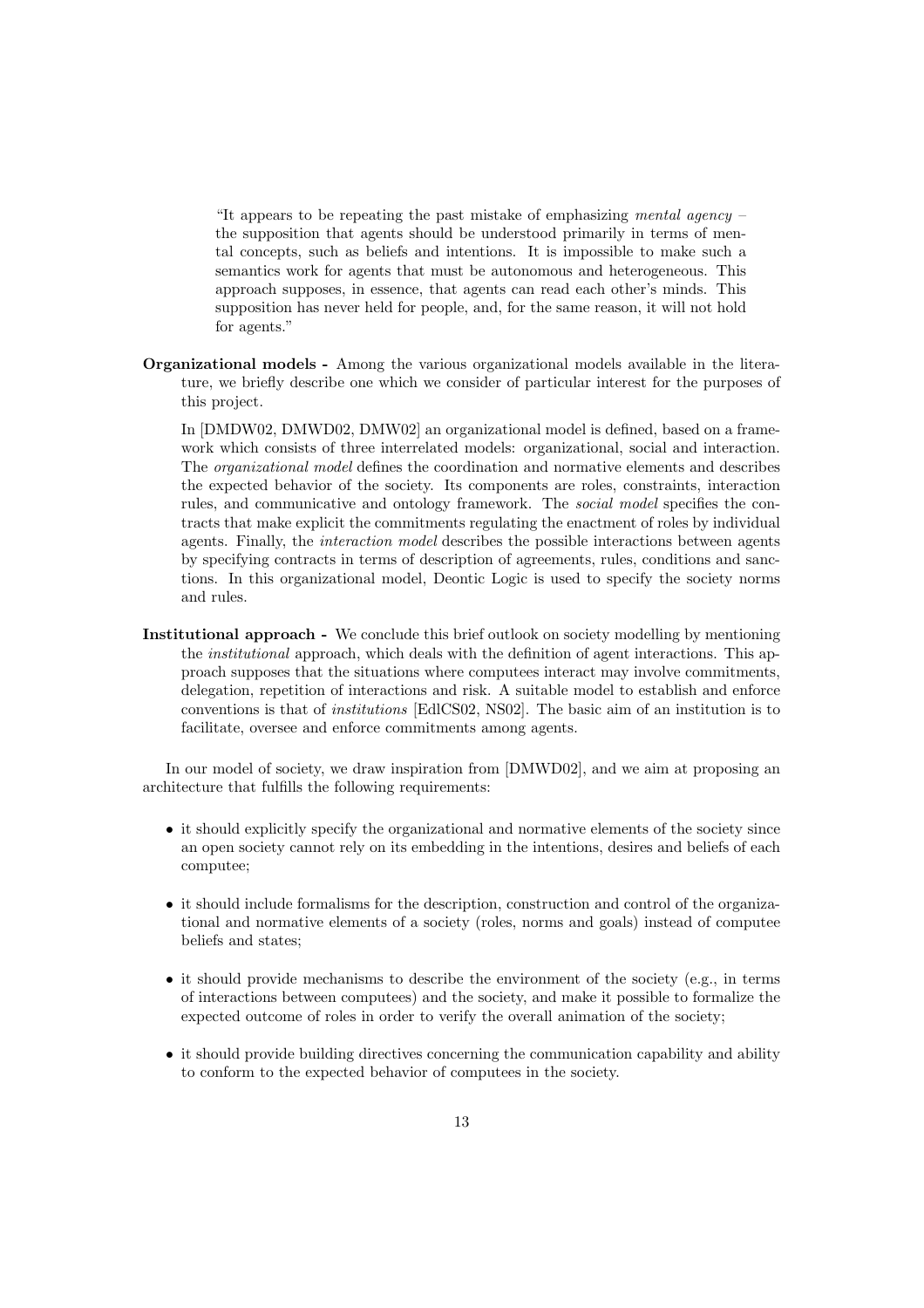#### 2.2 Social expectations

The idea of social expectations stems from our intention to meet the requirements mentioned above (in particular, the possibility to specify normative elements), and the need to meet those of Global Computing (in particular, to provide a model which can be used in presence of incomplete information, or information that becomes available over time).

In our model, the society is time by time aware of social events that dynamically happen in the social environment (happened events). Moreover, it encodes the "normative elements" in what we call  $IC_S$ , as we will show below. Based on the available history of events, and on its specification of  $IC_S$ , the society can define what are the "expected social events" (that have not yet happened) and the social events that are expected not to happen. The expected events, from a normative perspective, reflect the "ideal" behaviour of the society. We call these events social expectations.

The idea of expected behavior can be considered related to *deontic logic*; however, our claim is that we do not need the full power of the standard Deontic Logic, but only constraints on events that are expected to happen or not to happen. Notice that we do not use deontic operators, but instead we map expectations into first-class predicates ( $E$  for positive and  $NE$ for negative expectations, see the next section).

The set of social expectations is adjusted when the society acquires new knowledge from the environment on social events that was not available at the time of generating such expectations. In this perspective, the society should be able to deal with *unexpected* social events from the environment, which violate the expectations, as it can be the case in an open environment where *regimentation* cannot be assumed.<sup>1</sup>

Apart from defining the correct behaviour of computees in a society, there could be other uses of expectations. Indeed, they could be used pro-actively by the society: suitable social policies could make them public in order to try and influence the behaviour of the computees, towards an ideal behaviour. On the other hand, happened events that were expected not to happen can raise mechanisms of recovery from violation (e.g., sanctioning computees that cause them), without preventing the society from continuing its operation.

# 2.3 Representation of society knowledge.

The knowledge in a society is represented by the following 4-tuple:

$$
\langle SOKB, SEKB, \mathcal{IC}_S, \mathcal{G} \rangle
$$

where:

- SOKB is the Social Organization Knowledge Base,
- SEKB is the Social Environment Knowledge Base,
- $IC_S$  is the set of *Social Integrity Constraints* (IC<sub>S</sub>), and
- $G$  is the set of *Goals* of the society.

<sup>1</sup>Regimentation in Multi-Agent Systems is defined as the principle that actions which an agent is obliged to take are actually executed [Kro95]. This principle reflects the ideal behavior of an agent in a normative system [ESP99].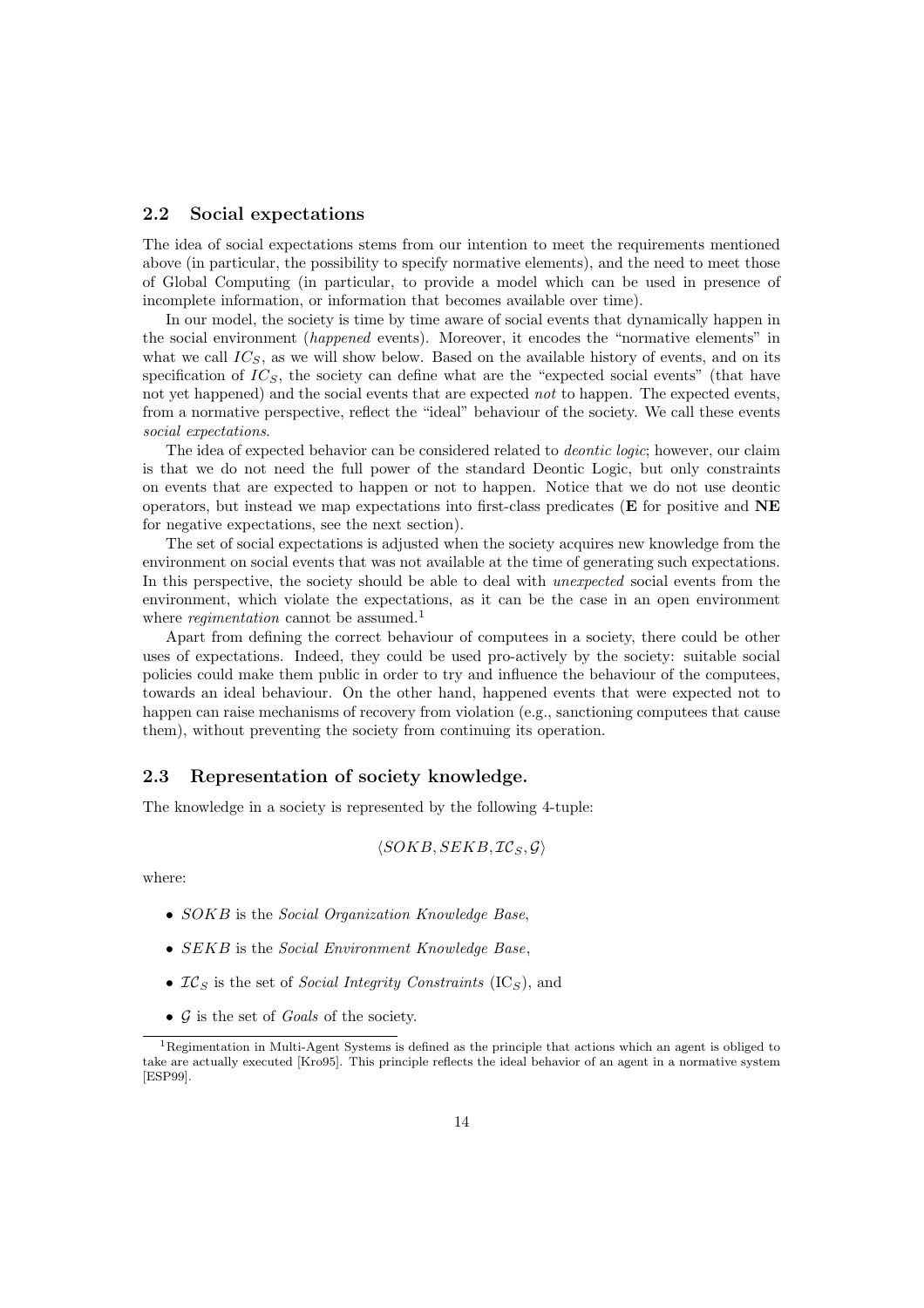The Social Organization Knowledge Base (SOKB) defines structure and properties of the society, and has strong similarities with the organization level in [DMWD02]. Indeed, it defines the structural description of the society, possibly including, for instance, rules for joining/leaving the society, and role assignment.

The SOKB can change from time to time, as, for example, norms may change during the life of the society due to learning or knowledge revision. Nevertheless, this knowledge can be seen as *static* since it describes the organization of a society which is constant in a specific time window, and which, however, changes more slowly than the SEKB does.

The current instantiation of a society is described by the Social Environment Knowledge Base  $(SEKB)$ , which takes into account occurred events and (positive or negative) expectations about social events. The  $SEKB$  concerns the actual process of the life of the society (e.g., which computees take part to the society, their interactions, etc.). The  $SEKB$ is a dynamic environment space for representing the environment as it is "perceived" by the society, and the expectations on the "observable" behavior of computees at society level. Note that the recorded events are only those that are observable and significant for the society.

While the *SOKB* defines properties of the society, the *SEKB* concerns with the instantiation of these properties. Indeed, given a society description, many instantiations are possible, each one characterized by a different SEKB. In particular, the SEKB dynamically evolves and is composed of:

- Observable and relevant events for the society (happened events: atoms indicated with functor  $H$ );
- Expectations on the future: events that should (but might not) happen in the future (atoms indicated with functor  $E$ ), and events that should not (but might indeed) happen in the future (atoms indicated with functor NE).

We often call *history* the set of facts concerning dynamic (happened) events; both the history and current expectations are represented as logical formulae (see the next section).

 $IC<sub>S</sub>$  expresses what is expected or *should* happen or not, given some happened events. For example, a  $IC_S$  in  $IC_S$  could state that the manager of a resource should give an answer to whomever has made a request for that resource.  $IC_S$  can produce expectations on the future. As we will better see in the following sections, a correct (or *conforming*) behaviour of a society requires a match between expectations and history, e.g., E expectations have to be matched by H events, and NE expectations should not have a corresponding H event.

In the following, we define the syntax of  $SEKB$ ,  $SOKB$ , and  $G$ .  $IC_S$  will be described in Section 3. Atom and Term are intended as usual in Logic Programming [Llo87]; Constraint is a constraint in the CLP sense [JM94].

# 2.4 Syntax of the Social Environment Knowledge Base

As we explained earlier, the SEKB contains information about the (actual) behavior of computees and about their expected behavior. It is composed of events and expectations. In particular, the syntax of the  $SEKB$  is as follows: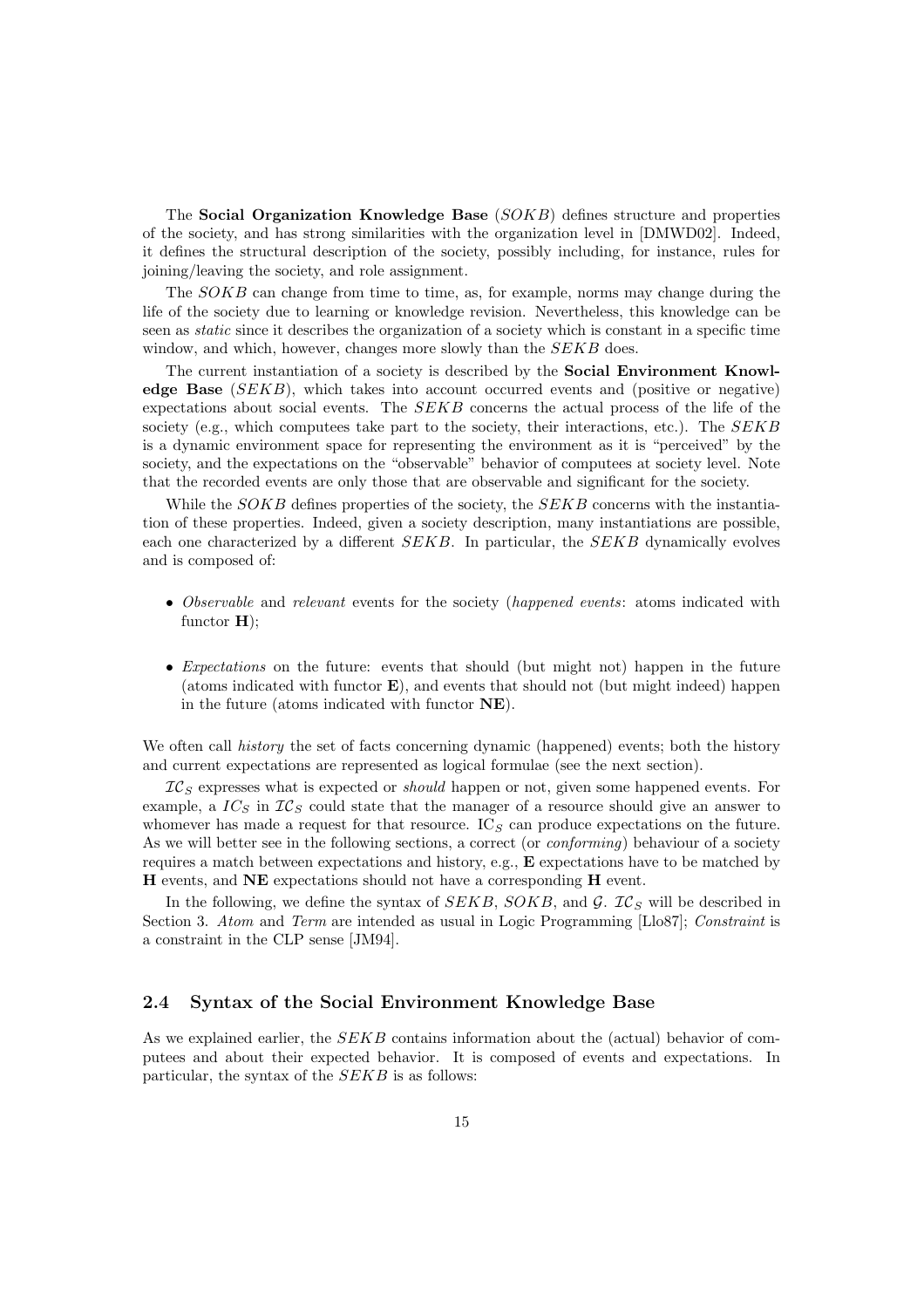|                  | $SEKB$ ::= <b>HAP</b> $[\wedge$ <b>EXP</b> ]                                                                                          |     |
|------------------|---------------------------------------------------------------------------------------------------------------------------------------|-----|
|                  | $\mathbf{HAP}$ ::= $[\mathbf{H}(Event[, Time])]$ *                                                                                    |     |
|                  | <b>EXP</b> ::= <i>Expectation</i> $\left[ \begin{array}{cc} \wedge (Expectation Constraint)]^* \end{array} \right]$                   | (1) |
|                  | <i>Expectation</i> ::= $\lceil \neg \rceil \mathbf{E}(Event \rceil, T) \rceil \rceil \lceil \neg \rceil \mathbf{NE}(Event \rceil, T)$ |     |
| $Event ::= Atom$ |                                                                                                                                       |     |

The syntax of constraints is as in [KSST03]:

Constraint ::= AtomicConstraint | Constraint ∧ Constraint | Constraint ∨ Constraint | ¬Constraint AtomicConstraint ::= V ariable Relop Term Relop ::= = | 6= | < | > | ≤ | ≥ Term ::= Atom | V ariable | Term Op Term Op ::= + | − | ∗ | ÷ (2)

Events - The Events recorded in the history are the socially significant ones; here, we are mostly concerned with computees' communicative, as well as physical, performed actions. They are expressed as

$$
\mathbf{H}(Event[, Time]) \tag{3}
$$

where Event is an atom describing the event occurred and Time is the time at which the event occurred. We explicitly consider time as a parameter of an atom H as it is often important to consider time as a special variable, with axioms specific to temporal variables (as we will see in Section 2.7). However, the time parameter is optional because in some cases it is not the central issue. In such cases, we use  $H(Event)$  as a syntactic sugar for  $H(Event, \_)$ , where the underscore represents an unnamed variable.

Intuitively, a H atom represents a socially significant event that happened in the society, i.e., social events are mapped into H predicates. Events that happen, such as dialogue moves (social events), are part of the  $SEKB$ . The history of the society grows monotonically as new events are recorded. In the following, we will use the notation **HAP** for such a history.

A H atom is always ground: when an event happens, we suppose to be given all the significant information about it.

Expectations - Expectations (positive and negative) are hypotheses of the society about the (future) behavior of computees; a computee may then fulfill or not the society's expectations: because of the openness of the society and the autonomy and heterogeneity of the computees, there is no guarantee that expectations will be fulfilled.

The syntax of expectations is the following:

$$
\mathbf{E}(Event[, Time]) \tag{4}
$$

$$
NE(Event[, Time]) \t\t(5)
$$

for, respectively, positive and negative expectations.  $\bf{E}$  is a positive expectation about an event (the society expects the event to happen) and  $N\mathbf{E}$  is a negative expectation, (i.e., the society expects the event not to happen in order to fulfill the protocols).

Note the difference between  $\neg E(X)$  and  $N E(X)$ . The first expresses the fact that the society does not have an expectation about the happening of event  $X$  (yet, if the event happens, no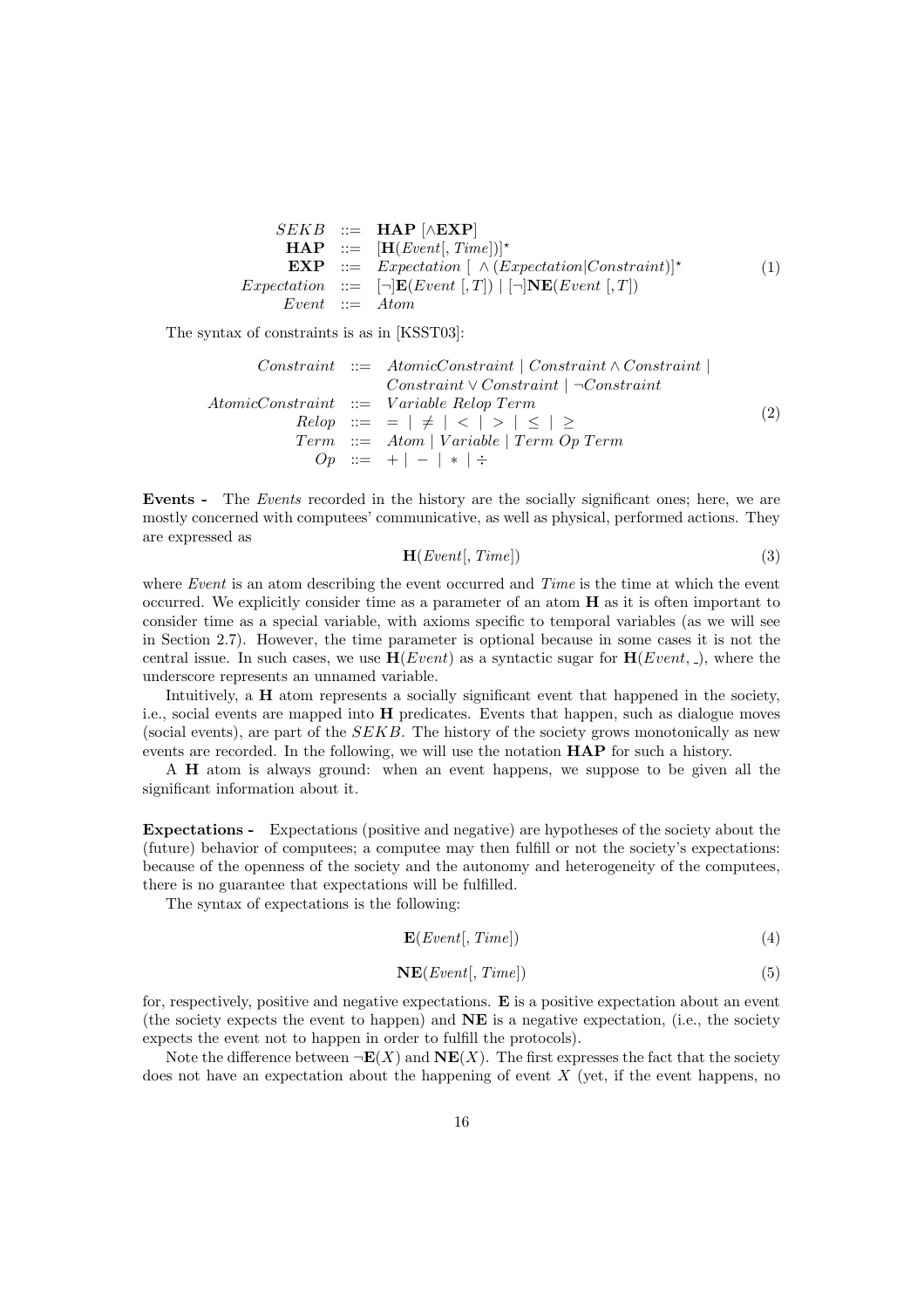protocol will be violated), while the second expresses the fact that the society expects the event not to happen.

Expectations can have non-ground terms as arguments. Intuitively, if an atom  $\bf{E}$  is in the set of expectations, we hope that an atom H will unify with it (and one is enough to fulfill the expectation). Thus, variables in an  $E$  atom are always existentially quantified. For instance,

 ${\bf E}(tell(Auctioneer, Bidders, openauction(Item, Dialogue)), T<sub>open</sub>)$ 

stands for an expectation about a communicative act tellmade by a computee (Auctioneer), addressed to a (group of) computees (*Bidders*), with subject *openauction*(*Item, Dialogue*), at a time  $T_{open}$ .

Often we need to share variables between expectations; thus the scope of the existentially quantified variables is the whole set of expectations. On the other hand, NE atoms represents disproved behavior: something that hopefully will not (ever) happen. Variables in a NE atom are universally quantified if they are not shared with an  $E$  atom. To sum up

- variables in **E** atoms are always existentially quantified with scope the entire set of expectations
- the other variables, that occur only in NE atoms are universally quantified (the scope of universally quantified variables is not important, as  $\forall X, p(X), q(X)$  is equivalent to  $\forall Xp(X), \forall Yq(Y)$ .

In the following, we will use the notation  $EXP$  for the set of expectations.

# 2.5 Syntax of the Social Organization Knowledge Base

We consider the  $SOKB$  as a logic program. The syntax of the  $SOKB$  is as follows:

|  | $SOKB$ ::= $[Clause]^\star$                                                                                       |     |
|--|-------------------------------------------------------------------------------------------------------------------|-----|
|  | $Clause ::= Atom \leftarrow Body$                                                                                 |     |
|  | $Body ::= ExtLiteral \mid \wedge ExtLiteral \mid^*$                                                               |     |
|  | $ExtLiteral$ ::= Literal   Expectation   Constraint                                                               | (6) |
|  | <i>Expectation</i> ::= $\lceil \neg   \mathbf{E}(Event  , T)   \rceil   \mathbf{N} \mathbf{E}(Event  , T) \rceil$ |     |
|  | <i>Literal</i> $::=$ <i>Atom</i> $\neg$ <i>Atom</i> $\mid$ <i>true</i>                                            |     |

In a clause, the variables are quantified as follows:

- Universally, if they occur only literals of kind NE (and possibly constraints), with scope the body;
- Otherwise universally, with scope the entire *Clause*.

The following is a clause:

 $sold(Item) \leftarrow$  $\mathbf{E}(tell(Auctioneer, Bidders, openauction(Item, Dialogue)), T<sub>open</sub>)$ 

It says that one way to sell an item is to have some computee tell a set of possible bidders that an auction is open for the item.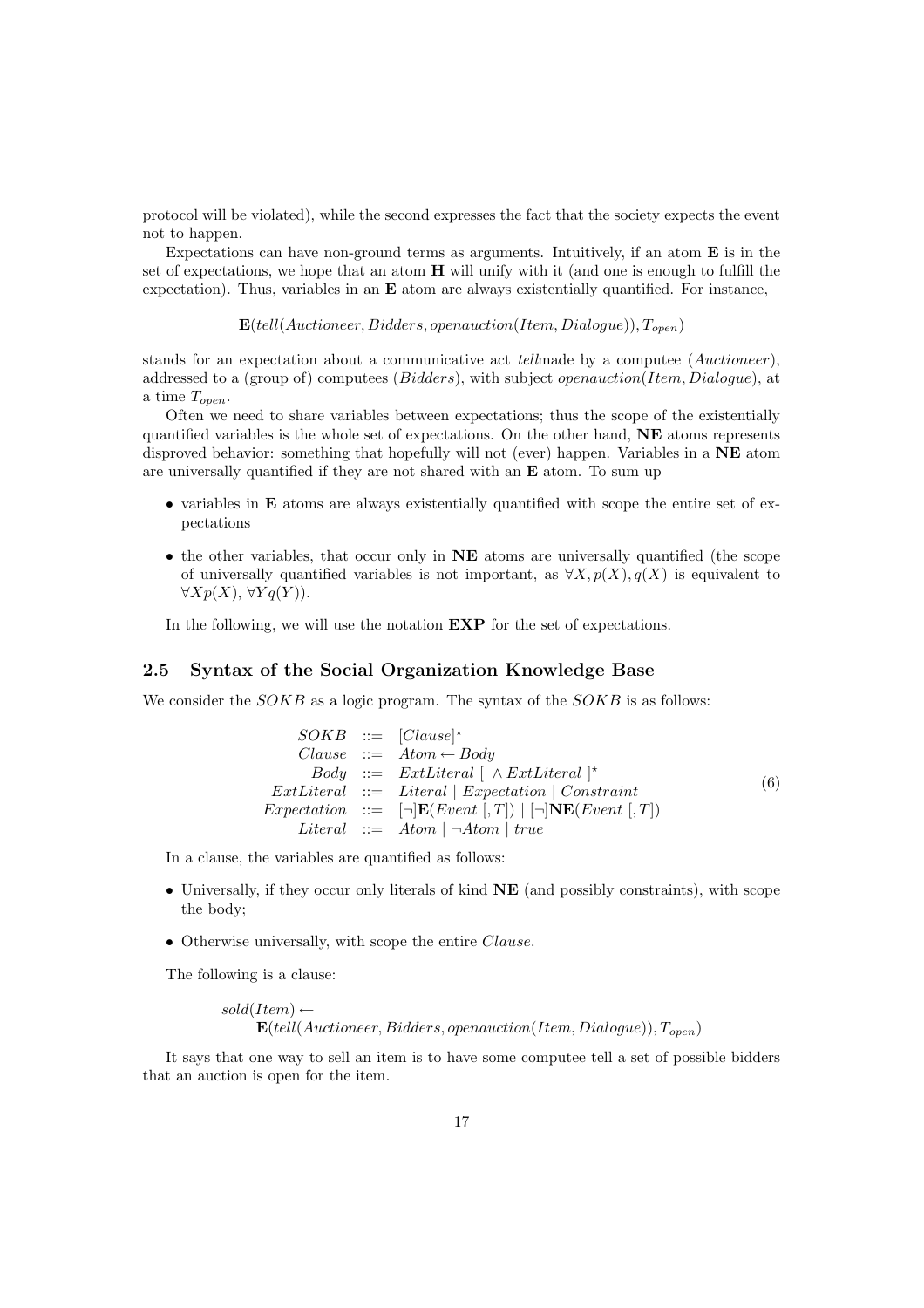# 2.6 Goals of the society

Both goal-directed and not goal-directed behavior for a society is supported. A Goal has the same syntax as the Body. A Goal can activate a derivation; if the goal is "true", then the behavior for the society will be non-goal-directed.

While trying to reach a goal of the society, the society may derive the need for some computee to behave in some way. Thus, the society *expects* some computee to behave accordingly, in order to fulfill the society's needs.

As an example, we can consider a society with the goal of selling items (this example is a simplified version of the scenario in Section 8.2). In order to sell an item, the society might expect some computee to embody the role of auctioneer. The goal of the society could be

 $\leftarrow sold(nail)$ 

and the society might have, in the  $SOKB$ , a rule like the one shown above, having sold(nail) in the head. Of course, there could be more clauses specifying other ways for achieving the same goal, like expecting some computee to advertise it on some public channel, and so on. The protocol of the auction (i.e., the way the auctioneer and the bidders interact) can be then specified by means of  $IC_s$ .

# 2.7 Temporal reasoning

As we hinted earlier, one of the parameters of happened events and expectations is time. We conclude this section by introducing some ideas about temporal reasoning in our social framework. Details about temporal information management will be provided in Section 4.2, after we define the declarative semantics of the framework.

Temporal reasoning should be taken into account when defining protocols in an agent society and when checking the computees' protocol compliance. Several frameworks have been proposed to deal with this form of reasoning, most notably those based on Event Calculus [KS86], Interval Algebra [All83], Point Algebra [VK89], Simple Temporal Problems and Temporal Constraint Satisfaction Problems [DMP91] and Time Map Management [DM87]. In addition, some promising approaches have been proposed for integrating qualitative and quantitative temporal reasoning [KL91, Mei91].

Some of these frameworks are based on temporal constraints (relations among time variables), and the problem is represented as a Constraint Satisfaction Problem (CSP) [vH89], in terms of a constraint graph where nodes are the problem variables (points or intervals) and arcs are (binary) constraints (temporal relations between pairs of variables). Given a constraint graph, we are interested in determining whether the graph is consistent, or in determining an equivalent minimal representation by computing its transitive closure, or in finding a feasible temporal scenario. Many algorithms have been proposed for solving these problems (see, for example, [All83, DMP91, PV90, VK89]).

For our purposes, and for efficiency reasons, we have decided to use a simple temporal reasoning framework, based on a quantitative constraint-based approach working on temporal points. Qualitative reasoning is not needed in this application since we suppose that when an event occurs we know the precise time point. In addition, qualitative reasoning is needed if we have to compute a qualitative closure of the network, while our purpose is to detect infeasibility of instantiated events. We decided to use a discrete time domain, instead of a continuous one because it can be handled more efficiently; also "Continuous Time domains have very little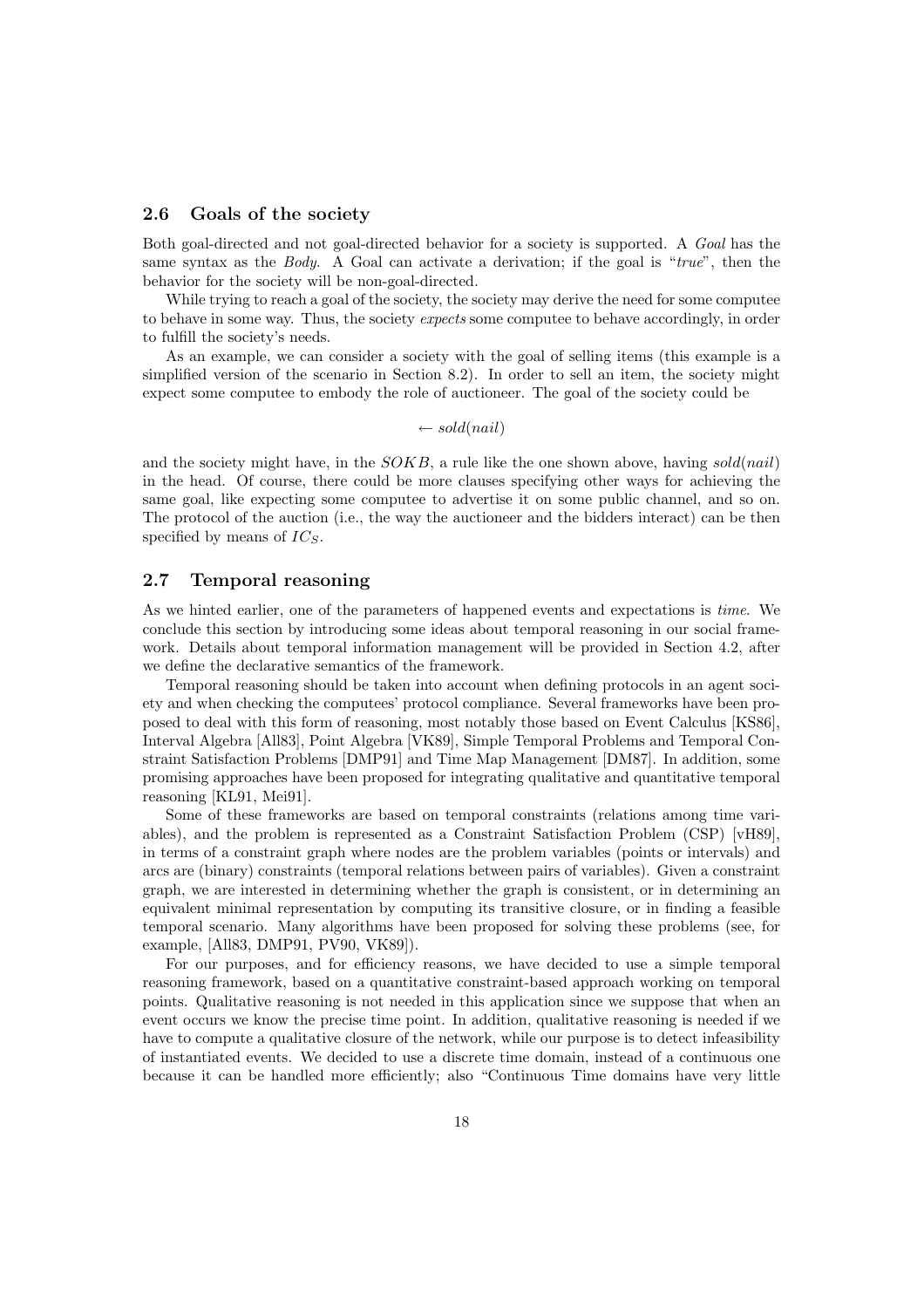applicability in computer science solutions since in practical terms the domain has to be sampled with some level of frequency" [FIP03]. Therefore, we represent time on integer numbers, and we have a finite domain solver which checks consistency and is able to find a consistent scenario if any. Clearly, being the temporal representation discrete, the minimal interval between two events is a time unit, which can be tuned according to the application. If we are modelling a society with a slow dynamic, we can consider a time unit as a day or an hour, while if we are representing society with a faster dynamic the time tick can be a minute or a second. In addition, using finite domains, we have a temporal horizon  $T_{Max}$  of the system which represents the entire life of the society.

One advantage of using discrete temporal points is that, if we restrict ourselves to consider only the relations before, after and at the same time, based on the operators  $\langle , \rangle$ , and  $=$ , we have a complete polynomial propagation [VK89]. In this way, from a declarative viewpoint the time variables are considered as the other finite domain variables; operationally, we will use specific axioms for time (Section 4.2).

Therefore, as explained earlier, we associate to each event and to each expectation a time variable whose feasibility and propagation are managed by a constraint solver on finite domains of integers. Happened events are always associated with a ground time since we know exactly that the event has occurred at time  $t$ 

#### $H(Event, t)$

while expectations may have a (constrained) variable as time parameter, explaining the possible time points in which the event is expected to happen, or not to happen.

# 3 Protocols

A protocol specifies the "rules of encounter" governing a dialogue between agents [RZ94, MPW02]. It specifies which agent is allowed to say what in a given situation. It will usually allow for several alternative utterances in every situation and the agent in question has to choose one according to its private policy. Sometimes in the literature, dialogue policies are also referred to as strategies. A good protocol will enable fruitful interaction in general. A good policy will benefit the agent using it. The protocol is *public*, while each agent's policy is *private*. Protocols are practically important because they may help to select the adequate answer to an incoming utterance, thus reducing the complexity of this task for an agent (see Section 10 of D4 [KSST03] and [EMST03b]).

In this section, we provide a language  $(IC<sub>S</sub>)$  for defining protocols and checking the compliance of the behavior of a computee, or, in general, of a society, to protocols. We first survey background work and motivate our choices, then we introduce the syntax of  $IC_S$ .

# 3.1 Agent interaction protocols

Until recently, Agent Communication Languages (ACL) research issues were primarily related to the generation and interpretation of individual ACL messages. They have consequently largely remained disconnected from the large amount of existing work on Interaction Protocols [BHS93, Dem95] (or IP, for short), which was essentially viewed as a practical matter as far as agent communication theory was concerned. It was indeed assumed, more or less explicitly, that conversations structure should emerge as a consequence of the semantics of individual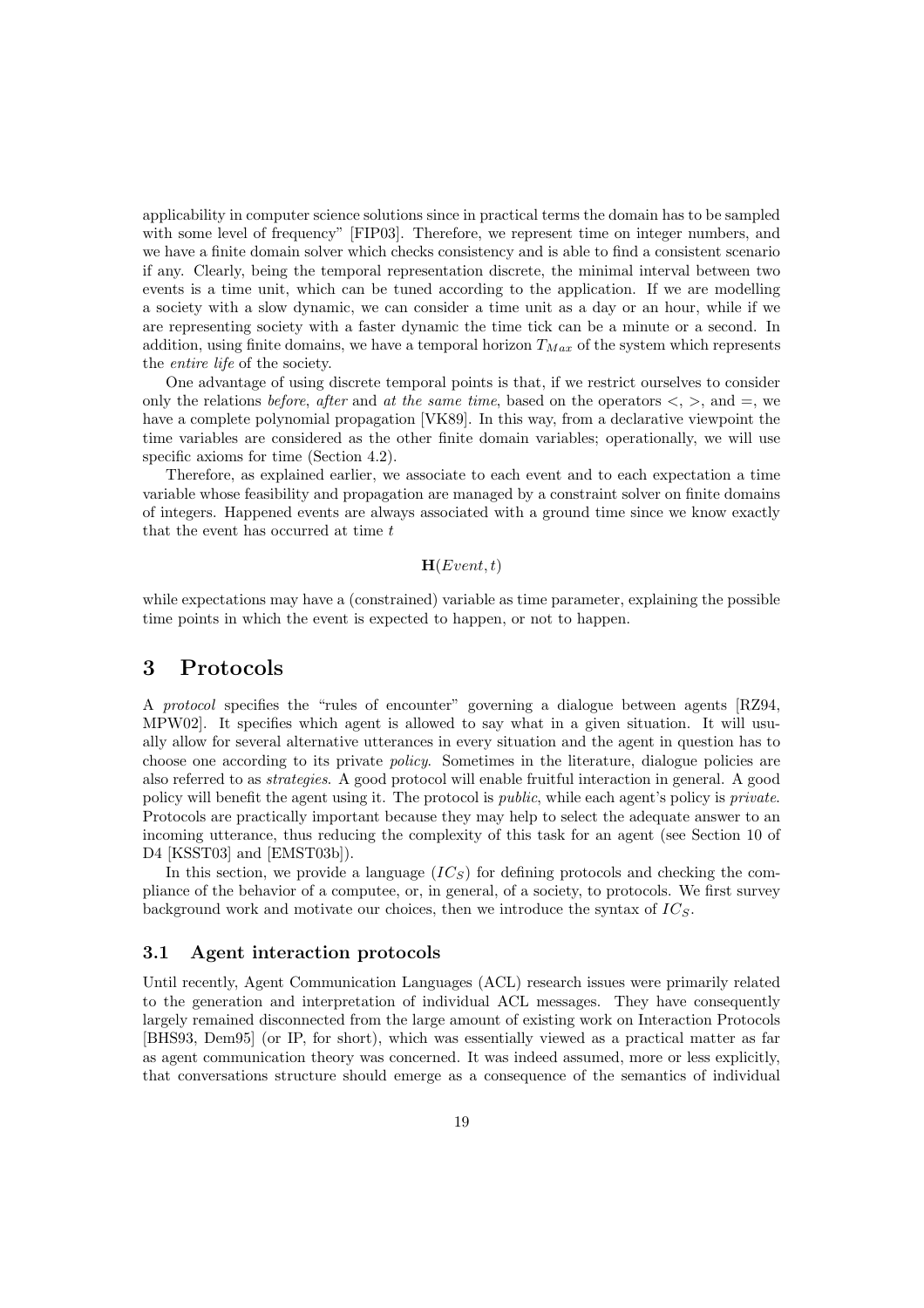messages (that is, a question should be followed by an answer because the agent should be able to recognize the other agent's underlying intention, not because it is specified as such in a protocol). This is illustrated by the following quote, taken from the specifications of the Foundation for Intelligent Physical Agents (FIPA) [FIP01b]:

"A designer of agent systems has the choice to make the agents sufficiently aware of the meanings of the messages and the goals, beliefs and other mental attitudes the agent possesses, and that the agent's planning process causes such IPs to arise spontaneously from the agents' choices. This, however, places a heavy burden of capability and complexity on the agent implementation, though it is not an uncommon choice in the agent community at large. An alternative, and very pragmatic, view is to pre-specify the IPs, so that a simpler agent implementation can nevertheless engage in meaningful conversation with other agents, simply by carefully following the known IPs."

Because this position has raised many critics, especially in the context of open systems as discussed earlier (see Section 1.1), IPs are now considered as structures of theoretical importance when one tries to model agent interactions. As a result, nowadays research on ACLs tries to address the gap between the individual messages and the extended message sequences (dialogues) that arise between agents (witness the fact that the series of workshops on ACL and IPs, held separately until 1999 have now merged into an "Agent Communication Languages and Conversation Policies" series).

Let us now introduce the various formalisms proposed in the literature to regulate the interaction and allow the generation of conversations.

- Input-output pairs This is the most basic way of representing interaction patterns: the pairs just specify the appropriate answer(s) (*output*) to a received message (*input*). It is clear that this model does not permit to refer to the history of the dialogue, which makes it only suitable for the simplest interactions.
- Finite State Machines Finite State Machines (FSMs) are arguably the most adequate (and popular) formalism to account for sequential interactions. The state of the automaton describes the state of the conversation. Carefully designed FSMs have been implemented in real application,s see for instance COOL [BF95]. However, because it is necessary to specify all the local states of the interaction, it is clear that designers face a practical specification problem and consequently tend to oversimplify the protocols.
- Dooley graphs Dooley graphs have been introduced in the Multi-Agent community by [vP96], as a natural way to represent dialogue "as it happens" (the set of utterances that are related to one another are closer in the graph). A Dooley graph basically consists of a set of nodes (the participants), a set of indexes (the acts), a set of arcs connecting the nodes, and a set of vertices connecting the arcs providing a way to represent various forms of relations between the acts (replies, resolves, completes) beyond simple precedence.
- AUML Protocol Diagrams Protocol diagrams rely on an extension of the classical UML formalism specially dedicated to agents [BMO01]. Protocol diagrams introduce a number of new features: most notably, concurrent messages are allowed, and the cardinality of messages is not restricted to the one-to-one case. The notion of role is central: protocol diagrams typically represents the lifelines of agents using defined roles, and the steps in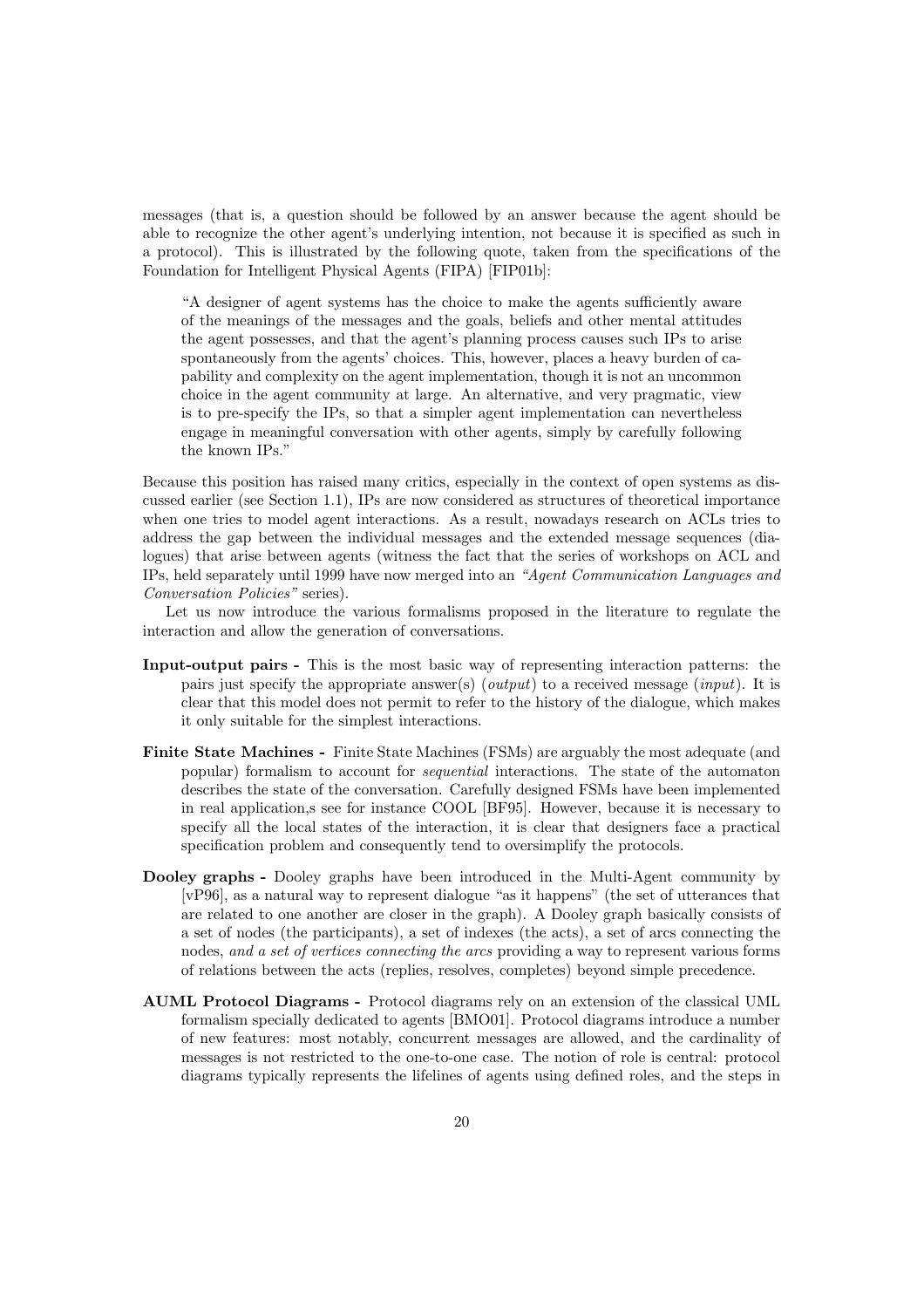which the communicative acts are sent between these agents. AUML supports partial or complete reuse of protocols. There is still ongoing research trying to enhance the formalism with useful notions (e.g., synchronization, exception handling, see [Hug02]). However, it should be kept in mind that AUML remains a semi-formal specification.

- Coloured Petri Nets Colored Petri Nets (CPNs) is a well-known formalism for concurrent systems which has recently been proposed to account for interaction protocols  $[CCF^+00]$ . A CPN basically consists of places, transitions, states, functions and domains. Unlike AUML protocol diagram, CPN is a formal model with a proper semantics, which allows verification and validation of the interaction protocols. Interestingly, it is argued in [MEH02] that AUML protocol diagrams can be translated into CPNs, and some guidelines are offered to help the designer in this task. Roughly speaking, each agent lifeline will correspond to a sequence of places and transitions, while the exchange of a message between two roles is represented by a synchronization place and arcs.
- Dialogue games Recently, a significant trend of research has been influenced by the philosophical work on *informal logic* [Ham70]. The main feature of the dialogue game approach is  $(i)$  to rely on a notion of conversational store in order to keep track of the relevant part of the history;  $(ii)$  to allow different compositions of interaction protocols (embedding, sequence, parallelization, etc.), see for instance [MP02, DHvdT00]. A thorough review of current work on dialogue game-based protocols can be found in [MC02].
- Event Calculus In [YS02], a variant of the event calculus [KS86] is applied to commitmentbased protocol specification. The semantics of messages (i.e., their effect on commitments) is described by a set of *operations* whose semantics, in turn, is described by *predicates* on events and fluents; in addition, commitments can evolve, independently of communicative acts, in relation to events and fluents as prescribed by a set of postulates. This way of specifying protocols is more flexible than traditional approaches specifying protocols as action sequences in that it prescribes no initial and final states or transitions explicitly, but allows any possible protocol to run with the only condition that, at the end of a protocol run, no commitment must be pending; agents with reasoning capabilities can themselves plan an execution path suitable for their purposes (which, in that work, is implemented by an abductive event calculus planner).
- Process calculi Process calculi (or process algebras) specify interactions among a set of concurrent processes in a formal way. Since the first process calculus (CSP [Hoa78]), a number of calculi have been designed in order to model mobility, cryptography, access control and other features of distributed systems. Among the many existing calculi one of the most noteworthy is the  $\pi$ -calculus [MPW92]. Process calculi are used in order to specify protocols of interactions among agents in two projects from the Global Computing initiative: DEGAS [DEG01] and MYTHS [MYT01]. In DEGAS interaction protocols are specified in UML and are automatically translated into  $\pi$ -calculus in order to prove qualitative and quantitative properties of the protocol. In MYTHS a process calculus based on types is developed, and it is shown how it can be used in order to prove formal properties of protocols, in particular as regards security. None of these projects employs the protocol specification for checking the conformance of agents to the protocol.

This list is by no means exhaustive, but only reflects what we considered to be the most significant proposals. Others important approaches include for instance open protocols in the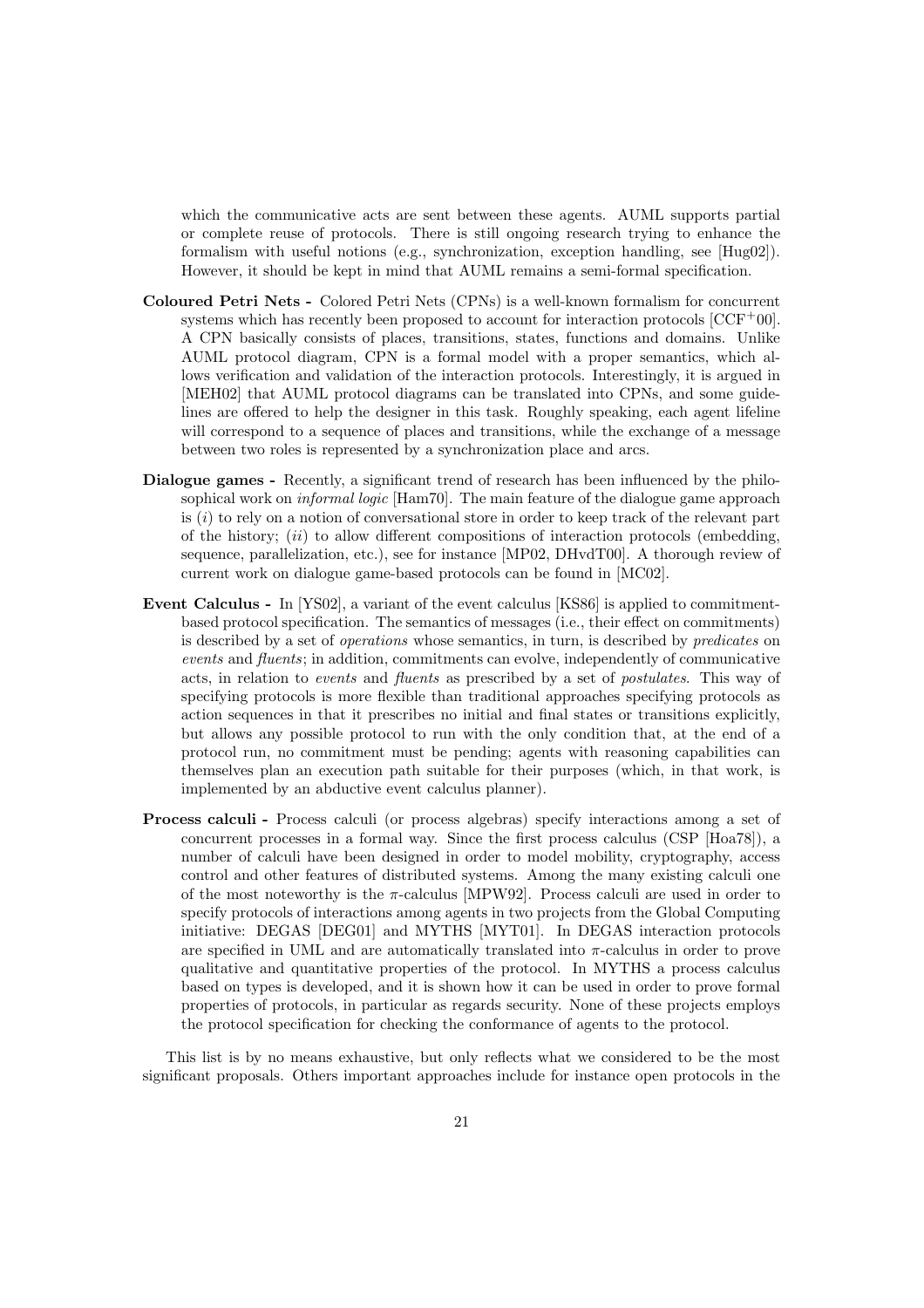context of Agentis [dKL98], or the framework of Electronic Institutions [ERA+00].

None of the formalisms described above has been definitely accepted as the interaction protocol formalism, and some of them are still the subject of active ongoing research. It is worth noting however that, in its 1999 specifications, FIPA used a finite state machine representation of its interaction protocols. And that, as a consequence of the collaboration between FIPA and OMG (Object Management Group), the 2001 specifications has recently adopted the new Agent UML standard [BMO01] and thus uses Protocol Diagrams to describe interaction. Most of the times, however, protocol designers use the simplest formalism which meet their requirement for a given application.

# 3.2  $IC<sub>S</sub>$  to express protocols

This section presents the motivations underlying our proposal for modelling interaction protocols. More specifically, we will motivate the use of sets of constraints on the social behavior (i.e., social events) to specify protocols within our societies of computees. When computees join a society, indeed, they join one or more roles, thereby acquiring restrictions on how they can act and, in particular, communicate (see further section 3.4). Our approach could rely on an " $IC<sub>S</sub>$ based semantics" for specifying protocols. The motivations for adopting this approach are the same supporting commitments and committed-based semantics in [YS02]. The idea is also in a way similar to that of conversation policies, defined as "general constraints on the sequences of semantically coherent messages leading to a goal" [GHB00], but with a more flexible approach.

- Computees It is clear that the formalisms described so far do not lend themselves to be used as they stand in a Computational Logic-based framework such as the one that we envisage. Because of the reactive capability of computees (see D4 [KSST03]), integrity constraints are perfectly well suited to our purposes.
- Flexibility Most of the formal approaches to model protocols reviewed in Section 3.1 require that each state of the interaction is described. This can be practically tedious and motivate designers to over-constrain protocols, affecting in turn the flexibility of the interactions and the autonomy of the computees. Instead, "participants must be constrained in their interactions only to the extent necessary to carry out the given protocol and no more" [YS02]. Our  $IC<sub>S</sub>$  have this feature.
- Expressiveness  $IC_S$  allow to capture the different features exhibited by the formalisms described in Section 3.1. Sometimes, however, it can be necessary to include extra integrity constraints left implicit in semi-formal models, as shown in [EMST03a]. The explicit representation of the time parameter within the constraints allows to handle synchronization easily. On top of that, we believe that constraints will allow us to extend the expressiveness of classical protocols. For instance, deadlines could be introduced as additional  $IC_S$ , as we shall see in Section 4.2.
- **Properties -** Since protocols are expressed in terms of  $IC_S$ , verifying that some properties hold for a given protocol will be made easier. For instance, computees can be tested for compliance on the basis of their communications, or even (in some cases) of their specifications, by relying on techniques well-studied in the context of Computational Logic. We also envisage to use the same techniques to formally study the different combinations of protocols as proposed in the dialogue game literature.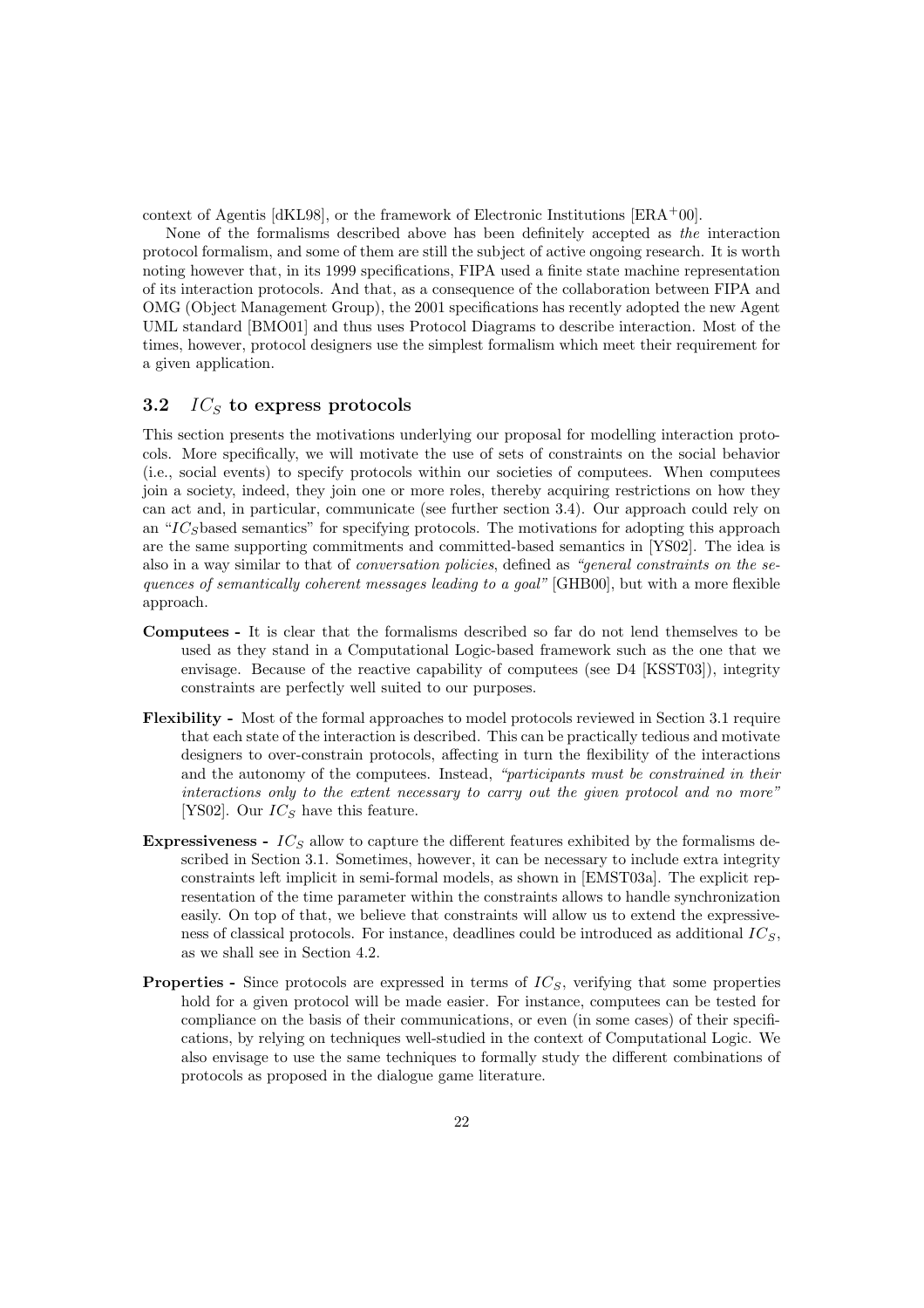Exceptions - In all the classical formalisms described, it is unclear how the society should react in case of violation of the rules described by the protocol. This issue can be addressed in the  $IC_S$ -based approach that we propose: for this,  $IC_S$  for society protocols express just expectations about social behavior. That is, if the  $IC_S$  are violated, the society is not inconsistent, but only in an undesirable state. It is then possible to define how such an undesirable state can be abandoned.

Our approach also guarantees autonomy, in that computees are not constrained in their behaviour but they can act as they planned to do. The outcome of their actions will depend, from a social perspective, from the fact that they obey or not to the  $IC<sub>S</sub>$  defining the protocols.

# 3.3 Syntax of Social Integrity Constraints

The  $IC_S$  in  $IC_S$  are used to check if a computee inside the society behaves in a permissible way with respect to its "social" behavior. Intuitively,  $IC_S$  are rules used to provide information about the expected behavior of computees.

The syntax of  $TC_S$  is as follows:

| $TC_S$ ::= $[ic]^*$ |                                                                                         |     |
|---------------------|-----------------------------------------------------------------------------------------|-----|
|                     | ic ::= $\chi \rightarrow \phi$                                                          |     |
|                     | $\chi$ ::= (HEvent Expectation) [ $\wedge$ BodyLiteral]*                                |     |
|                     | $Body Literal ::= HEvent Expectation  Literal Constraint$                               |     |
|                     | $\phi$ ::= HeadDisjunct $\vert \vee$ HeadDisjunct $\vert^{\star} \vert \perp$           |     |
|                     | $HeadDisjunct \ ::= \ Expectation[\ \land (Expectation Construction]$                   | (7) |
|                     | <i>Expectation</i> ::= $[\neg] \mathbf{E}(Event[, T])   [\neg] \mathbf{NE}(Event[, T])$ |     |
|                     | $HEvent ::= \lnot   \mathbf{H}(Event  , T)$                                             |     |
|                     | <i>Literal</i> $::=$ <i>Atom</i> $\vert \neg Atom \vert$ <i>true</i>                    |     |
| $Event ::= Atom$    |                                                                                         |     |

The syntax of Constraints is the same defined in Section 2.4 below the syntax of the SEKB. Given a  $IC_S \chi \to \phi$ ,  $\chi$  is called the *body* (or the *condition*) and  $\phi$  is called the *head* (or the conclusion).

Syntactic restrictions, scope and implicit quantification of variables - The rules of scope and quantification are as follows:

- 1. A variable must occur at least in an Event or in an Expectation.
- 2. The variables that occur both in the body and in the head are quantified universally with scope the entire  $IC_S$ .
- 3. The variables that occur only in the head must occur in at least one Expectation in Eq. (7), and
	- (a) if they occur in literals **E** or  $\neg$ **E** are quantified existentially and have as scope the disjunct they belong to;
	- (b) otherwise they are quantified universally.
- 4. The variables that occur only in the body have the body as scope and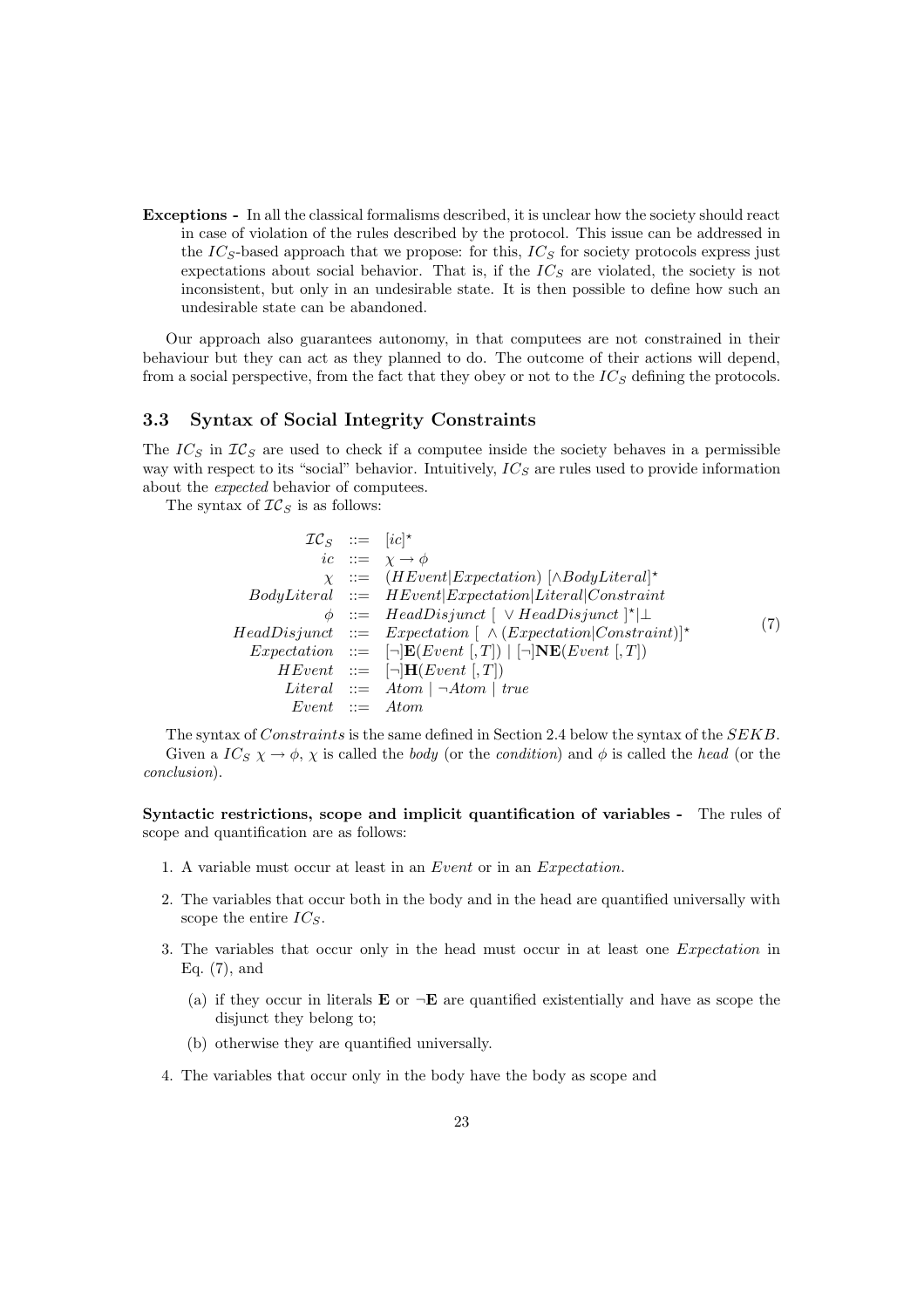- (a) if they occur only in conjunctions of  $\neg H$ , NE,  $\neg NE$  or *Constraints* are quantified universally;
- (b) otherwise are quantified existentially.
- 5. the quantifier ∀ has higher priority than ∃ (e.g., literals will be quantified ∃∀ and not viceversa).

There are several reasons why we decided to adopt this convention. Firstly, we wanted to keep the notation simple. We did not want to load the notation with explicit quantification symbols in the  $IC_S$ , and at the same time we wanted  $IC_S$  to have a simple reading, and an intuitive meaning associated. Secondly, we had to take into account compatibility issues: As described in the syntax of the  $SEKB$  (Section 2.4), **E** atoms in the  $SEKB$  are existentially quantified, and  $NE$  atoms are universally quantified. The syntax of the  $SOKB$  is consistent with that of the  $SEKB$ , so atoms occurring in the Head of a  $IC_S$  are quantified accordingly (rule 3 above). Integrity Constraints, in ALP, are usually universally quantified with scope the whole Integrity Constraint, and rule 2 above states that the other variables in the  $IC_S$  are quantified accordingly, suggesting that  $IC_S$  are considered as particular Integrity Constraints. On the other hand, we decided to have exceptions to this rule, stated in rule 4a:  $\neg$ **H** and **NE** atoms<sup>2</sup>. This is due to the fact that  $\neg$ **H** atoms, that can only occur in the *Body* of a *IC<sub>S</sub>*, have the intuitive meaning: "if an event did not happen, trigger the rule". Consider the following example:

**Example 1.** If I did not say "propose" at some time  $T$ , you should not say "accept".

This sentence can be written as

 $\neg H(tell(A, B, propose), T), T < T1 \rightarrow \text{NE}(tell(B, A, accept), T1).$ 

Without rule 4a, variable T would be universally quantified with scope the whole  $IC_S$ , meaning that

(for all  $T1, A, B$ ) At all times T before T1, if A does not say "propose", then B is not entitled to say "accept".

We find this meaning is quite counterintuitive: the rule triggers in all times in which  $A$  does not say "propose". With the exception in rule  $\lambda a$ , the quantification is

 $\forall T1, A, B \, [\forall T \neg \mathbf{H}(tell(A, B, propose), T), T1 > T] \rightarrow \mathbf{NE}(tell(B, A, accept), T1).$ 

thus,  $\forall T$  and  $\rightarrow$  are exchanged in priority:

(for all  $T1, A, B$ ) If, at all times T before T1 A did not say "propose", then B is not entitled to say "accept".

<sup>&</sup>lt;sup>2</sup>Note that rule 4b is equivalent to rule 2, in fact  $\forall X(Body \rightarrow Head)$  is equivalent to  $(\exists XBody) \rightarrow Head$  if X only occurs in the Body.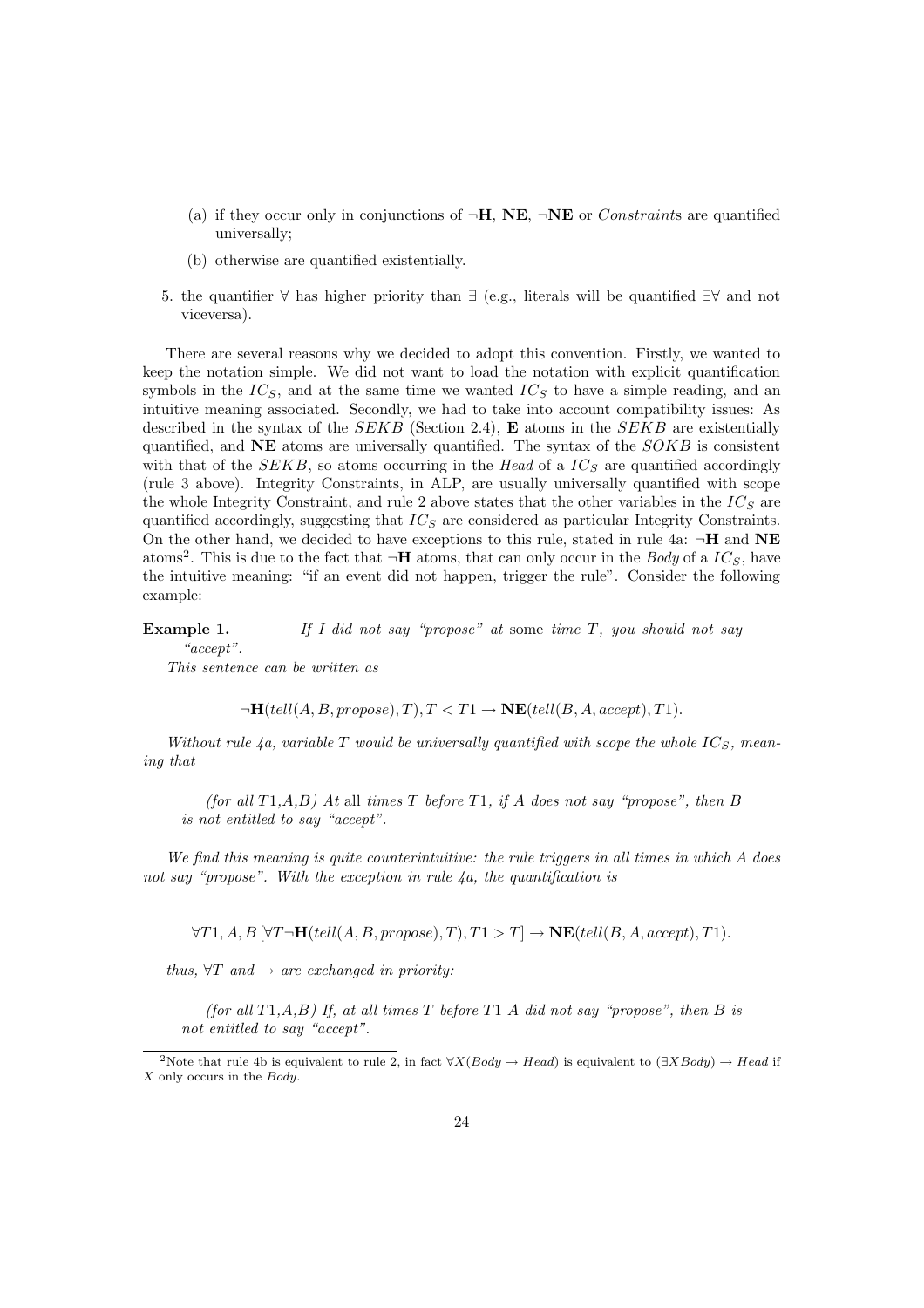We conclude by giving an example of  $IC_S$ . In this example, if a computee X says "ask" to a computee Y during a conversation  $D, Y$  is expected to answer back either "yes" or "no" (but not both of them):

$$
\mathbf{H}(tell(X, Y, ask, D), T) \rightarrow
$$
\n
$$
\mathbf{E}(tell(Y, X, yes, D), T'), T' > T
$$
\n
$$
\vee \mathbf{E}(tell(Y, X, no, D), T'), T' > T
$$
\n
$$
\mathbf{H}(tell(X, Y, yes, D), T) \rightarrow
$$
\n
$$
\mathbf{NE}(tell(X, Y, no, D), T')
$$
\n
$$
\mathbf{H}(tell(X, Y, no, D), T) \rightarrow
$$
\n
$$
\mathbf{NE}(tell(X, Y, yes, D), T')
$$
\n
$$
\mathbf{H}(tell(X, Y, S, D), T) \rightarrow
$$
\n
$$
\mathbf{NE}(tell(X, Y, S, D), T'), T' > T
$$

The last  $IC_S$  says that a computee is expected not to repeat the same thing twice in the same dialogue.

In the example above,  $X$  telling "ask" to  $Y$  generates an expectation which can be fulfilled if Y answers back "yes" (Y behaves "properly"). Y violates the protocol, instead, if it says both "yes" and "no", due to the second constraint ("improper" behavior of  $Y$ ). At all times there can be alternative sets of expectations (e.g.,  $\mathbf{E}(\text{tell}(Y, X, yes, D), T')$ ,  $T' > T \text{ OR } \mathbf{E}(\text{)}$ )  $tell(Y, X, no, D), T', T' > T).$ 

In Appendix B, we compare the syntax of  $IC_S$  with the syntax of integrity constraints in the IFF proof-procedure.

## 3.4 Roles

In the analysis and design of MAS, roles play a fundamental part. Software engineering methodologies have been defined to design MAS, which are based on the concept of roles. In the Gaia methodology [WJK00], a role is associated to a set of rights (what an agent embodying the role can do) and *responsibilities* (what an agent embodying the role should do); responsibilities can be of two types: *liveness* (i.e., ensuring that something good will happen) and safety (i.e., something bad will not happen). Other approaches propose to associate capabilities and expected behavior [CLZ02]. Capabilities are the set of actions that an agent (embodying the role) can perform; they are related to the concept of *pro-activeness*, since they concern what an agent may do. The expected behavior in [CLZ02] is the reaction to incoming events, and is thus related to the reactiveness of the agent.

The concept of roles can be accommodated in our framework by expressing both capabilities and duties as preconditions for expectations to be raised in  $\mathcal{IC}_S$ . Intuitively, if a computee R is asked to perform a task by a computee  $S$ , the expectation about its future behavior is raised only if

- 1. the role of  $S$  (or, one of its roles, if  $S$  embodies more than one role) gives it the *capability* to ask for the given service; and
- 2. the role of R (resp., one of its roles) assigns it the *duty* to perform the given action when requested.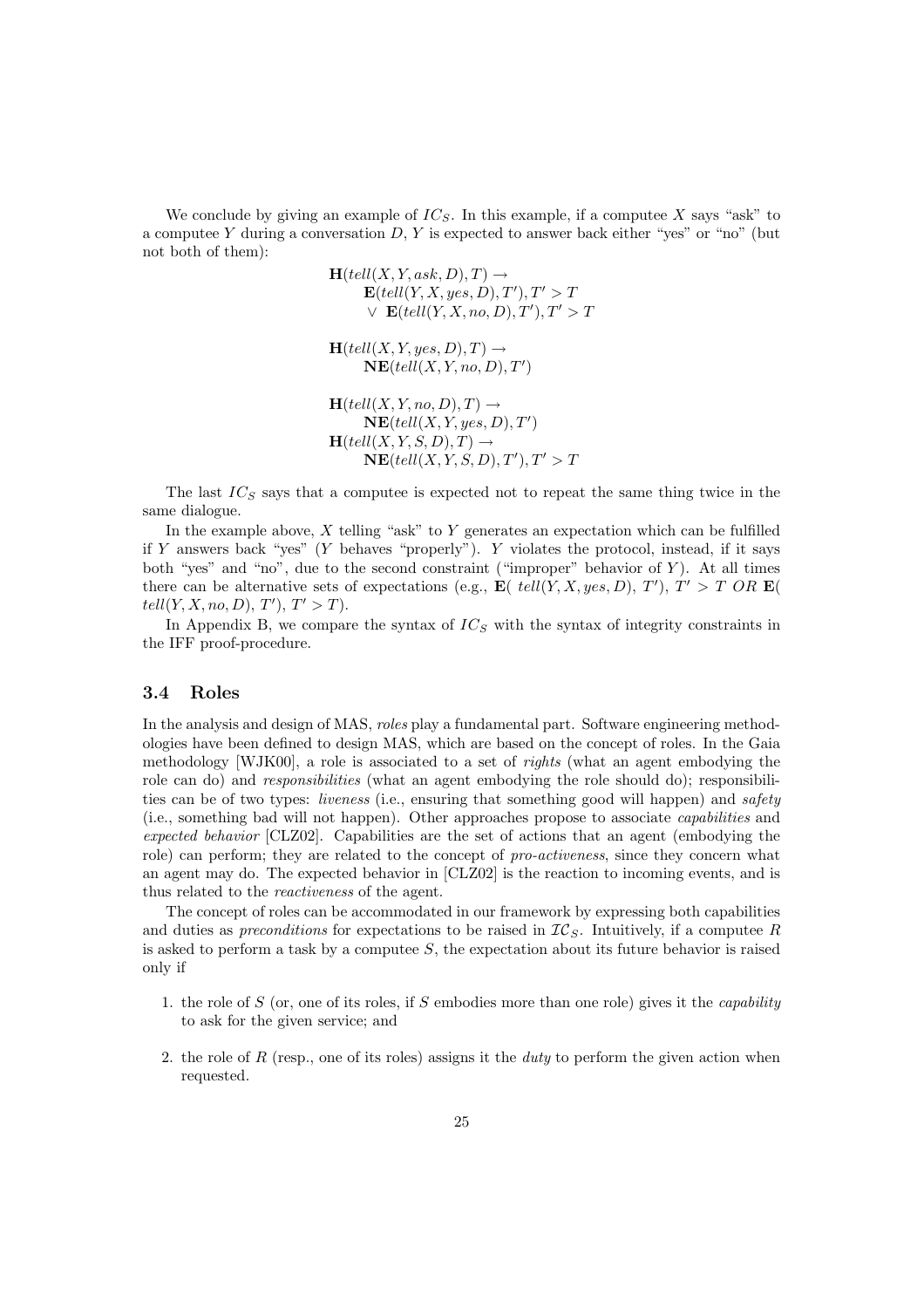For this purpose, we introduce in the SOKB the predicate

role(RoleName, Capabilities, Duties),

which is used to define the set of roles that can be assumed by the members of the society. Along with the name of a role, its associated *Capabilities* and *Duties* are specified as a list of predicates. One can write the following  $IC_S$ :<sup>3</sup>

 $\mathbf{H}(tell(S, R, ask(perform(Action))), T_r) \wedge$  $embedies(S, Role_S) \land role(Roles, Capabilities_S, \_) \land ask(perform(Action)) \in Capabilities_S$  $\wedge$ embodies $(R, Role_R) \wedge role(Role_R, \_, Duties_R) \wedge perform(Action) ∈ Duties_R$  $\rightarrow \mathbf{E}(\text{perform}(R, Action), T_a)$ (8)

Notice that the  $IC_S$  in Eq. (8) can be obtained syntactically, as a preprocessing, from the following, more intuitive, rule written by the user:

 $\mathbf{H}(tell (S, R, ask (perform (Action))), T_r) \rightarrow \mathbf{E}(perform (R, Action), T_a)$ 

In this simple example, we have a *static* assignment of roles: we suppose to have a predicate

$$
embodies (Computee, Role)
$$

defined in the SOKB that associates computees and roles. Of course, one could have a dynamic assignment of roles; in this case the  $IC_S$  would be triggered depending on some event where one computee starts embodying the given role (e.g., a computee registers in the given role), or is entitled a given role (e.g., a computee is accepted for the role).

For example, let us consider an auction (this is a simplified version of the example provided in Section 8.2, where combinatorial auctions are considered). We can have two roles, namely auctioneer and bidder. The auctioneer may have the capabilities of opening an auction, reply to bidders if their bid was winning or loosing, and declaring closed the auction. The duties concern taking into consideration bids.

$$
role(auctioneer, \{openauction(Item), answer(Reply), closeauction\}, \{bid(Item, Price)\})
$$
  
(Capabilities) (Duties)

The bidders, in this simple example, can place bids and have no duties (of course, in a real auction one should pay for the good, etc.; here we do not model the actual transaction).

$$
role(bidder, \{bid(Item, Price)\}, \emptyset) \tag{Capabilities} \tag{Duties}
$$

A rule of the auction protocol, as written by the user, can be the following:

 $\mathbf{H}(tell(A, B, openauction(Item)), T_{open}) \wedge \mathbf{H}(tell(B, A, bid(Item, Price)), T_{Bid}), T_{Bid} > T_{Open}$  $\rightarrow \mathbf{E}(tell(A, B, answer(win)), T_{answer}) \vee \mathbf{E}(tell(A, B, answer(lose)), T_{answer}), T_{Answer} > T_{Bid}$ 

 $3$  for the sake of brevity, we use the symbol  $\in$  instead of using a set membership predicate.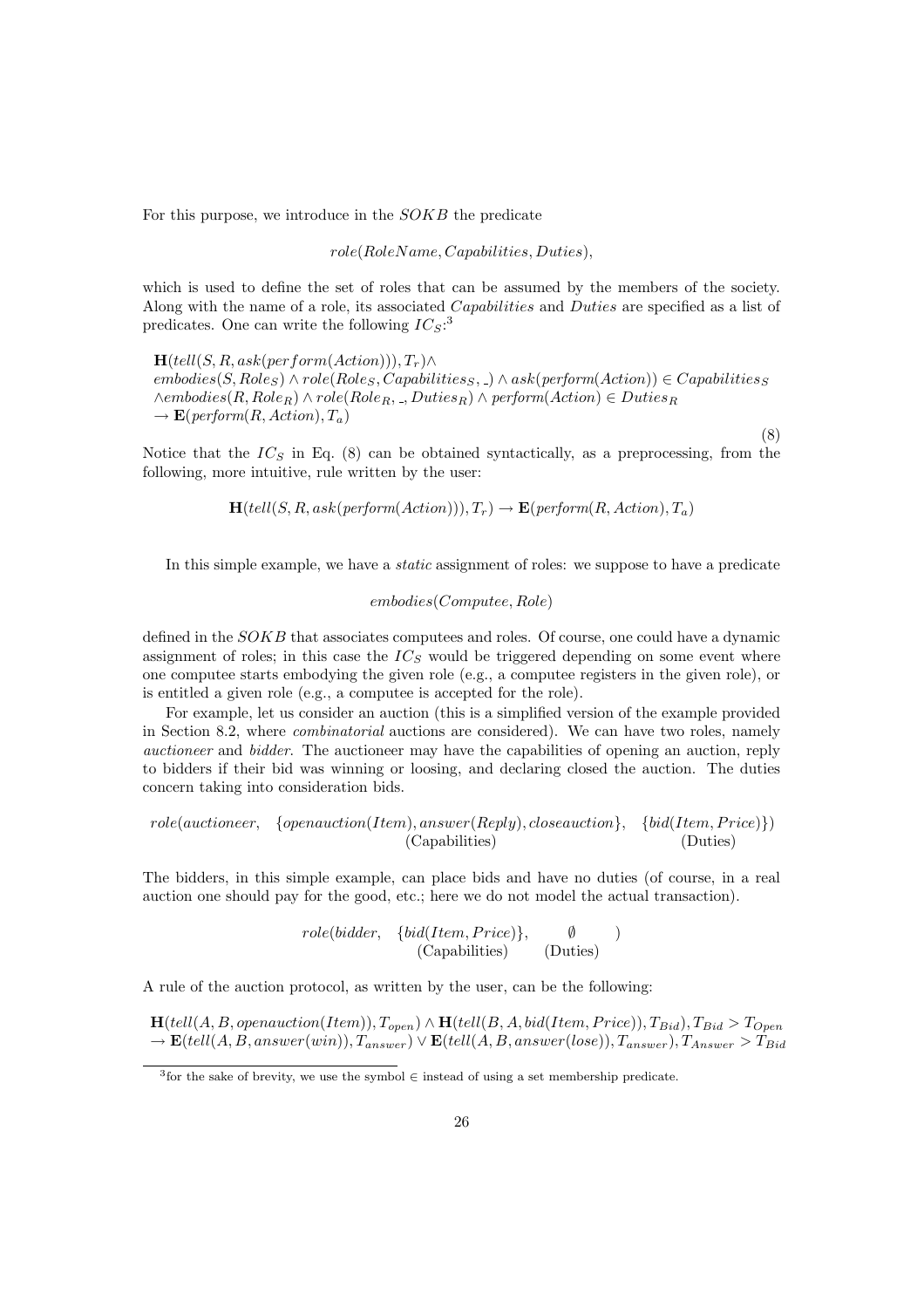that will be automatically translated, by taking roles into consideration, into

 $\mathbf{H}(tell(A, B, openauction(Item)), T_{open}) \wedge \mathbf{H}(tell(B, A, bid(Item, Price)), T_{Bid}) \wedge$  $embodies(B, Role_B) \wedge role(Role_B, Capabilities_B, \Box) \wedge bid(Item, Price) \in Capabilities_B$  $\wedge$ embodies $(A, Role_A) \wedge role(Role_A, Capabilities_A, Duties_A)$  $\wedge open auction(Item) \in Capabilities_A \wedge answer(Reply) \in Duties_A$  $\rightarrow$  **E**(tell(A, B, answer(win)),  $T_{answer}$ )  $\vee$  **E**(tell(A, B, answer(loose)),  $T_{answer}$ )

The other rules of the (combinatorial) auction protocol are shown in Section 8.2 and can be syntactically translated in a similar way.

# 3.5 Entering and exiting the society

As we already mentioned in Section 1.1, societies have been classified, from the openness viewpoint, as open, semi-open, semi-closed and closed [Dav01].

In an open society (or an open artificial society) "there are no restrictions for agents/processes to join/leave the society" [Dav01]: this means that it is possible for any agent to enter the society simply by starting an interaction with a member of it. This is also the acceptation adopted in Agentcities initiative [Age] to realize the commercial and research potential of agent-based applications by constructing a worldwide, open network of platforms hosting diverse agent-based services. In open societies, there is no clear frontier of the society: everybody can start interact with a member of the society and is considered a member in its turn. One drawback is that it is not clear which agents are currently members of the society.

In semi-open societies, the agent must also be admitted by the society to enter and, if accepted, it is a member until it leaves or is expelled; typically, there is a gate-keeper that decides whether to accept or not a given admission request. In semi-closed societies there is a representative of the agent inside the society.

In closed societies, one cannot dynamically become a member (the members are decided before the society starts).

All of these types of societies can be accomplished in our framework by exploiting the  $IC_S$ . Typically, being member of a society brings benefits and duties. If a given action can only be performed by members of the society, one can forbid the action to all the non members (which is quite meaningless in open societies). This translates, in a semi-open society, as follows:

"If you have never been admitted to the society, you cannot do Action."

 $\neg H(tell(Gatekeeper, A, admit), T_{join}) \rightarrow \text{NE}(do(A, Action), T_{action})$ 

"If you have left the society (either because you decided to leave, or because you were expelled) and you have not been admitted again, then you cannot do Action."

> $H(tell(A, Gatekeeper, leave), T_{leave}),$  $\neg H(tell(Gatekeeper, A, admit), T), T \leq T_{currentime}, T > T_{leave}$  $\rightarrow \text{NE}(do(A, Action), T_{currentime})$  $H(tell(Gatekeeper, A, expel), T_{leave}),$  $\neg H(tell(Gatekeeper, A, admit), T), T \leq T_{currentime}, T > T_{leave}$  $\rightarrow \mathbf{NE}(do(A, Action), T_{currentime})$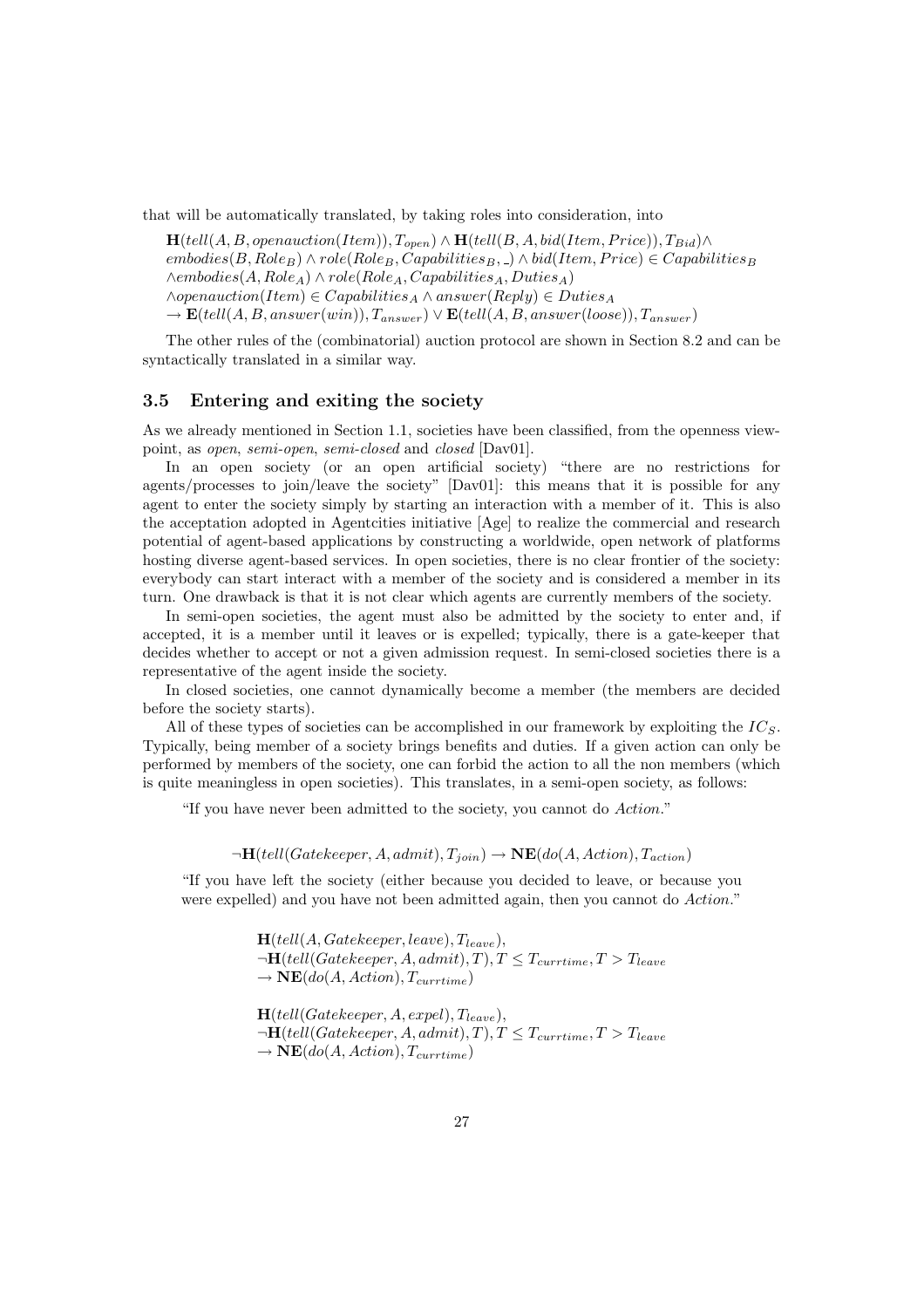"You should not have done Action before entering the society the first time."

 $H(tell(Gatekeeper, A, admit), T<sub>join</sub>),$  $\neg H(tell(Gatekeeper, A, admit), T_{ni}), T_{ni} < T_{join}$  $\rightarrow \overrightarrow{\text{NE}}(do(A, Action), T_{action}), T_{action} < T_{join}$  $\neg H(tell(Gatekeeper, A, admit), T_{ni})$ 

Symmetrically, members of a society have duties and should behave in a permissible way; again, this can be established by saying

 $\rightarrow \mathbf{NE}(do(A, Action), T_{action})$ 

 $H(tell(Gatekeeper, A, admit), T<sub>ioin</sub>) \wedge$  $\neg H(tell(A, Gatekeeper, leave), T_{leave}) \wedge$  $\neg H(tell(Gatekeeper, A, expel), T_{leave}), T_{leave} > T_{join}$  $\rightarrow \mathbf{E}(do(A, GoodBehavior), T_g), T_g > T_{join} \wedge$  $NE(do(A, Misbehave), T_m), T_m > T_{join}$ 

For what concerns semi-closed societies, rights and duties belong to the representative of the computee inside the society, which is a member of a society; thus we can apply the same rules as in a closed society.

Besides the classification by Davidsson [Dav01], there are also societies in which one cannot leave the society in any moment, but only when it does not have pending expectations.

In this section, we gave a set  $IC_S$  of  $IC_S$  defining at the protocol level the actions that agents are expected to do, depending on whether they succeed or fail in obtaining a membership. Another way to approach the problem is discussed in D4 [KSST03], Section 10.

# 4 Semantics of the social framework

In previous sections, we introduced the model for societies of computees in terms of  $SOKB$  and  $SEKB$ , and the concept of social events, social expectations and  $IC_S$  for expressing protocols, with their syntax.

In the following, we introduce a series of successively more refined declarative semantics. The various declarative semantics offer a range of options for different proof-procedures, and are a ground basis to identify relevant properties of the society and its protocols.

An interesting point is that the declarative semantics is given as clean extension of that given for (extended) Logic Programming, making existing results for Logic Programming and Non-Monotonic Reasoning re-usable in this context.

### 4.1 Declarative semantics

The semantics of a society is here given, intuitively, by identifying a set of expectations which, together with the society's knowledge base and the happened events, implies an instance of the goal - if any - and satisfies the integrity constraints.

Throughout this section, for the sake of simplicity, we always consider the ground version of society's knowledge base and integrity constraints, and do not consider Constraints.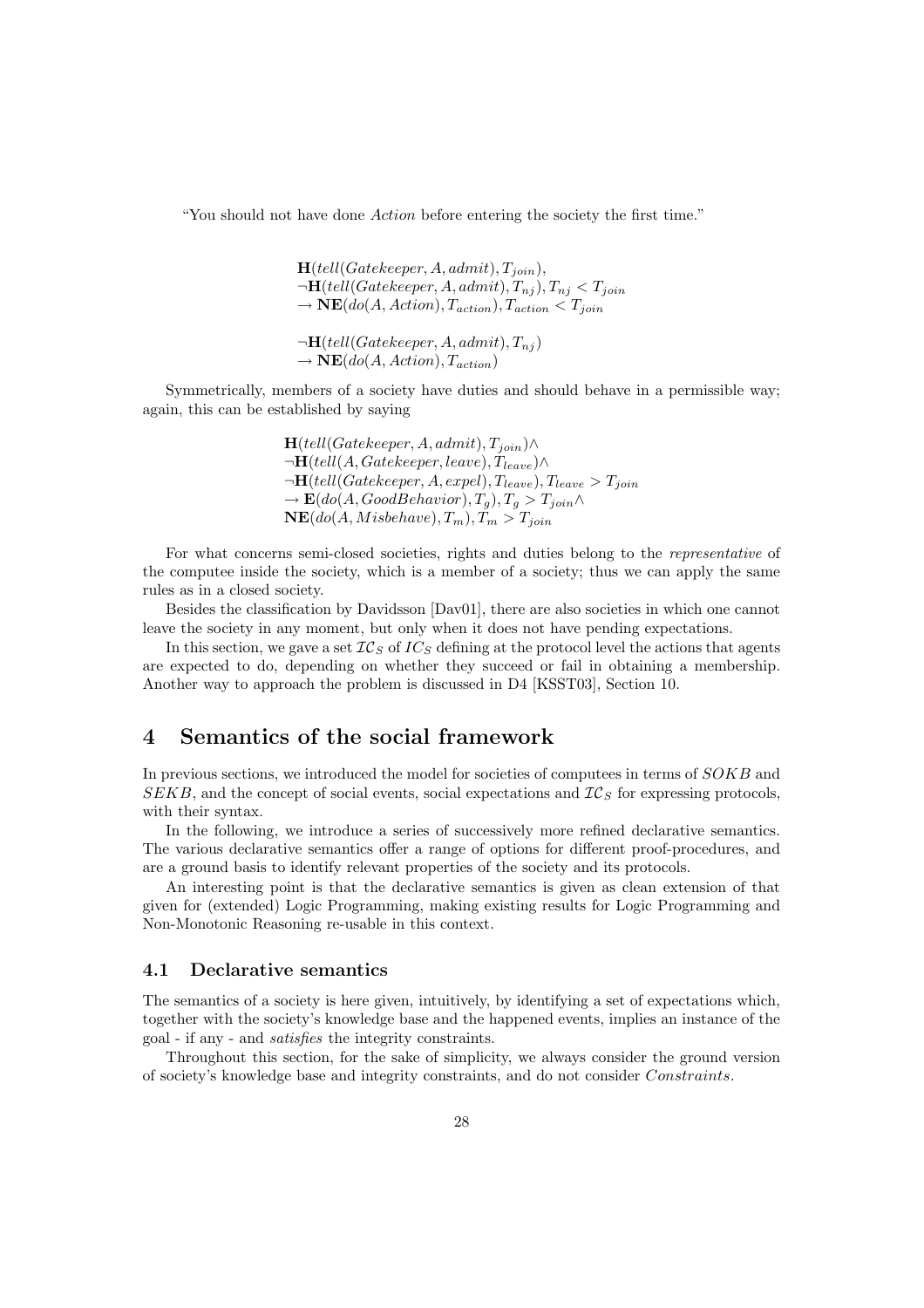We first introduce the concept of *admissible set of social expectations*. Intuitively, given a society, and a set of events **HAP**, an admissible set of social expectations consists of a set of expectations about social events that are compatible with the  $SOKB$ , the set  $HAP$ , and  $IC_S$ .

More formally, we introduce the following definition.

Definition 2. Given a society and a set of events HAP, an admissible set of social expectations EXP is a set of expectations such that:

$$
SOKB \cup \mathbf{HAP} \cup \mathbf{EXP} \models \mathcal{IC}_S \tag{9}
$$

Note that definition above follows, like in [FK97], the theoremhood view of integrity constraint satisfaction.

Furthermore, definition above is non-committal with respect to the notion of  $\models$ . This is mainly because at this stage of the project we have not yet defined the proof-procedure, and we wish to keep different options open at this time, so to guarantee compatibility with different (model-theoretic) semantics. Nonetheless, we have investigated a number of different definitions for  $\models$ . All these interpret  $P \models C$  as expressing that C is true in all the *intended* models of P. The definitions differ, however, in their understanding of the notion of intended model.

If we interpret social expectations as abducible predicates (see section 4.3) we can rely upon a three-valued model-theoretic semantics as intended meaning, as done, for instance, in a different context, by [FK97, DS98].

Intuitively, many different sets of expectations are admissible, given  $IC<sub>S</sub>$ , the  $SOKB$  and the set HAP.

Example 3 (admissible set of expectations). As an example, let us consider the following protocol

If I tell you "start" then you should pass; if I tell you "stop" then you should not pass.

> $\mathbf{H}(tell(X, Y, start)) \rightarrow \mathbf{E}(pass(Y)).$  $H(tell(X, Y, stop)) \rightarrow NE(pass(Y)).$

If the event  $\mathbf{H}(tell(X, Y, start))$  actually happens, then an expectation will be raised telling the receiving computee that it should pass. Otherwise, if the event  $\mathbf{H}(tell(X, Y, stop))$  happens, another expectation is raised: the receiving computee is expected not to pass. If none of the actions tell $(X, Y, start)$  and tell $(X, Y, stop)$  occurs, no expectation is raised, and the computee can perform as it wishes.

Let us now consider the following situation:

- $SOKB = \emptyset$
- $\textbf{HAP} = \{ \textbf{H}(tell (thomas, yves, start)), \textbf{H}(tell (david, yves, stop)) \}$
- $IC_S = \{H(tell(X, Y, start)) \rightarrow E(pass(Y)),$  $\mathbf{H}(tell(X, Y, stop)) \rightarrow \mathbf{NE}(pass(Y))$
- $\mathcal{G} = \emptyset$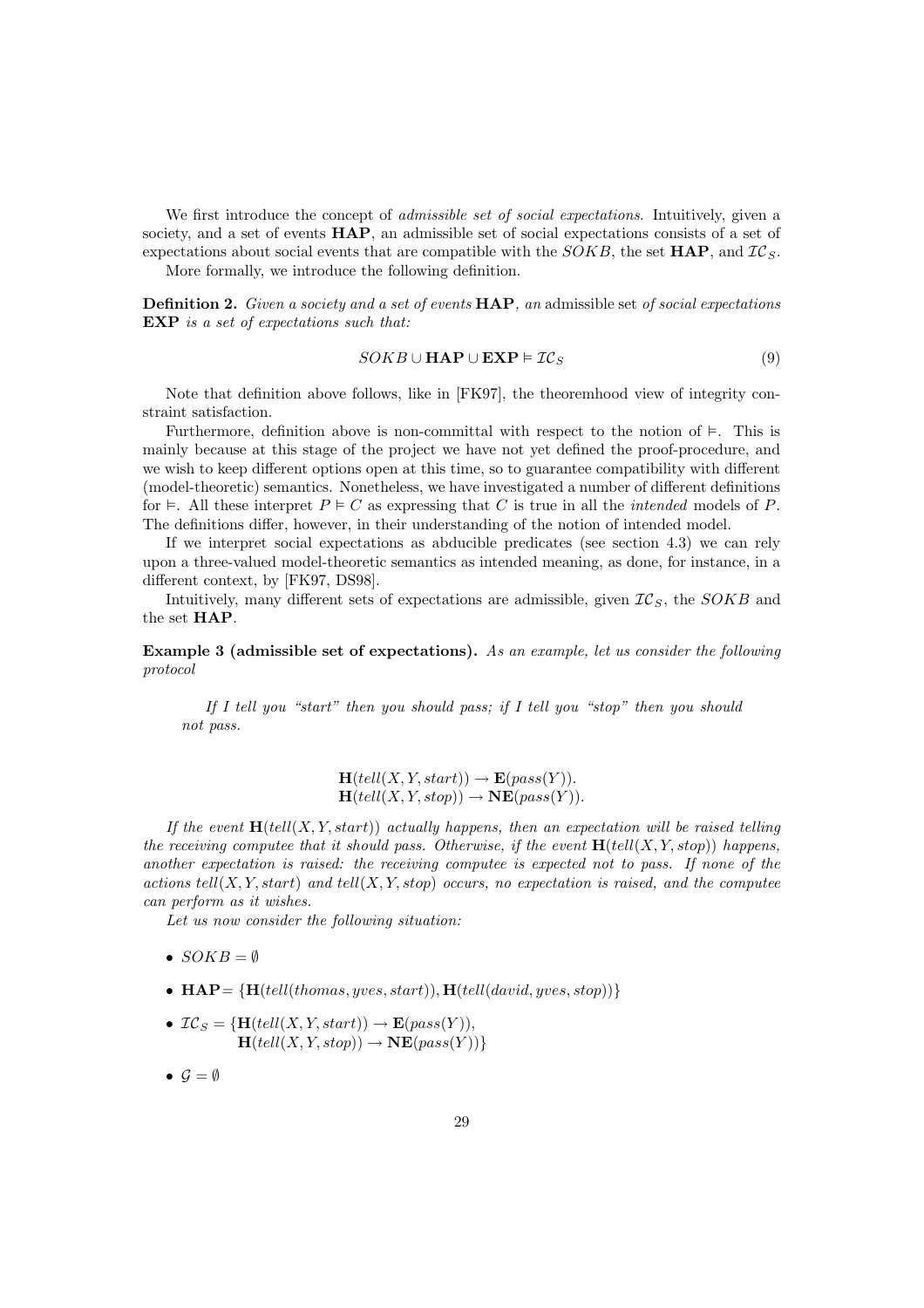$\mathbf{EXP}_{1} = \{ \mathbf{E}(pass(yves)), \mathbf{NE}(pass(yves)) \}$  is an admissible set of expectation, w.r.t. the SOKB, HAP, and  $IC$ <sub>S</sub>above. Notice that any set of expectations larger than  $EXP<sub>1</sub>$  is also admissible.

Instead,  $EXP_2 = {E(pass(yves))}$  is not an admissible set of expectations, because  $H(tell(david, yves, stop)) \rightarrow NE(pass(yves)) \in IC_S$ ,  $H(tell(david, yves, stop)) \in HAP$ , and  $NE(pass(yves)) \notin EXP_2.$ 

Admissible set of expectations can be however self-contradictory (e.g., both  $\mathbf{E}(p)$ ) and  $\neg \mathbf{E}(p)$ may belong to an admissible set). In this respect, the introduced notion of admissible expectation set is a sort of para-consistent [DP98] semantics.

More refined semantics can be given by identifying a subset of admissible expectation sets as the intended semantics for a society.

In particular, among admissible sets of expectations, we are interested in those which are coherent and consistent with respect to the following notions.

**Definition 4.** A set of social expectations  $\mathbf{EXP}$  is coherent if and only if :

$$
\{ \mathbf{E}(p), \mathbf{NE}(p) \nsubseteq \mathbf{EXP} \}
$$

Example 5 (coherent set of expectations). Let us consider the situation presented in Example 3.  $EXP_2 = \{E(pass(yves))\}$  is a coherent set of expectations (although it is not admissible w.r.t. the SOKB, **HAP**, and  $IC<sub>S</sub>$  of Example 3). On the other hand,  $EXP<sub>1</sub> =$  ${E(pass(yves)), \text{NE}(pass(yves))}$  is not a coherent set of expectations (although it is admissible).

Intuitively, we are not interested in sets of social expectations that, at the same time, require that a particular event  $p$  should happen and should not happen. In a social context, if computees are aware of social expectations, thus they can plan and act appropriately in order to achieve them, an incoherent situation, of course, has no contribution and information for them.

**Definition 6.** A set of social expectations  $\mathbf{EXP}$  is consistent if and only if :

 ${E(p), \neg E(p)} \not\subset EXP$ 

and

$$
\left\{ \mathbf{NE}(p),\neg \mathbf{NE}(p) \right\} \nsubseteq \mathbf{EXP}
$$

Example 7 (consistent set of expectations). Let us consider a modification of Example 3:

- $SOKB = \emptyset$
- $\mathbf{HAP} = \{ \mathbf{H}(tell (thomas, yves, start)), \mathbf{H}(tell (david, yves, stop)) \}$
- $IC_S = \{H(tell(X, Y, start)) \rightarrow E(pass(Y)),$  $\overline{\mathbf{H}(tell(X, Y, stop))} \rightarrow \neg \overline{\mathbf{E}(pass(Y)})$
- $\mathcal{G} = \emptyset$

The intuitive meaning of the second  $IC_S$  in  $IC_S$  is:

If I tell you "stop" then one should not expect that you pass.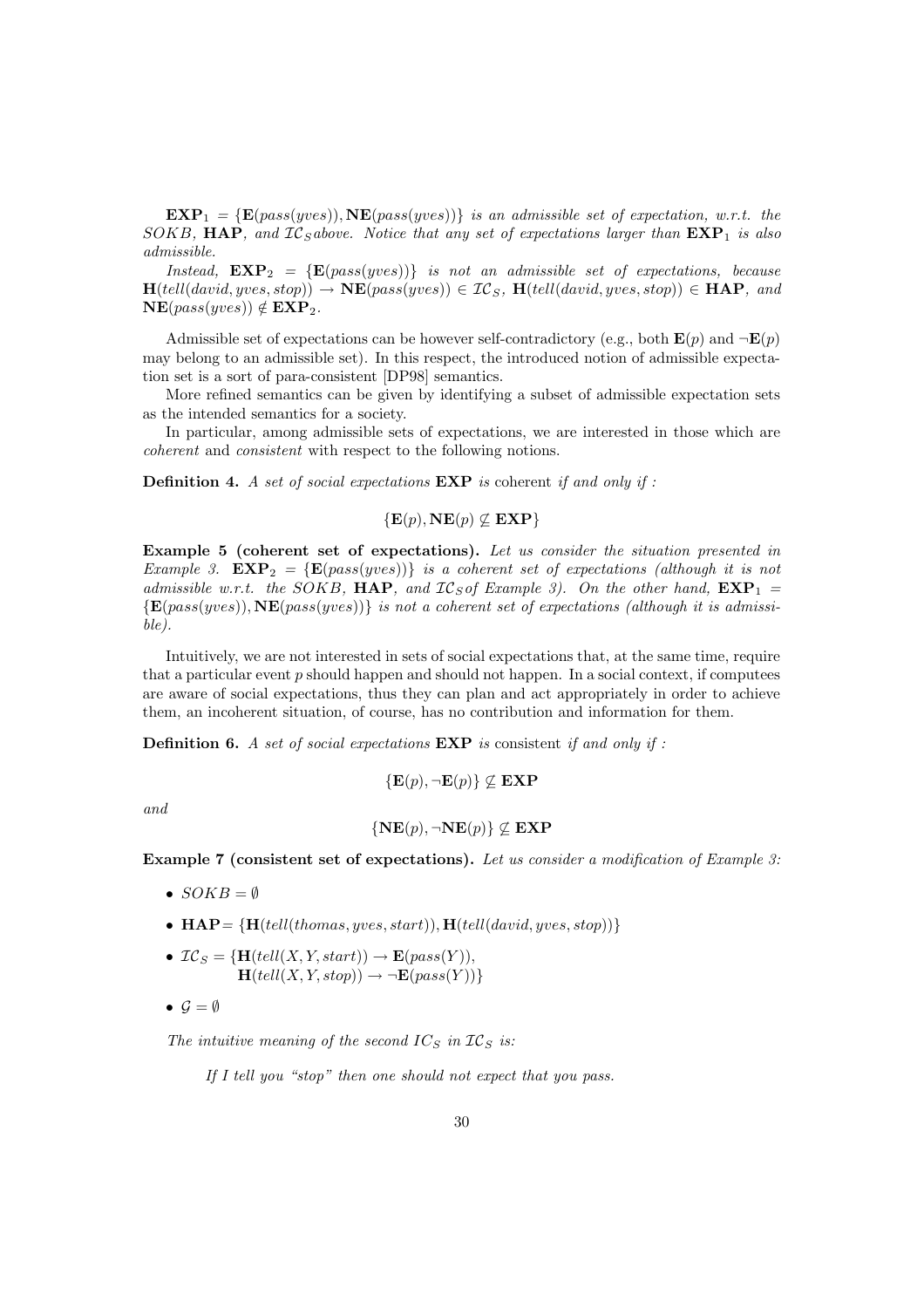$EXP<sub>2</sub> = {E(pass(yves))}$  is a consistent set of expectations, although it is not admissible, since  $\mathbf{H}(tell(david, yves, stop)) \rightarrow \neg \mathbf{E}(pass(yves)) \in \mathcal{IC}_S$ ,  $\mathbf{H}(tell(david, yves, stop)) \in \mathbf{HAP}$ , and  $\neg E(pass(yves)) \notin EXP_2$ .

 $EXP_{3} = \{E(pass(yves)), \neg E(pass(yves))\}$  is instead an admissible set of expectation, but it is not consistent.

Intuitively, we are not interested in sets of social expectations that are intrinsically inconsistent, i.e., that at the same time, expect something and do not expect the same thing.

When no coherent (and consistent) admissible expectation set exists, and therefore an incoherency (or inconsistency) arises, it means that the society has been modelled in a wrong way since a  $IC<sub>S</sub>$  representing social laws is violated. In this case, it could be necessary to modify the society's  $SOKB$  or  $IC_S$  by means of a theory revision process. This will be subject for future work.

We would like to stress that, up to now, we do not assume that expected events actually happen. This is in accordance with an *open* view for society where social expectations are just a suggestion for what should be done (or not done). It can be the case that in a situation an expectation is assumed as true, but the expected event does not happen (which leads to a violation, and possibly to a sanction).

A further refined semantics is then given by identifying, among coherent and consistent admissible expectation sets, those which are *fulfilled* by a set of events  $\bf{H}$  in a society. This reflects the ideal behavior of a society [ESP99].

Definition 8. Given a society and a set of events HAP, a coherent and consistent admissible set of social expectations  $EXP$  is fulfilled if and only if:

$$
\mathbf{HAP} \cup \mathbf{EXP} \models \{\mathbf{E}(p) \rightarrow \mathbf{H}(p)\} \cup \{\mathbf{NE}(p) \rightarrow \neg \mathbf{H}(p)\}\tag{10}
$$

Example 9 (fulfilled set of expectations). Let us consider the following situation:

- $SOKB = \emptyset$
- $\mathbf{HAP}_1 = \{ \mathbf{H}(tell (thomas, wes, start)), \mathbf{H}(pass(wes)) \}$
- $IC_S = {H(tell(X, Y, start)) \rightarrow E(pass(Y))}$
- $\mathcal{G} = \emptyset$

 $EXP<sub>2</sub> = {E(pass(yves))}$  is a coherent, consistent and fulfilled admissible set of expectations, w.r.t SOKB,  $HAP_1$ , and  $IC_S$ .

But if we consider a different history:  $HAP_2 = {H(tell(thomas, yves, start))}, then,$  $EXP<sub>2</sub>$  is not a fulfilled set of expectations w.r.t. SOKB,  $HAP<sub>2</sub>$ , and  $IC<sub>S</sub>$  (still, it is admissible, coherent, and consistent).

Intuitively, many different formulas are admissible with respect to  $TC_S$ , the  $SOKB$  and the history HAP. By Definition 8, we select, among them, those where the happened events cover all the events that should happen, and none of the events that should not happen.

Notice that such a fulfilled admissible formula might not exist, even if a coherent and consistent admissible expectation set exists. The reason is the violation of the protocol: some computee did not behave as expected, and some action need be taken to recover from this violation (see Section 7.1).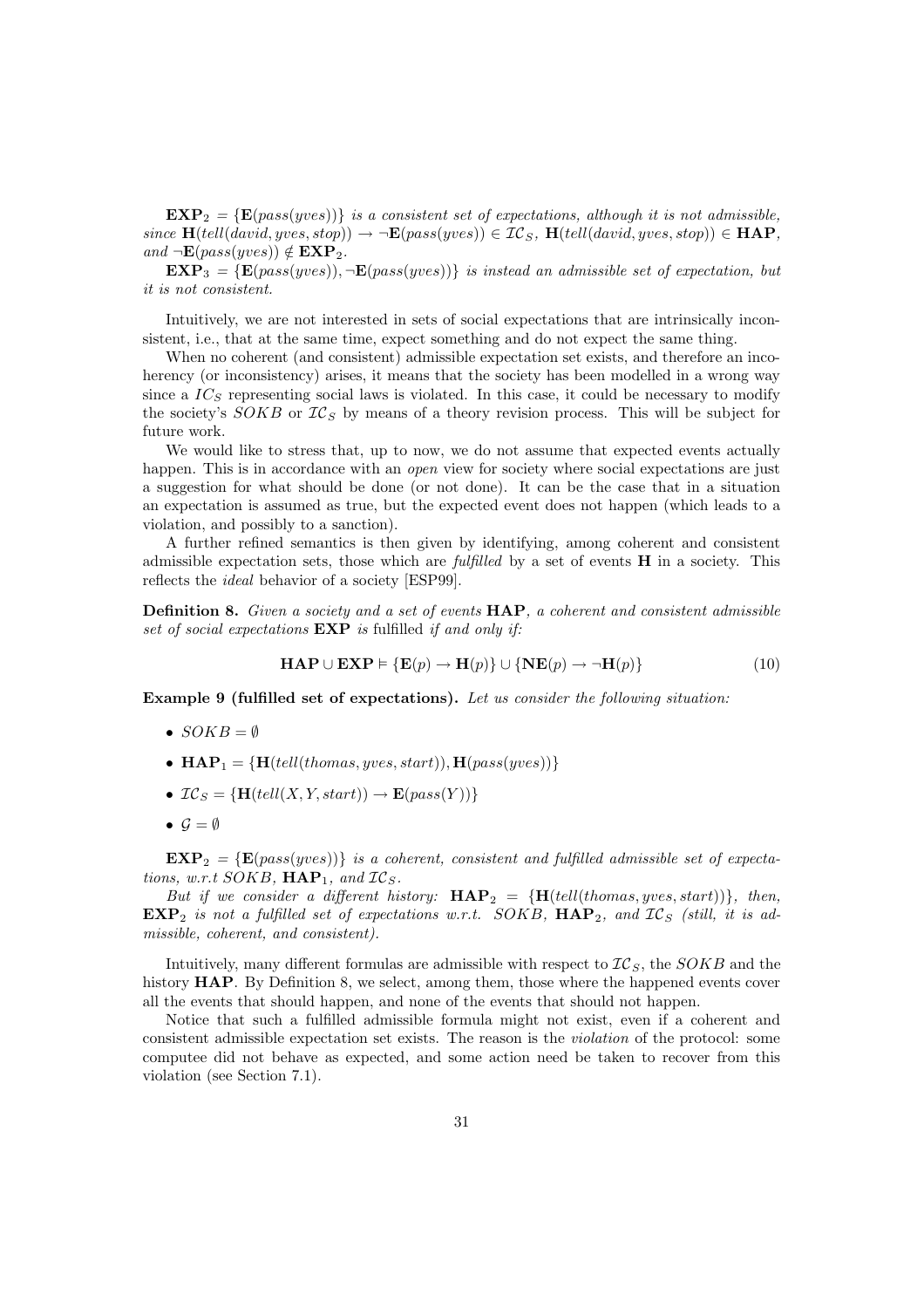Definition 10. Given a society and a set HAP of events, if each coherent and consistent admissible set of expectations is not fulfilled (i.e., if the constraints  $\mathbf{E}(p) \to \mathbf{H}(p)$  or  $\mathbf{NE}(p) \to$  $\neg H(p)$  are violated), then we say that **HAP** produces a violation in the society.

Also notice that in the previous definitions, we did not deal with a possible Goal of the society. If we want to consider a goal-directed society, then we introduce the following definition.

**Definition 11.** Given a society, a goal G and a set of events  $\text{HAP}$ , we say that G is achievable iff there exists a coherent and consistent admissible set of social expectations  $EXP$  such that:

$$
SOKB \cup \mathbf{HAP} \cup \mathbf{EXP} \models G \tag{11}
$$

Example 12 (achievable goal of a society). Let us consider the following situation:

- $SOKB = \{G_1 \leftarrow \mathbf{E}(pass(yves)),\}$  $G_2 \leftarrow \mathbf{E}(pass(david))$
- $\mathbf{HAP} = \{ \mathbf{H}(tell(yves, david, stop)) \}$
- $IC_S = \{H(tell(X, Y, start)) \rightarrow E(pass(Y)),$  $\overrightarrow{\mathbf{H}(tell(X, Y, stop))} \rightarrow \overrightarrow{\mathbf{NE}}(pass(Y))$
- $G = \{G_1, G_2\}$

 $G_1$  is an achievable goal w.r.t. SOKB, HAP, and  $IC_S$ , thanks to the coherent and consistent admissible set of social expectations  $\mathbf{EXP} = \{ \mathbf{E}(pass(yves)), \mathbf{NE}(pass(david)) \}$ .

On the other hand, there exists no coherent and consistent admissible set of social expectations to make  $G_2$  achievable, given history  $HAP$ .

Note that the notion of goal achievability does not guarantee that the goal is really achieved, since expectations may not be fulfilled, i.e., the corresponding events that should happen can be possibly not generated, and vice-versa. This introduces the following definition:

**Definition 13.** Given a society, a goal G and a set of events  $\text{HAP}$ , G is achieved iff there exists a fulfilled coherent and consistent admissible set of social expectations  $EXP$  such that:

$$
SOKB \cup \mathbf{HAP} \cup \mathbf{EXP} \models G \tag{12}
$$

Example 14 (achieved goal of a society). Let us consider the following situation:

- $SOKB = \{G_1 \leftarrow \mathbf{E}(pass(yves)),\}$  $G_2 \leftarrow \mathbf{E}(pass(thomas))$
- $\mathbf{HAP} = \{ \mathbf{H}(tell(yves, david, stop)), \mathbf{H}(pass(yves)) \}$
- $IC_S = {\bf H}(tell(X, Y, start)) \rightarrow {\bf E}(pass(Y)),$  $\mathbf{H}(tell(X, Y, stop)) \rightarrow \mathbf{NE}(pass(Y))\}$
- $\mathcal{G} = \{G_1, G_2\}$

 $G_1$  is an achieved goal of the society.  $G_2$  is achievable, but it has not yet been achieved.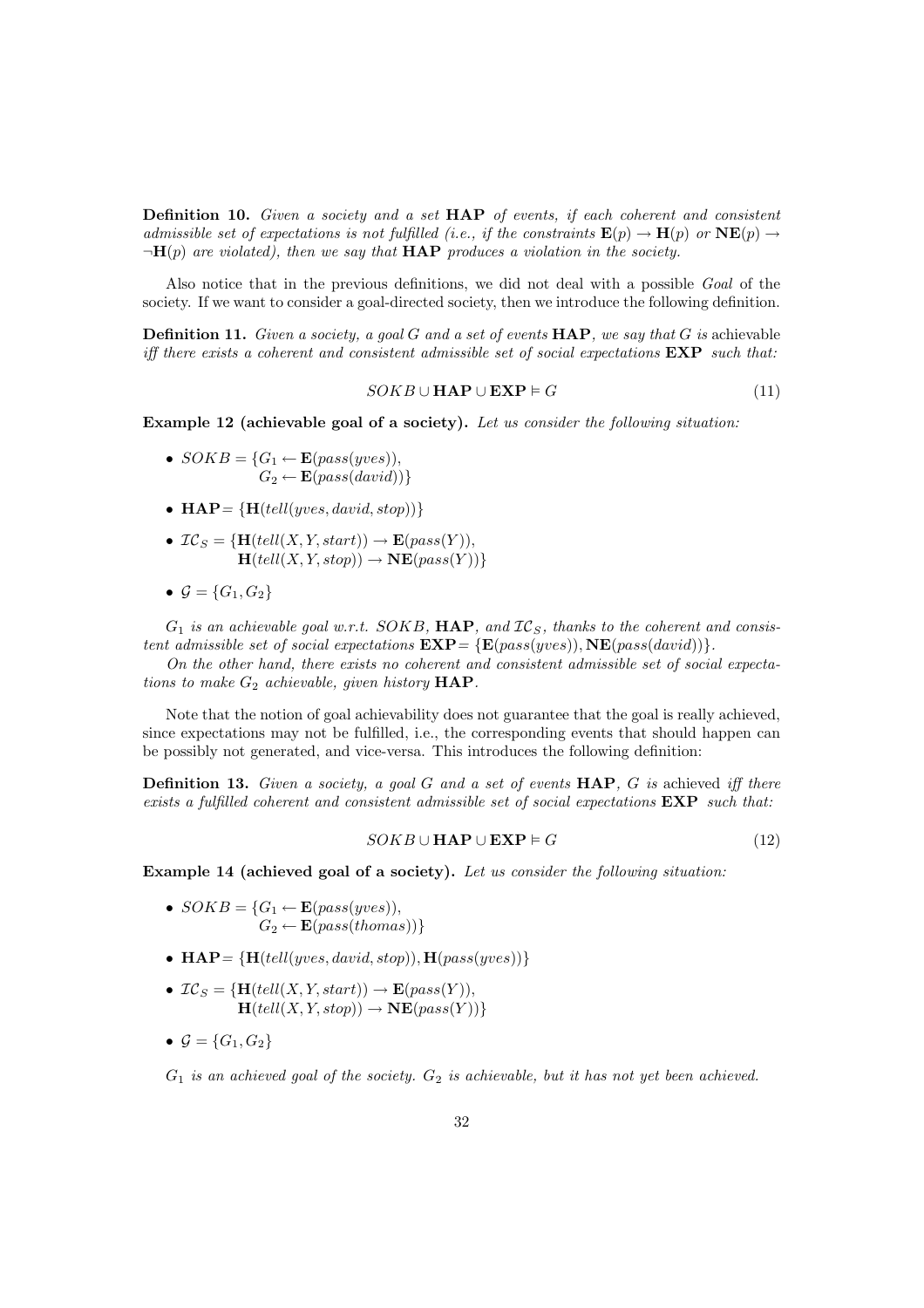The set of admissible expectations can be further refined by introducing further constraints (as done, for instance, in order to remove incoherent and inconsistent expectation sets). Any further refinement then possibly augment the potentiality for violation, since it introduces further constraints. In the following section, for instance, we introduce a constraint pertaining time, which allows us to deal smoothly with deadlines.

The declarative semantics here given is a clean extension of that given for (Extended) Logic Programming, making existing results for logic programming and monotonic reasoning re-usable in this context. In particular, a model-theoretic semantics for various non-monotonic extensions of Logic Programming (such as abduction, default and explicit or classical negation) has been proposed in [BLMM97], and shown equivalent to well-known three-valued semantics for negation, such as preferential and 3-valued stable semantics.

In this way, the main advantage is that we can exploit well-known (model-theoretic) approaches in order to provide a basis for relevant properties, even if we have to deal with dynamic events.

#### 4.2 Temporal information management

It is now time to give some details about the temporal information management of our framework.

We have a special event, i.e., the society *clock* represented by the atom *current time* that happens at each time tick. Clearly, if we have

# $H(current\_time, t_{current})$

the next event *current time* will happen at  $t_{current} + 1$ . A more interesting case concerns the expectations:

$$
\mathbf{E}(Event, T)
$$
.

In this case, unless otherwise specified, T is an existentially quantified variable which is not subject to any constraint, and its domain represents the *entire life*  $[0..T_{Max}]$  of the system (i.e., the society). However, T can occur in one or more constraints. In this case its domain is reduced accordingly by removing unfeasible values.

As an example, let us consider the problem of modelling a protocol that specifies deadlines for events to happen. If a given event should happen within a fixed deadline d, the temporal variable associated T whose initial domain is  $[0..T_{Max}]$ , is now pruned to  $[0..d]$ . The  $IC_S$  stating that given an event at time T an event  $Event_1$  is expected at time  $T_{answer}$  within the deadline is the following:

$$
\mathbf{H}(Event, T) \rightarrow \mathbf{E}(Event_1, T_{answer}), T_{answer} \geq T, T_{answer} \leq T + 10
$$

When the *Event* happens, its temporal variable is linked to a ground value, say 5. The corresponding domain of  $T_{answer}$  becomes [5..15]. The semantics of a domain variable  $T_{answer}$  ranging on [5..15] is simply given by the disjunction  $T_{answer} = 5 \vee T_{answer} = 6 \vee \dots \vee T_{answer} = 15$ . Therefore the  $IC_S$  results in a disjunction:

$$
\mathbf{H}(Event, 5) \rightarrow \mathbf{E}(Event_1, T_{answer}), T_{answer} = 5
$$
  
\n
$$
\vee \mathbf{E}(Event_1, T_{answer}), T_{answer} = 6
$$
  
\n
$$
\vee \mathbf{E}(Event_1, T_{answer}), T_{answer} = 15
$$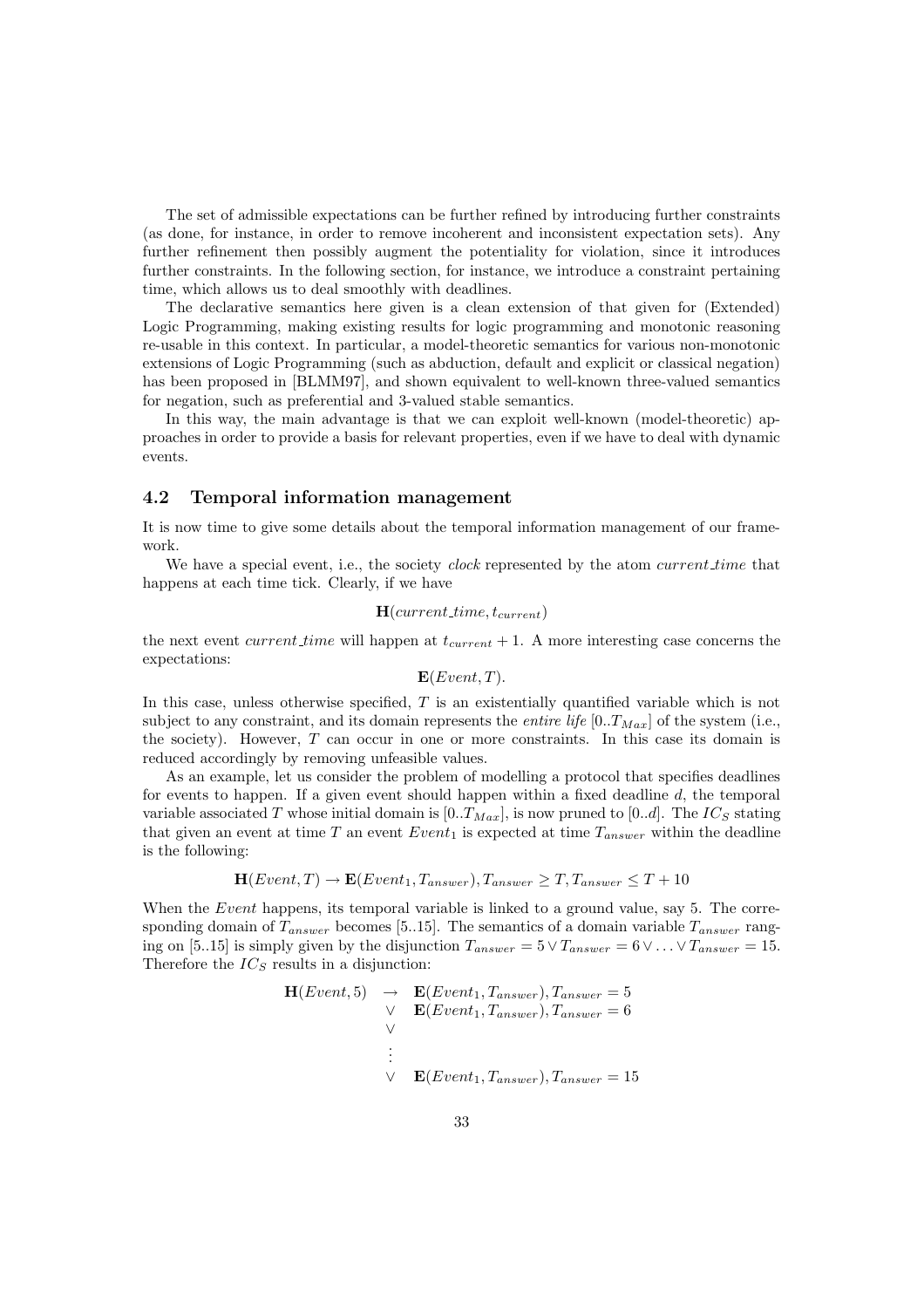This  $IC_S$  is respected, i.e., no violation arises, if  $Event_1$  happens in one of the time ticks belonging to the domain of  $T_{answer}$ . For that time tick we have that the expected event is fulfilled by the corresponding happened event.

A violation occurs if for all time points belonging to the domain of  $T_{answer}$  we have an expectation which is not fulfilled, i.e., we have that for all  $t \in [5..15]$   $\mathbf{E}(Event_1, t)$  and  $\neg \mathbf{H}(Event_1, t)$ .

Now a problem arises: how can we monitor events that have not happened? Let us consider the following hypothesis that ensures that the declarative semantics is respected: we assume that the society is able to monitor all the events that happen in the society itself. Thus, for each time tick, we assume a sort of *closed world assumption* on the happened events for that time tick. Given the set **U** of all possible events that can happen in the society, and given  $\mathbf{HAP}(t)$  the set of all happened event at a given time tick t, we can assume that  $\mathbf{U} \setminus \mathbf{HAP}(t)$ is the set of not happened events. Thus for each  $E \in U \setminus \textbf{HAP}(t)$  we assume  $\neg \textbf{H}(E,t)$ .

Thus, if the event  $Event_1$  does not happen within the deadline at each time tick t in the domain of  $T_{answer}$  we have  $\neg H(Event_1, t)$ . For definition 9, the set of expectation is not fulfilled. As a consequence the operational semantics produces a violation.

Clearly, operationally, for each time tick we can restrict our attention to those events that are expected to happen. If they do not happen, i.e., if they do not belong to  $\mathbf{HAP}(t)$ , a violation arises.

More formally, let us consider the set  $EXP(t)$  that contains the set of expectations in the time tick t. For each event  $E \in EXP(t)$  such that  $E \notin HAP(t)$ , we assume  $\neg H(E,t)$ .

Let us consider now negative expectations. For each event which is expected not to happen, we consider the associated temporal variable  $T$  representing the time of the negative expectation. If a given action is expected not to happen in the society, then we have

$$
\mathbf{NE}(Event, T).
$$

If  $T$  is not subject to constraints, it means that the event is expected *never* to happen. On the contrary, if we have some event that is expected not to happen for 10 time ticks after a given event happens, we can write:

$$
\mathbf{H}(Event, T) \rightarrow \mathbf{NE}(Event_1, T1), T1 \le T + 10, T1 > T
$$

In this case,  $Event_1$  is expected not to occur for the 10 time ticks after the occurrence of Event.

When the Event occurs, its temporal variable is linked to a ground value, say 5. The corresponding domain of T1 becomes [5..15]. Note that in this case, occurring T1 in a  $NE$ , T1 is universally quantified, therefore the  $IC_S$  results in a conjunction of  $IC_S$ 

$$
\mathbf{H}(Event, 5) \rightarrow \mathbf{NE}(Event_1, T1), T1 = 5
$$
  
\n
$$
\Lambda
$$
  
\n
$$
\mathbf{H}(Event, 5) \rightarrow \mathbf{NE}(Event_1, T1), T1 = 6
$$
  
\n...  
\n
$$
\Lambda
$$
  
\n
$$
\mathbf{H}(Event, 5) \rightarrow \mathbf{NE}(Event_1, T1), T1 = 15
$$

This  $IC_S$  is respected, i.e., no violation arises, if  $Event_1$  does not happen in all the time ticks belonging to the domain of T1.

A violation occurs if  $Event_1$  happens between 5 and 15. In this case, we have a negative expectation for  $Event_1$  which is not fulfilled. For one  $t \in [5..15]$   $NE(Event_1, t)$  and  $H(Event_1, t)$ .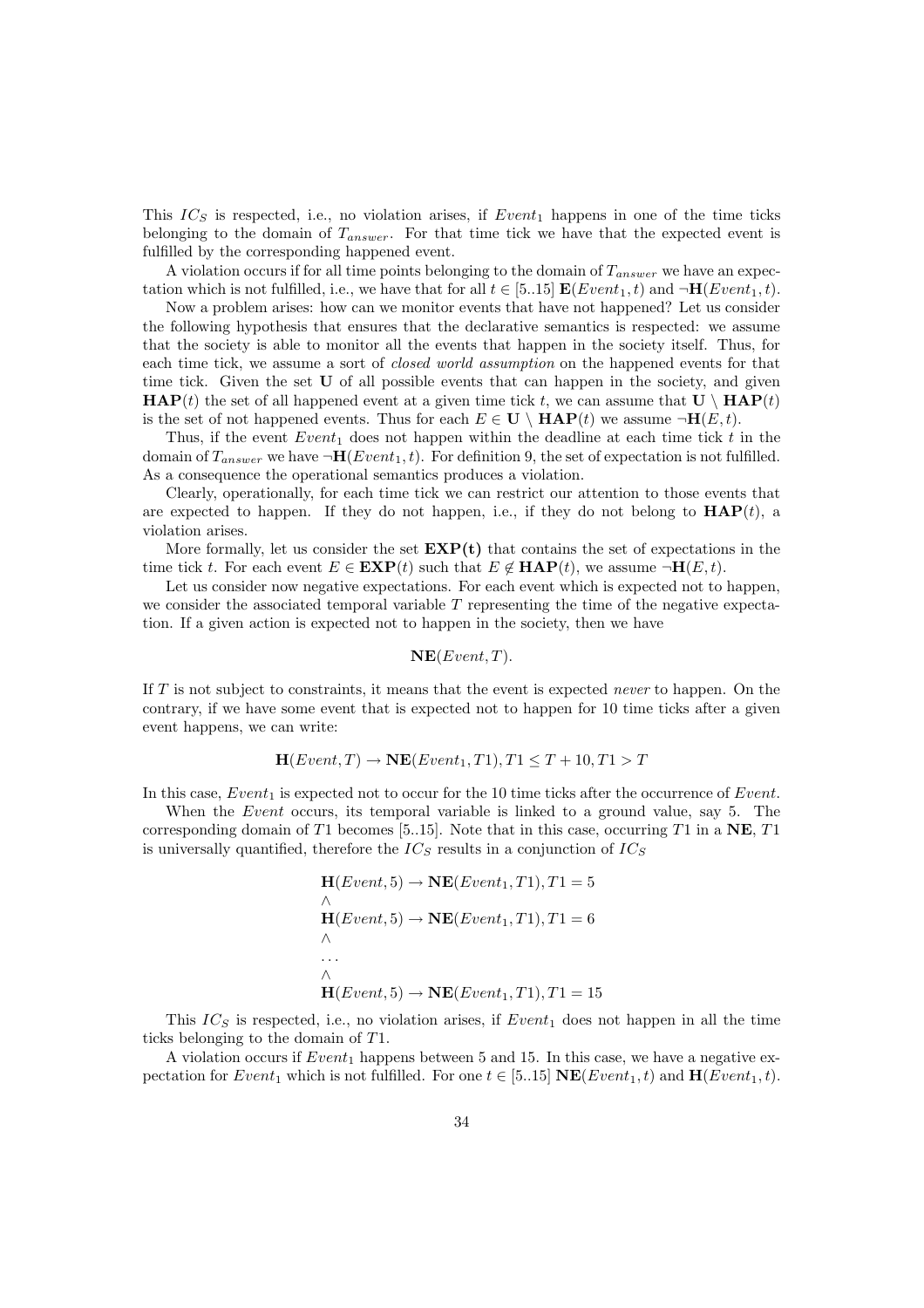Our framework has different features from those of frameworks based on Event Calculus, see [APS02, YS02] to name a few. Our choice has the following features: first a temporal point representation is enough for our purposes, second we can rely upon an efficient and complete propagation of temporal constraints. Therefore, we think that the way we model and reason upon time is sufficiently powerful for our purposes, and it is a good tradeoff between expressiveness and efficiency.

Our constraint-based framework for temporal information management can be easily integrated by each single computee, employing extended Abductive Event Calculus (see Section "Temporal reasoning" in D4 [KSST03]). In this way, using a constraint solver, we can enhance the efficiency of the temporal information management both at the society level and in each computee.

With respect to flexibility, in our approach, extension and merging of protocols can be accommodated by a suitable composition of constraints representing individual or partial interaction patterns.

Let us consider the following example where a "combination" of two individual interaction patterns is obtained just by the union of their individual  $IC_S$ :

$$
\mathbf{H}(tell(X, Y, request(A), D), T) \rightarrow \mathbf{E}(tell(Y, X, accept(A), D), T'), T' > T + 2, T' < T + 10
$$
\n
$$
(13)
$$

"Y is expected to accept a request within a time between 2 and 10 minutes after the request has been made"

$$
\mathbf{H}(tell(X, Y, request(A), D), T) \rightarrow \mathbf{NE}(tell(Y, X, accept(A), D), T'), T' > T, T' < T + 5
$$
\n
$$
(14)
$$

"Y is expected not to accept a request in the next 5 minutes of the request".

The union of  $IC_S$  (14) and (13), if only *coherent* sets of expectations (Definition 4) are required, restricts the time points in which the reply is expected to happen to the interval [6..10], i.e.:

"Y is expected to accept a request within a time between 6 and 10 minutes after the request"

# 4.3 The society knowledge as an Abductive Logic Program

The semantics of our social framework can be smoothly given an abductive interpretation. This is interesting in its own right and we foresee will play a role in Workpackages 3, so as to exploit well-assessed proof-theoretic techniques in order to check compliance of the overall computation within a society, with respect to the expected social behavior. This is indeed one of the main motivation of our approach.

In the following, we interpret the knowledge available at the social level as an Abductive Logic Program (ALP, see Appendix A). Imposing that all computees in a society share the same abducible predicates is a minimal requirement. The idea is derived from work by Kowalski and Sadri on abductive agents [KS99], where the abducibles are produced within an agent cycle, and represent actions in the external world.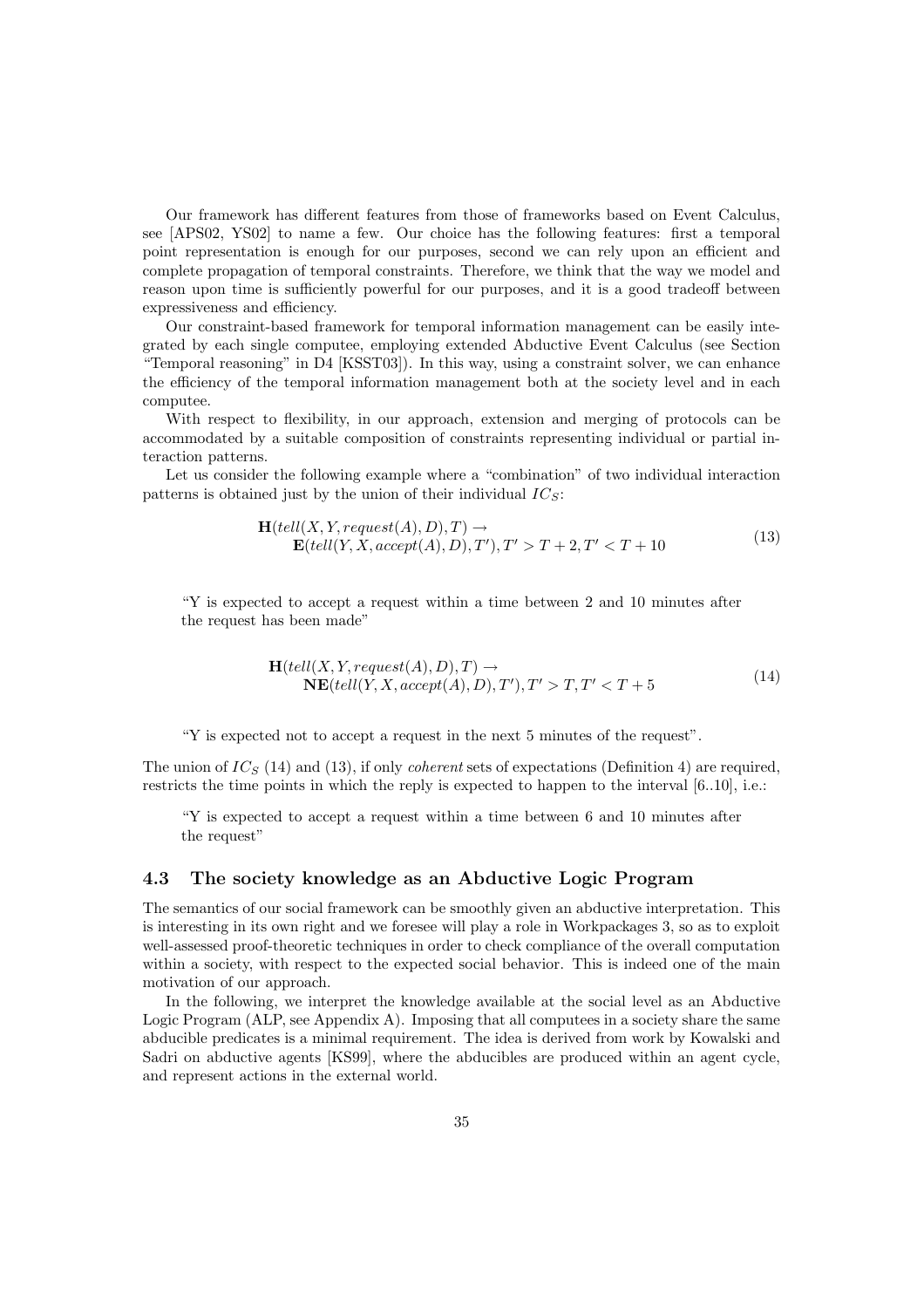The abducible atoms are the positive and negative expectations, E and NE. Finally, we have negative expectations ( $\neg \mathbf{E}$  and  $\neg \mathbf{NE}$ ), also represented as abducible atoms, in accordance with the usual way abduction can be used to deal with negation [EK89]. The set **EXP** can be seen as a set of hypotheses (possibly, a set of disjunctions of atomic hypotheses [Poo88, FK97]).

At the society level, knowledge can therefore be represented as an ALP, i.e., a triple:  $\langle KB, \mathcal{E}, IC \rangle$  where:

- $KB$  is the  $SOKB$  and the history of events  $HAP$ ;
- $\mathcal E$  is a set of *abducible predicates*, standing for positive and negative expectations (or their negation);
- IC is the set  $TC_S$  of  $IC_S$ .

Declaratively, the sets of social expectations discussed in Section 4.1 correspond to abduced set of hypotheses when the society is interpreted as and ALP.

Operationally, the idea is to exploit abduction for checking the compliance of the computation at a social level. Abduction captures relevant events (or hypotheses about future events), and a suitably extended abductive proof-procedure can be used for integrity constraint checking. If we consider that there exists a goal  $G$  at the society level (see also Section 4), then  $G$  is achieved when some expectations  $\mathbf{EXP}$  are abduced, i.e.:<sup>4</sup>

$$
KB \vdash_{\mathbf{EXP}} G \tag{15}
$$

and EXP is a set of abducibles (coherent and consistent, see Def. 2 and 4) such that

$$
KB \cup \mathbf{EXP} \cup \vdash IC \tag{16}
$$

and conformance to rules and protocols is guaranteed by:

$$
KB \cup \mathbf{EXP} \vdash \{\mathbf{E}(X) \to \mathbf{H}(X)\} \cup \{\mathbf{NE}(X) \to \neg \mathbf{H}(X)\}\tag{17}
$$

if this last condition is not verified, then a violation occurs (see Def. 10).

The set  $HAP$  of happened events is included in the  $KB$  and therefore does not occur explicitly in Eq. (16) and Eq. (17).

Notice that Eq.  $(16)$  is the operational counterpart of Eq.  $(9)$  and Eq.  $(17)$  is that of Eq.  $(10)$ . It should be noted that, if the society does not have a goal, i.e.,  $G$  is true, Eq. (15) is always true for any set of  $EXP$  and, therefore, only equations (16) and (17) are significant (as in the declarative semantics, Section 4).<sup>5</sup>

Give this abductive re-interpretation of out social framework, in the later stages of the project a suitable proof-procedure should be defined in order to efficiently deal with such a semantics. In particular, the fulfillment check should be incremental (in order to detect violations as soon as possible), the operational phases of Equations  $(15)-(17)$  should be interleaved properly, and complexity issues should be taken into account [EM02].

<sup>&</sup>lt;sup>4</sup>We do not commit at this stage for any particular semantics for the  $\vdash$  symbol. Many semantics indeed could be given, such as for instance the classical SLDNF derivation as usual in Logic Programming.  $KB \nvdash G$  is a shorthand for  $not(KB \vdash G)$ . The symbol  $\vdash_{\Delta}$  stands for an abductive derivation with set of abduced atoms  $\Delta$ .

 $5$ Notice that the condition established by Eq.  $(17)$  is new with respect to the abductive frameworks defined in Computational Logics.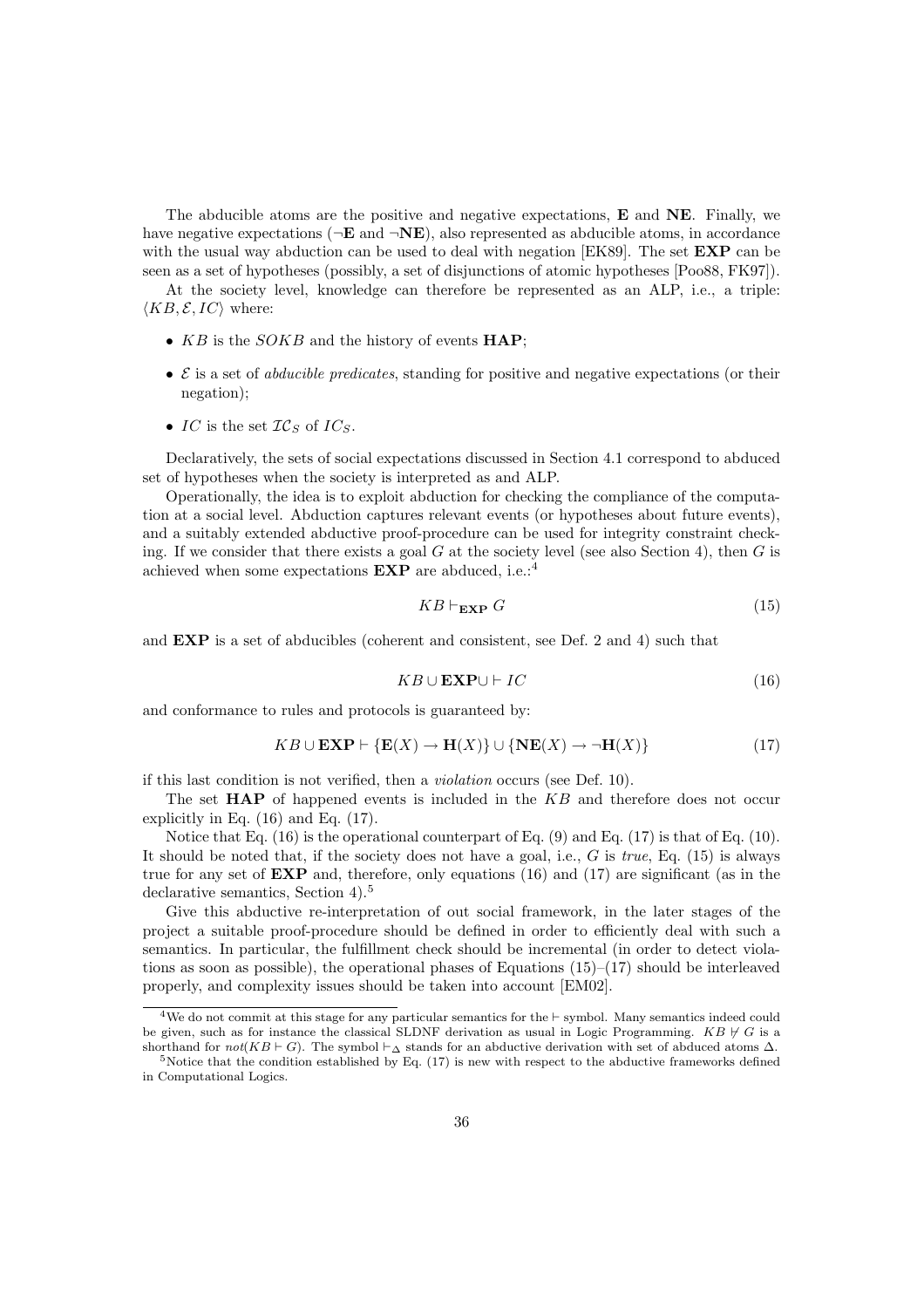Therefore, the adoption of this kind of representation for protocols and communicative acts requires suitable (extended abductive) proof-procedures (see previous work of CYPRUS on integration of abduction and constraint processing [Kak00, KvND01], previous work of UNIBO and DIFERRARA on the multi-agent ALIAS architecture  $[CLM+03]$ , work on speculative computation of Satoh [Sat02], etc.).

From a first analysis, that will be developed in Workpackage 3, we understand that an extension of the IFF proof-procedure [FK97] will be appropriate. In Appendix B we present a comparison between the integrity constraints of the IFF proof-procedure and the  $IC<sub>S</sub>$  of our framework.

# 5 Computee Communication Language

In this section, we describe our approach to the definition of a logic-based semantics for a CCL.

The section begins with a brief overview of existing work on the subject of Agent Communication Languages (ACLs), especially aimed at clarifying the differences between the most common approaches to definition of semantics, namely mentalistic, conversational and social.

We then explain why a *social* semantics appears the most appropriate for the purposes of the SOCS project, and show how the  $IC_S$  can be used to define CCL semantics; we also provide several example definitions of CCL communicative acts. What follows is not meant to define a substitute for the sets of communication primitives defined in existing ACLs; rather, it explains how the  $IC<sub>S</sub>$  can be used to define the semantics of a given set of primitives.

Drawing inspiration from existing social ACL approaches, we build an independent model, based instead on a social constraint-based semantics where constraints can be used for defining semantics of communicative acts in terms of their social effects. The approach here presented is also documented in  $[ACG^+03a, ACG^+03b].$ 

### 5.1 Agent Communication Languages: state of the art

In most proposals for agent systems, the formalism used to express knowledge exchange between agents is an ACL.

An ACL provides language primitives (also called communicative acts, utterances, and in certain contexts performatives, illocutions, or dialogue moves) which, mostly taking inspiration from the Speech Act theory [Aus62], implement the agent communication model. Each performative is associated with an attitude which represents its *meaning* (e.g., why the communicative act is performed, and what the expected effects are). Therefore, ACLs (as, for instance, KQML [FLM97] and FIPA ACL [FIP01a]) have much higher expressive power than traditional inter-process communication primitives.

Moreover, since ACL primitives are intended as means to support knowledge exchange, the content of each communicative act is usually expressed by means of a proper content language, whose features can express in an accurate way the information to be transferred.

More formally, an ACL is defined by two languages:

- the *communication* language, represented by a set of communication performatives, each corresponding to a different illocution;
- the content language which expresses the information to be transferred.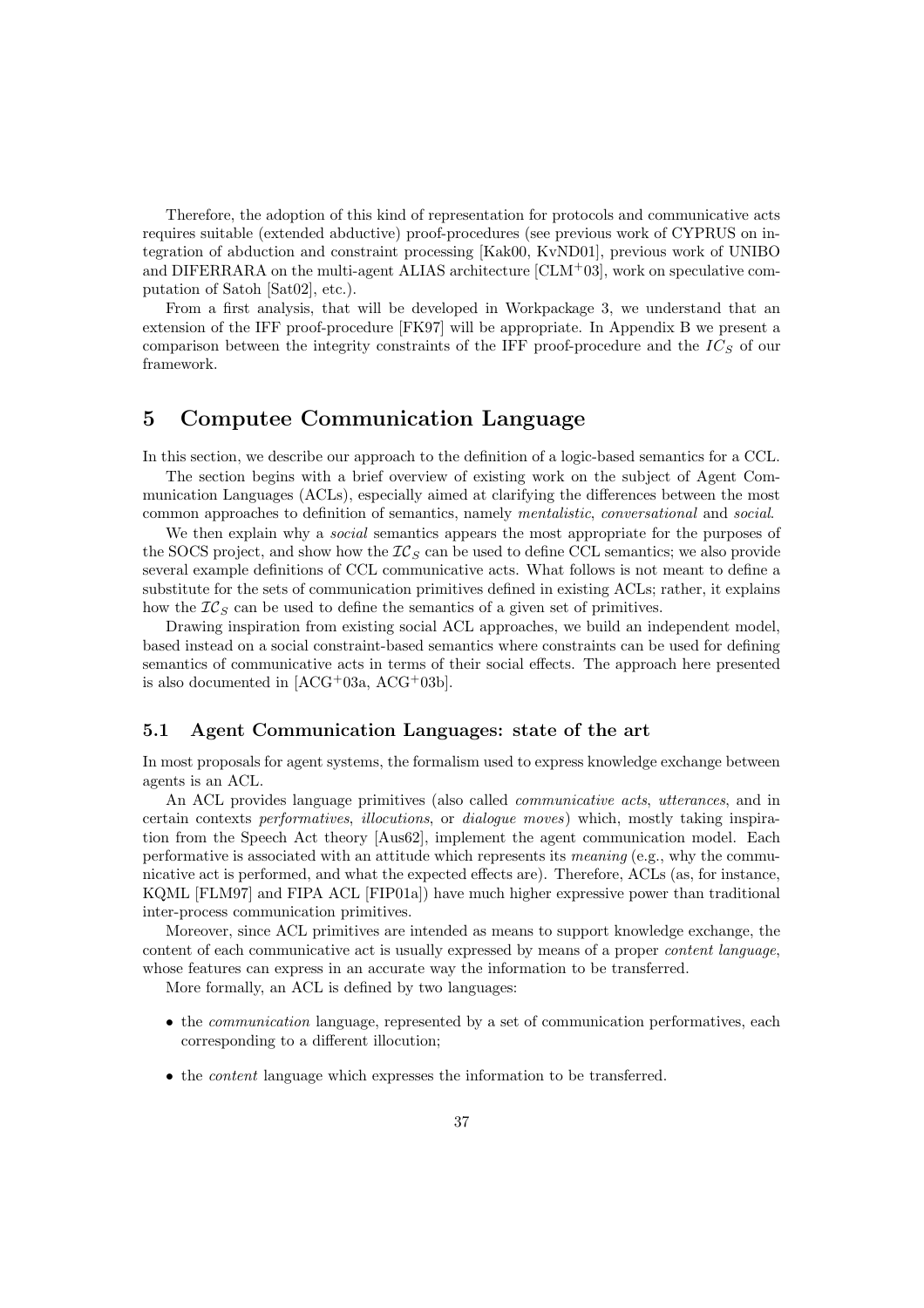In recent years, much effort has been devoted to the definition of a standard for ACL [FIP01a]; however, the definition of ACL semantics is still an open issue.

Currently, in the international agent community, the main approaches to define ACL semantics are the mentalistic [FLM97, FIP01a], the conversational [GHB00], and the social approach (see [Sin98]).

Mentalistic approaches define ACL semantics in terms of agents mental states. The KQML language [LFP99] is divided into three layers:

- the content layer, where the actual content of the language is. KQML does not specify a particular content language;
- the message layer, which identifies the network protocol to be used to deliver the message, and describes optional features, such as the content language or the ontology;
- the *communication* layer, which describes the low-level communication parameters such as the identity of the sender and receiver and the identifier associated with the communication.

The semantics of KQML is given in terms of:

- pre-conditions, which define the necessary conditions for an agent to send or to successfully receive a message;
- *post-conditions*, which define the state of both interlocutors after a successful utterance or receipt of a performative;
- completion conditions, which define the final state after a conversation has taken place.

For instance, the semantics of  $tell(A, B, X)$  is [LFP99]:

- $Pre(A):$   $BEL(A, X) \wedge$  KNOW $(A,$  WANT $(B,$  KNOW $(B, S)))$
- Pre(B):  $\text{INT}(B, \text{Know}(B, S))$ , where S may be any of  $\text{BEL}(B, X)$  or  $\neg \text{BEL}(B, X)$
- $Post(A):$  KNOW $(A,$  KNOW $(B, BEL(A, X)))$
- $Post(B)$ : KNOW $(B, BEL(A, X))$
- Completion:  $KNOW(B, BEL(A, X))$

It can be noticed that all the semantics are given in terms of mental states of sender and receiver; thus, in order to verify that an agent is communicating according to such semantics, it is necessary to access its mental state.

KQML+ [BM98] is an attempt to overcome the limitations of KQML that the authors detect, namely:

- out of the five categories of performatives that the speech act theory recognizes (*directive*, assertive, commissive, expressive and declarative), KQML performatives are limited to the assertive and directive categories;
- the choice of names of performatives is inappropriate, as it does not properly reflect their meaning;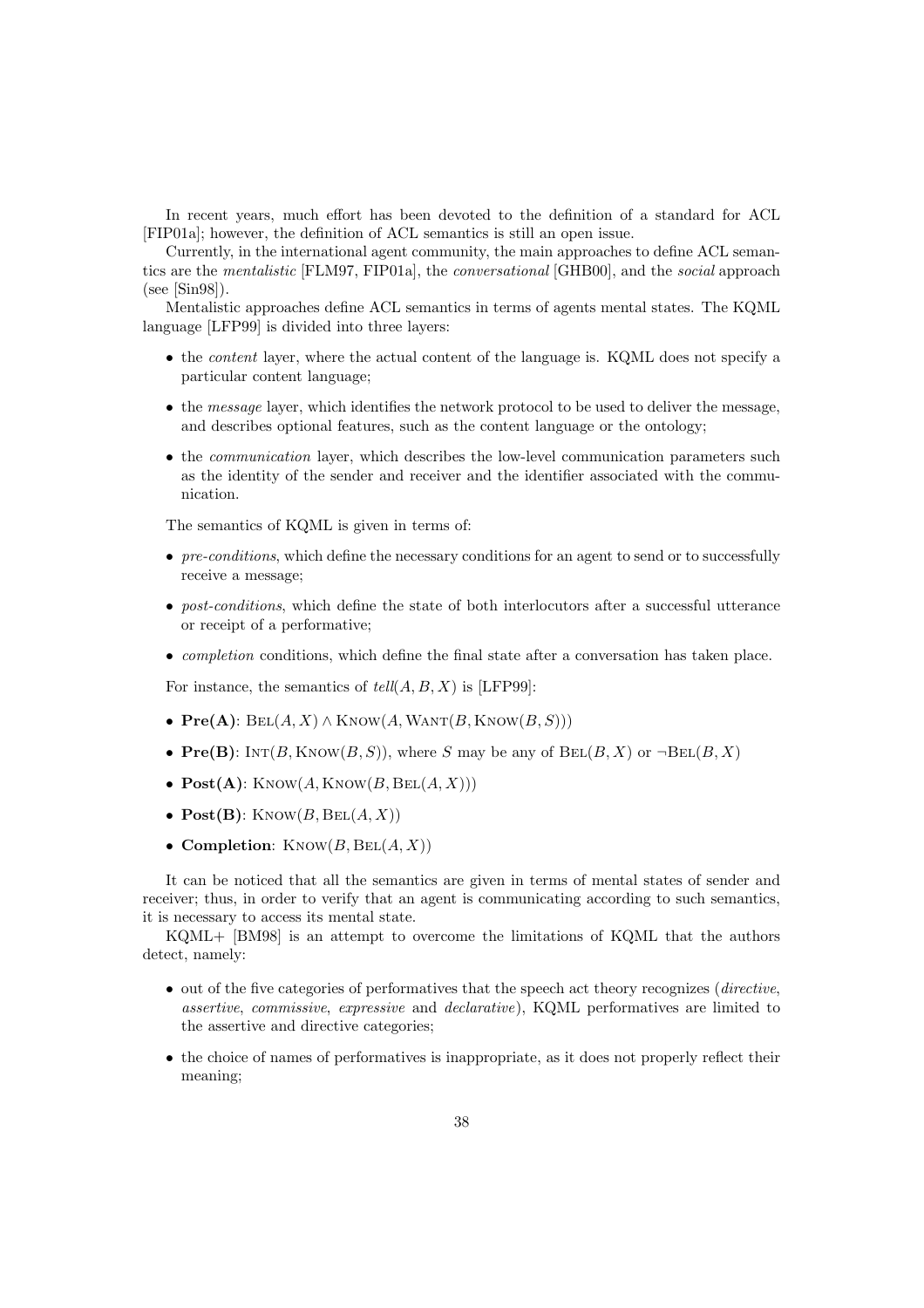• different authors use different performatives for the same communication task.

To overcome these limitations, and in particular to ground their ACL more consistently onto the speech act theory than in the case of KQML, the authors propose new performatives and new slots in a KQML+ message. In particular, a *primitive-performative* slot is added, to represent which of the five categories of speech acts the KQML+ message belongs to.

A KQML+ message is used by an agent to express its positioning with respect to a communicative state. The choice of the primitive and expressed performative follow the positioning: for instance, a propose positioning can be expressed by a message with direct in the primitive-performative slot and ask in the expressed-performative slot (which corresponds to the performative of KQML).

FIPA ACL assumes a BDI (Belief, Desire, Intention) model for the agents [RG92b], and relies on it for defining the semantics of communicative acts in terms of Feasibility Preconditions (i.e., the conditions that have to be satisfied for the communicative act to be planned) and Rational Effects (i.e., the expected effect that the communicative act would have).

As an example, the definition of the FIPA ACL performative *request* is as follows: <Sender, REQUEST (Receiver,a)>

```
FP : FP(a)[Sender\Receiver]∧
       BSenderAgent(Receiver, a)∧
       B_{\text{Sender}} \neg PG_{\text{Receiver}} \text{Done(a)}
```

```
RE : Done(a)
```
where

- FP denotes the *feasibility preconditions* of the act;
- RE denotes the *rational effect* of the act;
- $FP(a)[Sender \text{Receiver}]$  denotes the part of the FPs of a, which are mental attitudes of the Sender;
- B<sub>Sender</sub>Agent(Receiver, a) means that Sender believes that Receiver can perform a;
- B<sub>Sender</sub>-PG<sub>Receiver</sub> Done(a) means that Sender believes that Receiver does not (yet) intend to perform a.
- Done(a) means that a has "just" taken place.

It is worth noticing that, according to this definition, the agent Sender should not only be aware of its own mental state, but also have beliefs about the agent Receiver's mental state.

The mentalistic approach to the ACL semantics has been much criticized mainly because its underlying assumptions regarding agents' internals are not realistic in open societies of heterogeneous agents. As Singh stated [Sin98], emphasizing mental agency leads to the supposition that agents should be primarily understood in terms of mental concepts, such as beliefs and intentions: this approach supposes, in essence, that agents can read each other's minds. Whenever agents' mental states are not accessible, which is reasonably the case if agents operate in open and heterogeneous environments, it is impossible to verify semantic compliance of communicative acts.

In addition, as observed in [GP01], the meaning of each communicative act is strictly linked to a specific mental state (e.g., the feasibility precondition), so communicative acts are not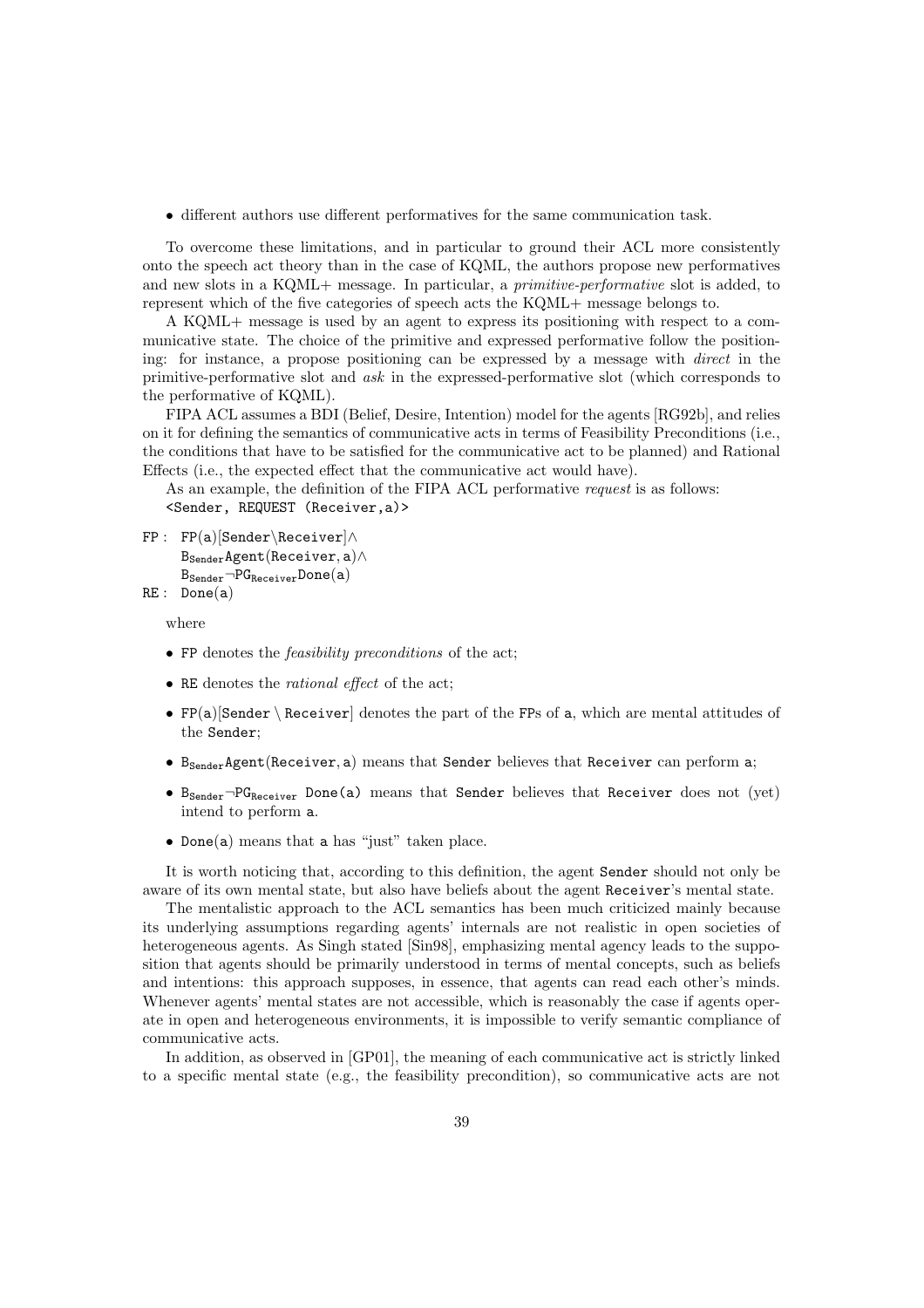flexible for use in different contexts. In this perspective, an ACL's formal semantics should better emphasize social agency. This approach recognizes that communication is inherently public and thus depends on the agent's social context.

A different approach relies on Conversation Policies (CP) [GHB00], which express meaning and composition of speech acts for agents by means of static structures which define the sequences of communicative acts making a coherent conversation. The main advantage of this approach is that in this perspective a communicative act does not have an absolute meaning, but its semantic rather depends on the conversation (i.e., the context in which it is uttered), thus overcoming one of the main drawbacks of the mentalistic approach. However the conversational approach has been criticized for its lack of flexibility, i.e., the lack of compositional rules governing how protocols are extended or merged (see [MC02]).

The social approach defines ACL semantics in terms of the effects of the communicative acts on the society. Following this approach, even if the agents' mental state cannot be accessed, it is possible to verify whether communicating agents in a society comply to some social laws which regulate the interactions.

In this setting, a commitment-based semantics [Sin00, FC02] could fully reflect this, by adopting the notion of social commitment in a multi-agent setting. A social commitment is an obligation which binds an agent (usually the speaker in a communicative act) to the society. So, each social commitment refers to a *content* (i.e., the action, or the proposition to be made true), a debtor (i.e., the agent engaged to make the content true) and a creditor (i.e., the agent relative to which the commitment is made).

In particular, in Singh's work [Sin00] three levels of semantics for each communication performative are defined: the objective claim (that the subject of the communication is true), the subjective claim (that the communication is sincere) and the practical claim (that the speaker is justified in making the communication).

For instance, the semantics of the performative  $\inf \text{orm}(s, h, p)$  is:

- s is committed towards h that p holds (objective claim);
- s is committed towards **h** that s believes **p** (subjective claim);
- s is committed towards the society that he has reasons to believe p (practical claim).

In this way, the mentalistic approach is adopted only at the subjective level, while at the practical level a commitment towards the agent society is used.

The social approach is applied to the definition of ACL semantics in [FC02], where an operational specification of an ACL is given in an object-oriented framework by means of the commitment class. A commitment represents an obligation for its debtor towards its creditor. A commitment is described by a finite state automaton, whose states (which can take the values of empty, pre-commitment, cancelled, conditional, active, fulfilled and violated) can change by application of methods of the commitment class, or of rules triggered by external conditions. Semantics of communicative acts is specified in terms of methods to be applied to a commitment when a communicative act is issued.

Within this framework, for instance, the semantics of the assertive inform performative is given as follows:

### $inform(Sender, Receiver, P) = make C(Sender, Receiver, P, true, CC)$

where  $C(Sender, Receiver, P, true, CC)$  is a (*conditional*) commitment (with the condition already true) made by Sender, to agent Receiver (the "creditor" of the commitment) that P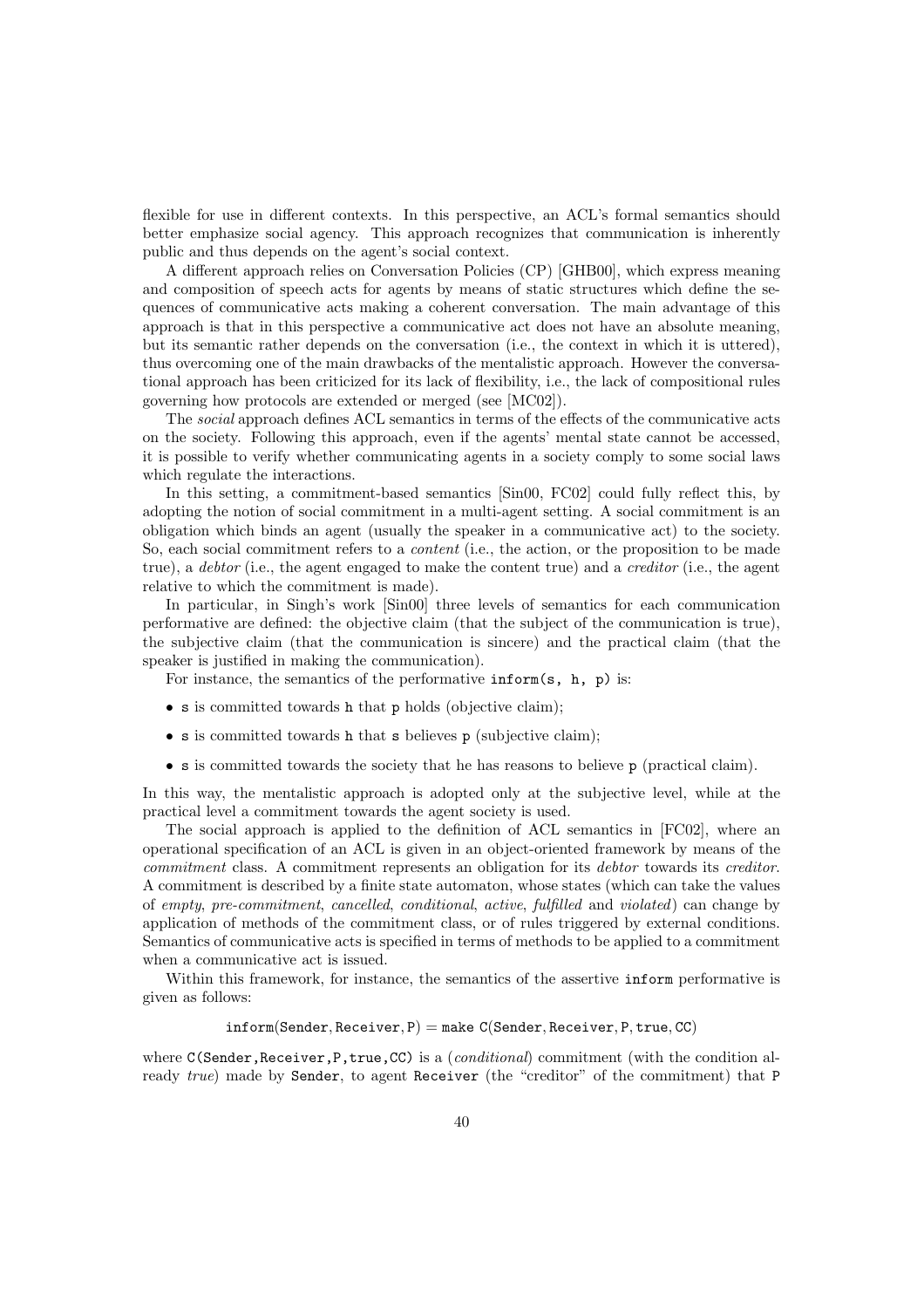(the content) will be satisfied. The effect of this utterance will define a commitment initially in the transitory state CC, that will immediately move (due to the true condition) in the state A. It might be later either fulfilled (if P becomes true), or violated (if P becomes false).

As a further example, let us report also the commitment-based semantics of the directive performative request:

$$
\mathtt{request}(\mathtt{Sender}, \mathtt{Receiver}, F) = \mathtt{make} \ \mathtt{C}(\mathtt{Receiver}, \mathtt{Sender}, F, \mathtt{true}, F),
$$

which means: a *(conditional)* pre-commitment with Receiver as the debtor to agent Sender (the creditor) that F will be performed (the content in this case is an action to be possibly performed by Receiver) will be executed. In case of an explicit acceptance by the Receiver (with an accept act), the commitment will move in the transitory state CC to reach (due to the true condition) the state A. It might be later either fulfilled (if the Receiver performs F), or violated (if the Receiver does not perform F within a given deadline). If, instead, the Receiver refuses the request, the commitment will move in the cancelled state (C).

# 5.2 Constraint-based semantics for CCL

Since the SOCS project is aimed at modelling open societies of heterogeneous computees, among the approaches to the definition of semantics of communication, the social approach appears more appropriate, because it allows for verification of compliance of communicative acts to protocols, regardless of the internal structure of individual computees.

The semantics of communicative acts from the point of view of a single computee is, in our opinion, not to be constrained, since it does not directly affect the correct functioning of the society. In human societies, from a social point of view it is not necessary that contractors fully understand a contract they are signing for the contract to be effective, although it is obviously in their own interest, and it will make easier for them to fulfill the expectations on their behavior: we think a similar approach should be adopted in modelling interaction among computees. Thus, although in WP1 we show how to accommodate communication within the model of the single computee, we do not impose this as a requirement.

We rather distinguish between

- (a) communicative acts as observable facts (from an external perspective);
- (b) communicative acts as actions planned (from an internal perspective) in order to make a goal feasible.

From an external perspective, communicative acts may be subject to the rules (in a broad sense) of the society. From an internal perspective, communicative acts are motivated by their intended effect (see D4, [KSST03]). This approach smoothly integrates in the framework adopted to specify interaction protocols (see Section 3.3). The constraint-based semantics also guarantees the requirements of flexibility, declarativeness, readability and verifiability.

We express semantics of communicative acts in a CCL, exploiting the same  $IC_S$  based framework described in Section 3.3.

In the following, unless otherwise specified, we will express a computee's communicative act as follows:

## CommunicativeActId(X, Y, Content, Context)

where X is the speaker computee, Y is the intended recipient(s), Content is the content of the message and *Context* is an identifier of the interaction context between  $X$  and  $Y$ . In the case of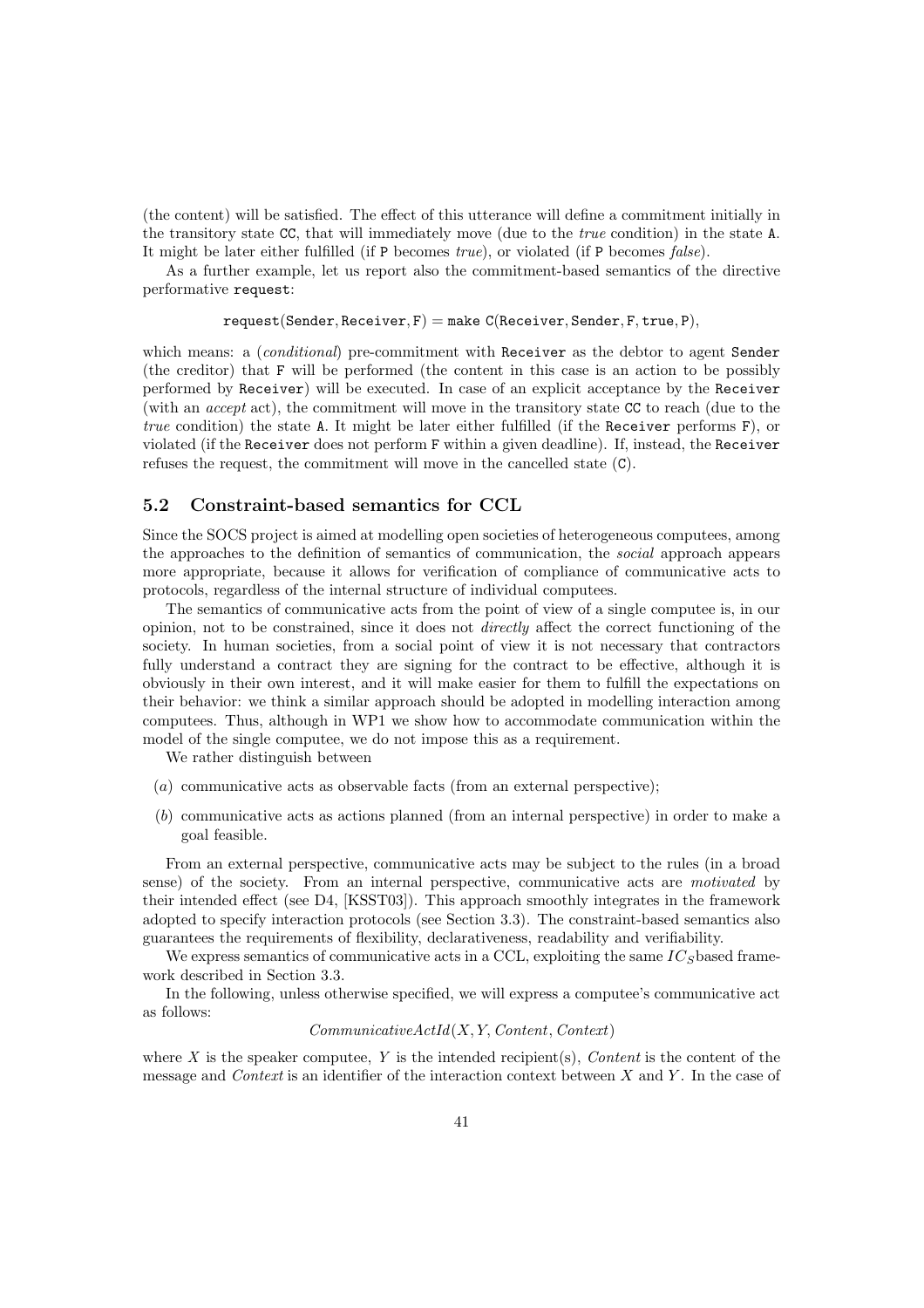dialogues, *Context* can be a dialogue identifier, set by the computee who initiates the dialogue. A possible event is:

 $H(request(thomas, david, give(scooter), evening\_dialog), 21)$ 

# 5.3 Social semantics of CCL performatives

In this section, we map into our framework some of the linguistic primitives defined in [FC02]. What follows should be intended neither as a final choice of communicative acts for a CCL nor as a final choice on how to the define the chosen ones, but as an example of how some of the most common communicative acts might be defined in our semantic framework.

It will be shown that the formalism of  $IC_S$  can express both social semantics of communicative acts and communication protocols, which yields the additional advantage that the same proof-procedures can be used to verify both.

#### 5.3.1 Social semantics as expectations raised

In the following, we express the social semantics of communicative acts in terms of the expectations raised by a given set of events on the subsequent behavior of computees, by means of  $IC_S$ .

Assertives: inform - Intuitively, an *inform* communicative act is used by a computee to assert the truth of the content to another computee. In a commitment-based setting like that of [FC02], this equates to the speaker computee to commit to the truth of the content to the hearer computee.

In our framework, a possible definition of the semantics of inform is as follows:

$$
\mathbf{H}(inform(A, B, P, D), T)
$$
  
\n
$$
\rightarrow \mathbf{E}(true(A, B, P))
$$
\n(18)

where, with  $\mathbf{E}(true(A, B, P))$ , we mean that A is responsible towards B with respect to the truth of  $P$ ; in other words, if  $P$  is proved false, then  $A$  has violated a commitment towards  $B$ .

We are aware that verifiability is a problem here: who is supposed to verify the truth of  $P$ ? According to our approach, built on the principle that it is not acceptable to make assumptions about computees (and, therefore, about their truthfulness) there should be a *super partes* entity in the society, equipped with a knowledge base allowing it to decide the truth value of the content of a message. If this is not the case, the only way is probably to associate no expectations to an inform act, and let the hearer computee decide about the trustworthiness of the speaker.

Commissives: promise and conditionalPromise - A promise, like an inform, commits the speaker to the truth of the content, but for the former the speaker is responsible for fulfilling it by a physical action.

$$
\mathbf{H}(promise(A, B, P, D), T_p)
$$
  
\n
$$
\rightarrow \mathbf{E}(do(A, B, P, D), T_d) : T_d \le T_p + \tau
$$
\n(19)

where do is the action that should make P true. The constraint  $T_d \leq T_p + \tau$ , where  $\tau$  is some constant, expresses that the expectation will be fulfilled only if the do event happens by the prescribed deadline  $T_p + \tau$ .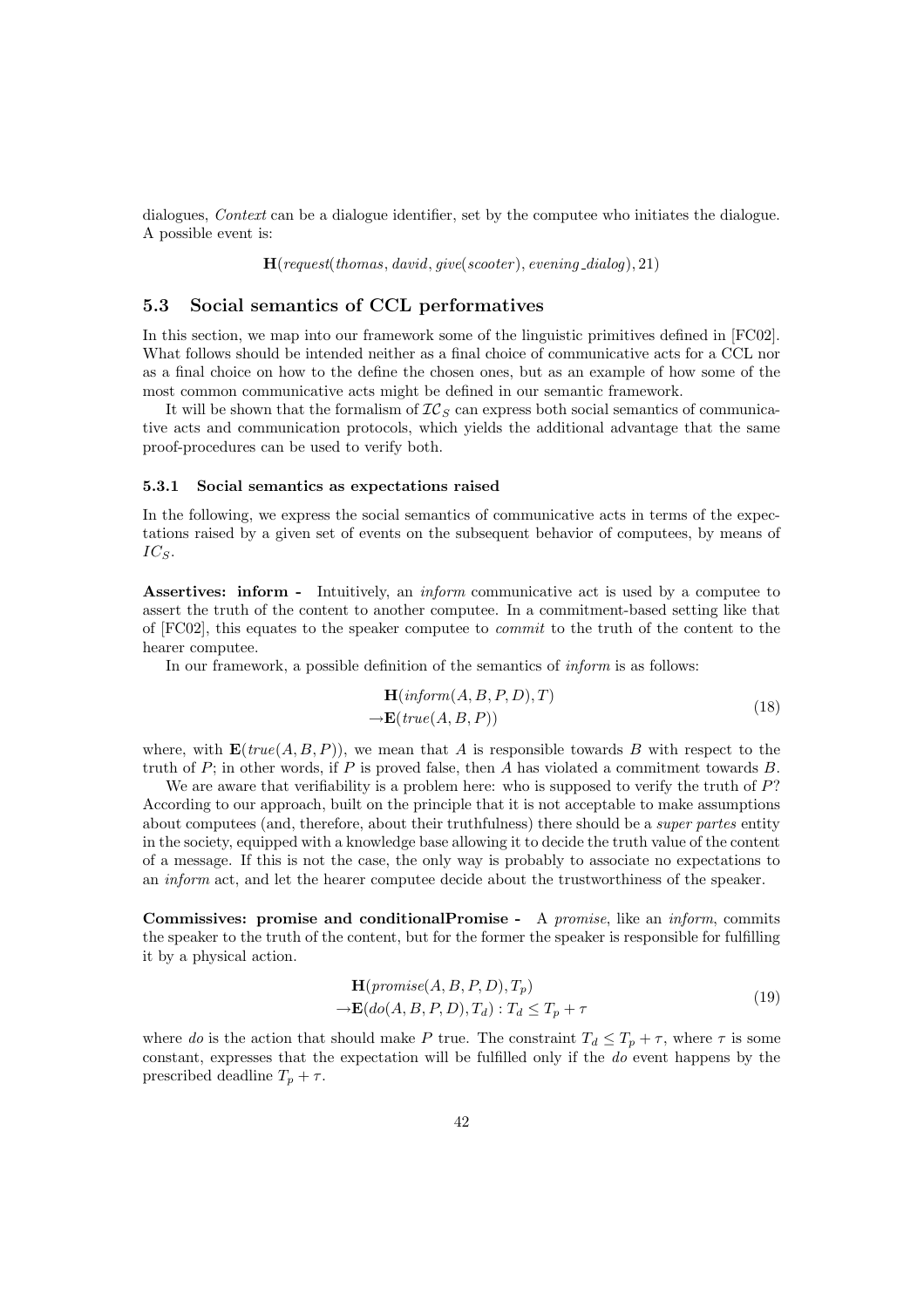The expectation in a *conditionalPromise* becomes effective only when an event (which plays the role of a condition<sup>6</sup> that is external to the dialogue and thus, intuitively, is supposed not to be an action performed by the speaker) happens:

$$
\mathbf{H}(conditional Promise(A, B, cond(P, Q), D), T_c)
$$
  

$$
\wedge \mathbf{H}(Q, T_Q)
$$
  

$$
\rightarrow \mathbf{E}(do(A, B, P, D), T_d) : T_d \le max(T_c, T_Q) + \tau
$$
 (20)

where Q is a term describing an event and, as usual,  $H(Q, T_Q)$  expresses that Q happens at time  $T_Q$ .

Directives: request and conditionalRequest - A request does not, by itself, generate any expectation. The hearer computee can either *accept* or *reject* the content of the *request*, by the corresponding communicative acts. Only in case of an accept the content of the request becomes expected:

$$
\mathbf{H}(request(A, B, P, D), T_r)
$$
  
\n
$$
\wedge \mathbf{H}(accept(B, A, P, D), T_a)
$$
  
\n
$$
\wedge T_r < T_a
$$
  
\n
$$
\rightarrow \mathbf{E}(do(B, A, P, D), T_a) : T_d \le T_a + \tau
$$
\n(21)

where  $T_r < T_a$  means that the expectation will be raised only if the *request* happens before the accept.

A conditionalRequest is different from a request in that its content becomes the content of an expectation only once the hearer has accepted it and an event, specified as a condition in the content of the conditionalRequest, has happened.

$$
\mathbf{H}(conditionalRequest(A, B, cond(P, Q), D), T_r)
$$
  
\n
$$
\land \mathbf{H}(accept(B, A, cond(P, Q), D), T_a)
$$
  
\n
$$
\land T_r < T_a
$$
\n
$$
\land \mathbf{H}(Q, T_Q)
$$
\n
$$
\rightarrow \mathbf{E}(do(B, A, P, D), T_d) : T_d \leq max(T_a, T_Q) + \tau
$$
\n(22)

There is no need to express the semantics of a reject by a  $IC<sub>S</sub>$ , because a rejected request (or conditionalRequest) generates no expectations.

**Proposals: propose -** A propose is similar to a *conditionalRequest*, with the difference that for the former the speaker is able by itself to fulfill the condition by a do action.

As *conditionalRequest*, however, *propose* does not, by itself, generate any expectation. It is with accept that both the speaker and the hearer become committed to their respective expectations. We assume that the hearer and the speaker can have different time limits for fulfilling the expectations on their behavior.

 ${}^{6}$ In [FC02], the condition is expressed as a *temporal proposition* object. Temporal propositions express the truth value (true, false or undefined) of a statement (about some state of affairs holding, or some action having been performed, or commitment having been created) in a given time interval, with existential or universal temporal quantification. Thus, Fornara and Colombetti's framework can express a broader set of conditions than ours.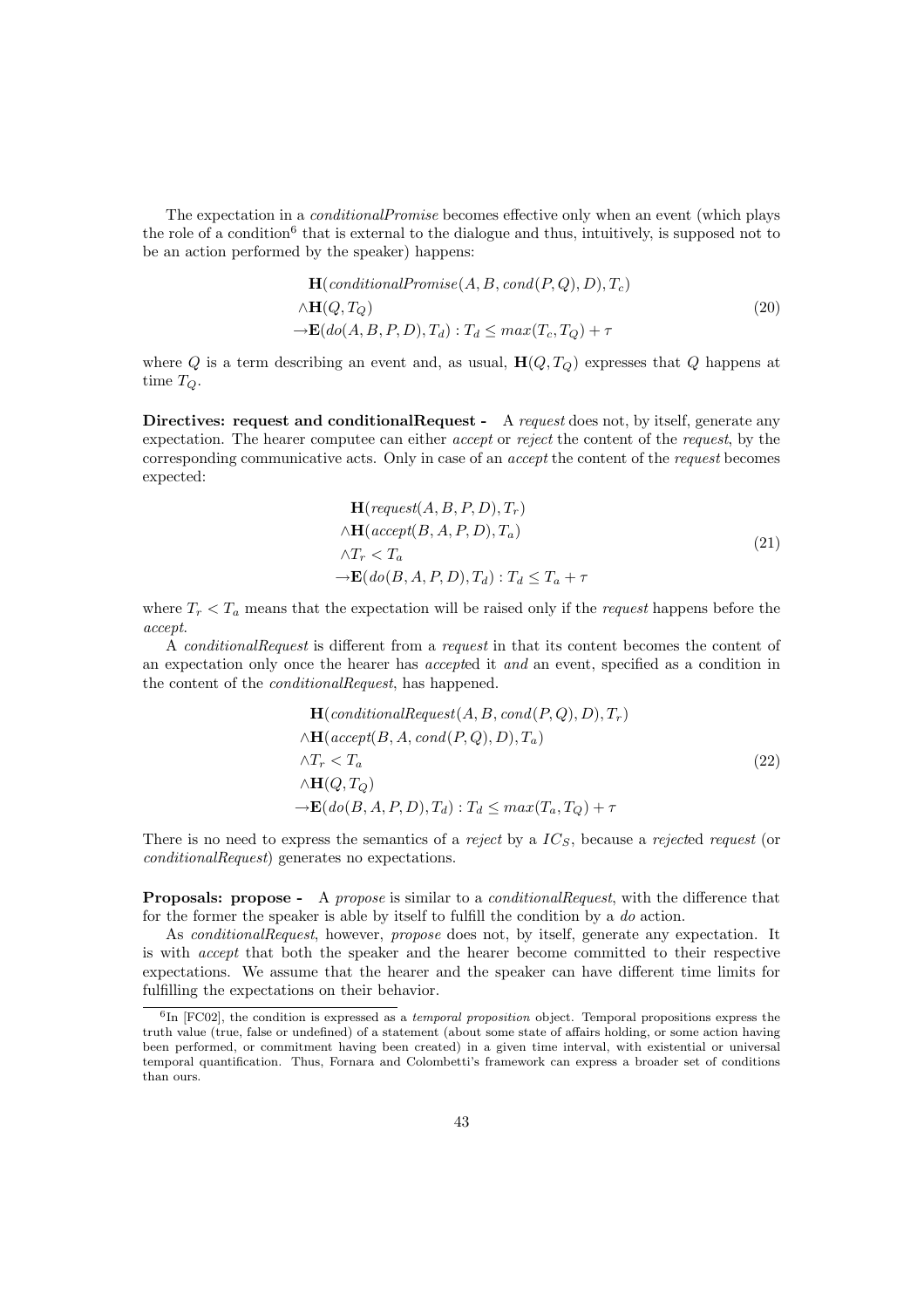$$
\mathbf{H}(propose(A, B, prop(P_A, P_B), D), T_p)
$$
\n
$$
\wedge \mathbf{H}(accept(B, A, prop(P_A, P_B), D), T_a)
$$
\n
$$
\wedge T_p < T_a
$$
\n
$$
\rightarrow \mathbf{E}(do(A, B, P_A, D), T_{d_A}) : T_{d_A} \le T_a + \tau_A
$$
\n
$$
\wedge \mathbf{E}(do(B, A, P_B, D), T_{d_B}) : T_{d_B} \le T_a + \tau_B
$$
\n(23)

#### 5.3.2 Permissible sequences of communicative acts

In the following, we will show how to express permissible sequences of communicative acts (i.e., communication protocols) by means of the  $TC<sub>S</sub>$ .

For instance, we may want to express that a *request, conditionalRequest* or *propose* is expected to be followed by an answer (either accept or reject) by a specified amount of time. This is achieved by the following  $IC_S$ :

$$
\mathbf{H}(request(A, B, P, D), T_r)
$$
  
\n
$$
\rightarrow \mathbf{E}(accept(B, A, P, D), T_a): T_a \le T_r + \tau
$$
  
\n
$$
\lor \mathbf{E}(reject(B, A, P, D), T_e): T_e \le T_r + \tau
$$
\n(24)

$$
\mathbf{H}(conditionalRequest(A, B, P, D), T_c)
$$
  
\n
$$
\rightarrow \mathbf{E}(accept(B, A, P, D), T_a): T_a \le T_c + \tau
$$
  
\n
$$
\lor \mathbf{E}(reject(B, A, P, D), T_e): T_e \le T_c + \tau
$$
\n(25)

$$
\mathbf{H}(propose(A, B, P, D), T_p)
$$
  
\n
$$
\rightarrow \mathbf{E}(accept(B, A, P, D), T_a): T_a \le T_p + \tau
$$
  
\n
$$
\lor \mathbf{E}(reject(B, A, P, D), T_e): T_e \le T_p + \tau
$$
\n(26)

It is also possible to specify that a computee cannot perform both an accept and a reject in the same dialogue, by means of  $IC_S$  (27) and (28):

$$
\mathbf{H}(accept(A, B, P, D), T_a) \rightarrow \mathbf{NE}(reject(A, B, P, D), T_r) : T_r \ge T_a \tag{27}
$$

$$
\mathbf{H}(reject(A, B, P, D), T_r) \rightarrow \mathbf{NE}(accept(A, B, P, D), T_a) : T_a \ge T_r
$$
\n(28)

On the other hand, we may want to express that an accept or a reject are expected not to happen, unless a *request, conditionalRequest* or *propose* have happened before.

A possible way to express this is that if no request, conditionalRequest or propose has happened before a given time, no accept or reject should happen at that time:

$$
\neg \mathbf{H}(\text{request}(A, B, P, D), T_r) : T_r < T_0
$$
\n
$$
\land \neg \mathbf{H}(\text{conditionalRequest}(A, B, P, D), T_c) : T_c < T_0
$$
\n
$$
\land \neg \mathbf{H}(\text{propose}(A, B, P, D), T_c) : T_p < T_0
$$
\n
$$
\rightarrow \mathbf{NE}(\text{accept}(B, A, P, D), T_0)
$$
\n
$$
\land \mathbf{NE}(\text{reject}(B, A, P, D), T_0)
$$
\n
$$
\land \mathbf{NE}(\text{reject}(B, A, P, D), T_0)
$$
\n
$$
(29)
$$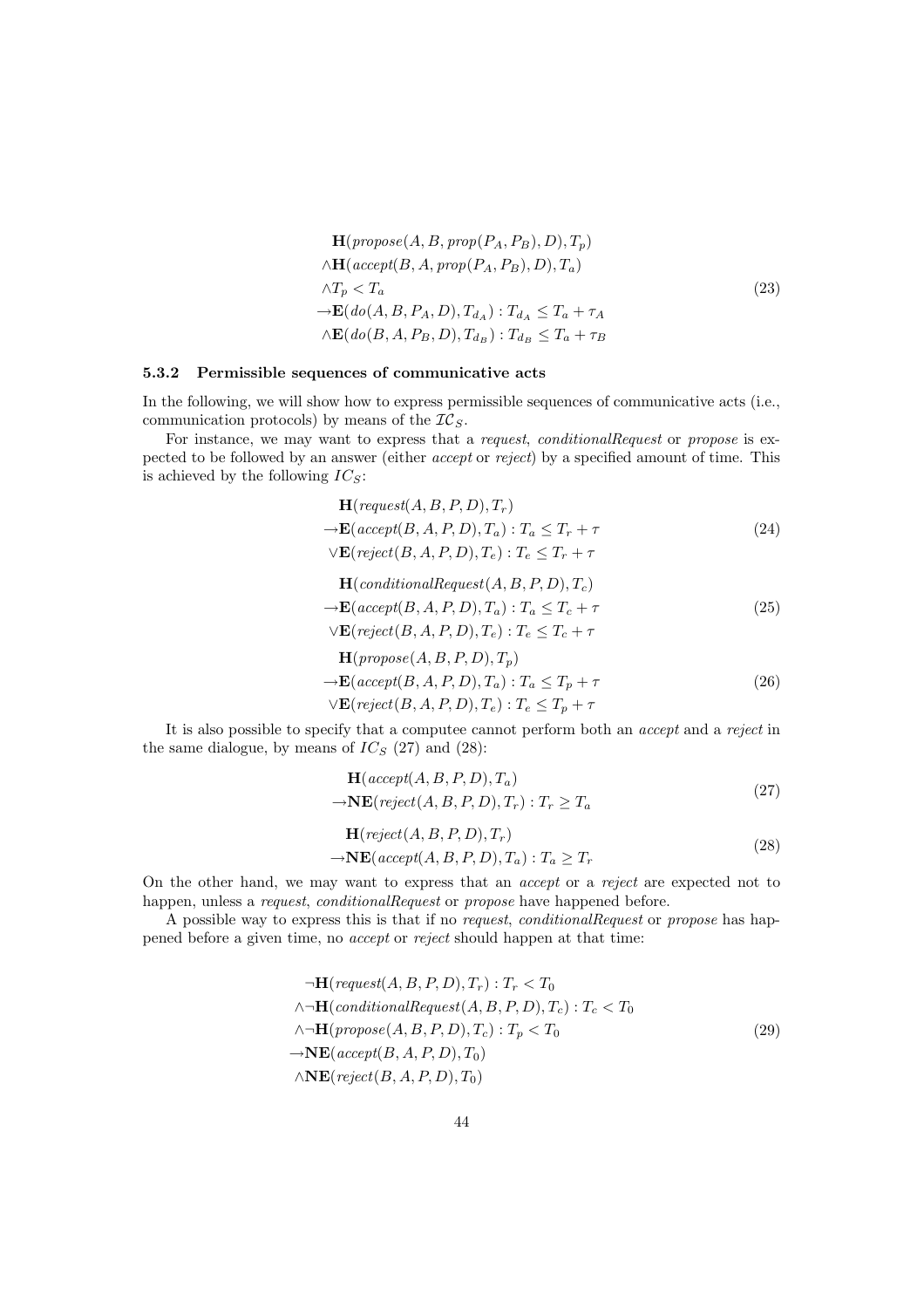Another way to achieve the same result<sup>7</sup> is to state that if an *accept* or *reject* has happened, then a request, conditionalRequest or propose is expected to have happened before, as in the following two  $IC_S$ :

$$
\mathbf{H}(accept(A, B, P, D), T_a)
$$
\n
$$
\rightarrow \mathbf{E}(request(B, A, P, D), T_r) : T_r < T_a
$$
\n
$$
\lor \mathbf{E}(conditionalRequest(B, A, P, D), T_c) : T_c < T_a
$$
\n
$$
\lor \mathbf{E}(propose(B, A, P, D), T_p) : T_p < T_a
$$
\n
$$
\mathbf{H}(t, t, (A, B, D, D), T_c) : T_p < T_a
$$
\n(30)

$$
\mathbf{H}(reject(A, B, P, D), T_e)
$$
  
\n
$$
\rightarrow \mathbf{E}(request(B, A, P, D), T_r) : T_r < T_e
$$
  
\n
$$
\lor \mathbf{E}(conditionalRequest(B, A, P, D), T_c) : T_c < T_e
$$
  
\n
$$
\lor \mathbf{E}(propose(B, A, P, D), T_p) : T_p < T_e
$$
\n(31)

We call the expectations in  $IC_S$  (30) and (31) backward expectations, because they regard events that should have happened before the event that has caused them.

As shown by the previous examples, the  $IC<sub>S</sub>$  represent a uniform formalism that is expressive enough for both social semantics of communicative acts and communication protocols, two aspects which are usually specified (and checked for compliance) at different levels. For instance, an accept communicative acts will raise expectations about communicative acts that are expected to have been issued before in order to make the accept permissible (because of  $IC<sub>S</sub>$  (30)), about communicative acts that are expected not to happen because they would contradict the *accept* (due to  $IC_S(27)$ ) and about physical actions that are expected to happen as consequence (due to  $IC_S$  (21), (22), or (23)). A uniform formalism and verification method for all these different social aspects of communication is, in our opinion, a valuable advantage of our framework.

# 6 Formal verification of properties

In this section, we make a point about proving and verifying properties of societies of computees. We anticipate that the work that we are going to present here is very preliminary, since it is planned to be matter of study for the third year of the project. The purpose of this section then is mainly to provide a concrete support to our claim that a formal Computational Logicbased approach to modelling agent societies is very promising, since it bridges the gap between specification and verification.

In [GP02, PG02], Guerin and Pitt propose a classification of properties that are relevant for e-commerce systems, with particular emphasis on properties of protocols and interactions. This is only a part of the properties that we wish to study along the project, and it is especially focussed on properties of interactions. A more elaborated document about properties is  $[EMS+03]$ .

In this setting, they propose a formal framework for verification of properties of "low level computing theories required to implement a mechanism for agents" in an open environment, where by open the authors mean that the internals of agents are not public, as discussed in Section 1.1.

<sup>7</sup>The result is the same in that, in both cases, a non-conforming sequence of communicative acts will be recognized as a violation; however, the set of expectations raised in the two cases is different.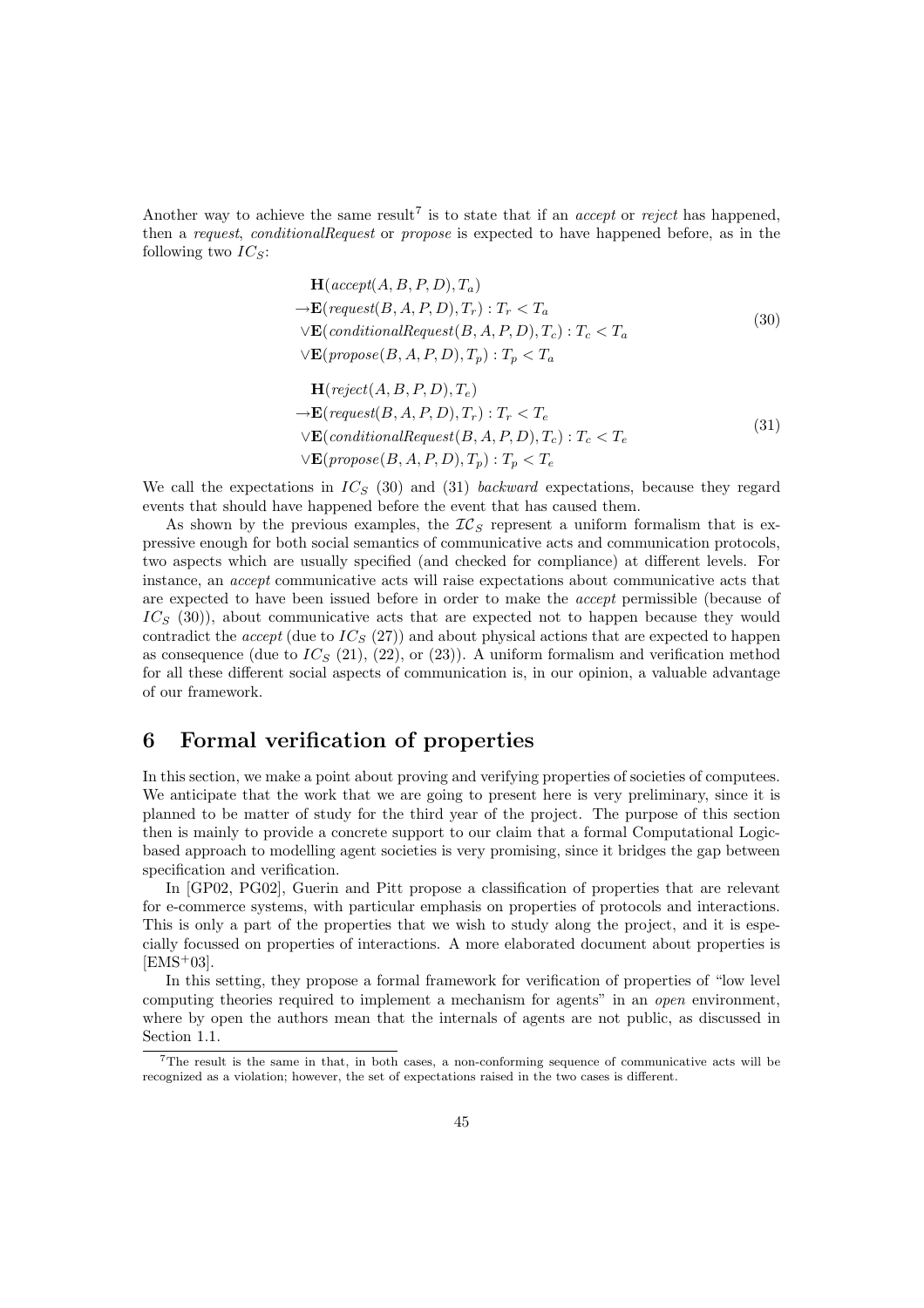Verification of properties is classified in three types, depending on the information available, and whether the verification is done at design time or at run time:

Type 1: verify that an agent will always comply;

Type 2: verify compliance by observation;

Type 3: verify protocols' properties.

As for Type 1 verification, the authors propose using a model checking algorithm for agents implemented by a finite state program. As for Type 2 verification, the authors refer to work done by Singh [Sin00], where "agents can be tested for compliance on the basis of their communications". As for verification of  $Type\,3$ , the authors show how it is possible to prove properties of protocols by using only the ACL specification. They construct a fair transition system representing all possible observable sequences of states and prove by hand that the desired properties hold over all computations of the multi-agent system. This type of verification is demonstrated by an auction example.

In this section, we sketch a possible methodology that can be followed to achieve in our setting all the above three types of verification, in an *automatic* way. Such a methodology is based on the fact that both (public) protocols and (internal) computee policies are expressed in the same formalism. This is still preliminary work, but we include it here in order to back up some claims made in Section 1.1.

Let us briefly describe an example adapted from [PG02]. An auction is held to sell a *lot* of items. The system that implements the auction is composed of four computees: an auctioneer (auct), two bidders (bidder1 and bidder2), and a computee rand who will decide the winner randomly in case both *bidder1* and *bidder2* declare the same value. The auction mechanism is designed so to show properties such as: feasibility, incentive compatibility, individual rationality, optimal expected value for the seller, symmetry.

In particular, the auction mechanism is a modified Vickrey auction, where a bidder can either bid 'low' (if its valuation for the item being sold is 3) or 'high' (if its valuation is 4), and in case a high bidder wins the price to pay is  $3+\frac{2}{3}$ , otherwise it is 3. The winner determination is as follows: if there is exactly one high bidder, it wins, otherwise rand will generate a random value in  $\{1, 2\}$ , and the winner will be determined accordingly *(bidder1* if rand produces 1 and vice versa).

In Figure 2, we define the protocol by giving the  $IC_S$ . In Figure 3, we define the semantics of the communicative acts for this example.

### 6.1 Verification for open systems

Let us now consider the three different types of verification for open systems, and sketch how they could be achieved in our framework.

#### 6.1.1 Type 1 verification (a computee will always comply)

Verification that a computee will always comply cannot be done by externally monitoring its behavior. Quoting Hume, "we are in a natural state of ignorance with regard to the powers and influence of all objects when we consider them a priori" ([Hum48], IV.ii.32). For this kind of verification, we need to have access to the computees' internals. We can express the computee's program and policies by means of a Logic Programming-based formalism, such as, for instance,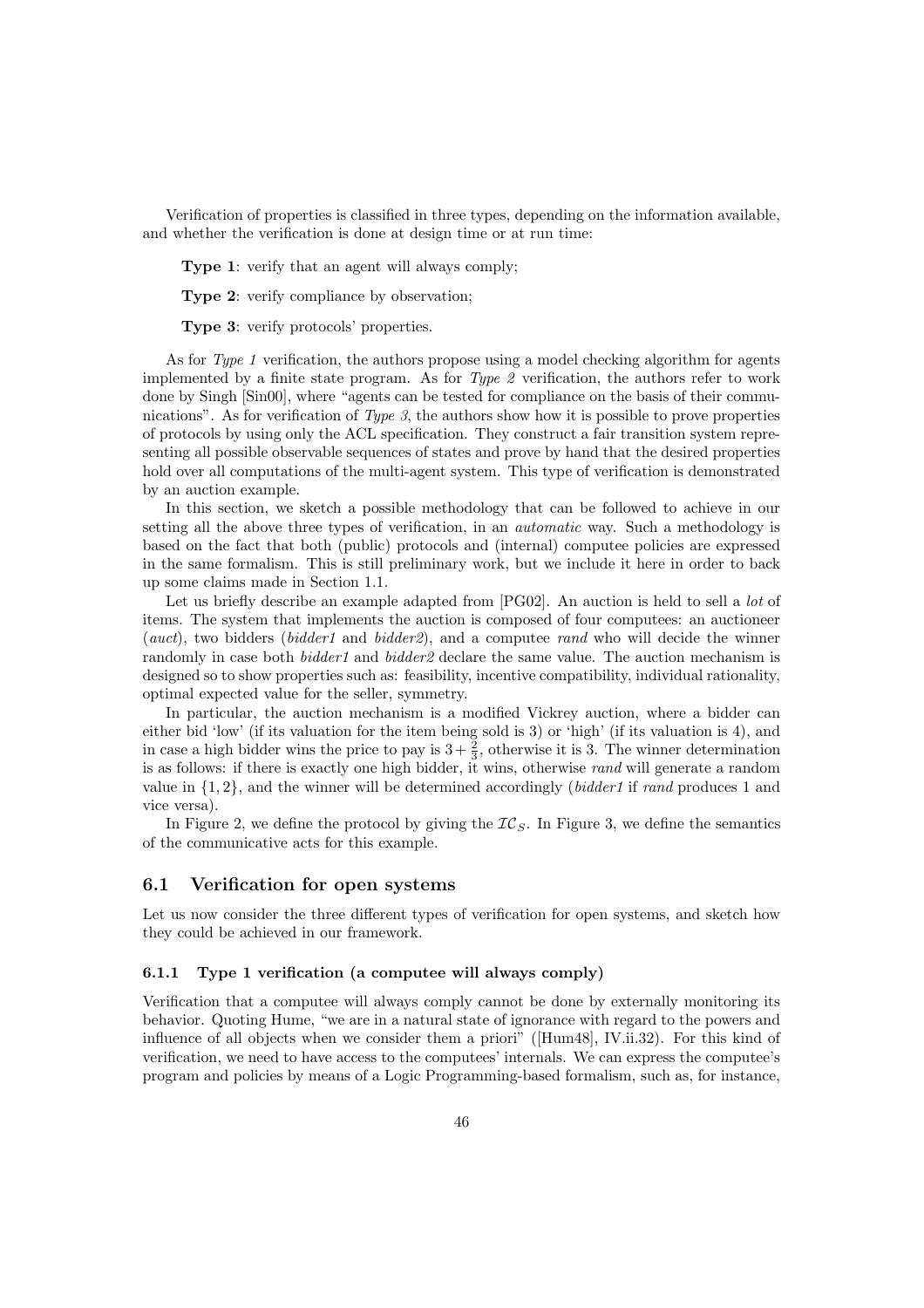$\mathbf{H}(\text{tell}(\text{bidder1}, \text{auct}, h)) \wedge \mathbf{H}(\text{tell}(\text{bidder2}, \text{auct}, l))$  $\rightarrow \mathbf{E}$ (award(auct, bidder1, 3 +  $\frac{2}{3}$ ))

- $H(tell(bidder1, auct, l)) \wedge H(tell(bidder2, auct, h))$  $\rightarrow \mathbf{E}$ (award(auct, bidder2,  $3+\frac{2}{3}$ ))
- $H(tell(bidder1, auct, h)) \wedge H(tell(bidder2, auct, h))$  $\rightarrow \mathbf{E}(\text{request}(auct, rand, number))$
- $H(tell(bidder1, auct, l)) \wedge H(tell(bidder2, auct, l))$  $\rightarrow \mathbf{E}(\text{request}(auct, rand, number))$
- $\mathbf{H}(\text{tell}(\text{bidder1}, \text{auct}, h)) \ \wedge \ \mathbf{H}(\text{tell}(\text{bidder2}, \text{auct}, h)) \ \wedge \ \mathbf{H}(\text{tell}(\text{rand}, \text{auct}, 1))$  $\rightarrow \mathbf{E}$ (award(auct, bidder1,  $3+\frac{2}{3}$ ))
- H(tell(bidder1, auct, h)) ∧ H(tell(bidder2, auct, h)) ∧ H(tell(rand, auct, 2))  $\rightarrow \mathbf{E}$ (award(auct, bidder2,  $3+\frac{2}{3}$ ))
- $H(tell(bidder1, auct, l)) \wedge H(tell(bidder2, auct, l)) \wedge H(tell(rand, auct, l))$  $\rightarrow \mathbf{E}$ (award(auct, bidder1, 3))
- $H(tell(bidder1, auct, l))$  ∧  $H(tell(bidder2, auct, l))$  ∧  $H(tell(rand, auct, 2))$  $\rightarrow$  **E**(award(auct, bidder2, 3))

Figure 2: Definition of the auction protocol.

 $H($ *award* $($ *auct, Bidder, P* $))$  $\rightarrow$  **E**(buy(Bidder, lot, P))  $H(request(auct, rand, number))$  $\rightarrow$  **E**(tell(rand, auct, 1))  $\lor$  **E**(tell(rand, auct, 2))

Figure 3: Semantics of the speech acts.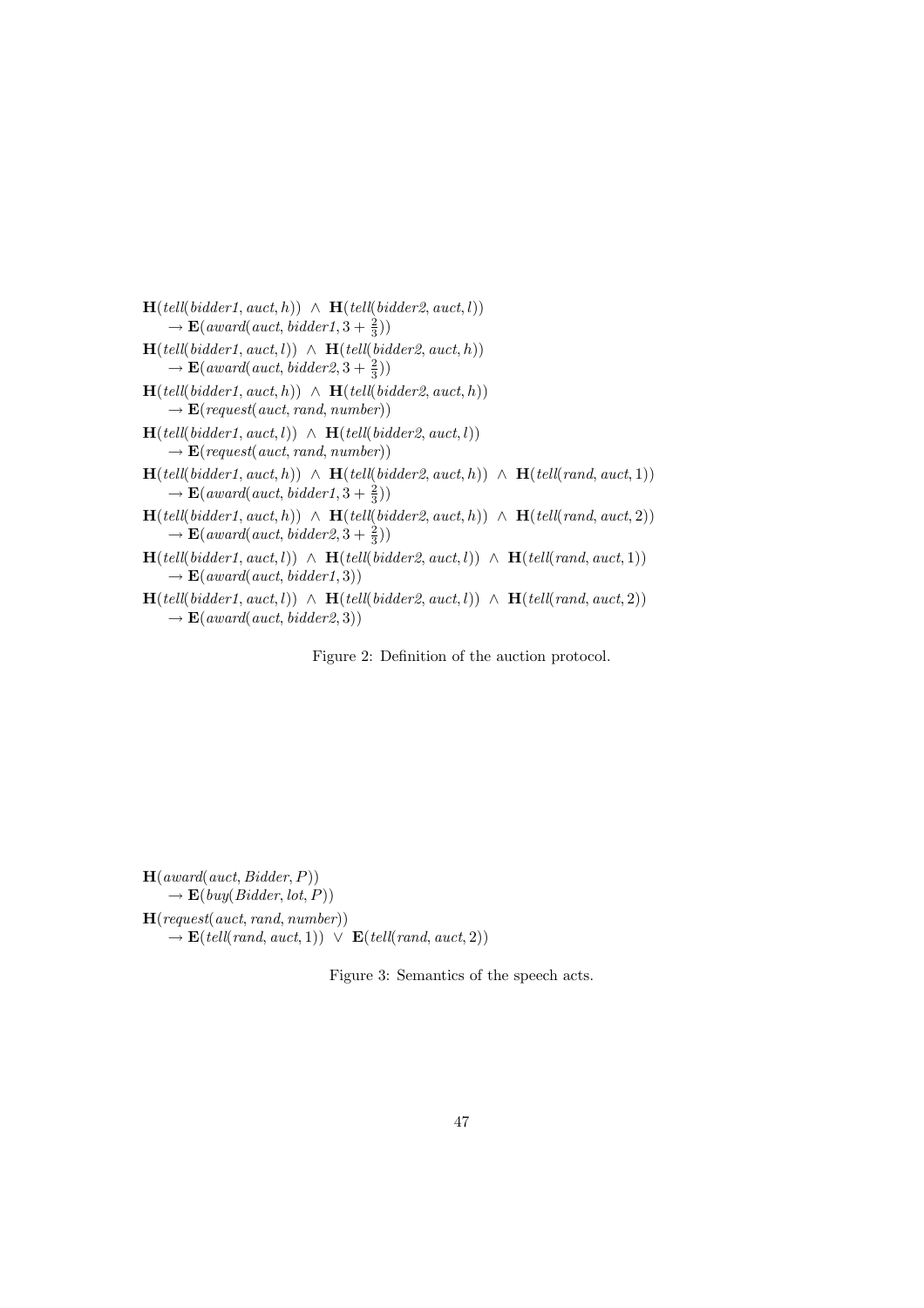tell(auct, bidder1, start) ∧ highbidder  $\Rightarrow$  tell(bidder1, auct, h)

tell(auct, bidder1, start)  $\land \neg highlight$  $\Rightarrow$  tell(bidder1, auct, l)

Figure 4: *bidder1*'s policy (time is left implicit).

a set of reactive constraints in  $KB_{react}$ , which will be evaluated by the computee using its  $\models_{react}$  capability, as it is shown in D4 [KSST03]. We give an example of a policy for *bidder1* in Figure 4, where we assume that the auctioneer agent auct starts the auction by sending a start message to all participants. We also assume, for the sake of simplicity, that bidder1 is interested in buying the item sold in the auction, and that it is a high bidder, by considering the predicate highbidder to be true in bidder1's knowledge base.

A way to prove that *bidder1* will always comply is to show that for all the  $IC_S$  expressing the protocol, if in the head of a  $IC_S$  there is a social event which is expected from *bidder1* (e.g.,  $\mathbf{E}(buy (bidder1, lot, 3 + \frac{2}{3}))),$  then, the history of events that by social viewpoint leads to such expectation, leads by bidder1's viewpoint to producing such event.

Our aim is to define a methodology to automatically obtain such proof (or its failure). The idea is to define a mapping of  $IC<sub>S</sub>$  into normal logic programs. A possible such mapping, for a restricted set of  $IC_S$  is presented in [AGL+03c].

For instance, using the mapping defined in [AGL+03c], the first  $IC_S$  of Figure 2 is transformed into the clause:

 $award(auct, bidder1, 3 + \frac{2}{3}) \leftarrow$ 

tell(bidder1, auct, h)  $\land$  tell(bidder2, auct, l)

Given the normal logic program  $P$  into which the protocol is mapped, we consider the abductive logic program  $\langle P, IC, A \rangle$ , with  $IC = \emptyset$  and A (the set of abducible predicates) equal to the undefined predicates of  $H(P)$  (the Herbrand universe of P).

In order to prove that *bidder1* will always comply to the protocol, we consider both the protocol and the computee reactive rules. For all defined predicates  $p \in P$ , that represent actions to be taken by bidder1 we execute the following two steps:

- 1. Firstly, we consider p as a goal to prove in P, and we obtain a collection of sets  $\Delta_i$  of social events which entail  $p$  (possibly a minimal set?). These represent the history that generated some expectation.
- 2. Secondly, we consider  $p$  as a goal to prove within *bidder1*'s policies, and we obtain again a collection of sets  $\Delta_i'$  of social events that would lead to the generation of p. If for all  $\Delta_i$  there is a  $\Delta'_i$  which is a subset of  $\Delta_i$ , then the computee will always comply (because the course of events that leads to an "expectation about p" also leads to the generation of the action  $p$  according to  $bidder1$ 's policies.

## 6.1.2 Type 2 verification (compliance by observation)

For this kind of verification we need to be able to observe the computee's social actions, i.e., the communicative acts that they exchange. As in [PG02], we can assume that this can be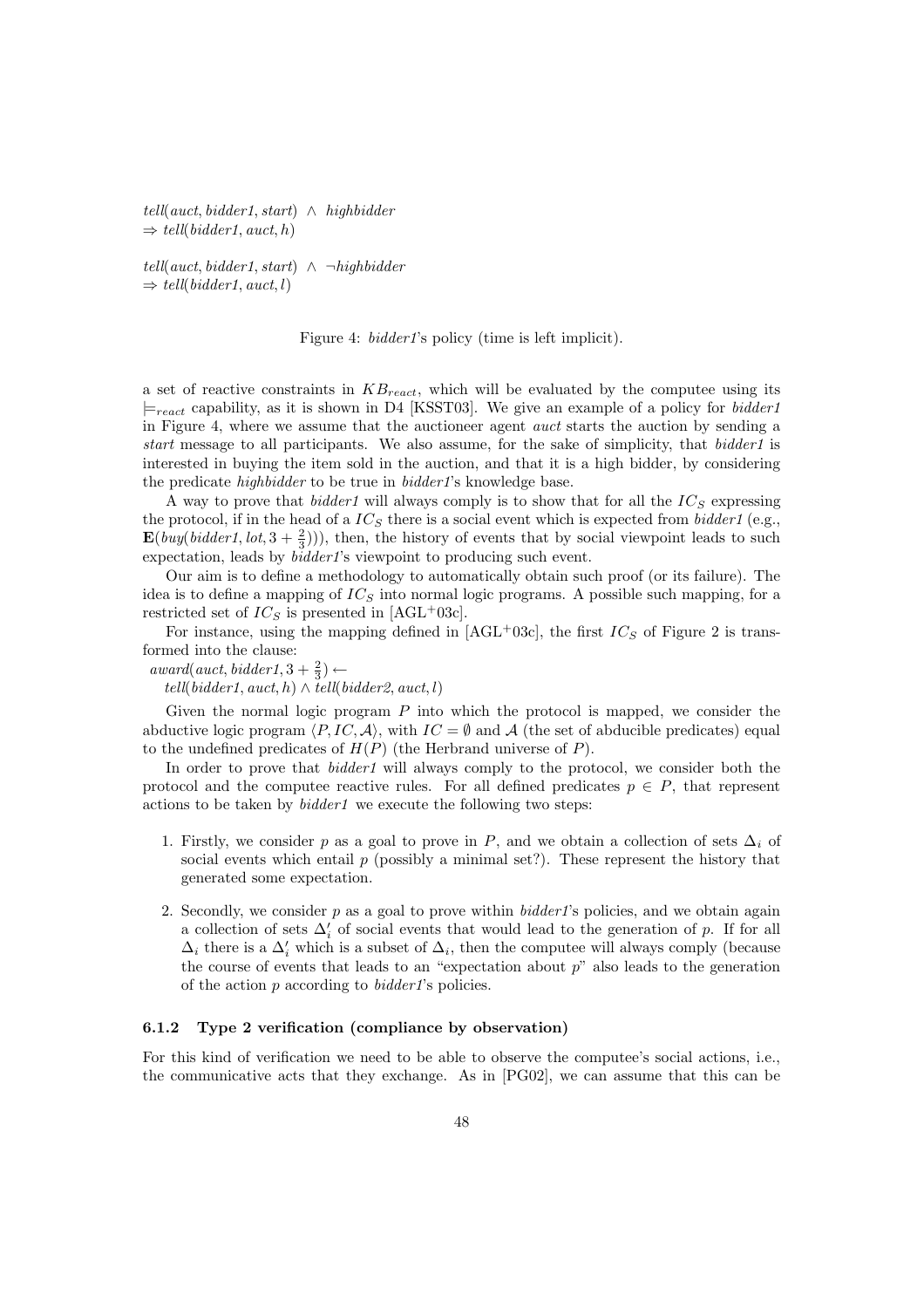$tell(bidder1, auct, h) \wedge tell(bidder2, auct, h) \wedge tell(rand, auct, 1)$  $\rightarrow buy(bidder1, lot, 3 + \frac{2}{3}))$ 

Figure 5: Protocol property  $\mathcal{M}'$ .

achieved by policing the society. In particular, "police" computees will be able to "snoop" the communicative acts exchanged by computees and check at run time if they comply with the protocol specifications.

This kind of verification is the one which is most easily accommodated in our social framework. The purpose of its mapping to an ALP framework, and the operational counterpart introduced in Section 4.3 are mainly motivated by the possibility to check the compliance of the overall computation of a society of computees, with respect to the society protocols.

In  $[ACG^+03a]$  we already propose a possible implementation of the verification of compliance to  $TC_s$  by observation based on the CHR language [Frü98].

# 6.1.3 Type 3 verification (protocol properties)

 $\mathcal{M}'$ , defined in Figure 5, is the property that we want this auction mechanism to exhibit.  $\mathcal{M}'$ is the first conjunct of the property M defined in [PG02]. The proof of M is obtained by repeating the proof that we show for  $\mathcal{M}'$  to all conjuncts in  $\mathcal{M}$ . We assume that all properties that we want to show about protocols can be expressed in the form of integrity constraints.  $\mathcal{M}'$ says: if *bidder1* and *bidder2* are both high bidders, and *rand* generates 1, then *bidder1* will buy the lot.

In order to prove the protocol properties we do not need to access the computees' internals, nor to know anything about the communication acts of the system, because it is a verification which is statically done at design time. In particular, it can be done by a simple top-down derivation in Logic Programming.

We could define the algorithm for the proof of a property  $\pi$  expressed as an integrity constraint:  $Body \rightarrow Head$ , for the case of a protocol which is expressed by Social ICs with no disjunctions in the head. Again, we restrict ourselves to the case of normal logic programs.

As we did with Type 1 verification, in order to prove that  $\pi$  holds given the protocol, we could consider the normal logic program  $P$  that we obtain from the protocol through the mapping T. Then, we consider Head as a goal to prove in  $P \cup Body$  (the preconditions of the property are put together with the logic program).  $\pi$  holds if  $P \cup Body \models \pi$ .

# 7 Extensions

In this section, we discuss some extensions that we have been partially studied. This is work in progress, and describes our viewpoint about very challenging issues. We show different ideas that we tried to develop, with advantages and drawbacks for each one.

# 7.1 Recovery from violations

We have studied different types of problems related to recovery and violations, and found some partially satisfactory solutions. We discuss the problems and the possible solutions.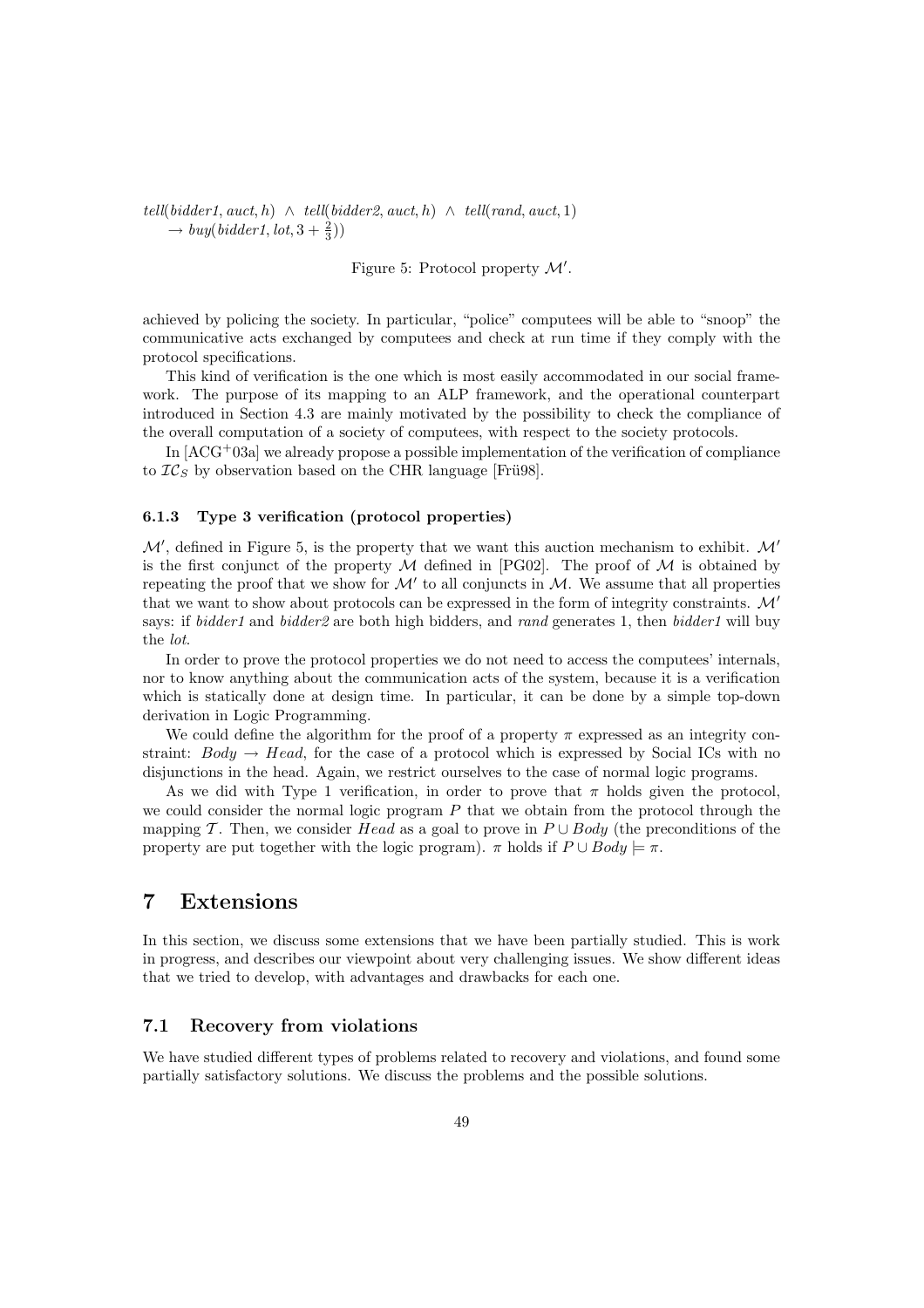### 7.1.1 Problems with violations

The problem of recovering from a violation can be divided in the following steps:

Unexpected events should not start protocols - As we have seen, actions can trigger new expectations. On the other hand, computees are free to perform actions that were expected not to happen. In many cases, actions that were expected not to happen should not trigger interaction protocols, but, possibly, recovery or sanctioning protocols.

Symmetrically, if a protocol can be started by the non-happening of an event, then the non-happening should trigger new expectations only if the event was not expected to happen.

- Deciding the culprit When an expectation E (or a NE) is violated, the culprit could be the computee that should have performed (resp. should not have performed) the expected (forbidden) action or it may be a different computee. The recovery procedure should decide which computee is responsible for the violation and start a corresponding sanctioning protocol.
- Recovery from violation After a violation has been detected, an action should be performed to lead the society to a consistent (non-violation) state. The society can acknowledge the violation, and remove the inconsistency. We do not yet address this problem.

In the following, we address the first two issues.

### 7.1.2 Wrong trigger

Events expected not to happen, that actually happen, in many cases should not generate further expectations within that protocol, but should activate instead a different, recovery protocol. For example, let us consider this simple example.

## Example 15.

 $H(tell(Seller, Buyer, offer(Item), Price), T<sub>offer</sub>)$  $\rightarrow$  **E**(tell(Buyer, Seller, accept(Item), Price),  $T_{Accent}$ )  $\vee$ **E**(tell(Buyer, Seller, refuse(Item), Price),  $T_{Refuse}$ )

$$
\neg \mathbf{H}(tell(Seller, Buyer, offer(Item), Price), T_{offer})
$$
\n
$$
\rightarrow \mathbf{NE}(tell(Buyer, Seller, accept(Item), Price), T)
$$
\n(32)

 $H(tell(Buyer, Seller, accept(Item), Price), T_{Accent})$  $\rightarrow$  **E**(deliver(Seller, Buyer, Item),  $T_{Deliver}$ )

Intuitively, the protocol says that a seller can offer an item to a buyer, and the buyer is expected either to accept or to refuse. If the buyer accepts, then the seller is expected to deliver the good. However, the buyer should not accept a good that was not offered.

Suppose now that a buyer sends an acccept message for a good that was not offered:

 $H(tell(buyer_1, seller_1, accept(ferrari\_car), 1\$ 

What is the expected behavior of seller<sub>1</sub>? Is it supposed to deliver a Ferrari car taking 1\$ as payment?

Intuitively, we do not want the seller to be expected to deliver a good if the corresponding accept was expected not to be raised.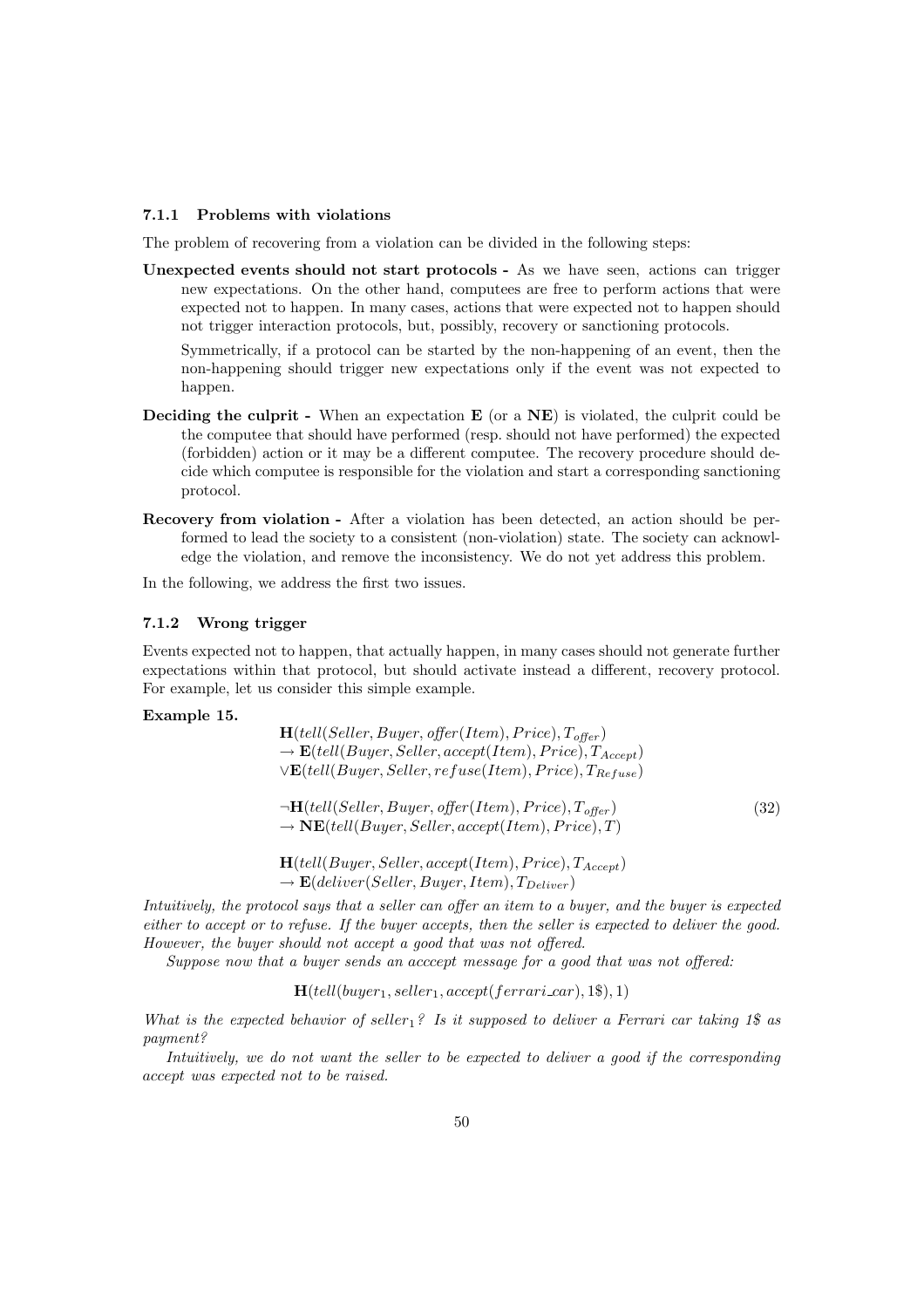Indeed, one could argue that, as in commitments, the expectation about delivery does not depend on the single *accept* of the buyer, but on the couple *offer-accept*, thus one should rewrite the protocol as:

> $H(tell(Seller, Buyer, offer(Item), Price), T<sub>offer</sub>)$  $\wedge$ **H**(tell(Buyer, Seller, accept(Item), Price),  $T_{Accept}$  $\rightarrow$  **E**(deliver(Seller, Buyer, Item),  $T_{Deliver}$ )

However, if the protocol is rather complex, there may be many ways to reach a state in the protocol, so the user has to write very complex implications.

Another possible idea is to avoid triggering (non-recovery) protocols if the action gave rise to violation. For example, we may write:

> $H(tell(Buyer, Seller, accept(Item), Price), T_{Accept})$  $\wedge \neg \mathbf{NE}(tell (Buyer, Seller, accept(Item), Price), T_{Accept})$  $\rightarrow$  **E**(deliver(Seller, Buyer, Item),  $T_{Deliver}$ )

Thus, the expectation about delivery is raised if the event accept was not expected not to happen (in a sense, if the action was not forbidden, and thus possible, by the protocol).

Symmetrically, one might have a protocol triggered by the non-happening of an event, like

$$
\neg \mathbf{H}(p(X)) \to \mathbf{E}(q(Y))
$$

Again, we might think that the action should trigger only if the non happening of event  $X$  did not give violation:

 $\neg\mathbf{H}(p(X)) \wedge \neg\mathbf{E}(p(X)) \rightarrow \mathbf{E}(q(Y))$ 

Let us finally consider the following examples:

Example 16. "If I do not ask you something, you should not reply."

$$
\neg \mathbf{H}(ask) \rightarrow \mathbf{NE}(reply)
$$

If I did not ask you something but I was supposed to, can you reply?

**Example 17.** "If I do not send you corrections at 7, submit the paper within the deadline."

 $\neg H(corrections, 7) \rightarrow E(submit, T) : T < T_{deadline}$ 

If I send you corrections, but I was not supposed to, are you not expected to send the paper within the deadline?

This issue is more intuitive with expectations about negative behavior. Our current understanding is that the wrong trigger of protocols because of (violating) happened events is an important issue, while its symmetric is not; however, in our framework it is possible to address both of the issues.

To recap, the solution proposed in this section for recovery from violations divides the protocol into two layers: a normal and a recovery protocol. The normal protocol is triggered only by events that do not raise violation, while the recovery protocol is triggered by events that gave violation. In this way we address the problems identified earlier as follows: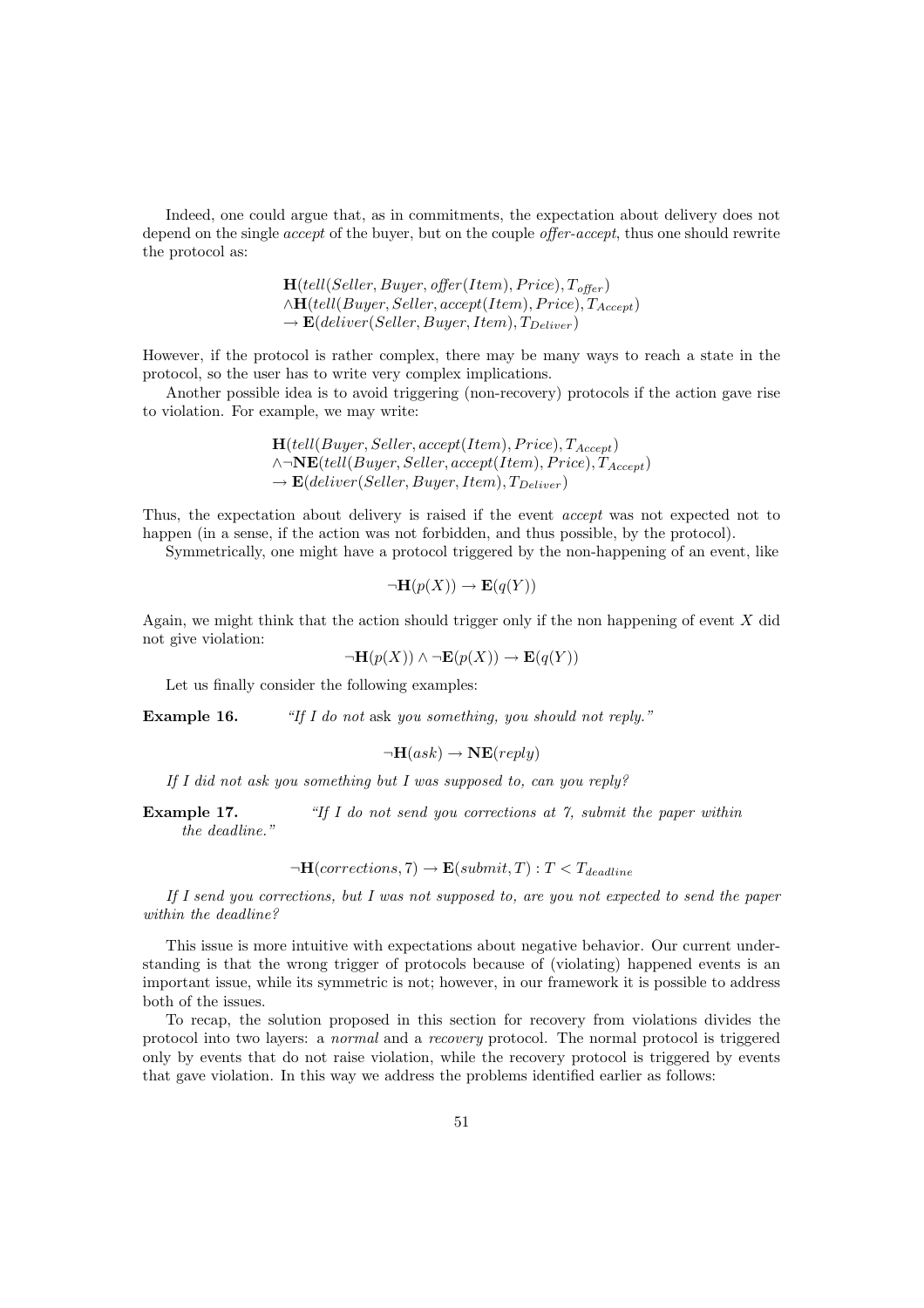- 1. Events that violate the protocols can be easily made harmless, in the sense that normal protocols are not triggered by events expected not to happen.
- 2. The user writes the recovery protocol, thus (s)he decides both the culprit and the punishment.

It is worth noticing that this solution fits perfectly in the declarative semantics (Section 4.1). A proof-procedure designed to find an admissible, coherent, consistent and fulfilled set of expectations will never trigger a recovery protocol (which is triggered only in case of violation, i.e., if the set of expectation is not fulfilled). On the other hand, a proof that accepts also a (admissible, coherent, consistent but) non fulfilled set of expectations will punish the culprit decided by the user by means of the recovery protocol. In the implementation, the proof-procedure will strive to find a fulfilled set of expectations, but if such a set does not exist, will take (as a second choice) a violation state, and trigger the recovery protocol.

# 7.2 Trust and reputation in societies of computees

In recent times, *trust* has become an important notion in Multi-Agent Systems, especially in electronic commerce related applications and in the design and modelling of institutions [ALF99]. Trust can be defined as a subjective expectation an agent has about another's future behavior based on the history of their encounters [MM02]. According to Dellarocas [Del02],

"the production of trust has three prerequisites:

- an agent should know its utility function;
- an agent should set a minimum threshold of satisfaction relative to a transaction;
- an agent should estimate the trustworthiness of its prospective trading partners.

Of the three elements of trust computation the first is usually internal and private to an agent. The second is either internal or the explicit result of a negotiation process that precedes a transaction. The last one, trustworthiness, is the trickiest one to assess."

In order to estimate the trustworthiness of an agent or institutions, many models have been proposed, for which the role of external information is very important. Some of these are based on the notion of reputation.

There are several definitions of reputation: "Reputation is a characteristic or attribute ascribed to one person by another. Operationally, this is usually represented as a prediction about likely future behavior. It is, however, primarily an empirical statement. Its predictive power depends on the supposition that past behavior is indicative of future behavior." [Wil85] "The reputation of an agent s as perceived by agent b in the context of transaction  $t_i \in T$  with critical attribute set **R** is its trustworthiness distribution  $\tau_b^s(\mathbf{R}, t_i)$  in the special case where the estimation of  $\tau_b^s(\mathbf{R},t_i)$  is based on information about the past behavior of s in transactions of class T" [Del02]. Finally, reputation is defined by [MM02] as the "perception that an agent has of another's intentions and norms".<sup>8</sup> Other definitions of reputation can be found in [CF98, Mar94, ZM99].

 $8$ The notion of *norm* adopted by the authors is taken by Ostrom, 1998 [Ost98]: "heuristics that individuals adopt from a moral perspective, in that these are the kinds of actions they wish to follow in living their life."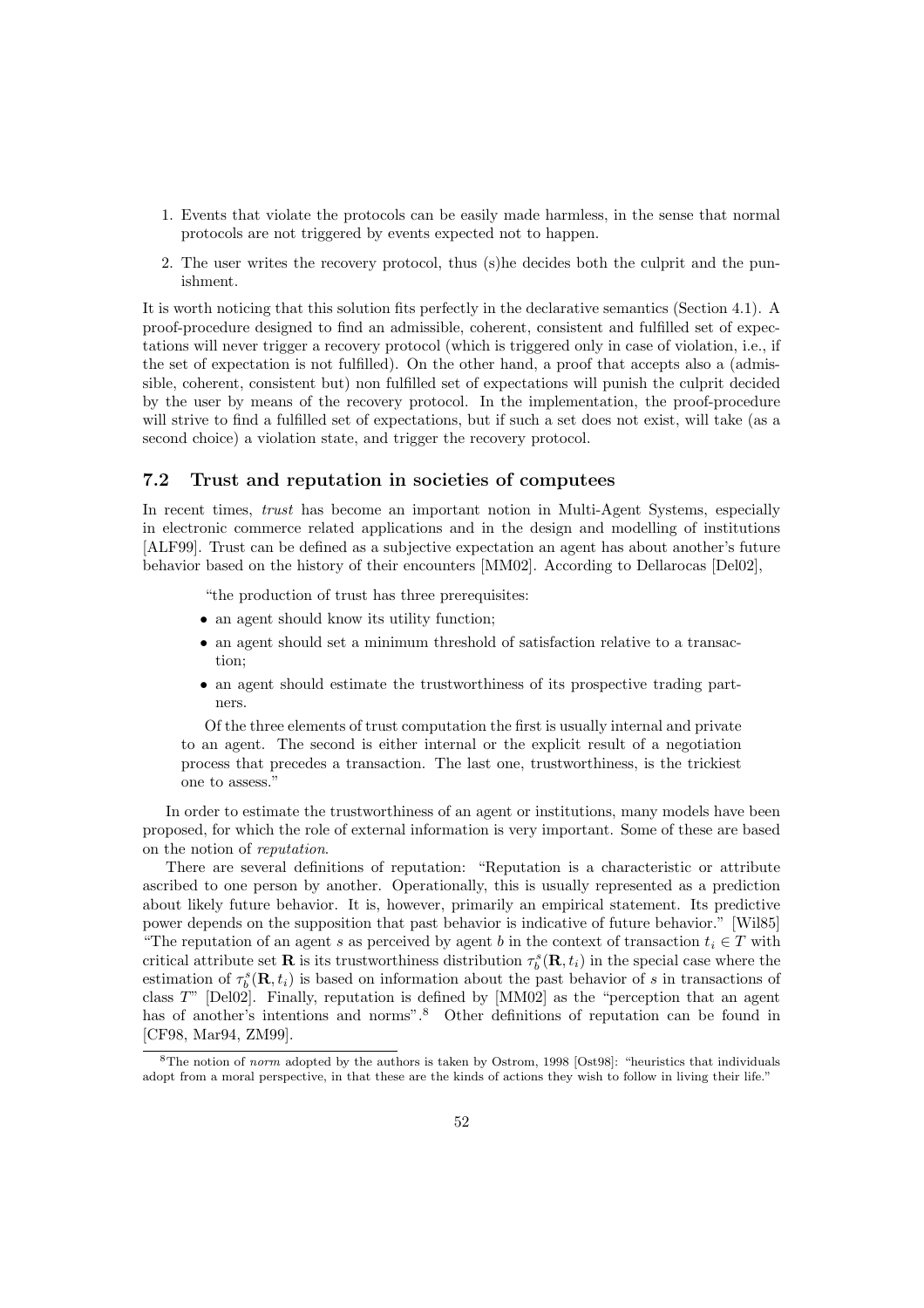#### 7.2.1 Qualitative trust and reputation management in societies of computees.

Most approaches to reputation management in multi-agent systems adopt numeric methods to compute trust, to define satisfaction thresholds, to estimate the reputation of an agent. This results in methods that may be very efficient, but little informed and often depending on subjective estimates of other agents. Predicting the future behaviour of an individual based on numerical data might be convenient when a yes/no evaluation and a threshold are all is needed. and when a large amount of data is enough to grant stochastic value to numbers, but it might be limiting in other scenarios.

In global and open computation environments, and in the SOCS scenario in particular, we would rather prefer to provide the computees of a society with the means to evaluate the behaviour of the others based on their own notion (subjective) of trust.

Given this, it would be difficult if not impossible for a computee to look back at the history of the other computees (provided it is public, which is not always the case), and to evaluate it case by case every time it wants to estimate their trustfulness. It would require knowledge about protocols, which might have changed over time, about the society itself, and so on.

In SOCS, the notions of expectations, fulfillment, and violations can be considered a way to code the behaviour of a computee with respect to the social protocols and norms of a society. They are not numerical values, but pieces of knowledge that can be used to give a qualitative estimate of a computee's trustfulness.

Although trust and reputation are not a scenario of SOCS, we are considering them as an interesting extension to our current work.

### 7.2.2 Example of trust reputation

We conclude this section by briefly sketching an example of reputation management in societies of computees.

Let us consider three members of a society of computees:  $a, b, \text{ and } c$ . Members of this society buy and sell items among each other.  $a$  needs to buy an item which is sold by  $b$  and  $c$ at equivalent prices.

The decision whether to buy the item from b or from c may rely on the degree of trust (however we define it) that a has about the other computees. We assume that a did not have any past encounter with either of them, therefore its notion of trust can be based upon the reputation that  $b$  and  $c$  have in the community.

a can collect information about  $b$ 's and  $c$ 's past behaviour in the society. In particular, the infrastructure – or a representative computee,  $d$  – could reply to a's questions about critical attributes in past transactions. Such attributes can be objective, such as b's and c's fulfillment of past expectations, violations that they generated in the past, sanctions, etc. Also, such attributes are not the whole history of their interactions in the society, but represent "filtered" information about their "good" or "bad" behaviour. While being able to provide objective information about trustworthiness, on the other hand, this model allows to take into account also attributes that are subjective (depending on a, in this example). In this approach not only the idea of reputation is subjective (as in [Del02]) but also the interpretation of the information used to model a computee's reputation is subjective.

Some possibilities that open up in this setting are, for instance:

• trust can be individually defined in the computee's knowledge base, as any other predicate. For instance, a computee could define "trustworthy" an individual that never left a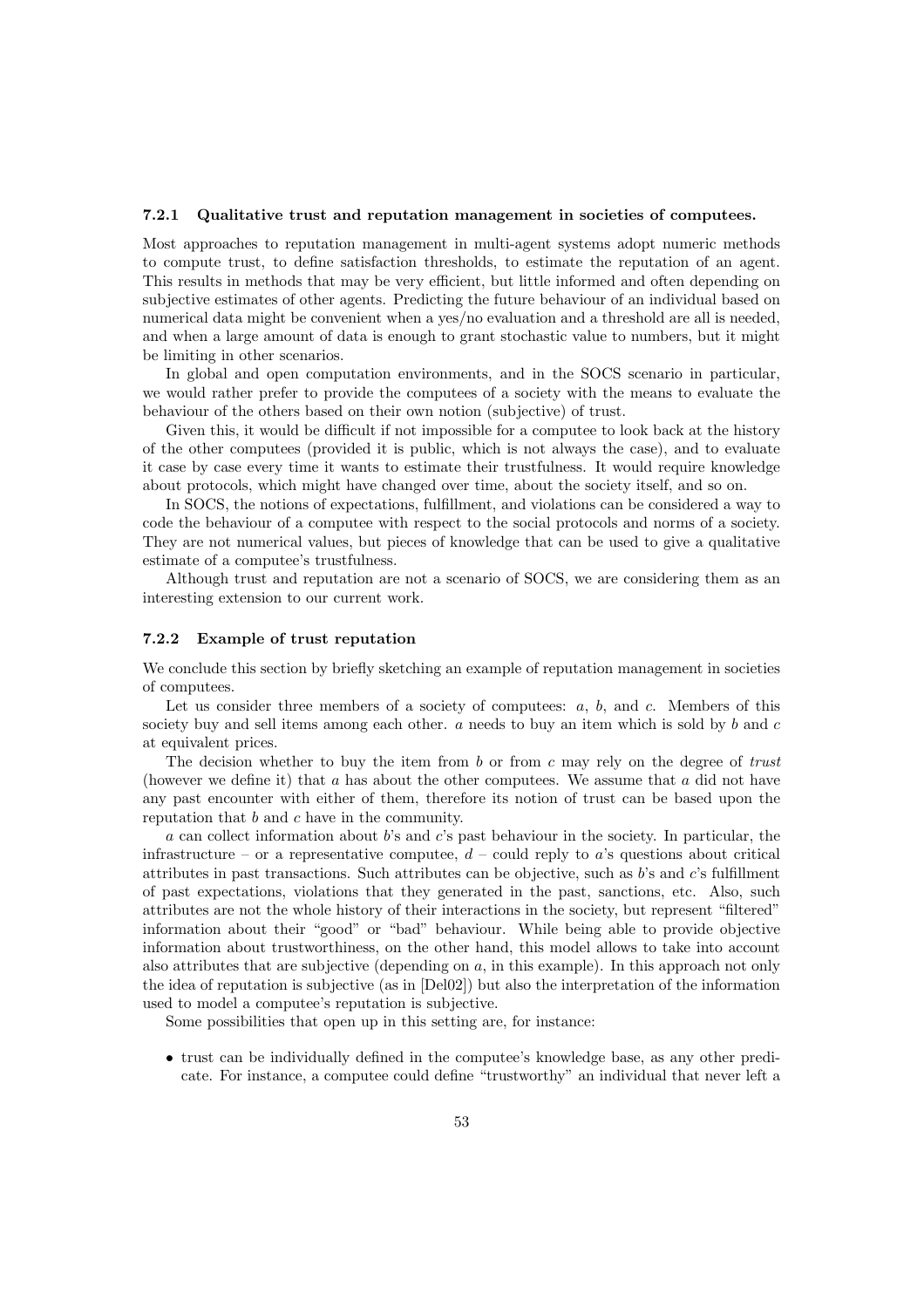specific expectation unfulfilled (forgetting about other expectations that it may consider irrelevant);

- a computee can use some private integrity constraints to prevent any interaction with others if their "reputation" violates them;
- by looking at the pending expectations in the society, a computee could estimate the likelihood of some computees to take some actions rather than others;
- when violations and sanctions are considered private information, not to be disclosed outside of the infrastructure, the society infrastructure itself (or a computee like d in the example above) could process such information, in order to provide computees with "objective" evaluation of its members' trustfulness, based on criteria which could be made public.

# 7.3 Learning protocols

Learning and inductive capabilities are very useful functionalities for agents and computees too, as it has been pointed out in [SV00].

Learning is applicable at two different levels inside the project:

- 1. At level of the single computee, when the computee wants to refine his knowledge and behavior. This inductive capability mainly concerns with Workpackage 1. Among other knowledge, the computee can learn, for instance, also the protocols ruling its communication. In the inductive process, it works by exploiting its own knowledge  $SOKB$  as background knowledge (and eventually, its own knowledge on the society and environment).
- 2. At the society level, learning is applied for refining knowledge and behavior (e.g., protocols) of the whole society. This inductive capability concerns Workpackage 2 since it mainly involves the social behavior emerging from performed communicative acts (as we discuss in the following).

The process of acquiring new or refined behavior patterns in a social context, is a task which pertains to members of a society, but that can be exploited from the society itself or by one of its members, covering a special role.

As pertaining learning and refinement of social rules, the proposed model allows for the easy use of well known learning techniques, to be exploited from single computees, but also from the society itself. The society can decide to learn (by some of its members having a special role) social rules from outcomes of interactions (possibly judged by some oracle), or refine its social rules when, for instance, it is observed that they are always not respected.

In the following, we discuss how to learn social rules from performed communicative acts (as judged from an oracle, for the moment).

A lot of work has been done in Multi-Agent Systems which exploit learning techniques. Before introducing our approach, we briefly survey the most recent approaches to learning in agent systems, and among them those most related with our purposes.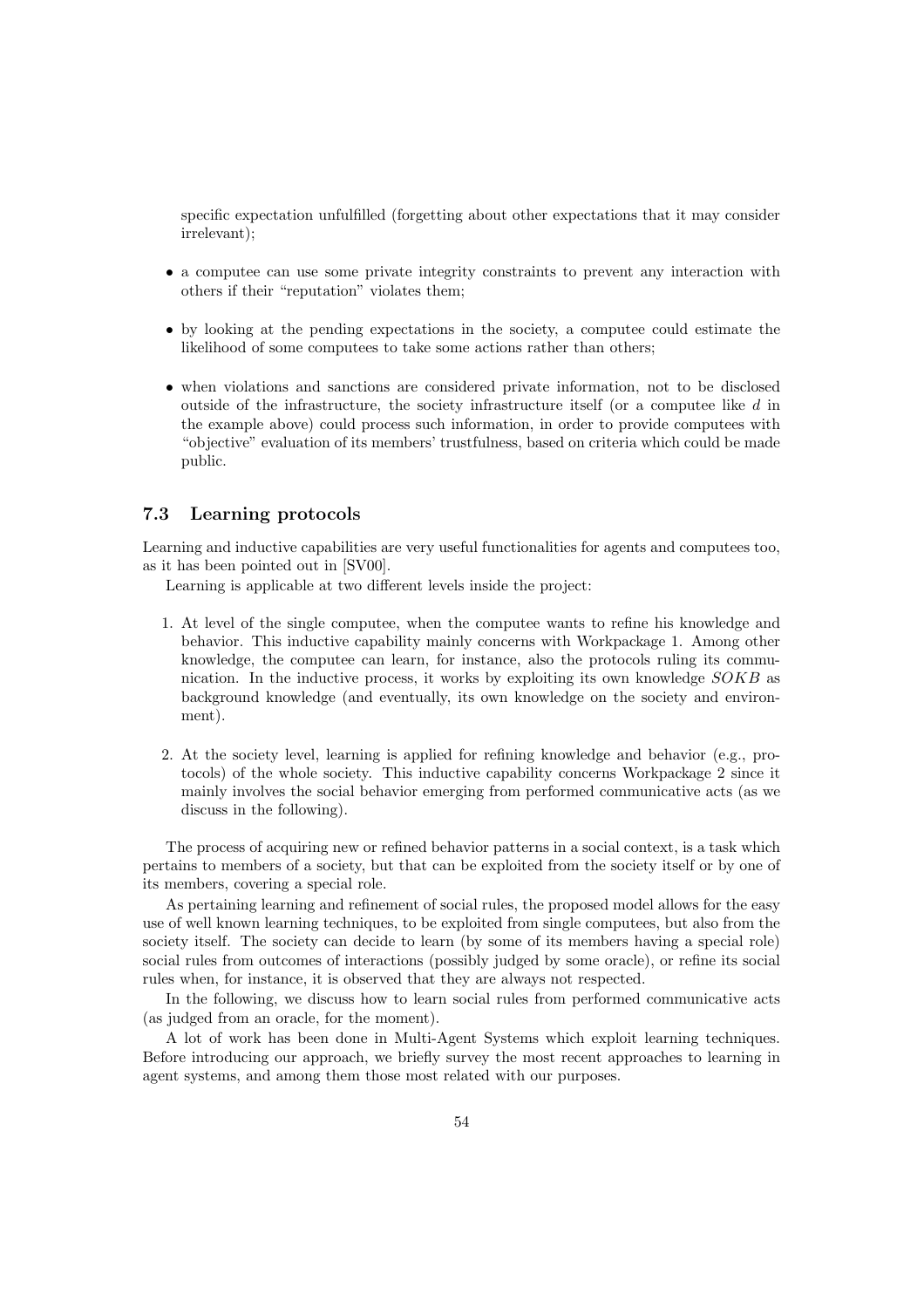### 7.3.1 Social rules, protocols and learning

In several contexts, social rules minimize conflict and optimize global efficiency. Social rules are a natural part of any society, and the acquisition of those rules (by computees) is an important aspect of adaptive behavior which pertains Workpackage 1. From past experience, learning can be exploited in order to behave socially as, for instance, proposed in [Mat94].

Social learning is the process of acquiring new behavior patterns in a social context, by learning from other individuals of the society [Mat94]. In [Mat94], Mataric discusses how to learn social rules in homogeneous societies where social rules are shared by all individuals. In particular, through social reinforcement learning, she learns (robot) behaviors that do not produce immediate payoff for the single agent but benefit the group as a whole. In that context (which is that of a group of robots moving around a room and interested in getting food), learned social rules are those that minimize interference among agents to direct behavior away from individual greediness and toward global efficiency. She considers three types of reinforcement, one related with the individual perception of progress relative to the current goal, the second coming from observing the behavior of conspecifics, and the third received by conspecifics. In particular, this latter form of reinforcement do not require the agent to model the another agent's internal state. Since the agents belong to a homogeneous society in which they obey consistent social rules, any reward or punishment received by a conspecific would have been received by the agent itself in a similar situation. In this way, a society can develop social rules based on individual learning, i.e., without some centrally imposed arbiter. This is accomplished by agents which are able to estimate other agents' reinforcement, and their individual reinforcement is positively correlated with their conspecifics (see also [Mat98]).

Learned behaviors are condition-action pairs, and goal-driven control laws in particular, which couple sensory inputs and effector outputs (e.g., if a robot is near a stopped agent, then proceed).

The proposed approach is interesting since social rules are learned from individuals not only on the basis of their own experience, but taking into account information and experience coming from conspecifics too.

In our society model, any interaction relevant at social level is mapped into an event (stored in the SEKB) occurring in the social environment. Any computee can be aware, through passive observation (see D4, [KSST03]) of social acts amongst the rest of computees and, possibly, of sanctions to some of them, thus learning can exploit information from conspecifics too.

Other approaches have exploited learning in multi-agent systems to learn cooperative behavior, but possibly with a less distributed approach.

In [DE02] the authors propose an approach for learning cooperative behavior, where an agent in a team of cooperative agents is substituted by a new agent. The new agent learns how to cooperate with the other agents by means of on-line learning, i.e., by learning while solving the problem at hand. The learning starts from the strategy of the old agent, and is achieved by means of a genetic algorithm. The approach is tested on various versions of the pursuit game, in which a number of agents have to catch a "prey" by surrounding it.

In [LR02] the authors present a toolkit for the development of multi-agent systems based on learning. The toolkit allows the agent to use learning techniques such as reinforcement learning, Q-learning and neural networks. In order to coordinate the agents, each agent is assigned an utility function that is computed by a central authority so that by maximizing their local utility function the agents also maximize a global utility function. The agents apply learning in order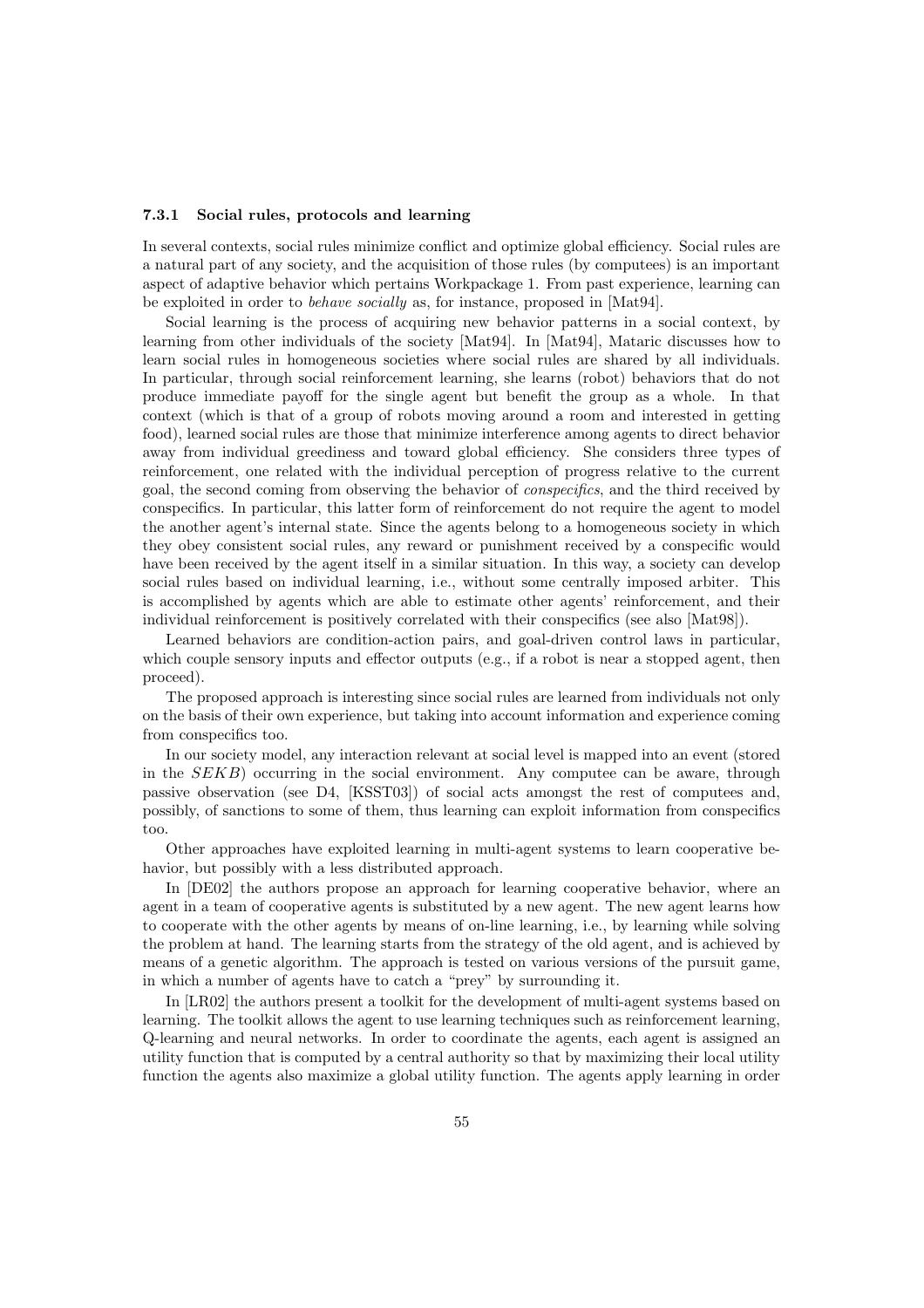to maximize their local utility function.

Finally, some further approaches in Multi-Agent Systems have exploited learning techniques with the purpose of learning the strategy to adopt in negotiation protocols, or learning communication protocols.

In particular, in [ZS97, ZS96] the authors propose an approach for the modification of agent's strategies during negotiation. The modification is achieved by means of Bayesian learning. The authors illustrate their approach by means of an example. Consider a negotiation scenario that comprehends a buyer and a supplier. They have to negotiate the price of an item to be exchanged. Consider the negotiation process from the buyer point of view. The buyer has a belief about the reservation price of the supplier  $RP_{supplier}$ . The reservation price of the supplier is the threshold of offer acceptability, i.e., the price above which the supplier is willing to sell the item to the buyer.

The real value of  $RP_{supplier}$  is unknown to the buyer. However, the buyer can update his belief (learn) about  $RP_{supplier}$  based on the interactions with the supplier and on his domain knowledge. As a result of learning, the buyer is expected to gain more accurate expectation of the supplier's payoff structure, and therefore make more advantageous offers.

In [MOB03] the authors describe an approach for the inference of communication protocols from the conversations between the agents of a multi-agent system. Conversations are made up of sequences of messages exchanged inside the system. Stochastic grammatical inference is used in order to infer a Stochastic Deterministic Finite Automaton that represents a grammar describing the sequence of messages.

In the following, we concentrate ourselves on learning the social behavior emerging from performed communicative acts, as this is relevant to Workpackage 2.

#### 7.3.2 Extended ILP for learning protocols

When protocols that rule the society are represented as integrity constraints and expectations interpreted as abducibles, as proposed above, two issues arise. The former concerns the operational method to ensure that the integrity constraints are satisfied, and it will be faced by adopting proper proof-procedures (see Section 4.3). The latter concerns the capability of automatically identifying/learning these protocols  $(\mathcal{IC}_S)$ .

In particular, when protocols are declaratively stated as constraints (or constraining clauses as for the IFF proof-procedure [FK97]), it is worth exploring the use of machine learning techniques in order to equip computees with the capability of learning, via induction, the protocols ruling a society/institution.

We would like to equip societies of computees with inductive capabilities by exploiting for instance Inductive Logic Programming (ILP) techniques, already experimented by members of the SOCS Consortium in the past. The aim is to learn, incrementally, protocols when expressed as constraints, i.e., learn the integrity constraints. This might be useful whenever societies/institutions do not make public their own protocols or they are not yet assessed (but they will be in the future, as emerging behavior that can be learned).

We require, of course, to consider a proper abductive proof-procedure integrated with the inductive process. If an abductive proof-procedure is taken into account to address the operational support for protocols expressed as constraints, then we can take advantage, in the inductive process, of the integration between ILP and Abductive Logic Programming (ALP), already explored and faced by some members of the Consortium (UNIBO, DIFERRARA, CYPRUS). See also Appendix C.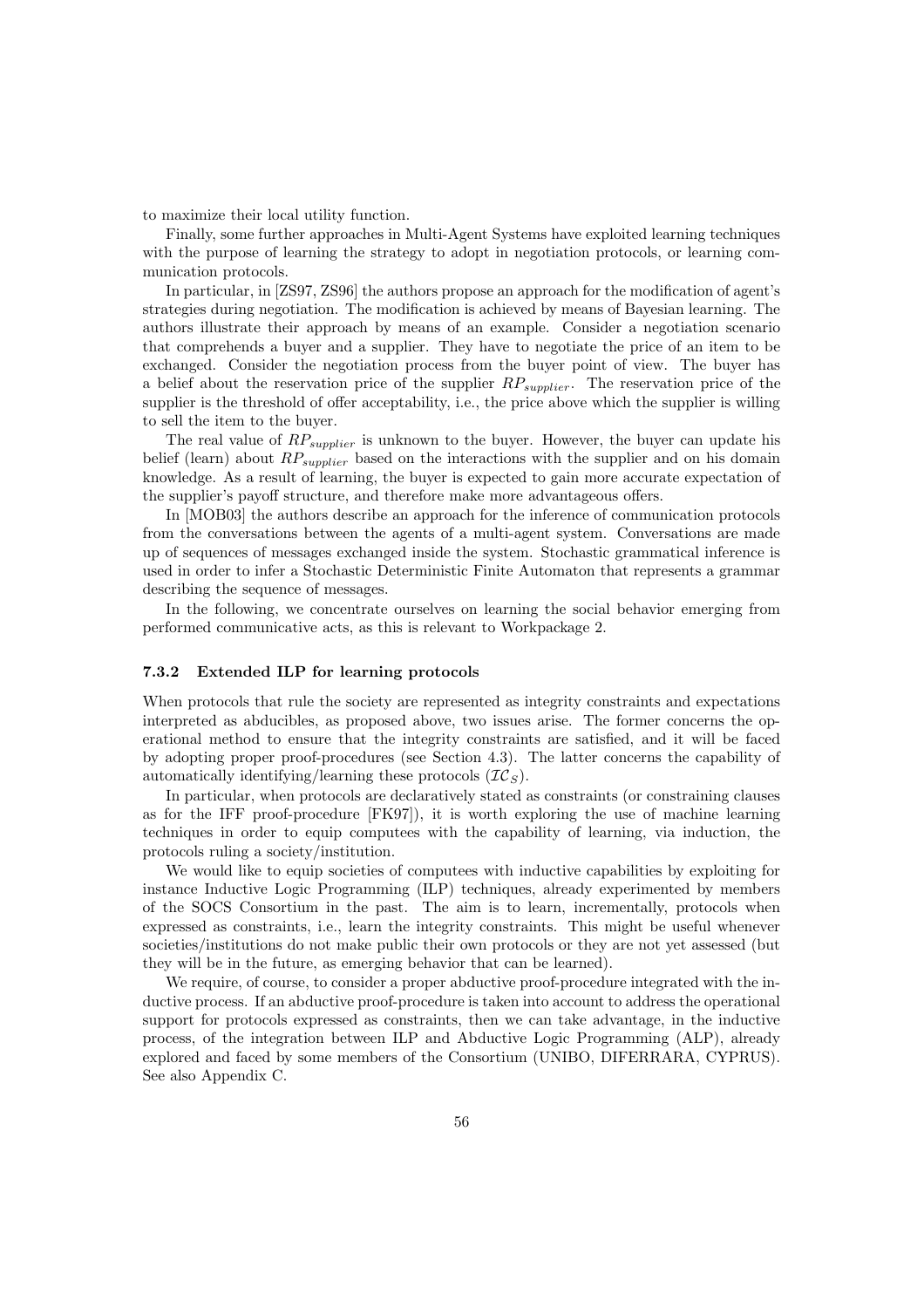We can assume that examples for the inductive process are the performed communicative acts, labelled by an evaluation (positive or negative, for the sake of simplicity) given by a sort of oracle. A more realistic evaluation can be obtained by "sanctioned events".

In the inductive process, background knowledge is represented by SOKB and SEKB (apart from examples), examples are H events which have taken place, properly recorded in their symbolic representation (split into positive examples, E+, and negative examples, E−, depending on their evaluation), and a language bias determines the syntax of the integrity constraints to be learned.

We can take advantage from previous integration of ILP and ALP and adopt Abductive Concept Learning introduced in Appendix C as the definition of the learning problem.

In the learning process applied to protocols, background knowledge is represented by the (known) society infrastructure which corresponds to the ALP triple:

 $\langle KB, \mathcal{E}, IC \rangle$ 

Examples are abducible atoms themselves, i.e., set of positive events  $(E^+, \text{ which have got a})$ positive evaluation since considered mandatory) and a set of negative events  $(E^{-}, \text{ which have})$ got a negative evaluation since considered forbidden).

Given  $E^+$ ,  $E^-$ , the ALP triple:

 $\langle KB, \mathcal{E}, IC \rangle$ 

and a set  $S$  of possible society infrastructures (ALP programs), the problem is to find a new society infrastructure:

$$
T' = \langle KB', \mathcal{E}, IC \cup IC' \rangle
$$

such that T' belongs to S, and T' is complete and consistent with respect to  $E^+$  and  $E^-$ .

Notice that, as result of the learning process, both the static knowledge base and  $IC$  can be enlarged. Furthermore, with the notion of correctness introduced above, the compliance of the learned knowledge and protocols to the given (positive and negative) examples can be obtained by also possibly abducing further hypotheses. These abducibles can be, in their turn, new input for a further inductive cycle.

#### 7.3.3 Learning the deadline protocol

Let us see an example of learning of the  $IC$  in the case of a simple request-response protocol with deadline, involving positive expectations with deadline. Suppose that the protocol to be learned is represented by a single constraint stating that a request should be followed by an answer within two time ticks:

$$
\mathbf{H}(tell(S, R, request(G), D), T) \rightarrow \mathbf{E}(tell(R, S, answer(G), D), T') : T' > T, T' \le T + 2
$$

This protocol could be learned by adopting a system that implements Abductive Concept Learning. Such a system is, for example, ICL [DRL95].

In this case, the background theory is empty (assuming that  $>,\lt,,\leq,\geq$  are built in the language). We may have, for example, the following positive interpretations (positive communication acts):

$$
\begin{array}{ccl} e_1^+ & = & \{ \mathbf{H}(tell(a,b, request(give(nail)),1),0), \\ & \mathbf{H}(tell(b,a, answer(give(nail)),1),1) \} \\ e_2^+ & = & \{ \mathbf{H}(tell(a,b, request(send(info)),5),10), \\ & \mathbf{H}(tell(b,a, answer(send(info)),5),12) \} \end{array}
$$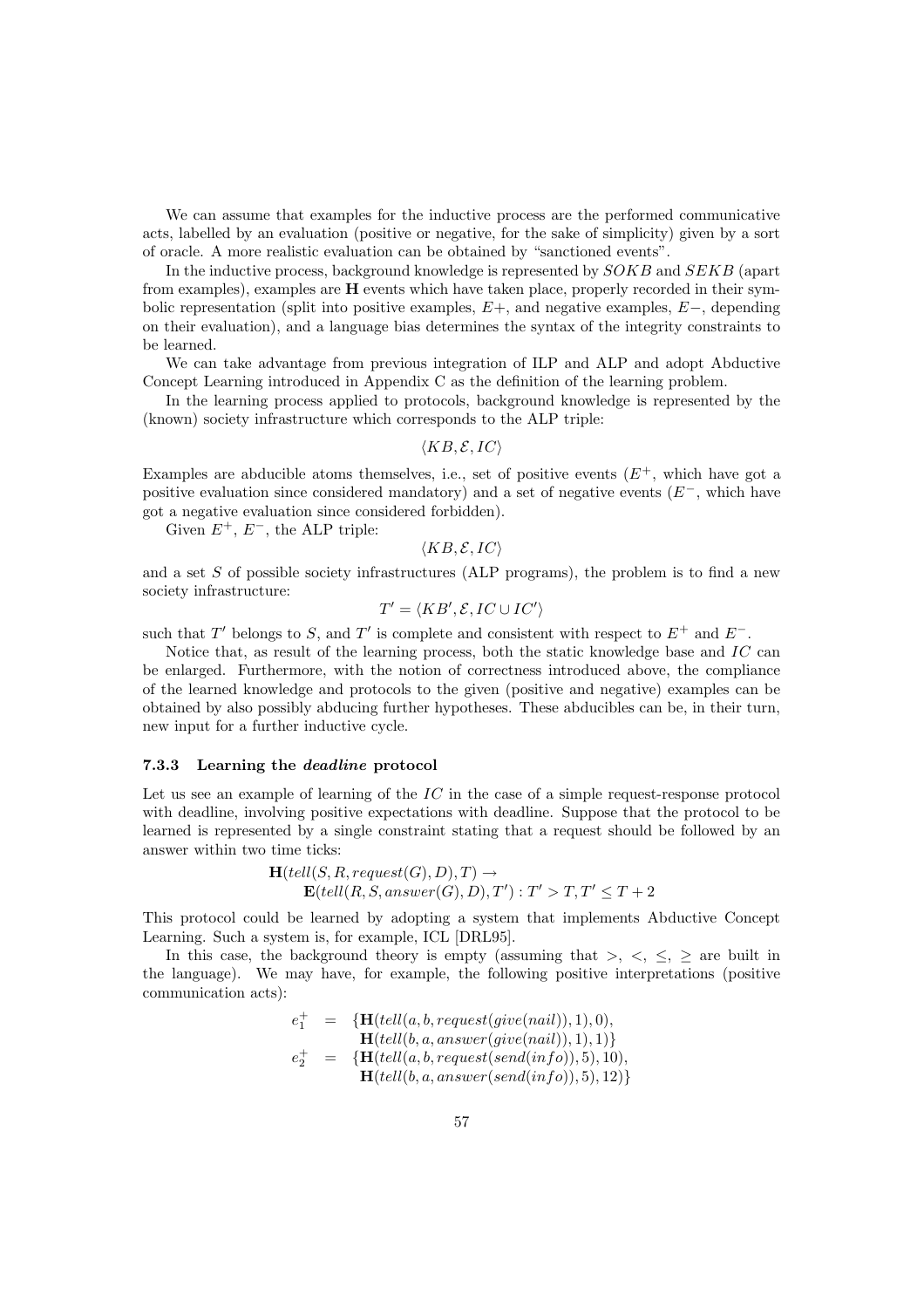and the following negative interpretations (negative communication acts):

$$
e_1^- = \{ \mathbf{H}(tell(a, b, request(give(nail)), 2), 5), \\ \mathbf{H}(tell(b, a, answer(give(nail)), 2), 8) \}
$$
\n
$$
e_2^- = \{ \mathbf{H}(tell(a, b, request(send(info)), 7), 15), \\ \mathbf{H}(tell(b, a, answer(give(nail)), 7), 16) \}
$$
\n
$$
e_3^- = \{ \mathbf{H}(tell(a, b, request(give(nail)), 9), 20), \\ \mathbf{H}(tell(b, a, answer(give(nail)), 9), 19) \}
$$

From these examples, Abductive Concept Learning is able to learn the desired constraint

$$
\mathbf{H}(tell(S, R, request(G), D), T)
$$
  
\n
$$
\rightarrow \mathbf{H}(tell(R, S, answer(G), D), T')
$$
\n(33)

which is the previous one, apart from the presence of the **E** predicate in the head. Moreover, by adopting techniques similar to those described in [AF97] for learning built-in constraints, we are able to infer the relationship between  $T$  and  $T'$ :

$$
T' > T, T' \le T + 2
$$

At this point, in order to have a  $IC_S$ , we can turn the **H** literal in the head into a conditional E literal having as the condition the constraint shown above.

The application of ILP techniques for learning protocols involving both positive and negative expectations is subject for future work. In Section 8.3.1 we sketch the learning of the NetBill protocol.

## 7.4 Emerging behaviour

The concept of emergence has its roots in the field of complex systems and it roughly refers to "something new appearing at a different scale w.r.t. parts of the system under observation" [Cru94]. There is no universal agreement on the definition of emergence (often even contradictory definitions are given). In the following we report some observations collected in [Cor02]:

- Emergence arises when an observer recognizes a pattern.
- Emergence is like a dynamic attractor, or the product of a "deep structure" a pre-existing potentiality.
- Emergence does not have logical properties; it cannot be deduced (predicted);
- Emergence represents rule-governed creativity based on finite sets of elements and rules of combination.

In the field of Multi-Agent Systems, the concept of emergence is usually referred to emerging behavior, society, conventions, etc. [WW95, LL02, ST97, Axe97, Dav00]. In this context, the term expresses the arising of coordinated behaviors, the autonomous formation of groups or societies and the reaching of agreements on norms regulating interactions among agents. All these phenomena involve the presence of stochasticity. Indeed, something can be generally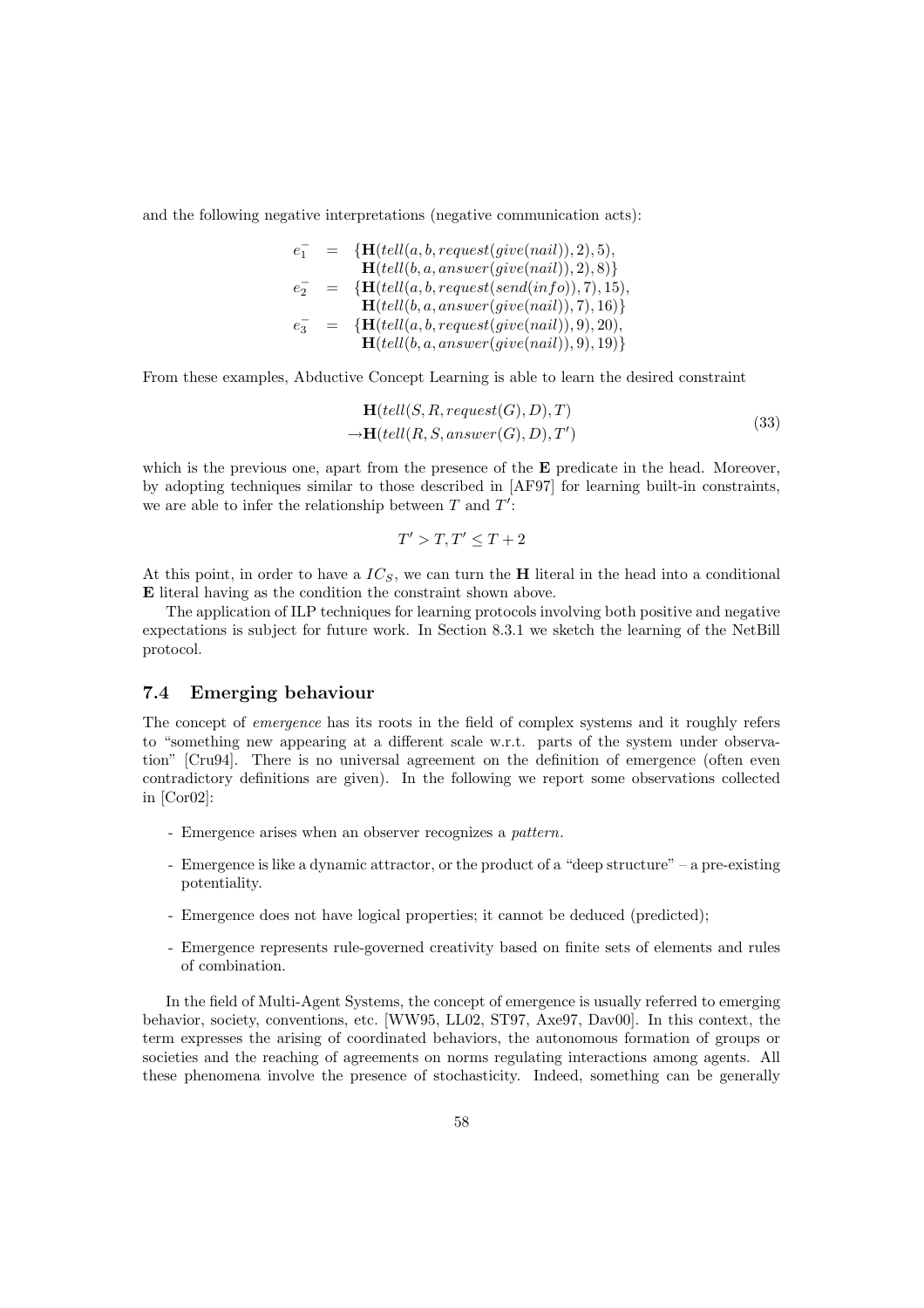defined as emergent when it is not originated from a centralized control, nor the result of deterministic interaction patterns.

Another relevant issue related with emergence is the introduction of adaptive mechanisms in the multi-agent system. Adaptive mechanisms range from simple self-tuning of agent parameters to the application of evolutionary techniques.

One of the main aims of this project is to investigate the composition of (possibly) different reasoning mechanisms, which are embedded in computees. This does not necessarily involve stochastic nor adaptive components. However, we can consider as emerging a characteristic of the system which can be dynamically observed. This characteristic might be also very simple, such as the composition of sequences of interactions among computees. In the experimental setting of Workpackage 6, we will focus mainly on the experimental observation of simple characteristics, originated by interaction patterns among agents. In particular, the goals are the following:

- Observe whether a particular interaction pattern emerges;
- Observe which patterns emerge, given a defined initial setting;
- Try to prove the falsity of a given conjecture on a property, by means of a counterexample<sup>9</sup>.

# 8 Examples

In this section, we present three concrete examples where we show the use of  $IC<sub>S</sub>$  to express protocols. The first is a resource exchange scenario, first introduced in [STT02b] and then presented in the context of SOCS in  $[TMM+02, AGL+03b]$ ; the second is a combinatorial auction scenario, and the third is a protocol for the selling and delivery of information goods [CTS95].

# 8.1 The resource reallocation problem

In this section we briefly recall the resource reallocation scenario studied by [STT02b, STT02a, STT03]. Let us consider a society of computees where individuals have goals to achieve, and in order to achieve them they identify plans. Plans are (partially) ordered sequences of actions. In order to execute the actions, computees may need some resources. An action that requires a resource r is said to be *unfeasible* if r is not available to the computee that intends to execute it. Similarly, a plan is unfeasible if it contains an action which is unfeasible, and so is the intention of a computee, containing such plan<sup>10</sup>. The resources that computees need in order to perform an action in a plan but that they do not possess are called missing resources. The resource reallocation problem is the problem of reducing a possibly non-empty set of missing resources of a computee to the empty set (resource reallocation problem of a computee), and, in a society, it is the problem of solving all the *resource reallocation problems of all the computees* (*resource* reallocation problem of a society).

In [STT02b, STT02a, STT03], the exchanges made to solve the resource reallocation problem are determined by means of negotiation dialogues.

<sup>&</sup>lt;sup>9</sup>Here we refer to the concept of *falsifiable* scientific conjecture described by Popper [Pop68].

 $10$ In [STT02a] plans are modelled as part of the computee intentions.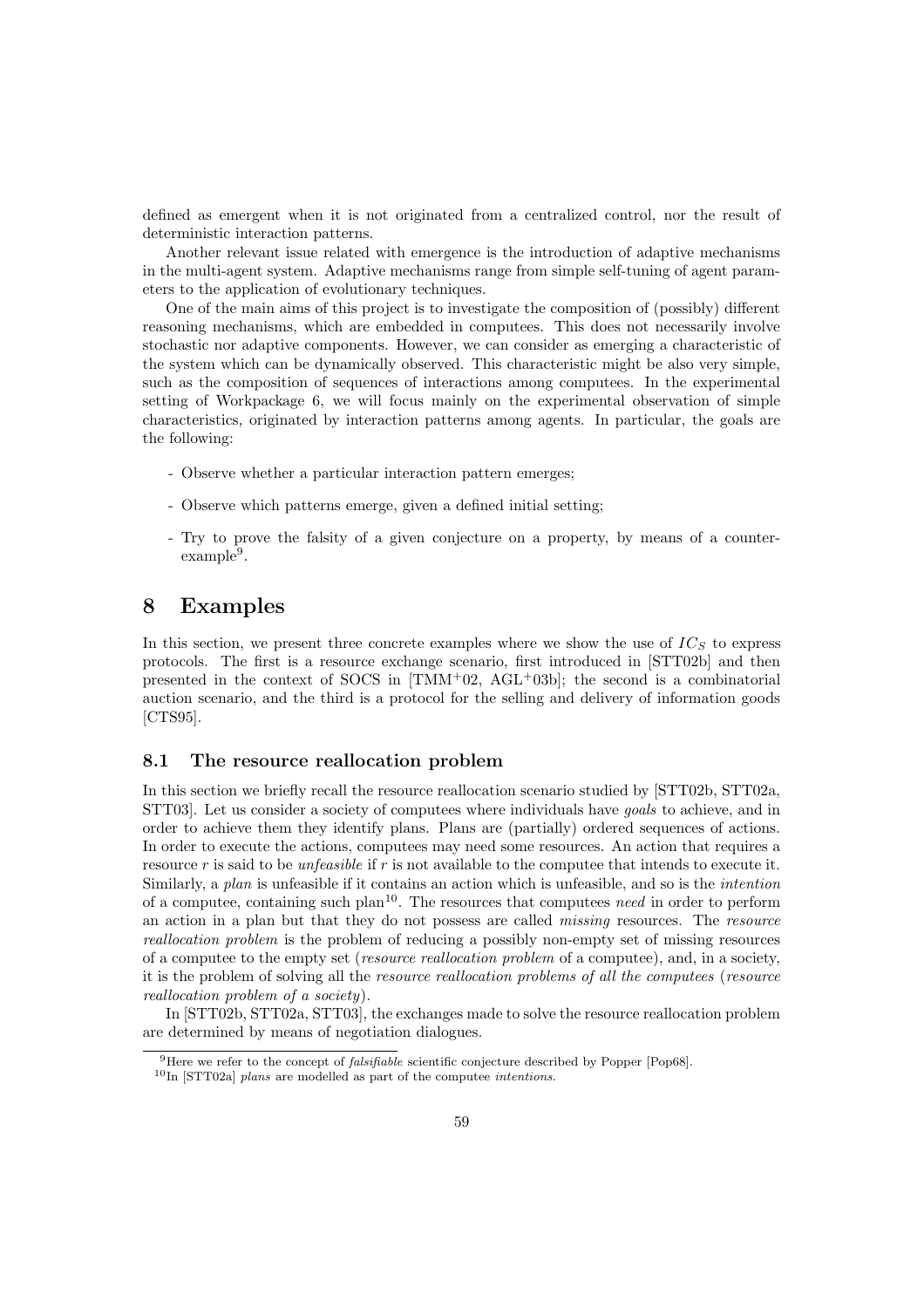

Figure 6: Request dialogue protocol

They do not model the physical counterpart that they potentially represent (e.g., they do not model the physical exchange of resources). In their formulation, what is meant by *resource* is in fact only an abstract entity, identified by its name, which possibly represents a physical resource such as a nail or a hammer. The actual delivery of physical resources is not modelled either. We follow a similar approach, but we also assume that communicative acts may come together with commitments that at some point computees must fulfill once the act is made. Based on the idea of commitments, we "institutionalize" the computee interactions, and we associate computee societies with institutions (see Section 2.1).

As in 5, we define the CCL for resource reallocation by defining the *communication* language, and the content language, and the format of communication acts is as described in Section 5.

### 8.1.1 Protocols in the resource exchange scenario

The only communication protocol allowed in this sample society is the request dialogue protocol, that we define by a state machine. A request dialogue is initiated by a computee, say  $x$ , that needs a resource  $r$ , if there exists a computee  $y$  to whom  $x$  still has not requested  $r$ .

The protocol is defined in Figure 6, as a finite state machine, consisting of states and arcs, which has as its states an initial state  $S_0$ , two final states,  $S_{F-s}$  (successful termination) and  $S_{F-u}$  (unsuccessful termination), and an intermediate state  $S_1$ .

The arcs can be viewed as allowed transitions mapping one state to another given a label. These labels correspond to the content of utterances. In the protocols, we use some abbreviations:

request for request(give(R,  $(T_{start}, T_{end})$ ), *refuse\_req* for *refuse(request(give(R,(T<sub>start</sub>,T<sub>end</sub>))))*,

and so forth.

We can express this protocol in terms of  $TC_S$ , as it is shown in Figure 7.

The first two groups of  $IC_S$  express the expected behavior of computees following the request dialogue protocol, while the last two groups of  $IC<sub>S</sub>$  consider an illicit behavior.

The advantages of using  $IC<sub>S</sub>$  to express protocols have been already discussed in the general case. In the particular setting of resource reallocation, an obvious advantage of this approach is that it paves the way to prove formally some properties of the society, such as the class of resource reallocation problems that it can solve, dialogue termination and maximum length, and the conformance of computees to protocols. Some work in this respect has already been done by Sadri et al. [STT02a, STT02c].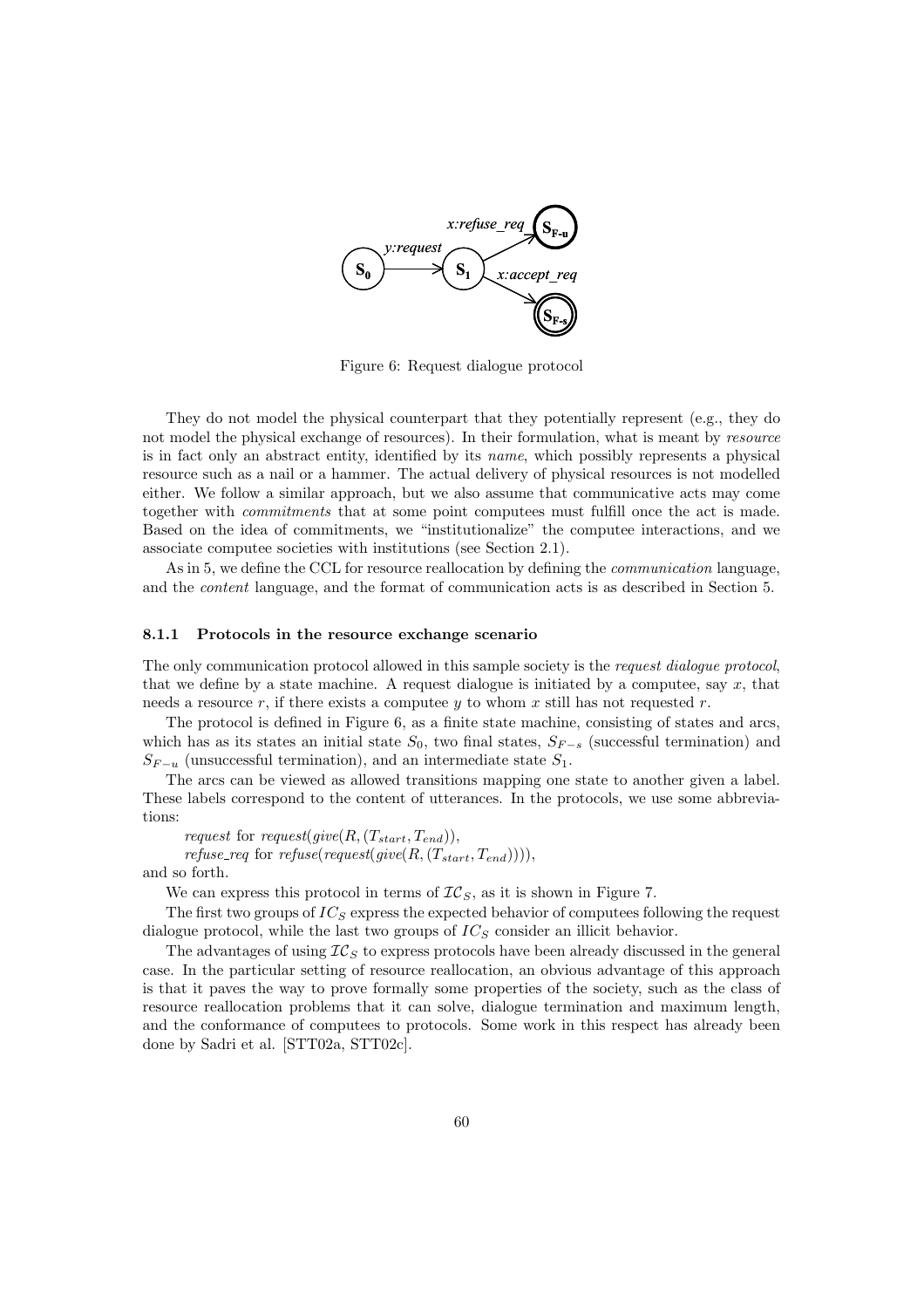conditions that allow to accept or refuse:

 $\mathbf{H}(\text{tell}(X, Y, \text{accept}(\text{give}(R)), D), T) \rightarrow$  $\mathbf{E}(\text{tell}(Y, X, \text{request}(\text{give}(R)), D), T'), T' < T$  $\mathbf{H}(\text{tell}(X, Y, \text{refuse}(\text{give}(R)), D), T) \rightarrow$  $\textbf{E}(\textit{tell}(Y, X, \textit{request}(give(R)), D), T'), T' < T$ 

expected moves from  $S_0$  after a deadline of 2 time units:

 $H(tell(X, Y, request(give(R)), D), T) \rightarrow$  $\mathbf{E}(\text{tell}(Y, X, \text{accept}(give(R)), D), T'), T' > T, T' \leq T + 2$  $\forall$ **E**(tell(Y, X, refuse(give(R)), D), T'),  $T' > T$ ,  $T' \leq T + 2$ 

 $S_{F-u}$  and  $S_{F-s}$  are final states:

 $\mathbf{H}(\text{tell}(X, Y, \text{accept}(\text{give}(R)), D), T) \rightarrow$  $\overline{\text{NE}}(\text{tell}(Y, X, \text{Move}, D), T'), T' > T$  $\mathbf{H}(\text{tell}(X, Y, \text{accept}(\text{give}(R)), D), T) \rightarrow$  $\mathbf{NE}(\text{tell}(X, Y, \text{Move}, D), T'), T' > T$  $\mathbf{H}(\mathit{tell}(X, Y, \mathit{refuse}(\mathit{give}(R)), D), T) \rightarrow$  $\mathbf{NE}(\text{tell}(Y, X, \text{Move}, D), T'), T' > T$  $\mathbf{H}(\text{tell}(X, Y, \text{refuse}(\text{give}(R)), D), T) \rightarrow$  $\mathbf{NE}(\textit{tell}(X, Y, \textit{Move}, D), T'), T' > T$ 

 $S_0$  is an initial state:

 $\mathbf{H}(\text{tell}(X, Y, \text{request}(give(R)), D), T) \rightarrow$  $\mathbf{NE}(\textit{tell}(Y, X, \textit{Move}, D), T'), T' < T$  $\mathbf{H}(\text{tell}(X, Y, \text{request}(give(R)), D), T) \rightarrow$  $\overline{\text{NE}}(\text{tell}(X, Y, \text{Move}, D), T'), T' < T$ 

Figure 7:  $IC_S$  for the request dialogue protocol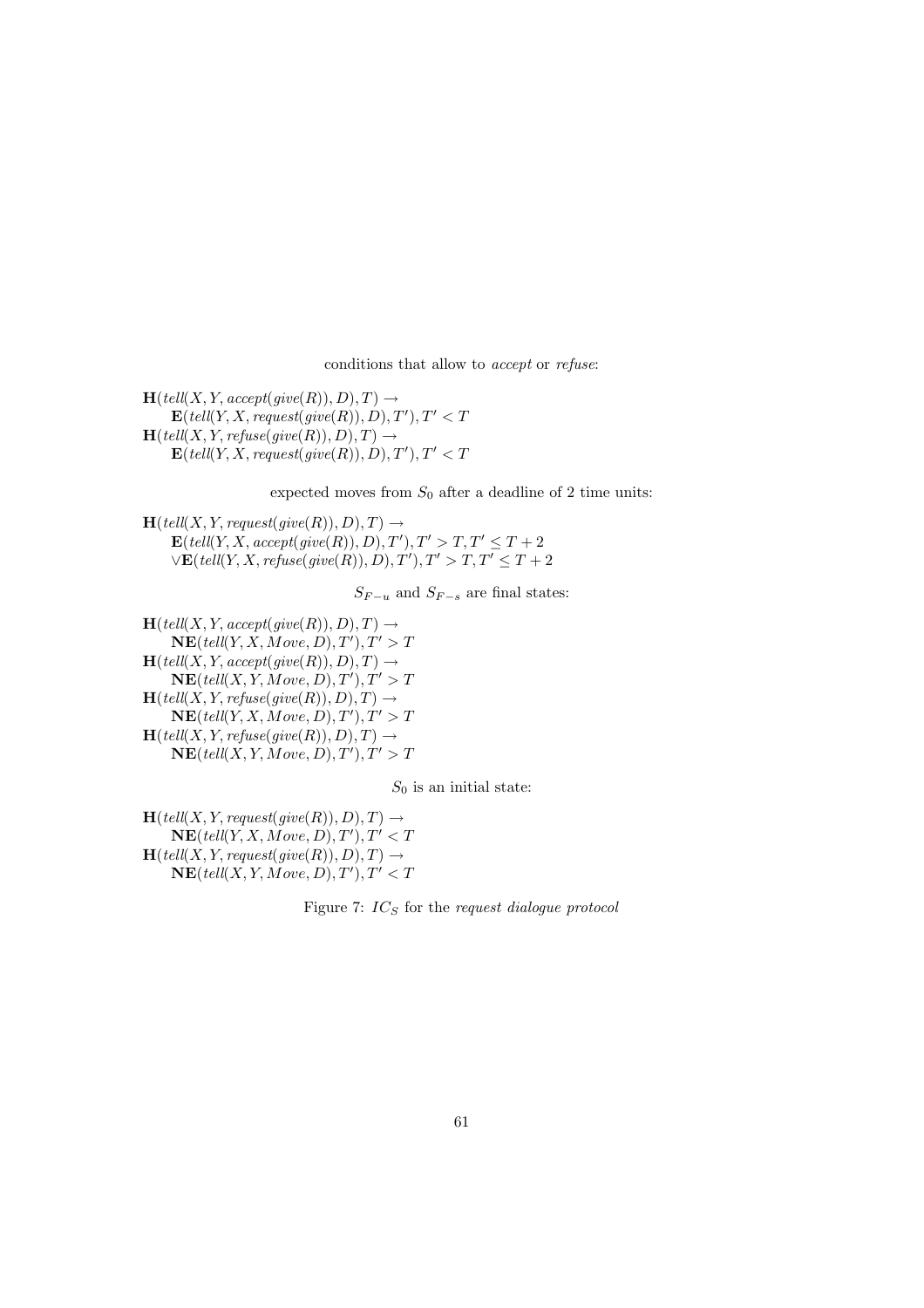# 8.2 Modelling a combinatorial auction

As the rise of the Internet and electronic commerce continues, dynamic automated markets will be an increasingly important domain for computees and software agents. Auctions are an important way of allocating items among autonomous and self-interested agents. The software agent technology seems an attractive paradigm to support auction applications, because the introduction of software agents acting on behalf of end-users could reduce the effort required to complete auction activities. Agents are intrinsically autonomous and can be easily personalized to embody end-user preferences. In addition, they are adaptive and capable of learning from both past experience and their environment, in order to cope with changing operating conditions and evolving user requirements [GMM98]. While, in the past, bidders were only humans, recently Internet auction servers have been built and software agents can participate in the auction on behalf of end-users [WWW98]. Electronic auctions have already demonstrated the potential of software agents [CMK96]. Some of these auction servers even have a built-in support for mobile agents [San00].

In this setting, each agent can be viewed as a computee with knowledge base and reasoning capabilities required to perform auction activities on behalf of the users. Various learning techniques have been also applied to auction scenarios and the (bilateral) call market scenario (see, for instance, [HW98, WWT99, CHH00]), e.g., in order to learn the strategy on which to base further bids. Participants can be humans or computees.

Items are not limited to goods, but can also represent resources and services, possibly associated to time windows. Traditionally, auctions are aimed at selling or buying a single item; the auctioneer tries to maximize his/her profit if selling an item, or minimize his/her costs if buying an item. Since bidders make bids on a single item, it is easy to choose the best bid, i.e., the one providing the highest revenue. This kind of auction follows the *sequential* auction mechanism. However, it is difficult to bid in these auctions when more than one item is needed since one bidder can have preferences on bunches of items. In this case, a bidder should make hypotheses on what the other bidders will bid.

To partially solve the problem, the parallel auction mechanism has been proposed. Bidders can bid on a set of items simultaneously, bids are visible to all the participants and should be performed in a limited time window. Again, it is easy to choose the best bid by simply choosing the best one. A problem in parallel auctions can arise: it can happen that no bidding would start since all bidders wait for other bids to perform the best offer.

Recently, a third kind of auction mechanism has been proposed, the so called combinatorial auctions [Nis00, San02, San96]. Bidders can bid on combinations of items, and associate a price for each combination. The auctioneer should solve the winner determination problem, i.e., it should choose the best bids that cover all items. Clearly, the problem becomes combinatorial and deciding the best bids is now difficult. Thus, for a long time combinatorial auctions have not been considered a viable alternative to single or parallel auctions. Recently, however, effective solving methods have been propose that make such auctions a viable alternative.

Depending on the kind of auction, the auctioneer either sells goods/services or buys goods/services. Bidders have the goal to obtain/sell their goods/services under convenient conditions as far as price is concerned. The auctioneer has the goal to sell/obtain a set of goods/services maximizing the profit (or minimizing the cost) at the minimum risk. In a combinatorial exchange, the goal of the administrator is to select bids so as to maximize the surplus.

We are here particularly interested in the communication protocol of a society representing a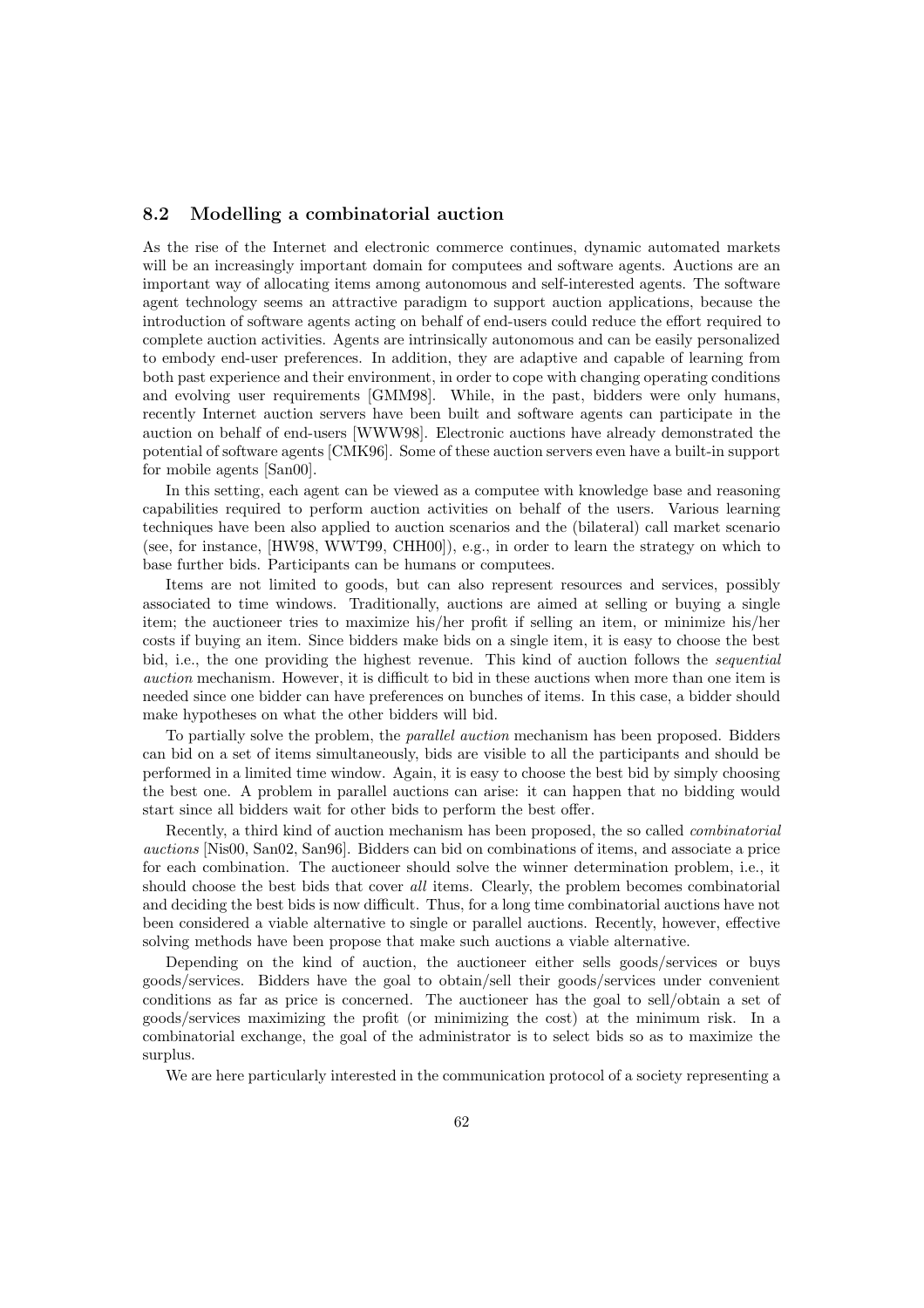

Figure 8: A protocol for Combinatorial Auctions

Combinatorial Auction. We have two roles: the auctioneer and the bidder. The auctioneer has the task of opening the auction by informing the bidders about the items it wants to sell/buy. The bidders may then start bidding (they are not obliged to). Each bid contains a set of items and a price. The bidding ends when the auction is closed by the auctioneer. The auctioneer then has to communicate within a deadline to each bidder if its bid wins or looses.

The protocol is depicted in Figure 8.

### 8.2.1 The SOKB

The goal of the society might be, for instance, selling a given item. In order to sell an item, the society might expect some auctioneer to open an auction containing the given item. Stated otherwise, the society expects one of the computees to take the role of the auctioneer in order to reach the goal of the society. The goal of the society could be

sold(nail)

and the society might have, in the SOKB, a rule

```
sold(Item) \leftarrow{\bf E}(tell(Auct, Bidders, open auction(Items, T_{end}, T_{deadline}, A_{number})), T_{open})\wedgeE(tell(Bidder, Auct, bid(ItemList', P), A_{number}), T_{bid})
∧Item \in Items ∧ Item \in Items'
```
saying that an item is sold if some computee is expected to open an auction where the item is for sale and somebody offers to buy it. The parameters of the openauction represent

- $\bullet$  the whole set of items in the auction, *Items*,
- the closing time of the auction,  $T_{end}$ , and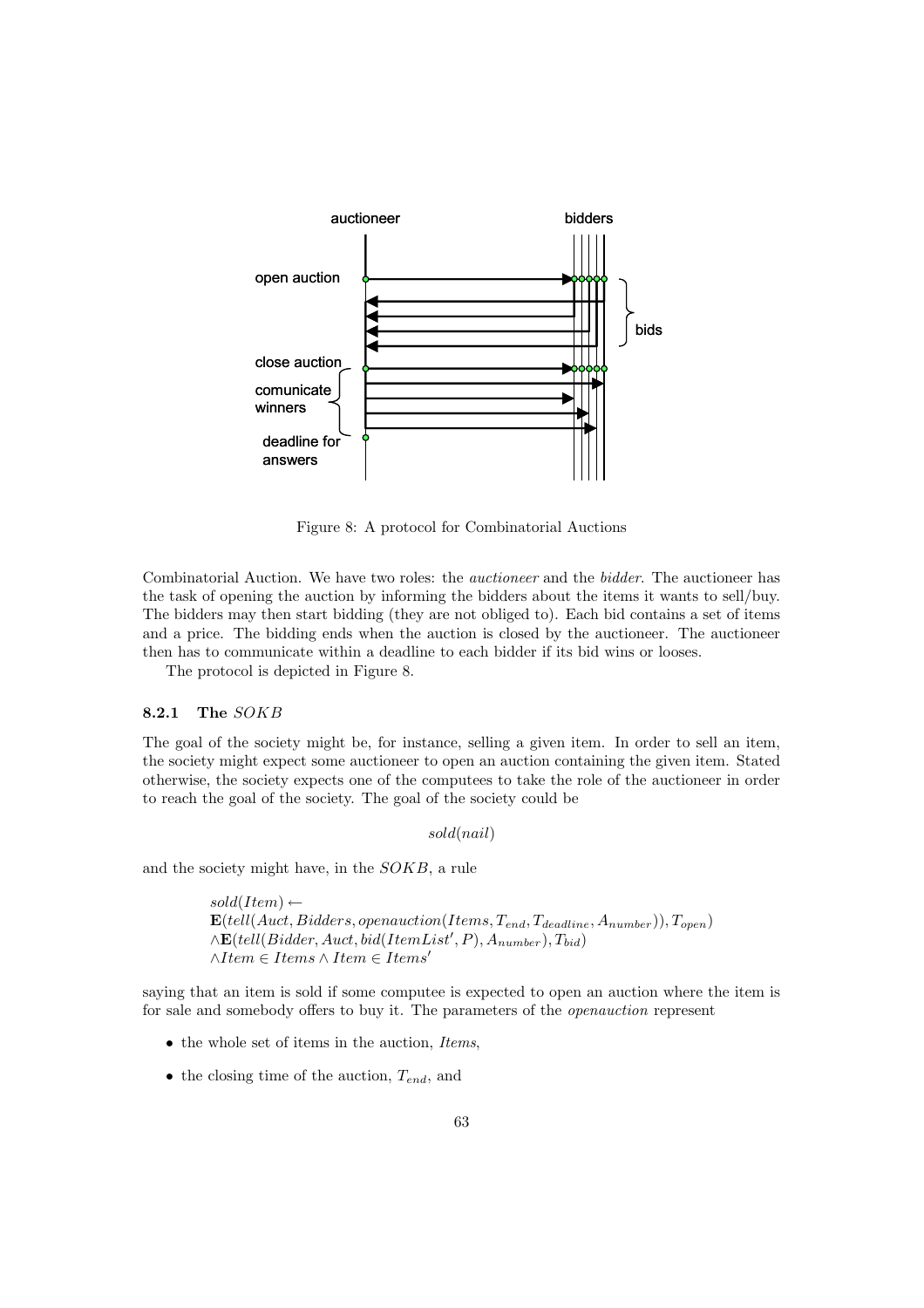• the deadline within which the auctioneer should answer,  $T_{deadline}$ .

Instead, each bid has a parameter  $ItemList'$  that represents the bid items and should be a subset of the total list of *Items*. The second parameter of the bid is the *price P*.

The details about the exchanged messages and  $IC_S$  are explained in the following section.

#### 8.2.2 Rules of interaction (protocols)

In a combinatorial auction, the protocol can be tested by the society (which is the auction in this case) or by a computee delegated by the society to check the protocols.

The first rule is the following: each time a bidding event happens, the auctioneer should have sent before an *openauction* event (to all bidders).

### IC auc- 1.

 $H(current_time, T_c),$  $\neg H(tell(R, Bidders, openauction(Items, T_{end}, T_{deadline}), A_{number}), T_{open}),$  $T_{open} \leq T_c$  $\rightarrow \mathbf{NE}(tell(S, R, bid(ItemList, P), A_{number}), T_{bid}), T_{bid} < T_{c}$ 

This  $IC<sub>S</sub>$  imposes that a bidder cannot start placing bids if an auctioneer has not opened an auction.

Placing incorrect bids (a bid for items not for sale, or after time  $T_{end}$ ) will be forbidden by the following rule: $11$ 

### IC auc- 2.

$$
\mathbf{H}(tell(R, Bidders, open auction(Items, T_{end}, T_{deadline}), A number), T_1) \rightarrow \mathbf{NE}(tell(S, R, bid(ItemList, P), A number), -), ItemList \not\subseteq Items \land \mathbf{NE}(tell(S, R, bid(., P), A number), T_2), T_2 > T_{end} \land \mathbf{NE}(tell(S_{wrong}, R, bid(., P), A number), -), S_{wrong} \not\in Bidders
$$

The auctioneer should answer to each bid if it wins or looses. The answer should be sent after the auction is closed within the deadline  $T_{deadline}$ .

### IC auc- 3.

$$
\mathbf{H}(tell(S, R, bid(ItemList, P), A_{number}), T_{bid})
$$
  
\n
$$
\wedge \mathbf{H}(tell(R, Bidders, open auction(Items, T_{end}, T_{deadline}), A_{number}), T_{open}) \rightarrow
$$
  
\n
$$
\mathbf{E}(tell(R, S, answer(win, S, ItemList, P), A_{number}), T_{answer}),
$$
  
\n
$$
T_{answer} > T_{end} \wedge T_{answer} < T_{deadline}
$$
  
\n
$$
\vee \mathbf{E}(tell(R, S, answer(loose, S, ItemList, P), A_{number}), T'),
$$
  
\n
$$
T' > T_{end} \wedge T' < T_{deadline}
$$

Note that this  $IC_S$  is fired each time a bid is generated and checks that the event answer will hopefully happen.

Another law is the following: it is not possible that a bidder receives for the same auction on the same bid two conflicting answers. Therefore, each bidder either wins or looses, but not both:

<sup>&</sup>lt;sup>11</sup>For the sake of brevity, we use the symbol  $not \subseteq$  and  $\notin$  instead of using the corresponding predicates.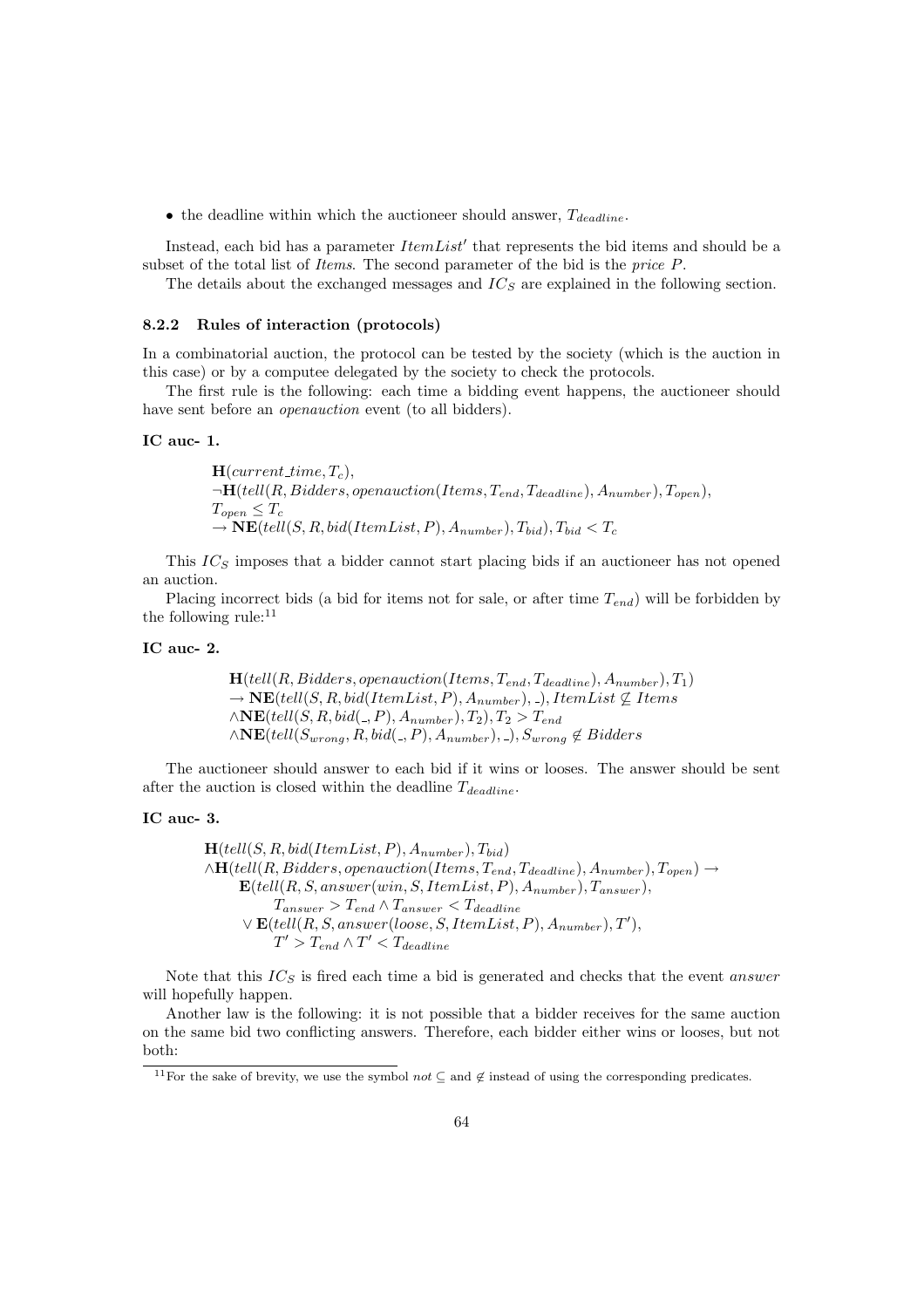IC auc- 4.

$$
\mathbf{H}(tell(R, S, answer(loose, S, ItemList, P), A_{number}), \_) \rightarrow
$$
  

$$
\mathbf{NE}(tell(R, S, answer(win, S, ItemList, P), A_{number}), \_)
$$

IC auc- 5.

 $H(tell(R, S, answer(win, S, ItemList, P), A_{number}),-) \rightarrow$  $NE(tell(R, S, answer(loose, S, ItemList, P), A<sub>number</sub>), ...)$ 

In addition, the society should ensure that each item should be covered by only one winning bid, i.e., two winning bids of two different bidders cannot contain the same item:

IC auc- 6.

 $H(tell(R, Bidder_1, answer(win, Bidder_1, ItemList, P), A_{number}), \_ ) \rightarrow$  $\overline{\text{NE}}(\textit{tell}(R, \textit{Bidder}_{2}, \textit{answer}(\textit{win}, \textit{Bidder}_{2}, \textit{ItemList}', P'), A_{\textit{number}}),$  $Bidder_1 \neq Bidder_2 \wedge ItemList \cap Itemlist' \neq \emptyset$ 

Finally, there is a law that says that it is not possible that the whole set of winning bids does not cover the whole set of items in the auction. This rule should be enforced if free disposal is not allowed. Free disposal is the assumption that the auctioneer can obtain/give away one item for free. Since we check elsewhere that the auctioneer has answered to all bidders, the society simply has to collect the whole set of winning bids and check that it covers the whole set of items. This check should be performed after the auction is closed and after the whole set of answers has been computed:

# IC auc- 7.

 $\mathbf{H}(tell(R, Bidders, close auction, A_{number}), T_{end}) \wedge \mathbf{H}(current_time, T_{current}),$  $H(tell(R, Bidders, openauction(Items, T_{end}, T_{deadline}), A_{number}), )$  $\land T_{current} > T_{end}, auctioneer(R) \land I \in I$ tems  $\rightarrow$   $\mathbf{E}(tell(R, S, answer(win, S, ItemList', P), A_{number}), T_{answer}), I \in ItemList'$  $\forall \textbf{NE} (tell (R, S, answer (win, S, ItemList', P), A_{number}), T_{answer})$ 

Notice that I is universally quantified, thus, the  $IC_S$  is checked for each  $I \in Items$ .

If free disposal is not allowed, all the bids are declared as losing. We can simply declare, as an alternative, that no bid can win, thus, the interaction with rule IC auc-3 will ensure that all the bids are losing.

# 8.3 Modelling the NetBill protocol

In recent years, electronic commerce has gained more and more popularity among both sellers and buyers, because of the ease and fastness with which it allows business transactions. However, there is still little confidence in the Internet as a reliable marketplace, especially for questions regarding security and privacy. Electronic commerce protocols can serve as a remedy to the lack of standard security and privacy mechanisms of the Internet.

NetBill (see [CTS95]) is a security and transaction protocol optimized for the selling and delivery of low-priced information goods, like software or journal articles. The protocol rules transactions between two agents: merchant and customer.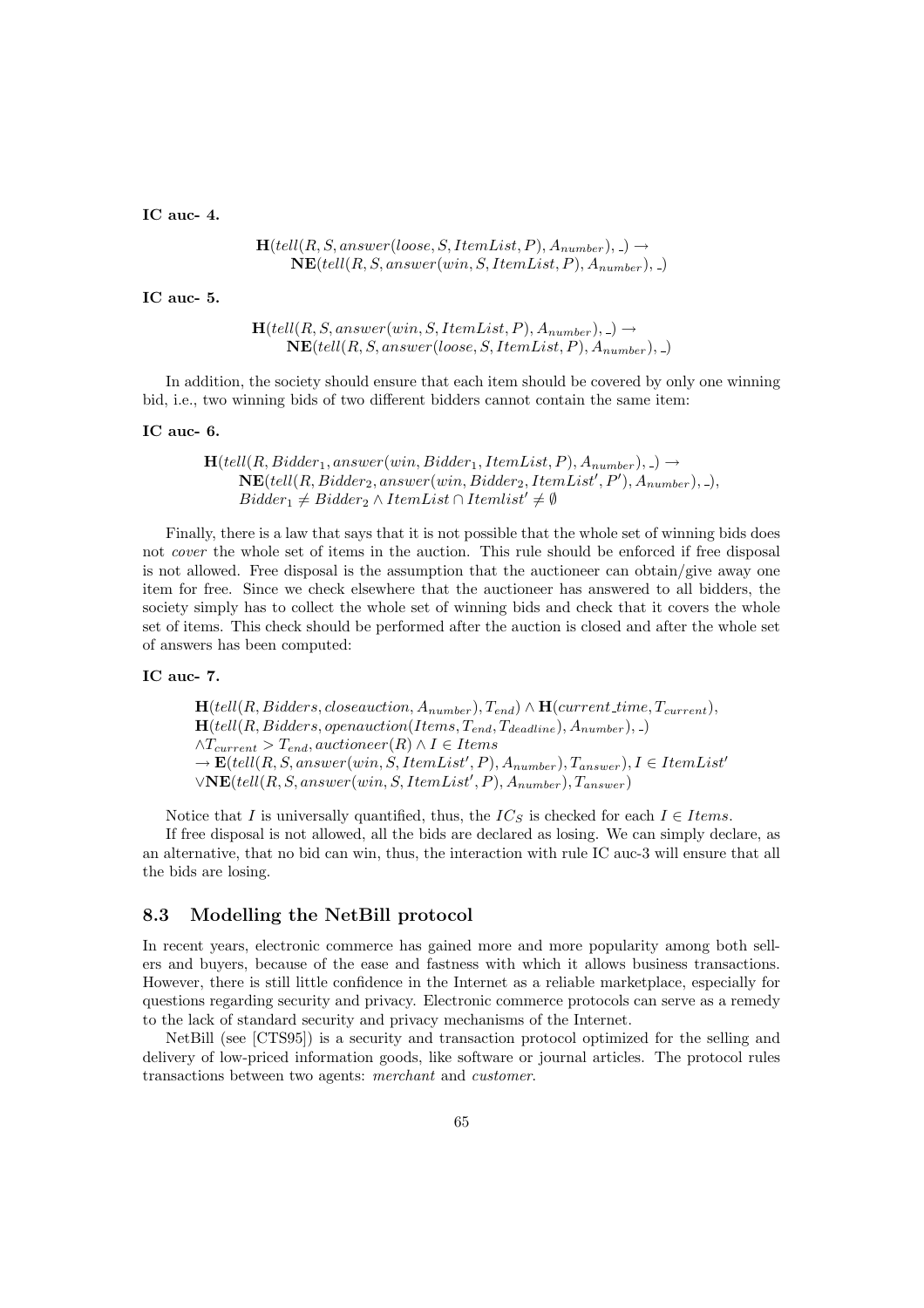

Figure 9: The NetBill protocol

Accounts for merchants and customers, linked to traditional financial accounts (like credit cards), are maintained by a NetBill server.

The protocol prescribes a price negotiation phase, in which the customer presents evidence of his/her identity, and requests the quote for a good, and the merchant answers with the price. Then, the customer accepts or declines the offer; acceptance constitutes an order for delivery of the goods. The merchant then delivers the goods under encryption (remind they are information goods), withholding the key. To fulfill payment, the customer constructs and digitally signs an Electronic Payment Order (EPO) and sends it to the merchant, who will append the encryption key to it, digitally sign it and forward it to the NetBill server. The NetBill server takes care of the actual money transfer and returns a digitally signed receipt, including the key, to the merchant. The merchant forwards receipt and key to the customer, who will so be able to decrypt the good.

In the following, we will suppose the agents in a NetBill-ruled transaction are computees. We study how  $IC_S$  can be used to express (a simplified version of) the protocol as described in [YS02]. The protocol is depicted in Figure 9.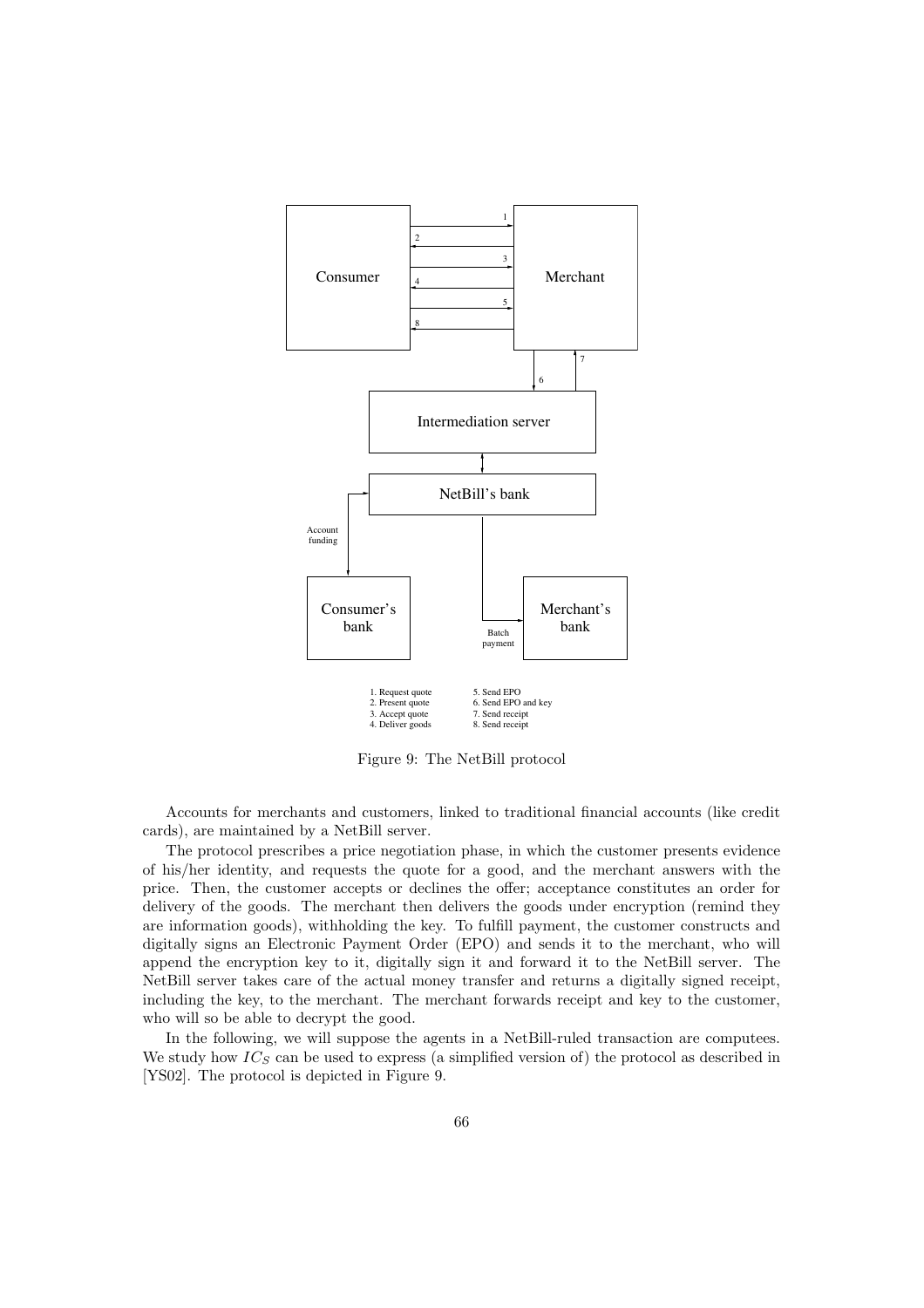Two computees are involved in the protocol: *customer* (*consumer*) and *merchant*.

We suppose the following performatives, with the associated intuitive meaning described in the following, are available:

- request(C, M, good(G, Q), D): consumer C requests to merchant M the quote Q for a good  $G$  (in a dialogue  $D$ );
- present $(M, C, good(G, Q), D)$ : merchant M tells consumer C that its quote for good G is  $Q;$
- $accept(C, M, good(G, Q), D)$ : consumer C tells merchant M that it is willing to pay Q for good G;
- deliver(M, C, good(G, Q), D): merchant M delivers good G to consumer C, expecting that a quote Q will be paid for it;
- $epo(C, M, good(G, Q), D)$ : consumer C sends an Electronic Payment Order for an amount of Q to merchant M, in payment for good  $G^{12}$ ;
- receipt $(M, C, good(G, Q))$ : merchant M sends a receipt of payment for good G for an amount of Q to consumer C.

By using  $IC_S$ , we can specify what sequences of communicative and physical actions are acceptable, in the sense that they do not violate the protocol<sup>13</sup>. The protocol does not deal with deadlines, so neither will we: no constraints are imposed on time variables in expectations.

We will follow the general principle that an event brought about by a computee should not, by itself, commit another computee to anything<sup>14</sup>. This can be achieved in (at least) two ways.

Expectations from bilateral actions - One possibility is to generate an expectation only as consequence of two or more communicative or physical actions (at least one of one computee and one of the other), or as consequence of an action which fulfills an expectation. In this way, we prevent expectations for a computee from being raised by unilateral actions of another computee.

A possible specification of the protocol by means of  $IC_S$  follows  $(IC_S (34)–(36))$ :

$$
\mathbf{H}(present(M, C, good(G, Q), D), T_p)
$$
  
\n
$$
\wedge \mathbf{H}(accept(C, M, good(G, Q), D), T_a),
$$
  
\n
$$
T_p < T_a
$$
  
\n
$$
\rightarrow \mathbf{E}(deliver(M, C, good(G, Q), D), T_d)
$$
\n(34)

 $12$ Here we consider an interaction between two computees only; therefore, we do not consider interaction between the merchant and the intermediation server (steps 6 and 7 in Figure 9) and assume that an epo performative implies that the corresponding payment is always fulfilled correctly. We will also assume that certification of identity and digital signs are handled by the underlying infrastructure

<sup>&</sup>lt;sup>13</sup>We will not consider  $IC_{S}$  linking request and present acts, because we think negotiation should not be constrained: however, if so desired, this can be easily added.

 $14\text{Obviously},$  this may not be the case if we consider a hierarchical structure of roles in the society; but for an electronic commerce setting, it would not make much sense if the merchant or the consumer had some kind of power over the other.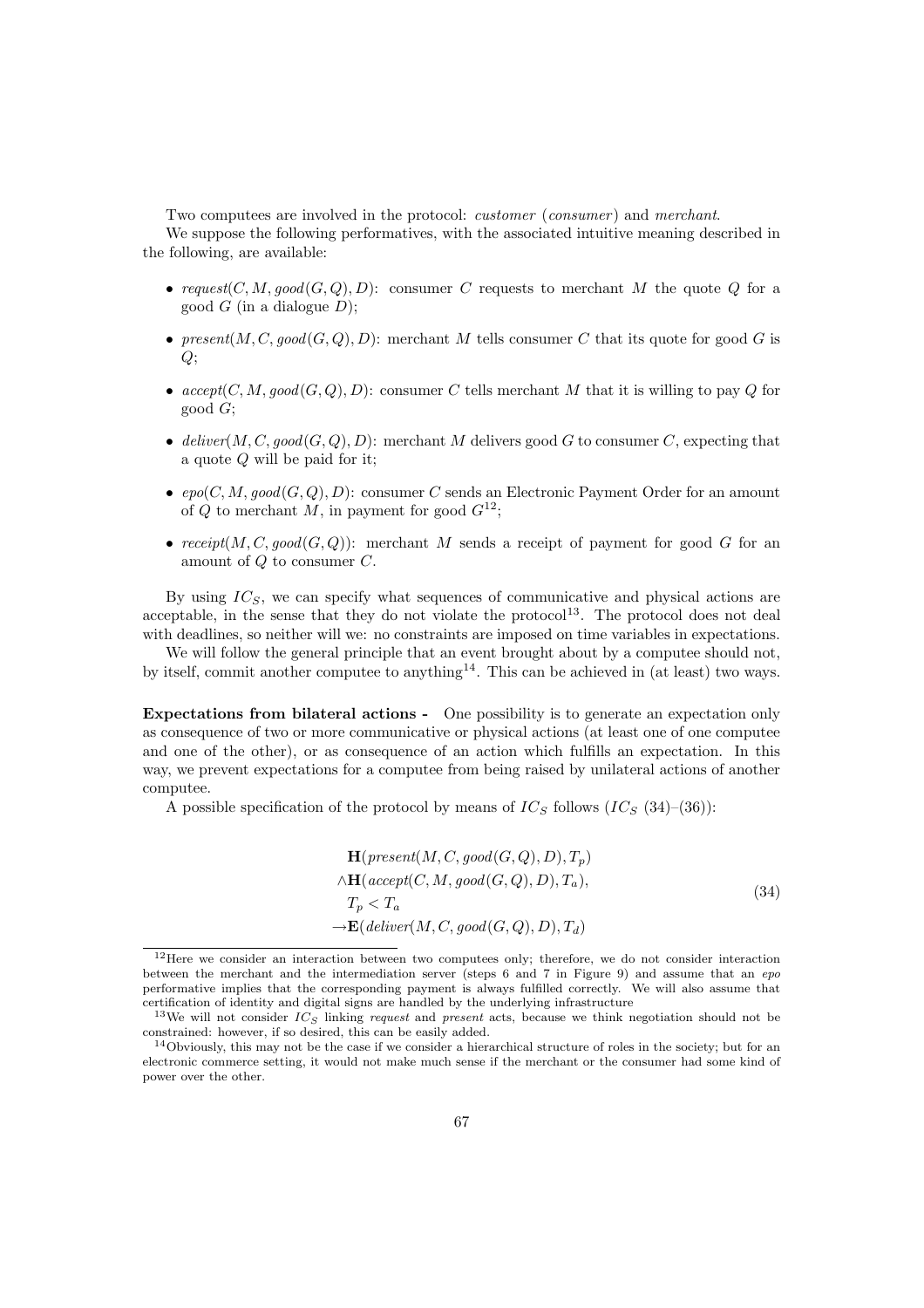An expectation for merchant M to *deliver* the good is generated by  $IC_S$  (34) only if *both* a present and an *accept* event have occurred. If consumer  $C$  accepts a quote which merchant  $M$ has not presented, no expectation is raised.

$$
\mathbf{H}(deliver(M, C, good(G, Q), D), T_d)
$$
  
 
$$
\wedge \mathbf{E}(deliver(M, C, good(G, Q), D), T_d)
$$
  
 
$$
\rightarrow \mathbf{E}(epo(C, M, good(G, Q), D), T_e)
$$
 (35)

 $IC<sub>S</sub>$  (35) is effective (i.e. generates an epo expectation) only if the *deliver* event corresponds to an existent *deliver* expectation. Since a *deliver* expectation can only be raised for  $IC_S$  (34), this implies that corresponding *present* and *accept* events have occurred before; in other words, this prevents consumer  $C$  from being obliged to pay for unrequested goods that have been delivered to it. The same mechanism is used in  $IC_S$  (36).

$$
\mathbf{H}(epo(C, M, good(G, Q), D), T_e)
$$
  
\n
$$
\wedge \mathbf{E}(epo(C, M, good(G, Q), D), T_e)
$$
  
\n
$$
\rightarrow \mathbf{E}(receipt(M, C, good(G, Q), D), T_r)
$$
\n(36)

Backward expectations - The second way is to use backward expectations, i.e. expectations concerning past events (see Section 5.3.2); in this way, it is possible to ensure the desired sequentiality of actions.

$$
\mathbf{H}(accept(C, M, good(G, Q), D), T_2),
$$
  
\n
$$
\rightarrow \mathbf{E}(present(M, C, good(G, Q), D), T_1), T_1 < T_2
$$
\n(37)

$$
\mathbf{H}(accept(C, M, good(G, Q), D), T_1) \rightarrow \mathbf{E}(deliver(M, C, good(G, Q), D), T_2).
$$
\n(38)

An accept event generates two expectations: one backward, to ensure it follows a corresponding present event, and one ordinary, which commits merchant  $M$  to deliver. It is worth noticing that, in case of an accept without a previous present, although the accept event is a violation, the deliver expectation would be generated anyway, if we do not prevent it by a recovery procedure (see Section 7.1).

The same applies to the pairs of  $IC_S(39)-(40)$  and  $(41)-(42)$ ; instead, for a *receipt* event, it is only needed to verify that it follows a corresponding epo event  $(IC_S \t(43))$ .

$$
\mathbf{H}(deliver(M, C, good(G, Q), D), T_2),
$$
  
\n
$$
\rightarrow \mathbf{E}(accept(C, M, good(G, Q), D), T_1), T_1 < T_2
$$
\n(39)

$$
\mathbf{H}(deliver(M, C, good(G, Q), D), T_1) \n\rightarrow \mathbf{E}(epo(C, M, good(G, Q), D), T_2)
$$
\n(40)

$$
\mathbf{H}(epo(C, M, good(G, Q), D), T_2),
$$
  

$$
\rightarrow \mathbf{E}(deliver(M, C, good(G, Q), D), T_1), T_1 < T_2
$$
\n(41)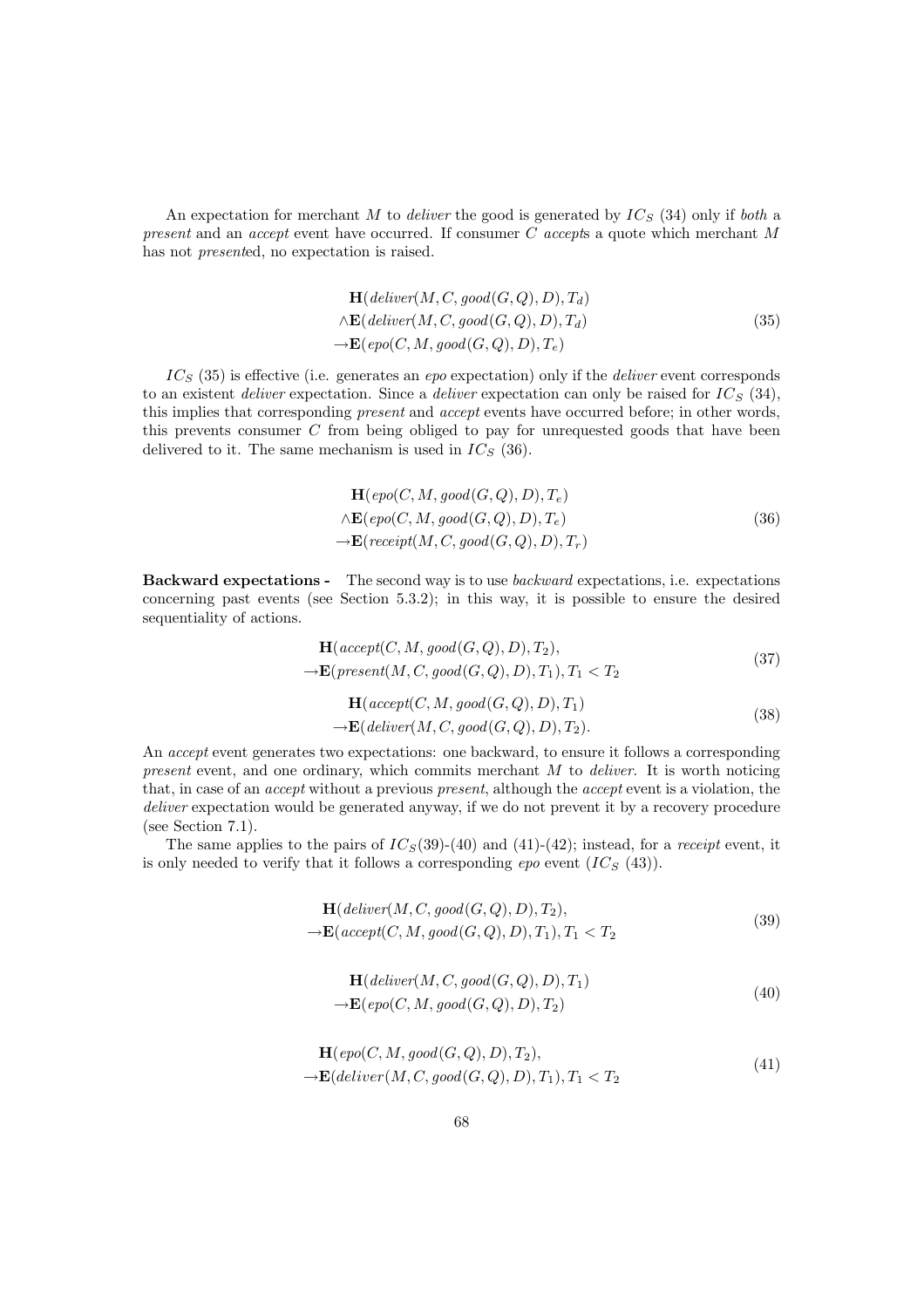$$
\mathbf{H}(\text{epo}(M, C, \text{good}(G, Q), D), T_1) \n\rightarrow \mathbf{E}(\text{receipt}(M, C, \text{good}(G, Q), D), T_2)
$$
\n(42)

$$
\mathbf{H}(receipt(M, C, good(G, Q), D), T_2),
$$
  
\n
$$
\rightarrow \mathbf{E}(epo(C, M, good(G, Q), D), T_1), T_1 < T_2
$$
\n(43)

Note that, in both cases, the protocol is fulfilled when no more expectations exist (which holds true once the last receipt act has been properly performed).

Both protocol specifications are fulfilled by a complete sequence of actions as the one described in [YS02]; however, the second is stricter in that it generates a violation if a non-initial action is performed and its predecessor has not been (for instance, a deliver without a previous accept), whereas in the first case this is allowed, but is not effective in generating expectations. Obviously, which of the two possibilities is better depends on the designer's choice; however, there are many more possibilities to make the protocol specification stricter or looser.

### 8.3.1 Learning the NetBill protocol

(For background material on machine learning, see Appendix C).

Let us see how the constraints describing the NetBill protocol can be learned. Let us consider first the constraints belonging to the case of expectations from bilateral actions and, in particular,  $IC_S$  (34) that we reproduce here for the ease of reading:

$$
\mathbf{H}(present(M, C, good(G, Q), D), T_1) \land \mathbf{H}(accept(C, M, good(G, Q), D), T_2) \land T_1 < T_2
$$
\n
$$
\rightarrow \mathbf{E}(deliver(M, C, good(G, Q), D), T_3) \tag{44}
$$

Suppose we have the following set of positive interpretations (positive communication acts, as judged by an oracle):

- $e_1^+ = {\bf H}(present(a, b, good(nail, 10), 1), 2),$  $H(accept(b, a, good(nail, 10), 1), 5),$  $\mathbf{H}(deliver(a, b, good(nail, 10), 1), 7), \ldots\}$  $e_2^+ = \{ \mathbf{H}(\text{present}(c, d, good(hammer, 20), 2), 10),$  $H(accept(d, c, good(hammer, 20), 2), 13),$  $H(deliver(c, d, good(hammer, 20), 2), 15), \ldots\}$ and the following set of negative interpretations (negative communication acts):  $e_1^- = \{ \mathbf{H}(present(a, b, good(hammer, 10), 3), 17),\}$  $\mathbf{H}(accept(b, a, good(hammer, 10), 3), 20),$  $H(deliver(a, b, good(nail, 10), 1), 23), ...$  $e_2^- = \{ \mathbf{H}(\text{present}(a, b, \text{good}(nail, 10), 4), 25),$
- $H(accept(b, a, good(nail, 10), 4), 26),$  $H(deliver(a, b, good(nail, 20), 4), 28), \ldots\}$
- $e_3^- = {\bf \{H}(\text{present}(a, b, \text{good}(nail, 10), 5), 30)},$  $H(accept(b, a, good(nail, 10), 5), 32), \ldots\}$
- $e^-_4 = \{\mathbf{H}(present(c, d, good(hammer, 10), 6), 40),$  $H(accept(d, c, good(hammer, 10), 6), 37),$  $H(deliver(c, dgood(hammer, 10), 6), 42), \ldots\}$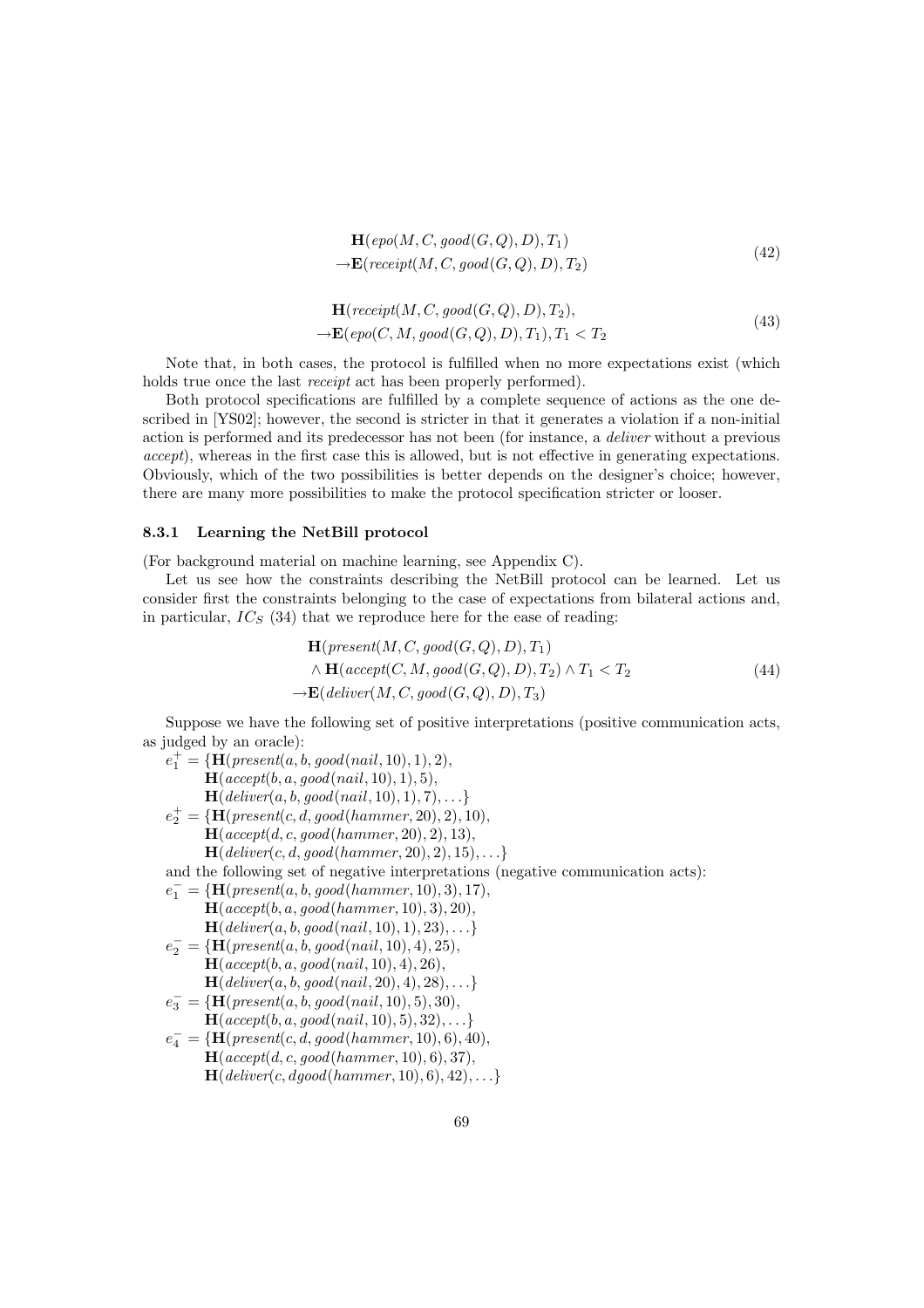In order to learn back  $IC_S$  (34) we can exploit ICL [DRL95]. The background theory is empty and  $\geq, \leq, \leq$  are built in the language.

From the previous sets of positive and negative interpretations, ICL learns the following  $IC_S$ :

$$
\mathbf{H}(present(M, C, good(G, Q), D), T_1) \newline \land \mathbf{H}(accept(C, M, good(G, Q), D), T_2) \newline \rightarrow \mathbf{H}(deliver(M, C, good(G, Q), D), T_3)
$$
\n
$$
(45)
$$

Moreover, by adopting the system described in [AF97] the following relation among the time variables can be learned

 $T_1 < T_2$ 

that, since it involves only variables in the body, can be added to the body of the  $IC_S$ . Finally, in order to have a  $IC<sub>S</sub>$  the **H** literal in the head is turned into an **E** literal.

The other  $IC_S$  of the "expectation from bilateral actions" encoding of the NetBill protocol can be learned in a similar way. However, note that for learning  $IC_S(35)$ –(36), we need not only a record of the interactions between computees but also a record of the various expectations that have raised inside the individual computees.

# 9 Related work

The main contribution of this deliverable is in providing a declarative representation of the social knowledge, and in a *logic formalism* based on social expectations and  $TC<sub>S</sub>$ , for specifying social rules and easily verifiable protocols, and for defining the semantics of communicative acts in an open system scenario. Our work relates to several aspects of Multi-Agent Systems research.

In previous sections, we already gave some background on societies (Section 2.1), protocols (Section 3.1), and communication languages (Section 5.1) for multi-agent systems. In this section we discuss the contribution of our work in relationship with the state of the art in these areas. For the sake of conciseness, we will keep this section partial and will discuss only the most important relationships with our work.

We consider societies that are open in the sense that computees are free to enter or leave the society. However, even for open societies, we need to verify that the identity that the computee communicates is indeed its real identity. To this purpose, we could use techniques developed in the project SECURE [SEC01], such as APER (A Peer Entity Recognition scheme). In such a recognition scheme, a small initial measure of trust is given to any entity so that it can enter the society and begin collaborating with other entities. Through continued collaboration, trust between entities increases and evolves. Some hints about how to estimate trustworthiness based on our social framework have been given in Section 7.2.

Several researchers have studied the concepts of norms, commitments and social relations in the context of Multi-Agent Systems [CFS99]. Furthemore, a lot of research has been devoted in proposing architectures for developing agents with social awareness (see, for instance [CDJT99]). Our approach, can be conceived as complementary to these efforts, since instead of proposing a specific architecture for designing computees, our work in mainly focused on the definition of a society infrastructure based on Computational Logic for regulating and improving robustness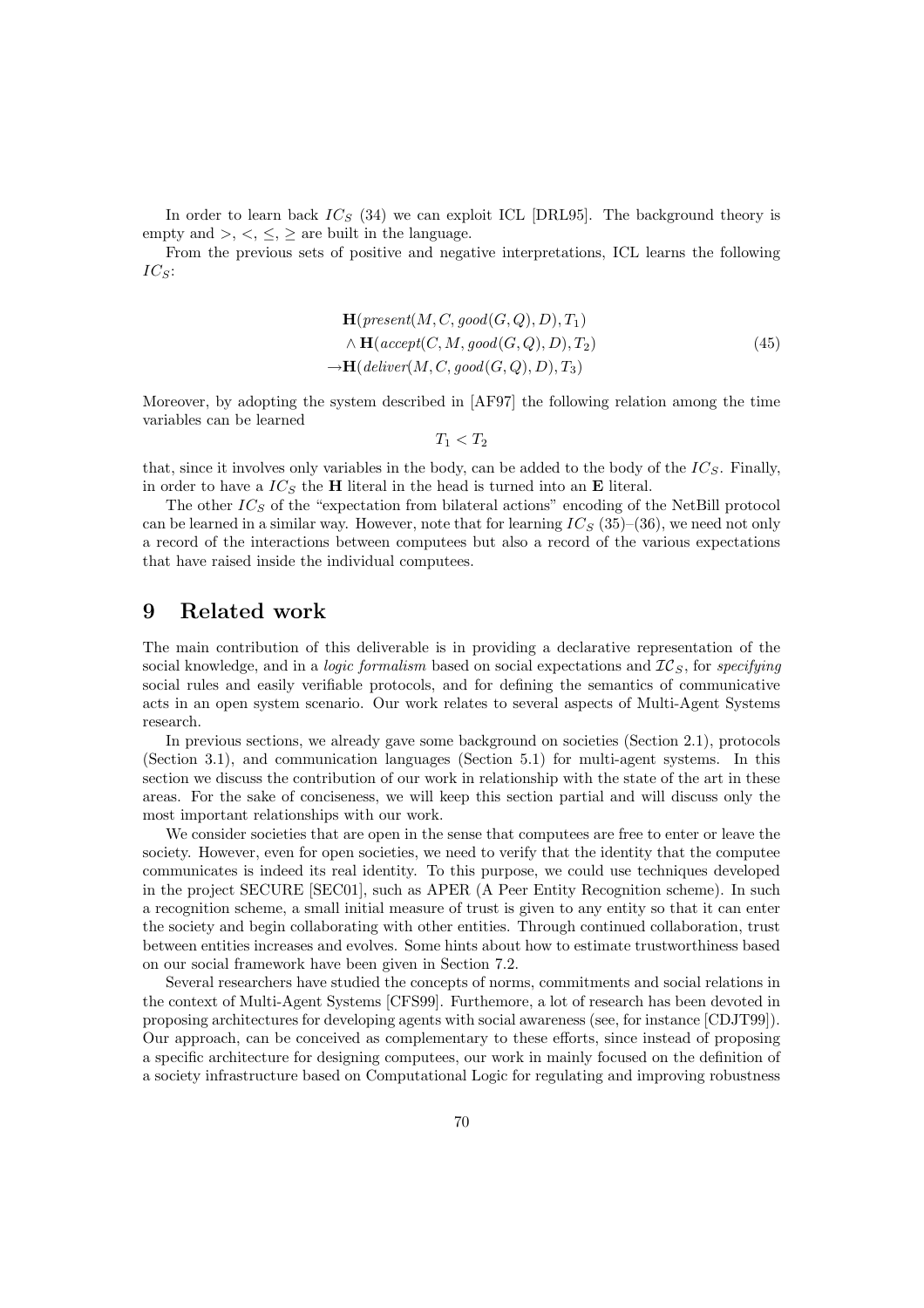of interaction in an open environment, where the internal architecture of the computees might be unknown.

Our work is very close, as far as the objectives and methodology, to the work on computational societies presented and developed in the context of the ALFEBIITE project [ALF99], and the work by Singh [YS02] where a social semantics is exemplified by using a commitment-based approach. With these works we share the same view of an open society as that of [APS02], which we introduced in Section 1.1. In turn, our work is especially oriented to computational aspects, and it was developed with the purpose of providing a computational framework that can be directly used for automatic verification of properties such as compliance (see Section 6.1.2).

Most of the formal approaches to model protocols that we briefly reviewed in Section 3.1 specify protocols as legal sequences of actions. In this way, protocols can be over-constrained, and this affects autonomy, heterogeneity, and ability to exploit opportunities and exceptions [YS02]. Moreover, the mentalistic approach to protocol definition has been much criticized mainly because its assumptions regarding agents' internals are not realistic in open societies of heterogeneous agents, as, e.g., stated by [Sin98]: "Whenever agents' mental states are not accessible, which is reasonably the case if agents operate in open and heterogeneous environments, it is impossible to verify semantic compliance of communicative acts." Therefore we advocated a social approach, where the semantics of interactions is defined in terms of the effects of the computees interactions on the society. Following this approach, even if the computees mental state cannot be accessed, it is possible to verify whether communicating computees in a society comply to some social laws and norms which regulate the interactions.

As regards the approaches based on a process calculus, namely developed in the projects DEGAS [DEG01] and MYTHS [MYT01], both of them employ the protocol specification only for proving property of the system and not, as we also do, for checking the conformance of agents to the protocol.

Another expressive advantage of our framework is that it can express with the same formalism both protocols and social semantics of communicative acts.

A piece of work that inspired ours, as concerning the semantics of communication language, is that by Fornara and Colombetti [FC02] (see also Section 5.1). The approach there presented is similar to ours in that it is social-based: it makes no assumptions on the nature of agents, specifies semantics of actions as their social effects and presupposes a social framework (which is called institution in [CFV02]) for assigning agents with roles, verifying their social behavior and, possibly, recovering from violation conditions. There are, however, some significant differences with [CFV02], mainly originating from the different paradigm we have chosen to express semantics (logic-based instead of object-oriented). The main difference is that a commitment can have several states in [CFV02]. Although an *expectation* has no state, we can map to our framework the states of empty (no expectation), active (an expectation which has been generated), fulfilled (an expectation which has been fulfilled) and *violated* (an expectation which has been violated); since we cannot map the states of pre-commitment, canceled and conditional, our approach might, at a first look, seem less expressive. However, if we think of the social infrastructure/institution as a black box with computees/agents' actions as inputs and fulfillment or violation of expectations/commitments as outputs, it is possible to obtain an equivalent behavior with our approach to one specified by the approach of [FC02]. We give a thorough comparison of our work and that of [FC02] in [ACG<sup>+</sup>03a].

Furthermore, our notion of *expectation* is more general than that of *commitment* in [FC02]: it represents the necessity of a (past or future) event, and is not bound to have a debtor or a creditor, or to be brought about by a computee.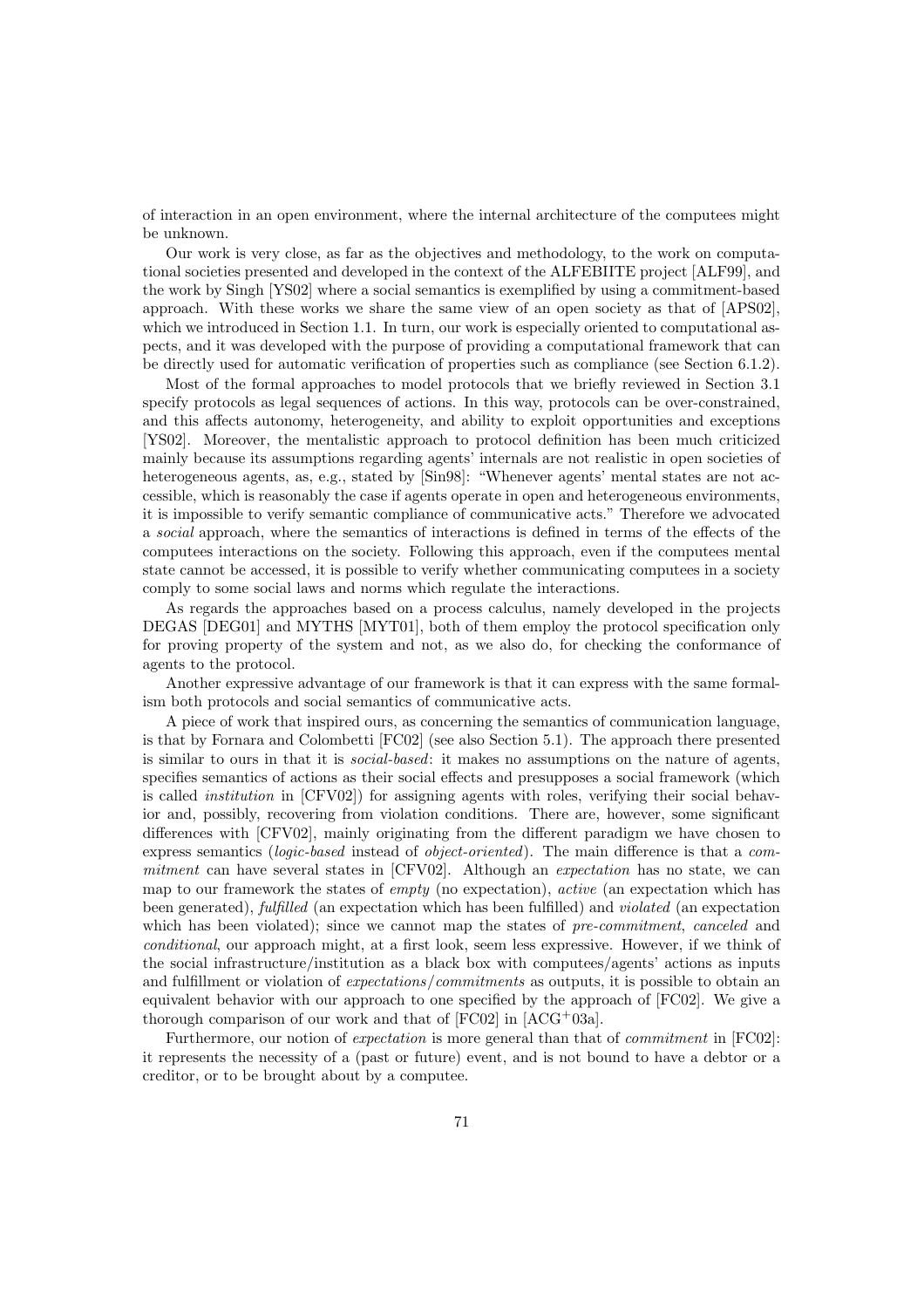A different, and interesting, way of linking social semantics of communicative acts and protocol specification is presented in [YS02]. However, in that work it is the single agent which, by exploiting its reasoning/planning capabilities, must find a communication path leaving no pending commitments (the alternative, to be applied when agents lack reasoning capabilities, is to compile a protocol specification to a Finite State Machine). Our approach ensures protocol compliance regardless of computees' reasoning capabilities, since it lets us express explicitly constraints between communicative acts, if so desired; however, equipping the communication model of single computees with sufficient knowledge to reason about social expectations is certainly an interesting option. This topic is discussed in D4 [KSST03].

In [APS02], Artikis et al. present a theoretical framework for providing executable specifications of particular kinds of multi-agent systems, called open computational societies, and present a formal framework for specifying, animating and ultimately reasoning about and verifying the properties of systems where the behaviour of the members and their interactions cannot be predicted in advance. Three key components of computational systems are specified, namely the social constraints, social roles and social states. The specifications of these concepts is based on and motivated by the formal study of legal and social systems (a goal of the ALFEBIITE project), and therefore operators of Deontic Logic are used for expressing legal social behaviour of agents [Wri51, vdT03]. ALFEBIITE has investigated the application of formal models of norm-governed activity to the definition, management and regulation of interactions between info-habitants in the information society. Their logical framework comprises a set of building blocks (including doxastic, deontic and praxeologic notions) as well as composite notions (including deontic right, power, trust, role and signalling acts).

Deontic Logic enables to address the issue of explicitly and formally defining norms and dealing with their possible violations. It represents norms, obligations, prohibitions and permissions. Deontic Logic enables to deal with predicates like "p ought to be done", "p is forbidden to be done", " $p$  is permitted to be done". In our context, we only have expectations that can be respected by computees or violated, depending on their internal structure and behaviour. Taking this view, the E predicate is a suggestion for what should be done. As discussed also in [Sin98] at social level we do not have to constrain the autonomy of individuals, therefore we decide of expressing just expectations:  $E(h)$  expresses the expectation that h happens, while  $NE(h)$  expresses the expectation that h does not happen.

Our operator **E** could be compared with the  $\mathcal{O}$  operator of Deontic Logic. But, while in a deontic context,  $\mathbf{E}(h)$  ( $N\mathbf{E}(h)$ ), could be interpreted as h is obliged (forbidden), in our context they are interpreted as it is expected that h happens (does not happen). For these reasons we do not rely on Deontic Logic for the semantics of this operator, but rather on abduction.

We believe that with our proposed formalism based on  $\mathcal{IC}_S$  constraints we can capture (in a computational setting) the concept of (conditional) obligation with deadline presented in [DMDW02]. We map time explicitly. They write:  $\text{Da}(\text{r} \leq d | p)$  to state that if the precondition p becomes valid, the Obligation becomes active. The obligation expresses the fact that a is expected to bring about the truth of r before a certain condition d holds.

For instance, if we have:

$$
p = \mathbf{H}(tell(S, a, request(G), D, T))
$$
  

$$
r = \mathbf{H}(tell(a, S, answer(G), D, T')), T' > T
$$
  

$$
d = T' > T + 2
$$

we can map  $\textsf{Da}(\textbf{r} \leq d | \textbf{p})$  into a  $IC_S$ :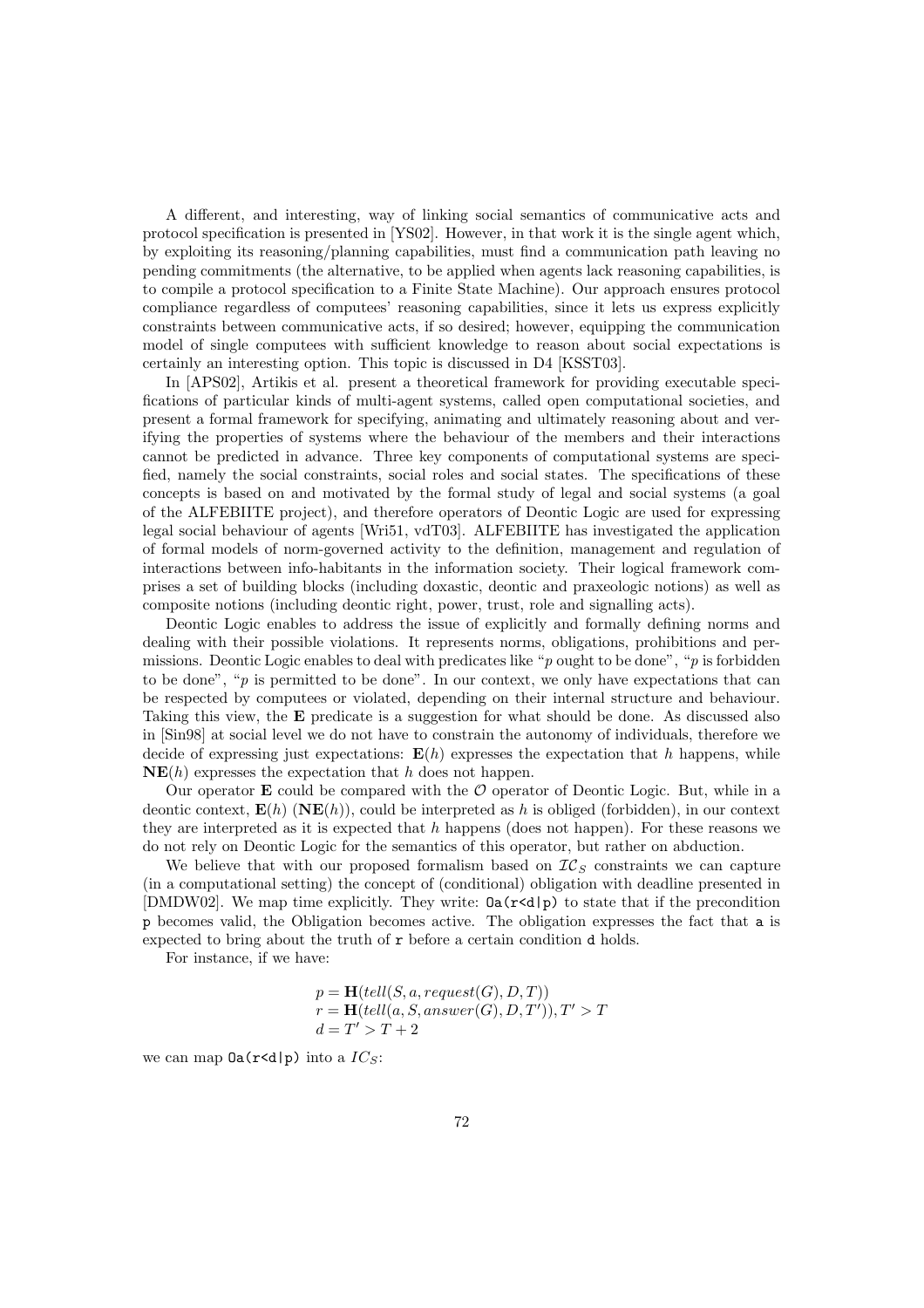$\mathbf{H}(tell(S, a, request(G), D), T) \rightarrow$  $\mathbf{E} (tell(a, S, answer(G), D), T'), T' > T, T' \leq T + 2.$ 

A notable difference with [APS02] is that we do not explicitly represent the institutional power of the members and the concept of valid action. Permitted are all social events that do not determine a violation, i.e., all events that are not explicitly forbidden are allowed, and this implements a sort of "open world assumption" at a society level. Differently, permission, when it needs to be explicitly expressed, is mapped the negation of a negative expectation:  $\neg \mathbf{NE}(\ldots)$ .

With respect to social constraints and roles, in [APS02] the framework is based on (Logical) Constraints, specified by using a temporal formalism based on the Event Calculus [KS86]. We, instead, represent social constraints by Integrity Constraints on happened events and expectations. We do not map our framework on the Event Calculus but, instead, on an abductive framework, arguing that in an open society, knowledge on computees behaviour is incomplete, and we need to do a sort of guess and expectation on the social behaviour of the computees. Therefore the semantics of our system can be directly mapped onto an abductive framework, where expectations can be confirmed (fulfilled) or disconfirmed (violated) by the history of the happened social events. Moreover, we deal with time by using suitable constraints on finite domains (see section 4.2 for a more elaborated discussion), while they use a temporal formalism based on the Event Calculus.

We are aware that the temporal framework we use is less expressive than that generally used in these cases [YS02, APS02], but we think that it is powerful enough for our goals and is a good trade off between expressiveness and efficiency.

Moreover, differently from [APS02], also in defining CCL semantics, we have followed a *social* approach which, differently from the *mentalistic*, seems to fulfill the requirements of communication in *open* societies of *heterogeneous* computees. Therefore, we link social semantics of communicative acts and protocol specification in a uniform way.

Another notable related work is IMPACT [AOR<sup>+</sup>99, ESP99]. In IMPACT, agent programs may be used to specify what an agent is obliged to do, what an agent may do, and what an agent cannot do on the basis of deontic operators of Permission, Obligation and Prohibition, whose semantics doe not rely on a Deontic Logic semantics. In this respect, IMPACT and our work have similarities even if their purpose and expressivity are different. The main difference is that the goal of agent programs in IMPACT is to express and determine by its application the behavior of a single agent. In particular, "whenever the agent's state changes, the agent must take actions in accordance with some clearly specified operating principle so as to ensure that the resulting state satisfies some integrity constraints" [ESP99]. Our goal is to express rules of interaction, that instead cannot really determine and constrain the behavior of the single computees participating to the interaction protocols, since computees are autonomous. Constraints in IMPACT are to be satisfied, and their violation has the principal meaning of a corrupted state. In this case, agents must be able to recover from being corrupted to uncorrupted [EMS02]. In our setting, violation does not necessarily imply a "corrupted" state of the society, but just a "violation" of a protocol by a particular computee. Also with different purposes, we share with IMPACT the same effort of giving semantics in terms of (refined) restrictions of the possible sets of behaviors. As in [ESP99], we do not rely on Deontic Logic, but on abduction and well known semantics for Extended Logic Programming, with many advantages from both the declarative and operational points of view.

Our work is not only directly related to social aspects of MAS, but also to extensions of Logic Programming for MAS. In particular, the syntax of  $IC_S$  is strictly related to that of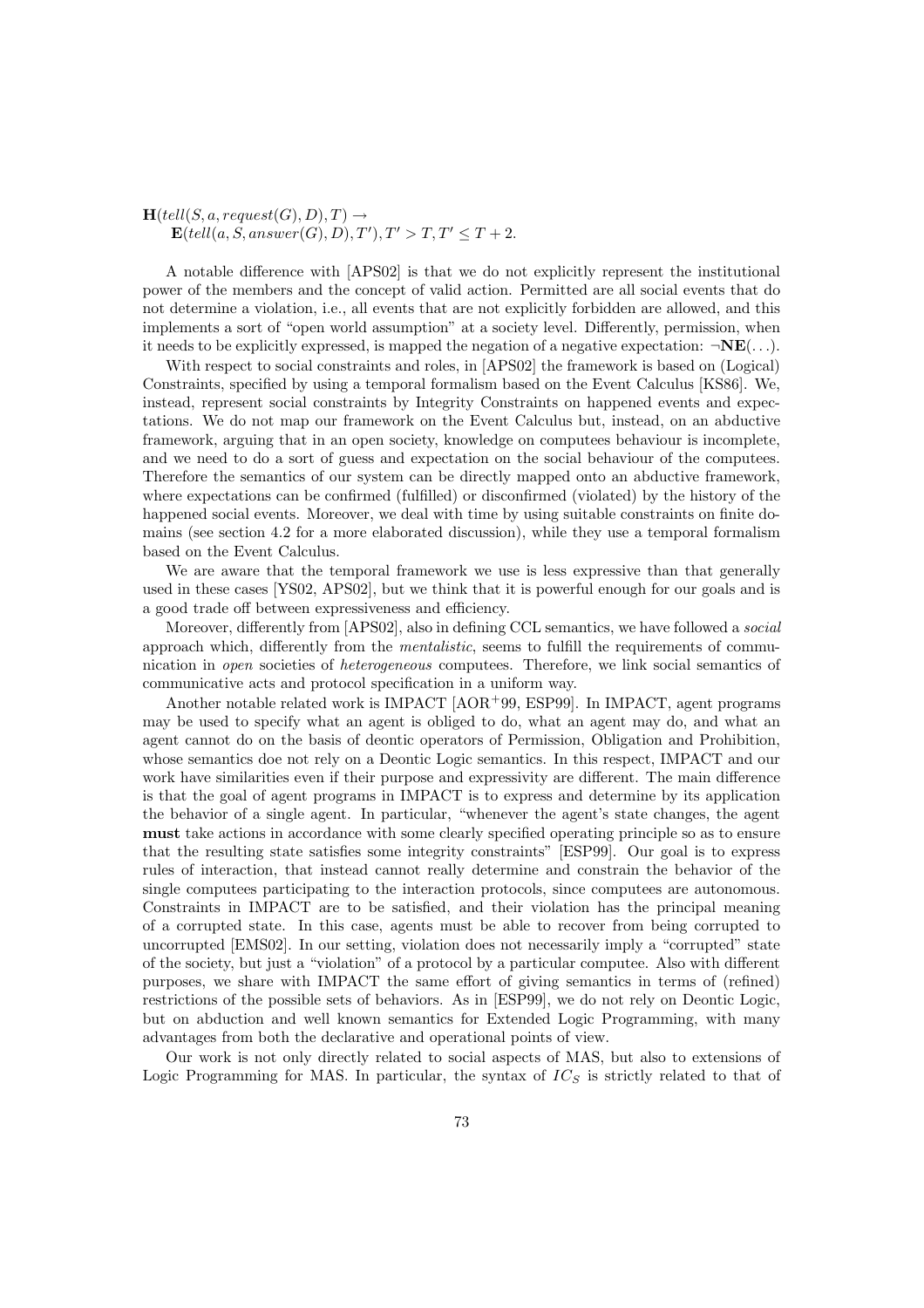integrity constraints in the IFF proof-procedure [FK97]. In Appendix B we compare our work done about  $IC<sub>S</sub>$  with some syntactic aspects of the integrity constraints handled by the IFF proof-procedure.

# 10 Discussion and evaluations of objectives

In this work, we defined a Computational Logic-based framework for modelling societies of computees and their interactions. This work reports on both published and original work done within SOCS Workpackage 2 (WP2): "Modelling interactions between computees". In Section 1.4 we listed the workshops and conferences where parts of this deliverable have been submitted and presented, with the aim of both disseminating our results and get feedback from peer review. The objectives of WP2 are specified in the Technical Annex included in the project documentation [SOC]. In particular, in the Technical Annex, page 6, it reads:

"Objective O2 will deliver a formal logic-based framework to characterize the interactions between computees in a rule-based manner, either by relying on protocols shared and agreed upon by all computees in a given society, or by interaction patterns that are specific to individual computees and possibly different for different computees."

In deliverable D3 [LMM<sup>+</sup>03], we set down the evaluation criteria that we would follow to evaluate our work. In particular, with respect to WP2, we stated the following:

"in order to achieve this vision, the model should satisfy the following specific objectives:

- societies should be able to function in the presence of incomplete information, due to the open and dynamically evolving environment;
- societies should be able to handle changes in a dynamic environment;
- societies should be able to adapt their behaviour, as they assimilate new knowledge about the social events;
- societies should include high-level communication mechanisms.

In addition, we have set down two major objectives that relate more to the nature of the model rather than to the resulting behaviour of the society that the model achieves:

- the model should lend itself easily to a computational realisation (during Phase 2);
- the model should be precise and amenable to formal verification of properties pertaining to the interactions of the computees belonging to a particular societies (during Phase 3)."

For this purpose, evaluation criteria have been classified into two groups, the first one related to the GC base requirements (adaptability, openness, heterogeneity, amenability to dealing with partial information), the second one related to properties of the model (modularity, computational viability, uniformity, formality, and links with related work).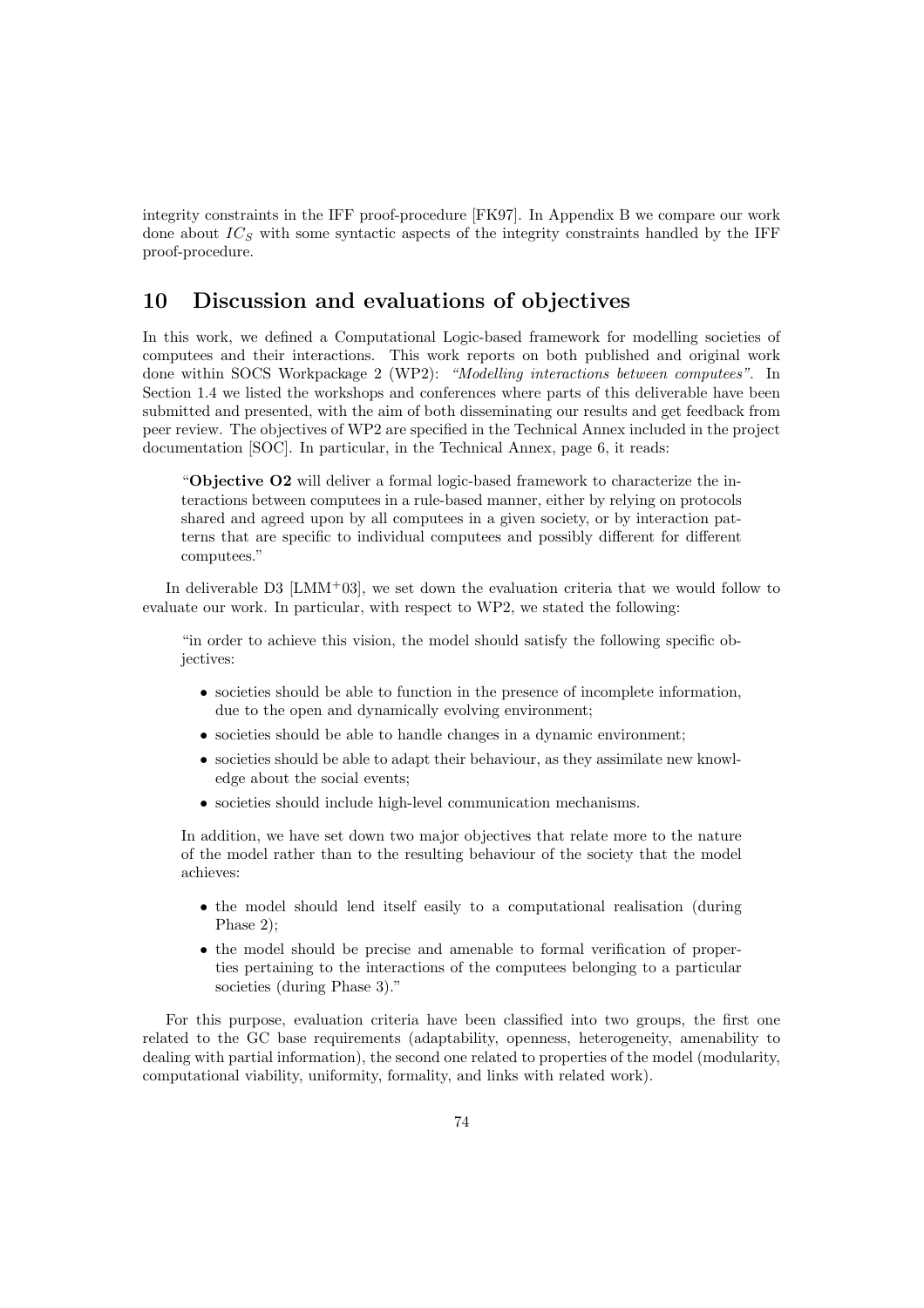The model of societies of computees that we propose follows a Computational Logic-based approach. In this model, Logic Programming, suitably extended with the concept of  $IC_S$  and expectations (interpreted as abducibles), acts as a uniform language for protocols, interaction policies and patterns.

A degree of openness, understood as the freedom of its members to join or leave it, is given by the model of society, presented in Section 2, which caters for new members joining a society and existing members leaving it (see Section 3.5). Moreover, the entry/exit rules can be expressed in terms of  $IC_S$ , which makes it possible to implement semi-open societies in the sense introduced by [Dav01]. The two "extremes" of semi-open societies are: *open* societies, i.e., those that pose no constraints at all on the entry rules, and closed societies, i.e., those that prevent members from joining in or leaving them.

Another degree of openness, understood as the possibility to have a society of heterogeneous computees, is achieved by the fact that the model of the society, including the handling of expectations, the protocol conformance checking and the generation of violations, are only based on the socially observable behaviour of computees: no assumption is made on the internals of computees, but their social behaviour is constrained by the semantics of social actions and protocols. Non-conforming behaviour of computees is still possible, but it will be detected by the society infrastructure and it will have social consequences. Violation handling and recovery is a matter of current and future work (see Section 7.1). This model of society caters for reasoning under incomplete information, in the sense that events that did not happen or that have not been "detected" are treated as unattended expectations, and it is possible to reason over both expectations and happened events.

The formalism for expressing society rules and protocols, together with the semantics of the individual communication utterances, is based on Abductive Logic Programming and constraints over abducible predicates, and its declarative semantics has been given in terms of logical entailment. Therefore, appropriate abductive proof-procedures can provide the operational support for the underlying infrastructure. In Section 4.3 we describe a possible way to "operationalize" the declarative semantics of societies and protocols, but this will be indeed matter of study during the second year of the project, in Workpackage 3, "Computational models for (societies of) computees".

Time is explicit in the model. The "reasoning" at a social level is made over time, and it takes into account issues such as dealing with deadlines, that are important also from a practical viewpoint (see Section 4.2). In this way, we propose a social framework which is suitable for modelling a dynamic setting and able to handle changes in a dynamic environment.

We believe that one of the strong points of our approach is to be found in its formality, not only at a syntactic level (definition of what is the format of the society knowledge,  $IC<sub>S</sub>$ , protocols, CCL format and constraints), but also, and more importantly, at the semantic level, which allows for describing what are the desirable evolutions of a society and link these formally to the social structure and social behaviour of the computees. This link is facilitated by the uniform way in which the society knowledge is expressed at the different levels (protocols, languages) and by its semantic characterization. Thanks to the society infrastructure, interactions among computees in a society are not only message exchanges, but they are high-level communication mechanisms that come together with a semantics that is at the same level as that of interaction protocols.

Adaptability is another evaluation criteria for the project. Besides a form of adaptability that can be achieved by individual computees, there is another kind of adaptability that we aim to achieve at a social level: the society should adapt itself to a changing environment as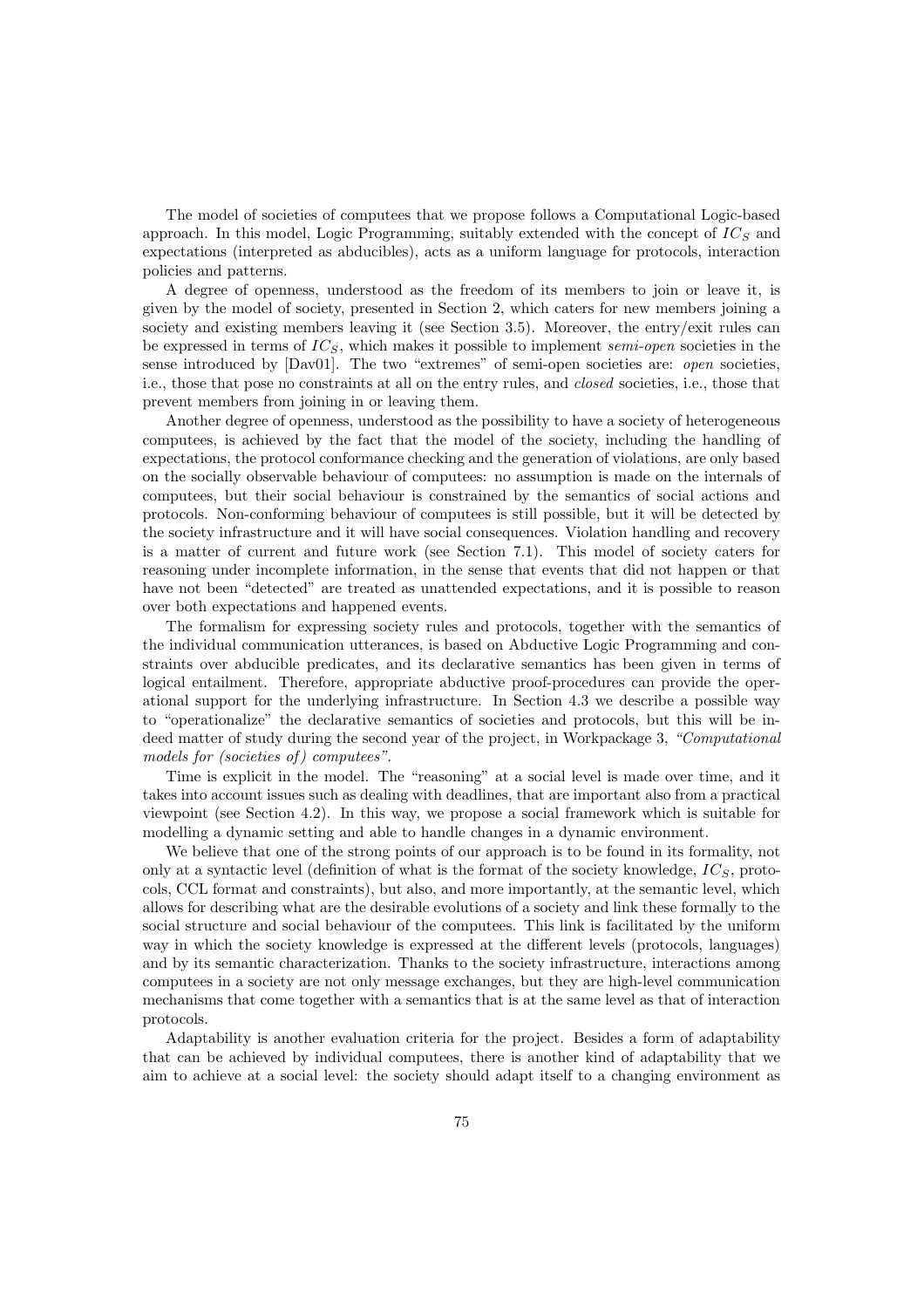new social events are recorded in the event history. A first degree of adaptability is achieved by the society being able to react to changes in the environment. More sophisticated degrees of adaptability, such as the ability to recover from states of violations, learning how computees interact, and single out "emerging" patterns of interaction, have been investigated throughout the project and some preliminary results have been presented in Section 7.3.

With respect to modularity, in our approach extension and merging of protocols can be accommodated by a suitable composition of constraints representing individual or partial interaction patterns.

As far as computational viability, we are aware that a very expressive formalism such as  $IC<sub>S</sub>$ can result in computationally costly proof-procedures. For this reason, the evaluation of the SOCS project will be also based on the outcomes of the prototype demonstration and society animation that we aim to achieve at the end of Workpackage 4: "Prototype demonstrator".

We think that the framework here presented is rich enough to accommodate varieties of interactive behaviors of computees. In particular, to evaluate the expressiveness of the designed interaction models, we have considered as case studies a dialogue-based interaction, with a special focus on resource reallocation, a combinatorial auction and an electronic payment network protocol. Other examples may be considered in the future (as work on scenarios).

We would like to conclude with a note about the relationship between D5 and the other activity of the project. In the Technical Annex, page 26, it reads:

"The models for interaction should be integrated with the logic-based models for computees (WP1) in order to allow, through a computational counterpart (WP3), some interesting and useful global properties of the resulting system to be verified (WP5)."

We already discussed about the computational counterpart (related to WP3) in Section 4.3. As far as the relationship between D5 and D4/WP1, the formalism developed in D5 has been designed for open and heterogeneous systems, therefore we did not put any constraints on the architecture and design of computees. However, it is a clear advantage of the whole approach of SOCS the fact that both the formalizations proposed in both D4 and D5 build upon a Computational Logic-based common ground. This means that it will be possible to uniformly reason upon both computees and societies, which will be particularly important once we start the third phase of the project (proving properties, in Workpackage WP5). Some hints in this respect, and in particular about on-the-fly verification of properties, are given in Section 6. On the Finally, the social framework of SOCS can be smoothly combined with the model of a computee (see Section 10 of deliverable D4).

## Acknowledgments

We would like to thank the project referees for useful comments and suggestions on an earlier version of this document, and the internal reviewers Andrea Bracciali, Paolo Mancarella, and Francesca Toni, for the thorough work undergone in improving its later versions.

## References

[ACG<sup>+</sup>03a] M. Alberti, A. Ciampolini, M. Gavanelli, E. Lamma, P. Mello, and P. Torroni. Logic Based Semantics for an Agent Communication Language. In Barbara Dunin-Keplicz and Rineke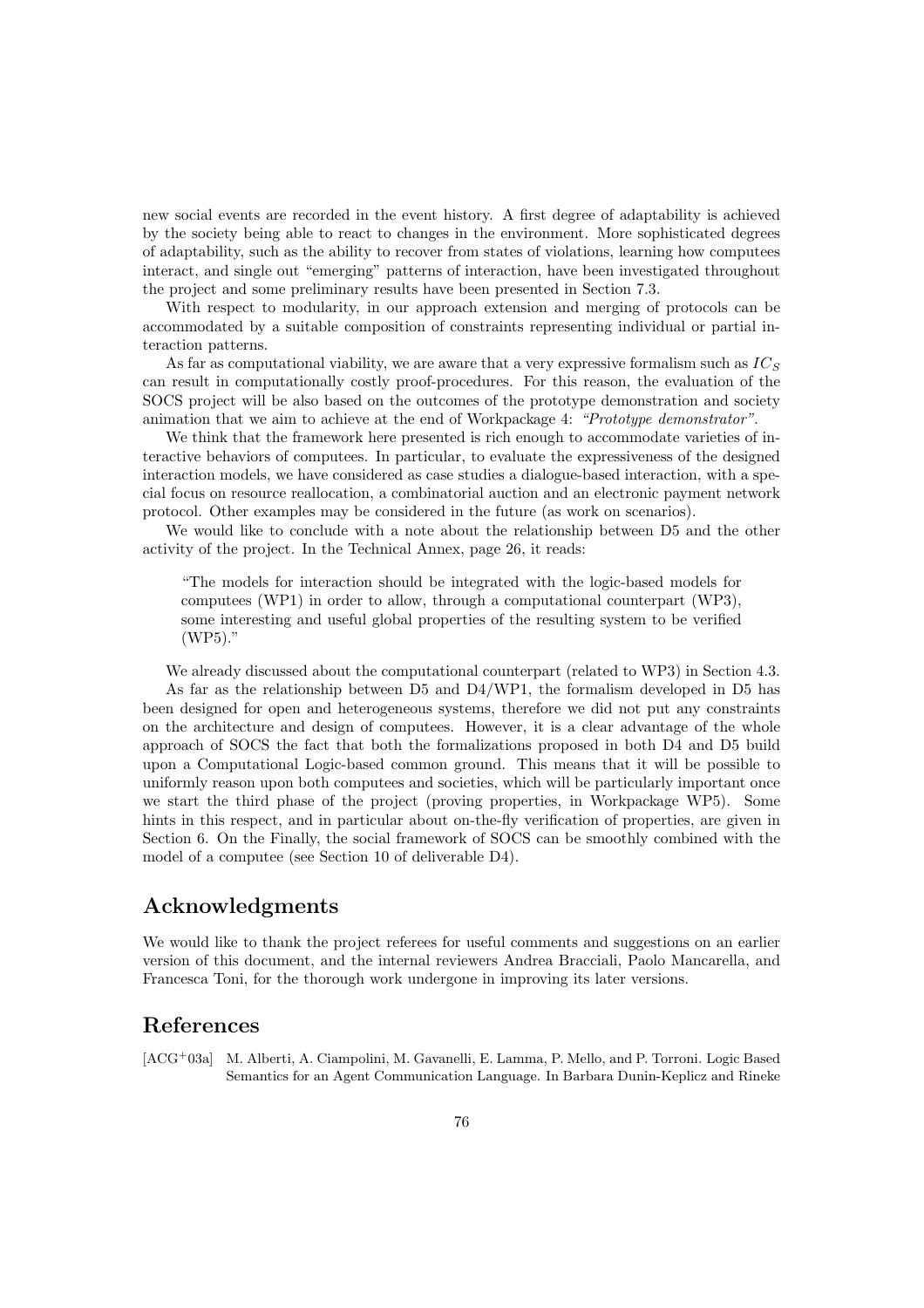Verbrugge, editors, Proceedings of the International Workshop on Formal Approaches to Multi-Agent Systems (FAMAS), pages 21–36, Warsaw, Poland, April 12 2003.

- [ACG<sup>+</sup>03b] M. Alberti, A. Ciampolini, M. Gavanelli, E. Lamma, P. Mello, and P. Torroni. A social ACL semantics by deontic constraints. In V. Mařík, J. Müller, and M. Pěchouček, editors, Multi-Agent Systems and Applications III. Proceedings of the 3rd International Central and Eastern European Conference on Multi-Agent Systems, CEEMAS 2003, volume 2691 of Lecture Notes in Artificial Intelligence, pages 204–213, Prague, Czech Republic, June 16-18 2003. Springer-Verlag.
- [ACL] ACLP: Abductive Constraint Logic Programming. Electronically available. ACLP Home Page URL: http://www.cs.ucy.ac.cy/aclp/.
- [AD95] H. Adé and M. Denecker. AILP: Abductive Inductive Logic Programming. In Proceedings of the 14th International Joint Conference on Artificial Intelligence, 1995.
- [AF97] S. Anthony and A. M. Frisch. Generating numerical literals during refinement. In S. Džeroski and N. Lavrač, editors, Proceedings of the 7th International Workshop on Inductive Logic Programming, volume 1297, pages 61–76. Springer-Verlag, 1997.
- [Age] Agentcities. http://www.agentcities.org.
- [AGL<sup>+</sup>03a] M. Alberti, M. Gavanelli, E. Lamma, P. Mello, and P. Torroni. An Abductive Computational Model for Open Societies. In Proceedings of the 8th National Congress on Artificial Intelligence  $(AI^*IA)$ , Pisa, Italy. Springer-Verlag, September 23–26 2003. to appear in the Springer Verlag LNAI series.
- [AGL<sup>+</sup>03b] M. Alberti, M. Gavanelli, E. Lamma, P. Mello, and P. Torroni. Modeling interactions using social integrity constraints: a resource sharing case study. In J. A. Leite, A. Omicini, L. Sterling, and P. Torroni, editors, Declarative Agent Languages and Technologies, First International Workshop, DALT 2003. Melbourne, Victoria, July 15th, 2003. Workshop Notes, pages 81–96, 2003.
- [AGL<sup>+</sup>03c] M. Alberti, M. Gavanelli, E. Lamma, P. Mello, and P. Torroni. Specification and verification of agent interactions using social integrity constraints. In W. van der Hoek, A. Lomuscio, E. de Vink, and M. Wooldridge, editors, Proceedings of the Workshop on Logic and Communication in Multi-Agent Systems (LCMAS), Eindhoven, the Netherlands, June 29 2003. To appear.
- [ALF99] ALFEBIITE: A Logical Framework for Ethical Behaviour between Infohabitants in the Information Trading Economy of the universal information ecosystem. IST-1999-10298. Web page, 1999. http://www.iis.ee.ic.ac.uk/ alfebiite/ab-home.htm.
- [All83] J. F. Allen. Maintaining knowledge about temporal intervals. Communications of the ACM, 26:832–843, 1983.
- [AOR<sup>+</sup>99] K. A. Arisha, F. Ozcan, R. Ross, V. S. Subrahmanian, T. Eiter, and S. Kraus. IMPACT: a Platform for Collaborating Agents. IEEE Intelligent Systems, (2):64–72, March/April 1999.
- [APS99] J. Alferes, L. M. Pereira, and T. Swift. Well-founded abduction via tabled dual programs. In Proceedings of the International Conference on Logic Programming, pages 426–440, 1999.
- [APS02] A. Artikis, J. Pitt, and M. Sergot. Animated specifications of computational societies. In C. Castelfranchi and W. Lewis Johnson, editors, Proceedings of the First International Joint Conference on Autonomous Agents and Multiagent Systems (AAMAS-2002), Part III, Bologna, Italy, pages 1053–1061. ACM, 2002.
- [Aus62] J. L. Austin. How to Do Things with Words. Harvard University Press, 1962.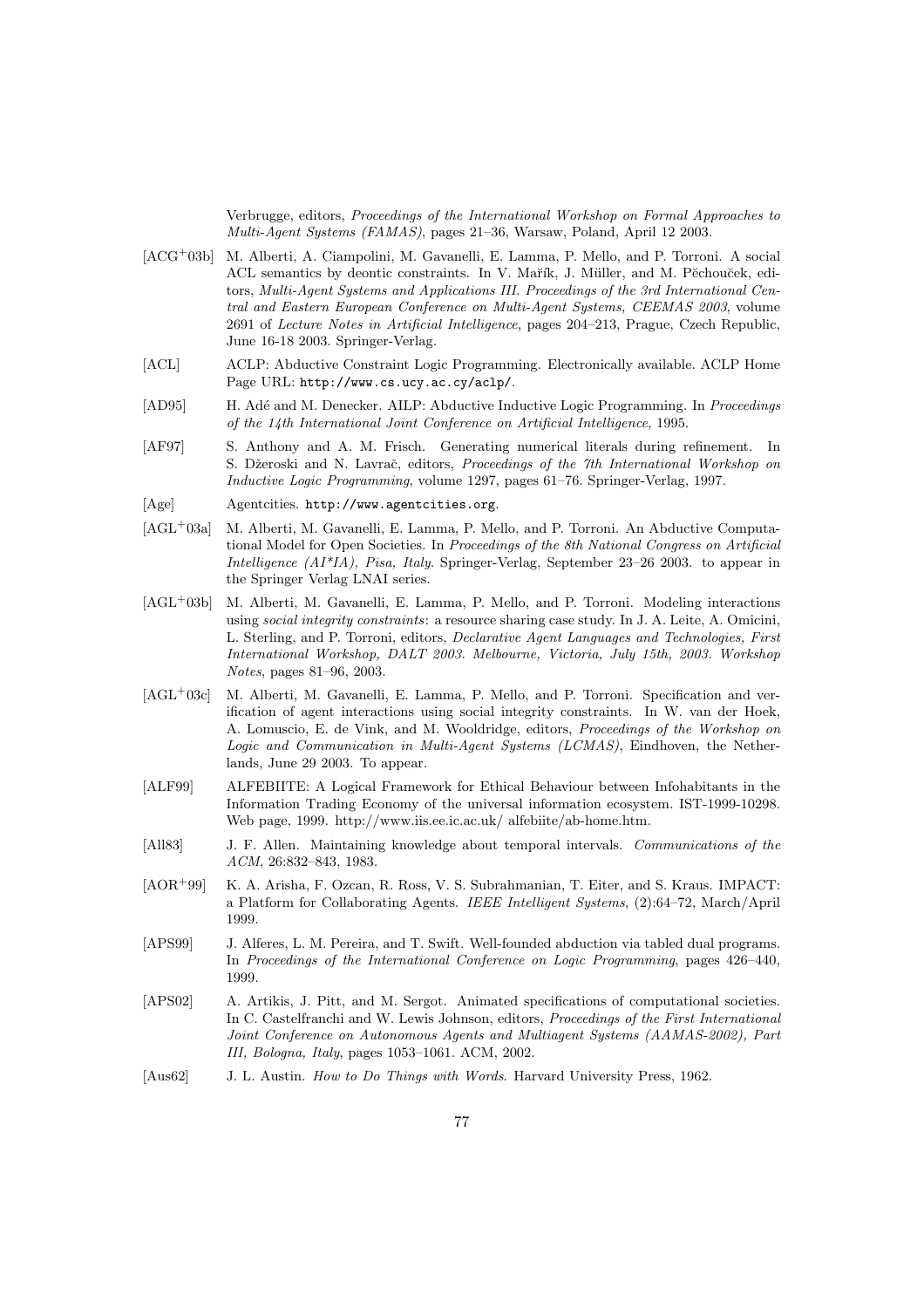| [Axe97]    | R. Axelrod. The Complexity of Cooperation. Princeton studies in complexity. Princeton<br>University Press, 1997.                                                                                                                                                                                                                                                                                                                          |
|------------|-------------------------------------------------------------------------------------------------------------------------------------------------------------------------------------------------------------------------------------------------------------------------------------------------------------------------------------------------------------------------------------------------------------------------------------------|
| [BF95]     | M. Barbuceanu and M. S. Fox. Cool: A language for describing coordination in multi-agent<br>systems. In V. Lesser, editor, Proceedings of the First Intl. Conference on Multi-Agent<br><i>Systems</i> , pages 17–25. AAAI Press/The MIT Press, June 1995.                                                                                                                                                                                 |
| [BG94]     | F. Bergadano and D. Gunetti. Learning Clauses by Tracing Derivations. In Proceedings<br>4th Int. Workshop on Inductive Logic Programming, 1994.                                                                                                                                                                                                                                                                                           |
| [BG95]     | F. Bergadano and D. Gunetti. <i>Inductive Logic Programming</i> . MIT press, 1995.                                                                                                                                                                                                                                                                                                                                                        |
| [BGNR96]   | F. Bergadano, D. Gunetti, M. Nicosia, and G. Ruffo. Learning logic programs with<br>negation as failure. In L. De Raedt, editor, Advances in Inductive Logic Programming,<br>pages 107–123. 1996.                                                                                                                                                                                                                                         |
| [BHS93]    | B. Burmeister, A. Haddadi, and K. Sundermeyer. Generic, configurable, cooperation pro-<br>tocols for multi-agent systems. In Cristiano Castelfranchi and Jean-Pierre Müller, editors,<br>From Reaction to Cognition, 5th European Workshop on Modelling Autonomous Agents in<br>a Multi-Agent World (MAAMAW'93), number 957 in Lecture Notes in Computer Science,<br>pages 157–171, Neuchatel, Switzerland, August 1993. Springer-Verlag. |
| [BLMM97]   | A. Brogi, E. Lamma, P. Mancarella, and P. Mello. A unifying view for logic programming<br>with non-monotonic reasoning. Theoretical Computer Science, 184:1–59, 1997.                                                                                                                                                                                                                                                                     |
| [BM92]     | M. Bain and S. Muggleton. Non-monotonic learning. In S. Muggleton, editor, <i>Inductive</i><br>Logic Programming, chapter 7, pages 145–161. Academic Press, 1992.                                                                                                                                                                                                                                                                         |
| [BM98]     | K. Bouzouba and B. Moulin. Kqml+: An extension of kqml in order to deal with implicit<br>information and social relationships. In Proceedings of the Eleventh International Florida<br>Artificial Intelligence Research Society Conference, pages 289–293. AAAI Press, May 1998.                                                                                                                                                          |
| [BMO01]    | B. Bauer, J. P. Müller, and J. Odell. Agent UML: A formalism for specifying multia-<br>gent interaction. In P. Ciancarini and M. Wooldridge, editors, <i>Agent-Oriented Software</i><br><i>Engineering</i> , pages 91–103. Springer, Berlin, 2001.                                                                                                                                                                                        |
| $[CCF+00]$ | R. S. Cost, Y. Chen, T. Finin, Y. Labrou, and Y. Peng. Modeling conversations with<br>colored Petri nets. In $\sqrt{GB99}$ , pages 178-192. 2000.                                                                                                                                                                                                                                                                                         |
| [CDJT99]   | C. Castelfranchi, F. Dignum, C.M. Jonker, and J. Treur. Deliberative normative agents:<br>Principles and architecture. In Nicholas R. Jennings and Yves Lespérance, editors, <i>Intelli-</i><br>gent Agents VI, Agent Theories, Architectures, and Languages (ATAL), 6th International<br><i>Workshop</i> , number 1757 in Lecture Notes in Computer Science, pages 364–378, Orlando,<br>Florida, July 15-17 1999. Springer-Verlag.       |
| [CF98]     | C. Castelfranchi and R. Falcone. Principles of trust for MAS: Cognitive anatomy, social<br>importance, and quantification. In Proceedings of the $3^{rd}$ International Conference on<br>Multi-Agent Systems, pages 72–79. IEEE Press, 1998.                                                                                                                                                                                              |
| [CFS99]    | R. Conte, R. Falcone, and G. Sartor. Special issue on agents and norms.<br>Artificial<br>Intelligence and Law, $1(7)$ , March 1999.                                                                                                                                                                                                                                                                                                       |
| [CFV02]    | M. Colombetti, N. Fornara, and M. Verdicchio. The role of institutions in multiagent<br>systems. In Proceedings of the Workshop on Knowledge based and reasoning agents, VIII<br>Convegno AI*IA 2002, Siena, Italy, 2002.                                                                                                                                                                                                                 |
| [CHH00]    | C. F. Camerer, D. Hsia, and T. Ho. Learning in bilateral call markets. Technical report,<br>Caltech Working Paper, 2000.                                                                                                                                                                                                                                                                                                                  |
| $[CLM+03]$ | A. Ciampolini, E. Lamma, P. Mello, F. Toni, and P. Torroni. Co-operation and com-<br>petition in ALIAS: a logic framework for agents that negotiate. Computational Logic in<br>Multi-Agent Systems. Annals of Mathematics and Artificial Intelligence, $37(1-2):65-91$ ,<br>2003.                                                                                                                                                         |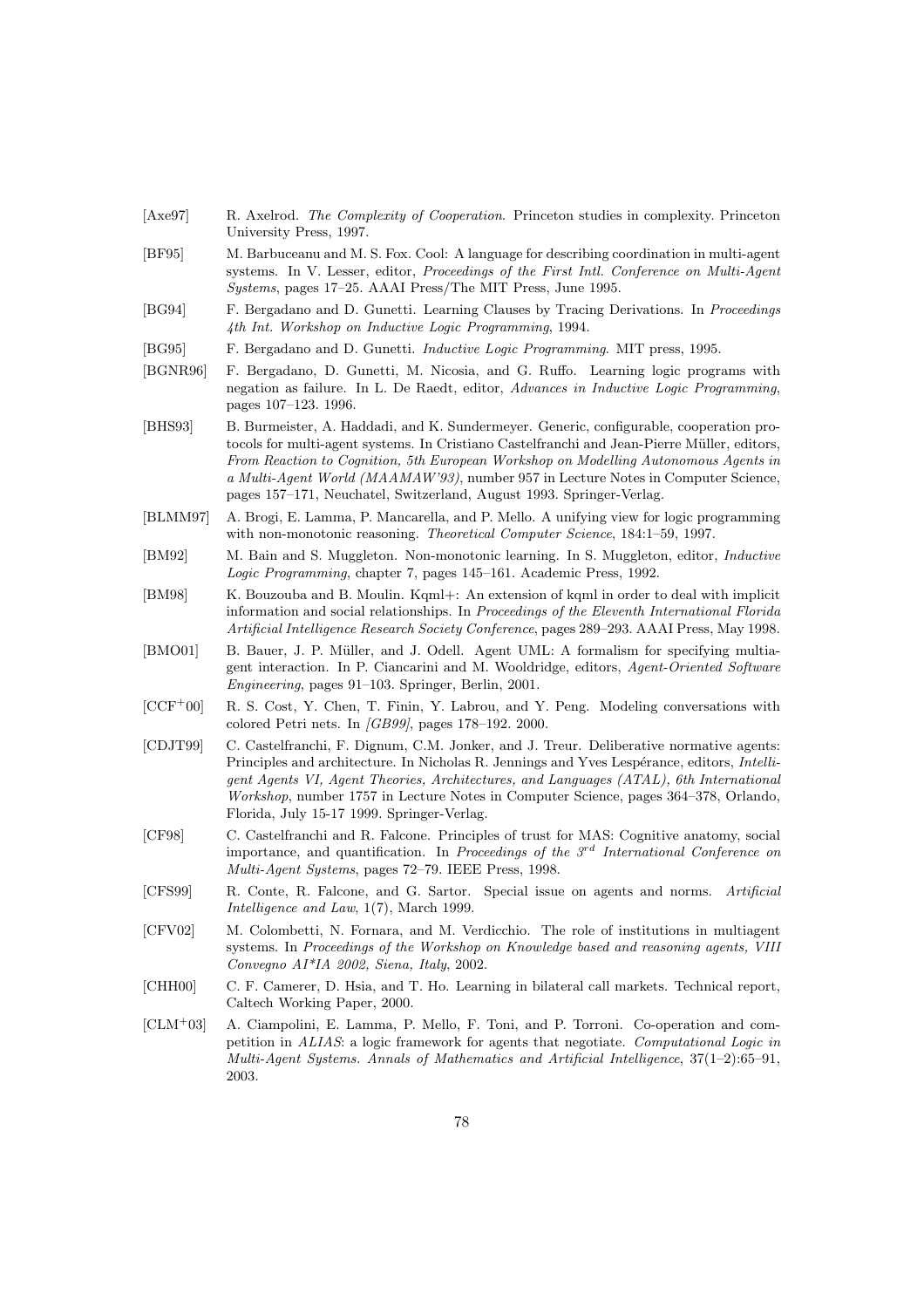- [CLMT02] A. Ciampolini, E. Lamma, P. Mello, and P. Torroni. LAILA: A language for coordinating abductive reasoning among logic agents. Computer Languages, 27(4):137–161, February 2002.
- [CLZ02] G. Cabri, L. Leonardi, and F. Zambonelli. Modeling role-based interactions for agents. In J. Debenham, B. Henderson-Sellers, N. Jennings, and J. Odell, editors, Proceedings of the OOPSLA 2002 Workshop on Agent-Oriented Methodologies, Seattle, USA, November 4-8 2002.
- [CMK96] A. Chavez, P. Maes, and Kasbah. An agent marketplace for buying and selling goods. In Proceedings of the first International Conference on the Practical Application of Intelligent Agents and Multi-Agent Technology, 1996.
- [Cor02] P. A. Corning. The re-emergence of "emergence": A venerable concept in search of a theory. Complexity, 7(6):18–30, 2002.
- [CP86] P. T. Cox and T. Pietrzykowski. Causes for events: Their computation and applications. In Proceedings CADE-86, page 608, 1986.
- [Cru94] J. P. Crutchfield. Is anything ever new? In G. Cowan, D. Pines, and D. Melzner, editors, Complexity: Metaphors, Models, and Reality, SFI Series in the Sciences of Complexity XIX, pages 479–497. Addison-Wesley, 1994.
- [CTS95] B. Cox, J.C. Tygar, and M. Sirbu. Netbill security and transaction protocol. In Proceedings of the First USENIX Workshop on Electronic Commerce, New York, July 1995.
- [Dav00] P. Davidsson. Emergent societies of information agents. In Fourth International Workshop on Cooperative Information Agent – CIA'00, volume 1860 of LNCS series. Springer Verlag, 2000.
- [Dav01] P. Davidsson. Categories of artificial societies. In Omicini et al. [OPT01], pages 1–9. 2nd International Workshop (ESAW'01), Prague, Czech Republic, 7 July 2001, Revised Papers.
- [DDRFK96] M. Denecker, L. De Raedt, P. A. Flach, and A. C. Kakas, editors. Proceedings of ECAI96 Workshop on Abductive and Inductive Reasoning. Catholic University of Leuven, 1996.
- [DE02] J. Denzinger and S. Ennis. Being the new guy in an experienced team enhancing training on the job. In C. Castelfranchi and W. Lewis Johnson, editors, Proceedings of the First International Joint Conference on Autonomous Agents and Multiagent Systems (AAMAS-2002), Part III, Bologna, Italy, pages 1246–1253. ACM, 2002.
- [DEG01] DEGAS: Design Environment for Global Applications IST–2001–32072. Web page, 2001. http://www.omnys.it/degas.
- [Del02] C. Dellarocas. The design of reliable trust management systems for online trading communities, 2002. Working paper. Available electronically.
- [Dem95] Y. Demazeau. From interactions to collective behaviour in agent-based systems. In Yves Demazeau. From interactions to collective behaviour in agent-based systems. In European Conference on Cognitive Sciences, 1995., 1995.
- [DFCF91] A. Drogoul, J. Ferber, B. Corbara, and D. Fresneau. A behavioral simulation model for the study of emergent social structures. In Proceedings of First European Conference on Articial Life, pages 161–170. MIT Press, 1991.
- [DHvdT00] M. Dastani, J. Hulstijn, and L. van der Torre. Negotiation protocols and dialogue games. In Proceedings of the Belgium/Dutch Artificial Intelligence Conference (BNAIC00), pages 13–20, Kaatsheuvel, 2000.
- [DK95] Y. Dimopoulos and A. C. Kakas. Learning non-monotonic logic programs: Learning exceptions. In Proceedings of the 8th European Conference on Machine Learning, 1995.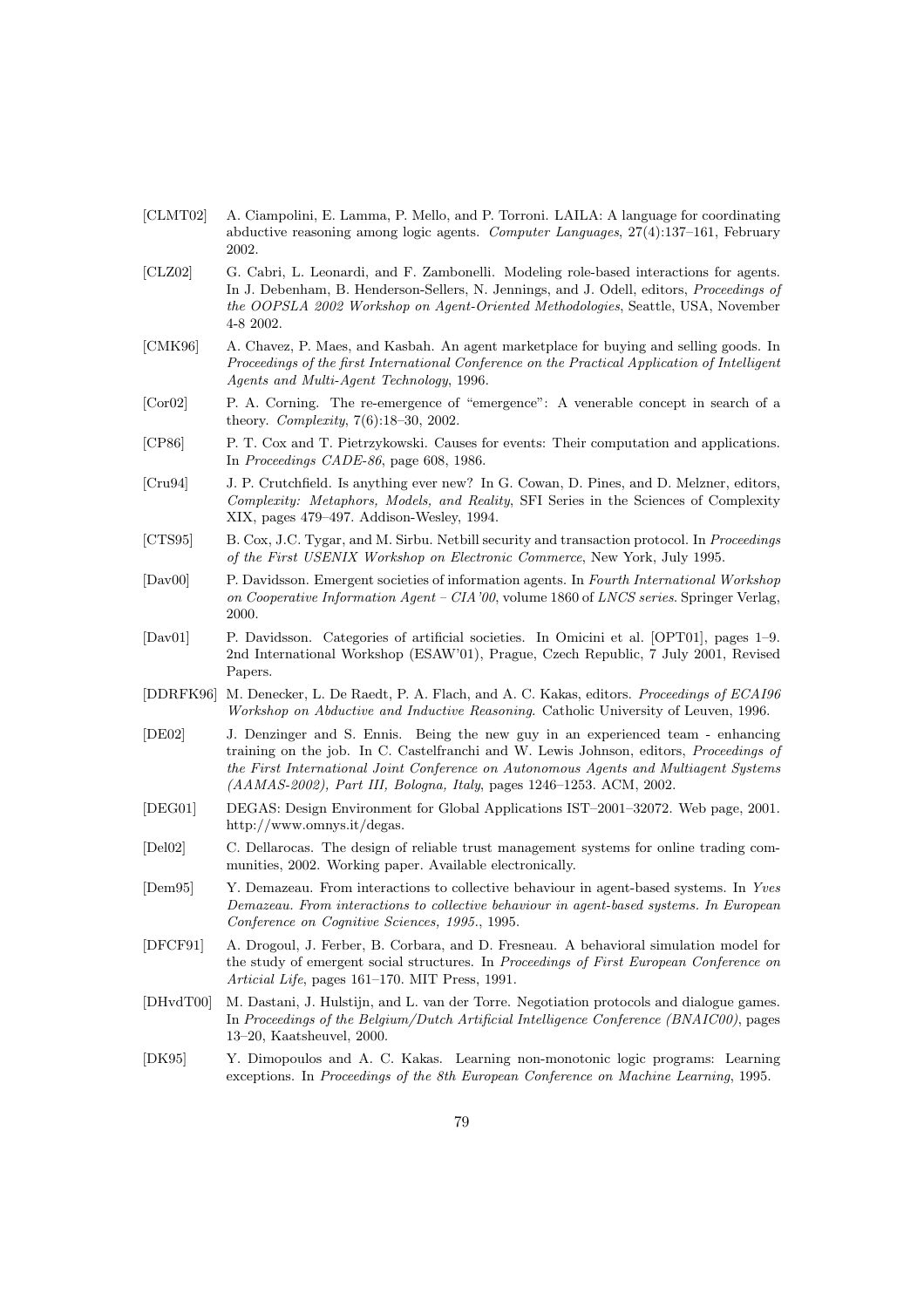- [DK96] Y. Dimopoulos and A. C. Kakas. Abduction and inductive learning. In Advances in Inductive Logic Programming. IOS Press, 1996.
- [dKL98] M. d'Inverno, D. Kinny, and M. Luck. Interaction protocols in agentis. In Mark d'Inverno, David Kinny, and Michael Luck. Interaction protocols in agentis. In Proceedings of the Third International Conference on Multi-Agent Systems (ICMAS98), pages 261–268, 1998.
- [DM87] T. L. Dean and D. W. McDermott. Temporal data base management. Artificial Intelligence, 32:1–55, 1987.
- [DMDW02] V. Dignum, J. J. Meyer, F. Dignum, and H. Weigand. Formal specification of interaction in agent societies. In Proceedings of the Second Goddard Workshop on Formal Approaches to Agent-Based Systems (FAABS), Maryland, October 2002.
- [DMP91] R. Dechter, I. Meiri, and J. Pearl. Temporal constraint networks. Artificial Intelligence, 49:61–95, 1991.
- [DMW02] V. Dignum, J. J. Meyer, and H. Weigand. Towards an organizational model for agent societies using contracts. In C. Castelfranchi and W. Lewis Johnson, editors, Proceedings of the First International Joint Conference on Autonomous Agents and Multiagent Systems (AAMAS-2002), Part II, Bologna, Italy, pages 694–695. ACM, 2002.
- [DMWD02] V. Dignum, J. J. Meyer, H. Weigand, and F. Dignum. An organizational-oriented model for agent societies. In Proceedings of International Workshop on Regulated Agent-Based Social Systems: Theories and Applications. AAMAS'02, Bologna, 2002.
- [DP98] C. V. Damásio and L. M. Pereira. A survey on paraconsistent semantics for extended logic programs. In D.M. Gabbay and Ph. Smets, editors, Handbook of Defeasible Reasoning and Uncertainty Management Systems, volume 2, pages 241–320. Kluwer Academic Publishers, 1998.
- [DRL95] L. De Raedt and W. Van Lear. Inductive constraint logic. In Proceedings of the 5th International Workshop on Algorithmic Learning Theory, 1995.
- [DS92] M. Denecker and D. De Schreye. SLDNFA: An abductive procedure for normal abductive programs. In Krzysztof Apt, editor, Proceedings of the Joint International Conference and Symposium on Logic Programming (JICSLP-92), pages 686–702, Cambridge, November 9–13 1992. MIT Press.
- [DS93] M. Denecker and D. De Schreye. Representing Incomplete Knowledge in Abductive Logic Programming. In Proc. International Logic Programming Symposium ILPS93, pages 147– 163. The MIT Press, 1993.
- [DS98] M. Denecker and D. De Schreye. SLDNFA: an abductive procedure for abductive logic programs. Journal of Logic Programming, 34(2):111–167, 1998.
- [EdlCS02] M. Esteva, D. de la Cruz, and C. Sierra. ISLANDER: an electronic institutions editor. In C. Castelfranchi and W. Lewis Johnson, editors, Proceedings of the First International Joint Conference on Autonomous Agents and Multiagent Systems (AAMAS-2002), Part III, Bologna, Italy, pages 1045–1052. ACM, 2002.
- [EK89] K. Eshgi and R. A. Kowalski. Abduction compared with negation by failure. In G. Levi and M. Martelli, editors, Proceedings of the 6th International Conference on Logic Programming, pages 234–255. MIT Press, 1989.
- [ELM<sup>+</sup>96] F. Esposito, E. Lamma, D. Malerba, P. Mello, M. Milano, F. Riguzzi, and G. Semeraro. Learning abductive logic programs. In P. A. Flach and A. C. Kakas, editors, Proceedings of the ECAI'96 Workshop on Abductive and Inductive Reasoning, 1996. Available on-line at http://www.cs.bris.ac.uk/~flach/ECAI96/.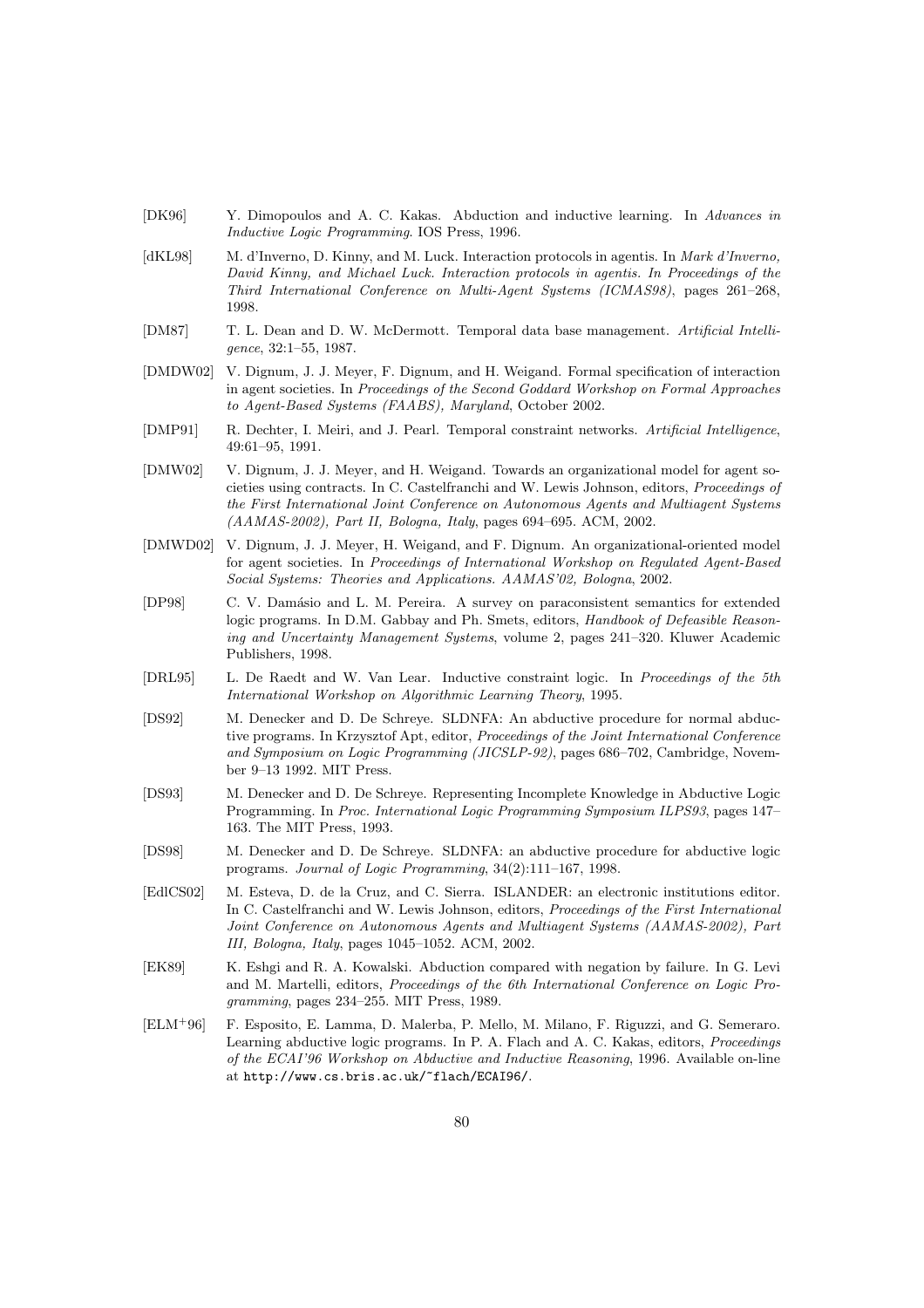- [EM02] T. Eiter and K. Makino. On Computing all Abductive Explanations. In Proceedings Eighteenth National Conference on Artificial Intelligence (AAAI '02), pages 62–67, 2002.
- [EMS02] Thomas Eiter, Viviana Mascardi, and V. S. Subrahmanian. Error-tolerant agents. In Antonis C. Kakas and Fariba Sadri, editors, Computational Logic. Logic Programming and Beyond, volume 2407 of Lecture Notes in Computer Science, pages 586–625. Springer, 2002.
- [EMS<sup>+</sup>03] U. Endriss, N. Maudet, F. Sadri, F. Toni, and P. Torroni. Preliminary list of verifiable properties of societies of computees. Technical report, SOCS Consortium, 2003. Internal document.
- [EMST03a] U. Endriss, N. Maudet, F. Sadri, and F. Toni. Aspects of Protocol Conformance in Inter-Agent Dialogue. In Proceedings of the 2nd International Joint Conference on Autonomous Agents and Multiagent Systems (AAMAS-2003), Poster, 2003.
- [EMST03b] U. Endriss, N. Maudet, F. Sadri, and F. Toni. Protocol conformance for logic-based agents. In Proceedings of the 18th International Joint Conference on Artificial Intelligence (IJCAI-2003). Morgan Kaufmann Publishers, August 2003.
- [ERA<sup>+</sup>00] M. Esteva, J. Rodriguez, J. Arcos, C. Sierra, and P. Garcia. Formalising agent mediated electronic institutions. In Esteva M., Rodriguez J.A., Arcos J.L., Sierra C., Garcia P. (2000); Formalising Agent Mediated Electronic Institutions, Catalan Congres on AI  $(CCIA 00)$ , pages 29–38, 2000.
- [ESP99] T. Eiter, V.S. Subrahmanian, and G. Pick. Heterogeneous active agents, I: Semantics. Artificial Intelligence, 108(1-2):179–255, March 1999.
- [FC02] N. Fornara and M. Colombetti. Operational specification of a commitment-based agent communication language. In C. Castelfranchi and W. Lewis Johnson, editors, Proceedings of the First International Joint Conference on Autonomous Agents and Multiagent Systems (AAMAS-2002). Part II, Bologna, Italy, pages 535–542. ACM, 2002.
- [FIP01a] FIPA Communicative Act Library Specification. Experimental specification XC00037H, Foundation for Intelligent Physical Agents, August 2001. Published on August 10th, 2001, available for download from the FIPA website: http://www.fipa.org.
- [FIP01b] FIPA Interaction Protocol Library Specification (XC00025E). Experimental specification, Foundation for Intelligent Physical Agents, 2001. Available for download from the FIPA website: http://www.fipa.org.
- [FIP03] FIPA Modeling Area: Temporal Constraints. Technical report, 2003. Available for download from the AUML website: http://auml.org/auml/documents/Temporal-Constraints.pdf.
- [FK97] T. H. Fung and R. A. Kowalski. The IFF proof procedure for abductive logic programming. Journal of Logic Programming, 33(2):151–165, November 1997.
- [FLM97] T. Finin, Y. Labrou, and J. Mayfield. Software Agents, chapter KQML as an agent communication language. MIT Press, Cambridge, 1997.
- [Fru98] T. Fruhwirth. Theory and practice of constraint handling rules. *Journal of Logic Pro*gramming, 37(1-3):95–138, October 1998.
- [GB99] M. Greaves and J. Bradshaw, editors. Proceedings of the International Workshop on Specifying and Implementing Conversation Policies, Seattle, WA, May 1999.
- [GC] Global Computing: Co-operation of Autonomous and Mobile Entities in Dynamic Environments. Global Computing Website: http://www.cordis.lu/ist/fetgc.htm.
- [GHB00] M. Greaves, H. Holmback, and J. Bradshaw. What is a conversation policy? In F. Dignum and M. Greaves, editors, Issues in Agent Communication, number 1916 in Lecture Notes in Computer Science, pages 118–131. Springer-Verlag: Heidelberg, Germany, 2000.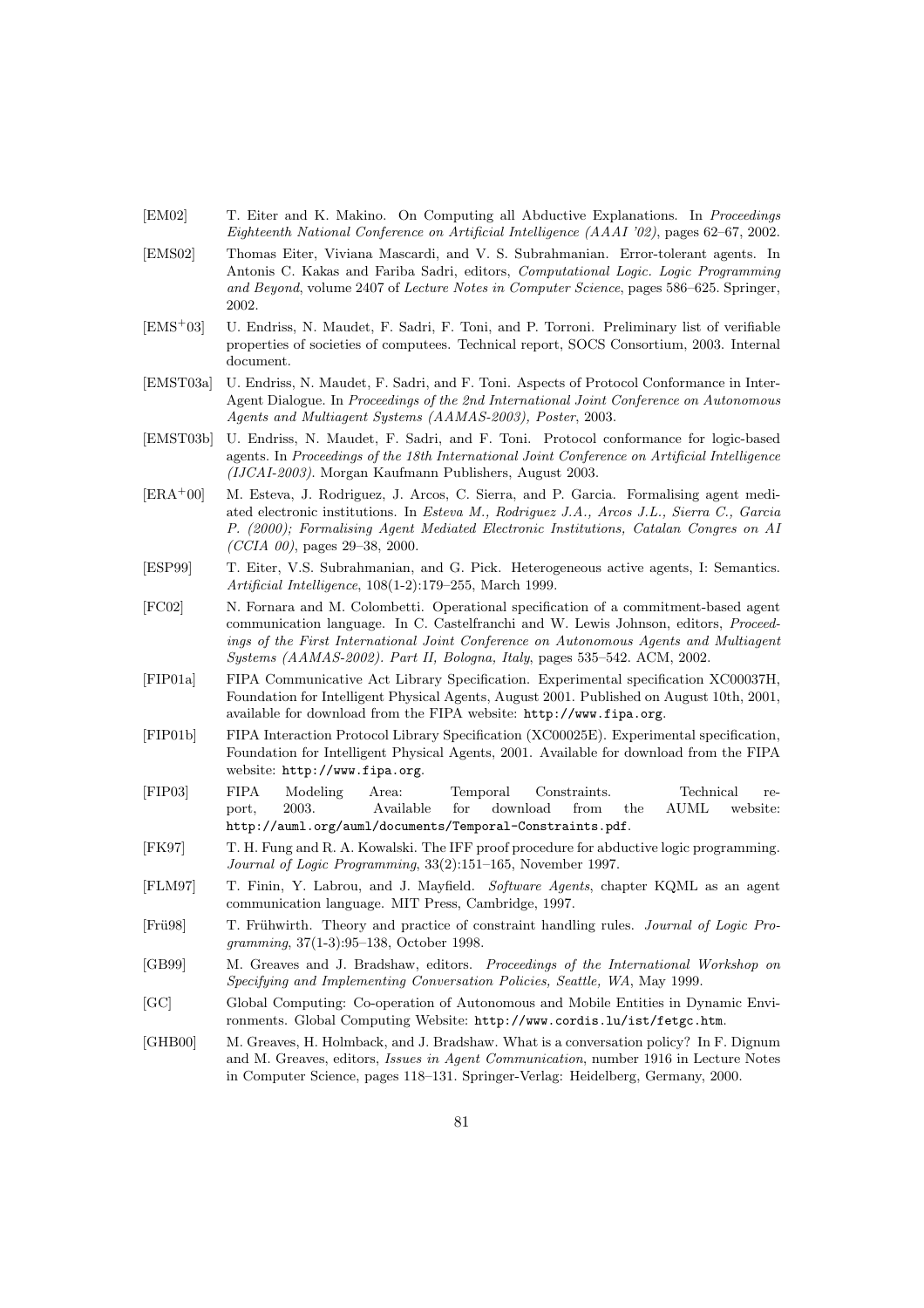- [GMM98] R. Guttman, A. Moukas, and P. Maes. Agent-mediated electronic commerce: A survey. Knowledge Engineering Review, 13(2):143–147, 1998.
- [GP01] F. Guerin and J. Pitt. A denotational semantics for agent communication languages. In J.P. Andre, E. Muller, S. Sen, and C. Frasson, editors, Fifth International Conference on Autonomous Agents, pages 497–504. ACM Press, New York, USA, 2001.
- [GP02] F. Guerin and J. Pitt. Proving properties of open agent systems. In C. Castelfranchi and W. Lewis Johnson, editors, Proceedings of the First International Joint Conference on Autonomous Agents and Multiagent Systems (AAMAS-2002), Part II, Bologna, Italy, pages 557–558. ACM, 2002.
- [Ham70] C.L. Hamblin. Fallacies. Methuen, London, 1970.
- [Hew91] C. Hewitt. Open information systems semantics for distributed artificial intelligence. Artificial Intelligence, 47(1-3):79–106, 1991.
- [Hoa78] C. A. R. Hoare. Communicating sequential processes. Communications of the ACM, 21(8), 1978.
- [Hug02] M. Huget. Agent uml class diagrams revisited, 2002.
- [Hum48] D. Hume. An Enquiry Concerning Human Understanding. 1748.
- [HW98] J. Hu and M.P. Wellman. Online learning about other agents in a dynamic multiagent system. In Proceedings of the Second International Conference on Autonomous Agents (Agents-98), 1998.
- [IS00] M. Ito and J.S. Sichman. Dependence based coalitions and contract net: A comparative analysis. In Pacific Rim International Conference on Artificial Intelligence, page 812, 2000.
- [JM94] J. Jaffar and M.J. Maher. Constraint logic programming: a survey. Journal of Logic Programming, 19-20:503–582, 1994.
- [Kak00] A. C. Kakas. ACLP: integrating abduction and constraint solving. In Proceedings NMR'00, Breckenridge, CO, 2000.
- [KKT98] A. C. Kakas, R. A. Kowalski, and F. Toni. The role of abduction in logic programming. In D. M. Gabbay, C. J. Hogger, and J. A. Robinson, editors, Handbook of Logic in Artificial Intelligence and Logic Programming, volume 5, pages 235–324. Oxford University Press, 1998.
- [KL91] H. A. Kautz and P. B. Ladkin. Integrating metric and qualitative temporal reasoning. In Proceedings AAAI91, pages 241–246, 1991.
- [KM90] A. C. Kakas and P. Mancarella. On the relation between Truth Maintenance and Abduction. In T. Fukumura, editor, Proceedings of the first Pacific Rim International Conference on Artificial Intelligence, PRICAI-90, Nagoya, Japan, pages 438–443. Ohmsha Ltd., 1990.
- [KR96] A. C. Kakas and F. Riguzzi. Abductive concept learning. Technical Report TR-96-15, University of Cyprus, Computer Science Department, 1996.
- [KR97] A. C. Kakas and F. Riguzzi. Learning with abduction. In Proceedings of the 7th International Workshop on Inductive Logic Programming, 1997.
- [KR00] A. C. Kakas and F. Riguzzi. Learning with abduction. New Generation Computing, 18(3), 2000.
- [Kro95] C. Krogh. Obligations in multiagent systems. In A. Aamodt and J. Komorowski, editors, Proceedings of the 5th Scandinavian Conference on Artificial Intelligence, pages 19–30, Trondheim, Norway, May29–31 1995. ISO Press, Amsterdam.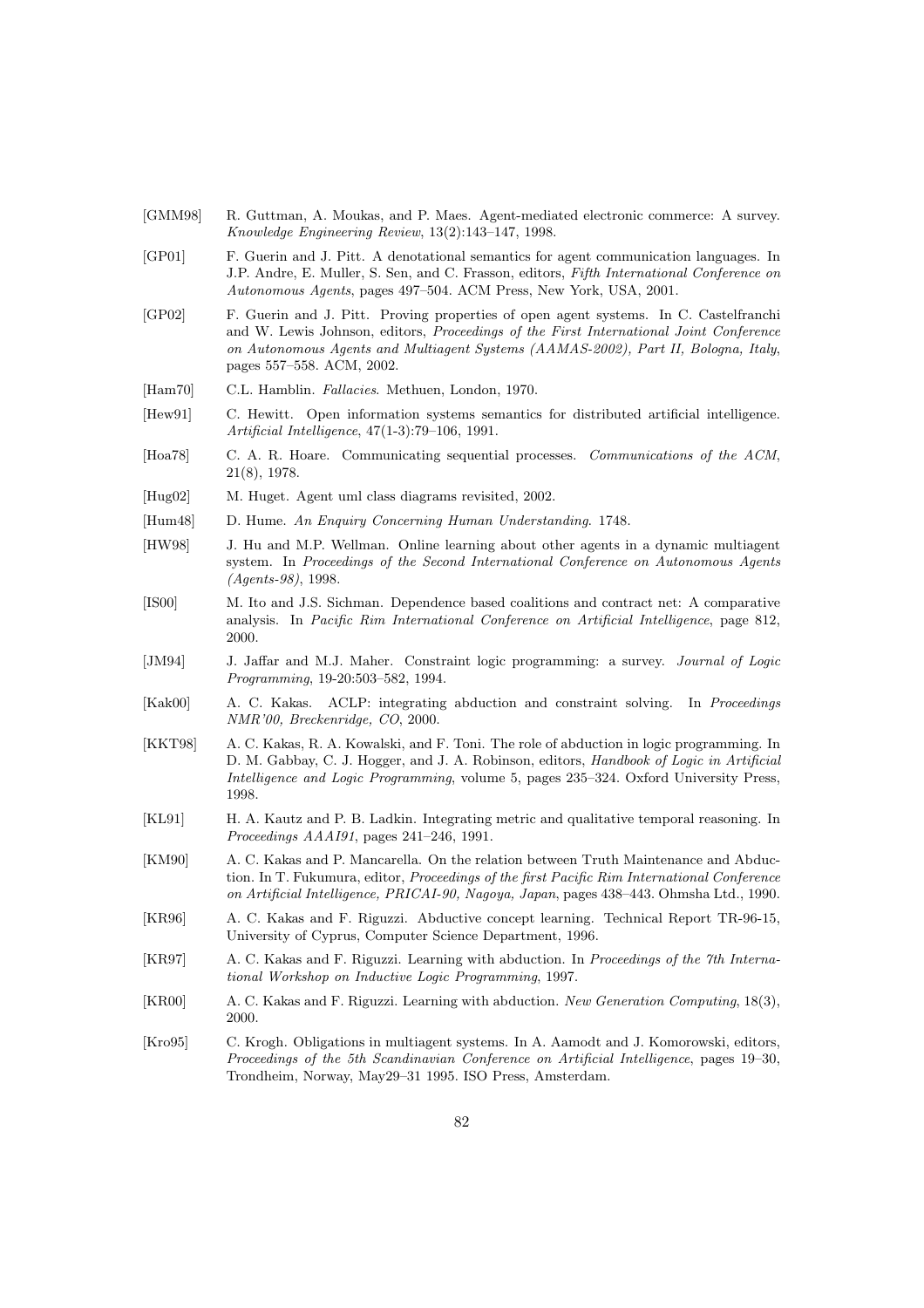- [KS86] R. A. Kowalski and M. Sergot. A logic-based calculus of events. New Generation Computing, (4):67–95, 1986.
- [KS99] R. A. Kowalski and F. Sadri. From logic programming to multi-agent systems. Annals of Mathematics and Artificial Intelligence, 1999.
- [KSST03] A. Kakas, F. Sadri, K. Stathis, and F. Toni. A logic-based approach to model computees. Technical report, SOCS Consortium, 2003. Deliverable D4.
- [KTW98] R.A. Kowalski, F. Toni, and G. Wetzel. Executing suspended logic programs. Fundamenta Informaticae, (34):203–224, 1998. http://wwwlp.doc.ic.ac.uk/UserPages/staff/ft/PAPERS/slp.ps.Z.
- [KvND01] A.C. Kakas, B. van Nuffelen, and M. Denecker. A-System: Problem solving through abduction. In Bernhard Nebel, editor, Proceedings of the Seventeenth International Joint Conference on Artificial Intelligence, IJCAI 2001, pages 591–596, Seattle, Washington, USA, August 2001. Morgan Kaufmann.
- [LD94] N. Lavrač and S. Džeroski. Inductive Logic Programming: Techniques and Applications. Ellis Horwood, 1994.
- [LFP99] Y. Labrou, Tim Finin, and Yun Peng. Agent communication languages: The current landscape. IEEE Intelligent Systems, 14(2):45–52, March/April 1999.
- [LL02] F. López y López and M. Luck. Towards a model of the dynamics of normative multiagent systems. In Proceedings of the International Workshop on Regulated Agent-Based Social Systems: Theories and Applications (RASTA'02), pages 175–193, 2002.
- [Llo87] J. W. Lloyd. Foundations of Logic Programming. Springer-Verlag, 2nd extended edition, 1987.
- [LMM<sup>+</sup>03] E. Lamma, P. Mello, P. Mancarella, A. Kakas, K. Stathis, and F. Toni. Self-assessment: parameters and criteria. Technical report, SOCS Consortium, 2003. Deliverable D3. Distribution restricted to the GC programme.
- [LMMR97a] E. Lamma, P. Mello, M. Milano, and F. Riguzzi. Integrating induction and abduction in logic programming. In P. P. Wang, editor, *Proceedings of the Third Joint Conference on* Information Sciences, volume 2, pages 203–206, 1997.
- [LMMR97b] E. Lamma, P. Mello, M. Milano, and F. Riguzzi. Introducing Abduction into (Extensional) Inductive Logic Programming Systems. In M. Lenzerini, editor, AI\*IA97, Advances in Artificial Intelligence, Proceedings of the 5th Congress of the Italian Association for Artificial Intelligence, number 1321 in LNAI. Springer-Verlag, 1997.
- [LR02] S. Lynden and O. F. Rana. LEAF: A FIPA compliant software toolkit for learning based MAS. In C. Castelfranchi and W. Lewis Johnson, editors, Proceedings of the First International Joint Conference on Autonomous Agents and Multiagent Systems (AAMAS-2002), Part III, Bologna, Italy, pages 1260–1261. ACM, 2002.
- [Mar94] S. Marsh. Trust in distributed artificial intelligence. In C. Castelfranchi and E. Werner, editors, Artificial Social Societies, LNAI 830, pages 94–112. Springer, Heidelberg, 1994.
- [Mat94] M. Mataric. Learning to behave socially. In Third International Conference on Simulation of Adaptive Behavior, 1994.
- [Mat98] M. Mataric. Coordination and learning in multirobot systems. IEEE Intelligent Systems, pages 6–8, March/April 1998.
- [MC02] N. Maudet and B. Chaib-draa. Commitment-based and dialogue-game based protocols – new trends in agent communication languages. The Knowledge Engineering Review, 17(2):157–179, 2002.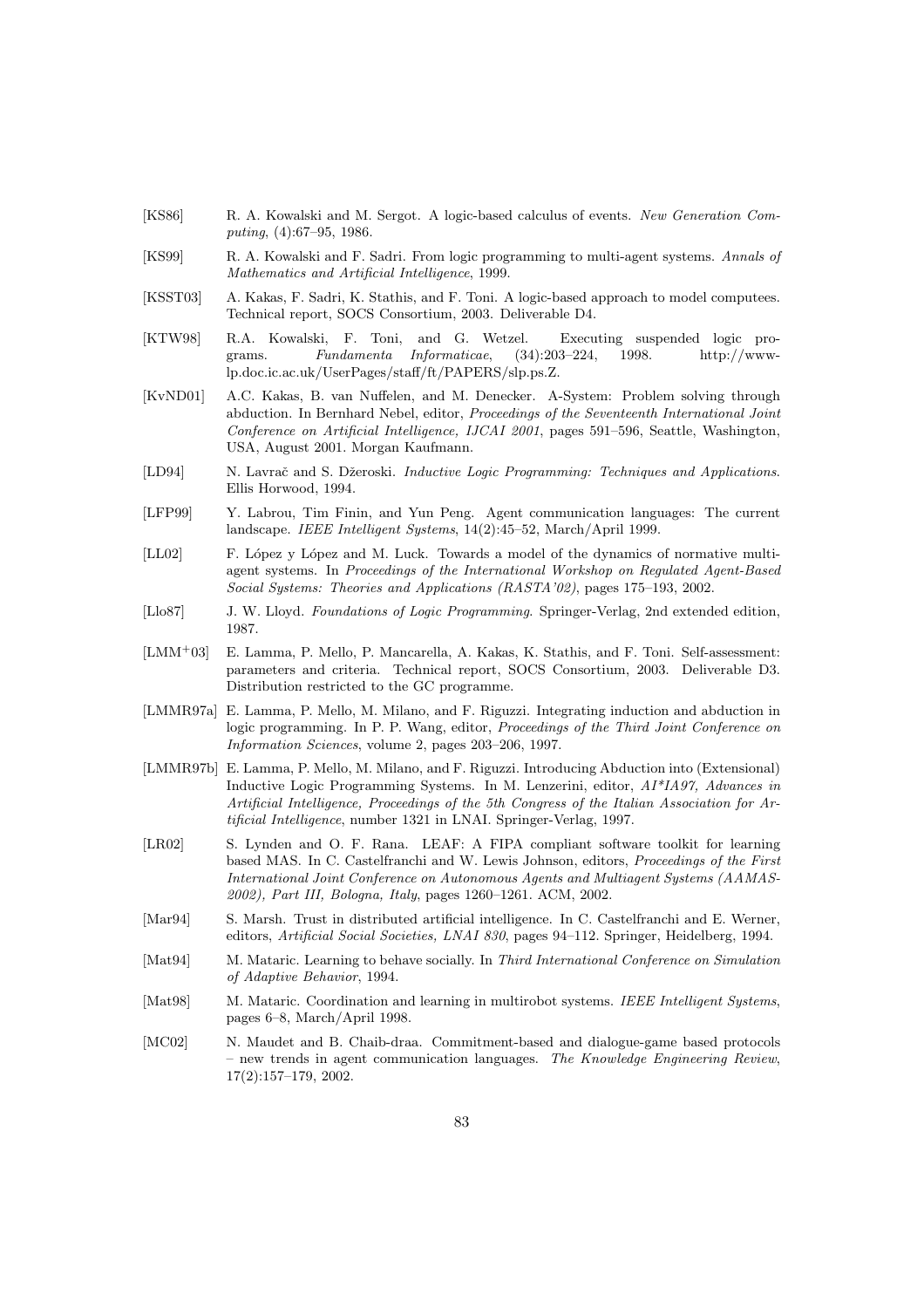- [MCM83] R. Michalski, J. G. Carbonell, and T. M. Mitchell, editors. *Machine Learning An* Artificial Intelligence Approach. Springer-Verlag, 1983.
- [MEH02] H. Mazouzi, A. El Fallah Seghrouchni, and S. Haddad. Open protocol design fo complex interactions in multi-agent systems. In C. Castelfranchi and W. Lewis Johnson, editors, Proceedings of the First International Joint Conference on Autonomous Agents and Multiagent Systems (AAMAS-2002), Part I, Bologna, Italy, pages 402–409. ACM, 2002.
- [Mei91] I. Meiri. Combining qualitative and quantitative constraints in temporal reasoning. In Proceedings of AAAI91, pages 260–267, 1991.
- [MM02] M. Mui and M. Mohtashemi. Rational decision making using social information, 2002. Submitted to Rationality and Society. Available electronically.
- [MOB03] A. Mounier and F. Jacquenet O. Boissier. Conversation mining in multi-agent systems. Submitted, 2003.
- [MP02] P. McBurney and S. Parsons. Games that agents play: a formal framework for dialogue between autonomous agents. Journal of Logic, Language, and Information —Special issue on logic and games, 11(3), 2002.
- [MPW92] R. Milner, J. Parrow, and D. Walker. A calculus of mobile processes. Part I and II., 100(1):1–77, 1992.
- [MPW02] P. McBurney, S. Parsons, and M. Wooldridge. Desiderata for agent argumentation protocols. In C. Castelfranchi and W. Lewis Johnson, editors, Proceedings of the First International Joint Conference on Autonomous Agents and Multiagent Systems (AAMAS-2002), Part I, Bologna, Italy, pages 402–409. ACM, 2002.
- [MV96] L. Martin and C. Vrain. A three-valued framework for the induction of general logic programs. In Advances in Inductive Logic Programming. IOS Press, 1996.
- [MYT01] MYTHS: Models and Types for Security in Mobile Distributed Systems IST–2001–32617. Web page, 2001. http://www.cogs.susx.ac.uk/users/vs/myths/myths.htm.
- [Nis00] N. Nisan. Bidding and allocation in combinatorial auction. In *Proceedings of the Inter*national Conference on Electronic Commerce (EC-00), 2000.
- [NS02] P. Noriega and C. Sierra. Institutions in perspective: An extended abstract. In Sixth International Workshop CIA-2002 on Cooperative Information Agents, volume 2446 of Lecture Notes in Artificial Intelligence. Springer, 2002.
- [OPT01] A. Omicini, P. Petta, and R. Tolksdorf, editors. Engineering Societies in the Agents World II, volume 2203 of LNAI. Springer-Verlag, December 2001. 2nd International Workshop (ESAW'01), Prague, Czech Republic, 7 July 2001, Revised Papers.
- [Ost98] E. Ostrom. A behavioral approach to the rational-choice theory of collective action. American Political Science Review, 92:1–22, 1998.
- [PG02] J. Pitt and F. Guerin. Guaranteeing properties for e-commerce systems. Technical Report TRS020015, Department of Electrical and Electronic Engineering, Imperial College, London, UK, 2002.
- [PNJ99] P. Panzarasa, T. Norman, and N. Jennings. Modeling sociality in the BDI framework. In Proceedings of the First Asia-Pacific Conference on Intelligent Agent Technology. World Scientific Publishing, 1999.
- [Poo88] D. L. Poole. A logical framework for default reasoning. Artificial Intelligence, 36(1):27–47, 1988.
- [Pop68] K. Popper. The Logic of Scientific Discovery. Hutchinson, London, 1968.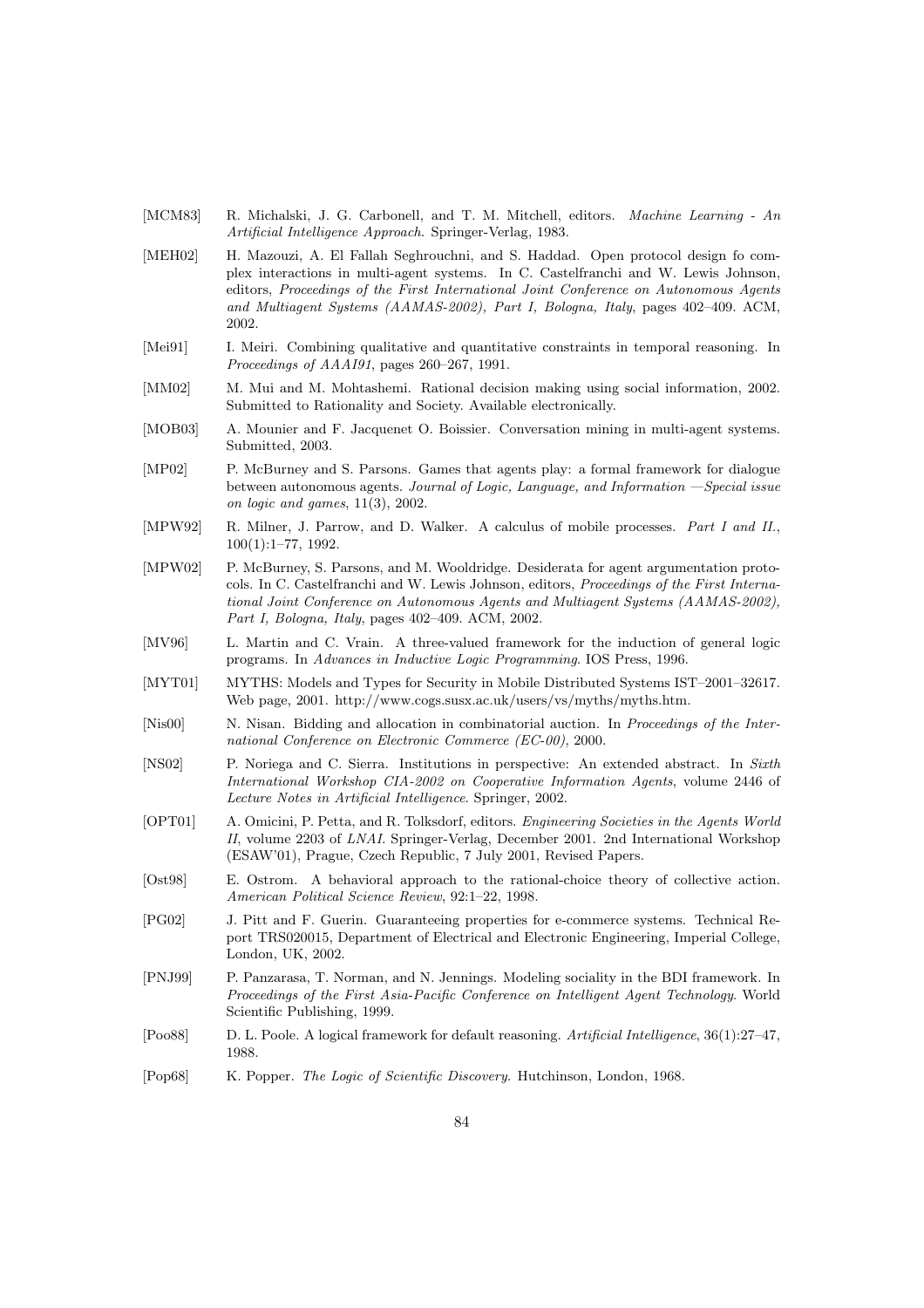- [PV90] R. Cohen P. VanBeek. Exact and approximate reasoning about temporal relations. Computational Intelligence, 6:132–144, 1990.
- [RG92a] A. Rao and M. Georgeff. An abstract architecture for rational agents. In Proceedings of the International Workshop on Knowledge Representation (KR'92), 1992.
- [RG92b] A. S. Rao and M. P. Georgeff. An abstract architecture for rational agents. In Proceedings of the Third International Conference on Principles of Knowledge Representation and Reasoning (KRR92), Boston, MA, 1992.
- [RZ94] J. S. Rosenschein and G. Zlotkin. Rules of Encounter: Designing Conventions for Automated Negotiation Among Computers. MIT Press, Cambridge, Massachusetts, 1994.
- [San96] T. Sandholm. Negotiation among Self-Interested Computationally Limited Agents. Computer science, University of Massachusetts at Amherst, September 1996.
- [San00] T. Sandholm. eMediator: a next generation electronic commerce server. In Proceedings of the Fourth International Conference on Autonomous Agents (Agents-2000), 2000.
- [San02] T. Sandholm. Algorithm for optimal winner determination in combinatorial auction. Artificial Intelligence, 135, 2002.
- [Sat02] K. Satoh. Speculative computation with multi-agent belief revision. In Proceedings of the First International Conference on Autonomous Agents and Multi-Agent Systems, pages 897 – 904, Bologna, Italy, 2002.
- [SCDC98] J.S. Sichman, R. Conte, Y. Demazeau, and C. Castelfranchi. Readings in Agents, chapter A social reasoning mechanism based on dependence networks, pages 416–420. Morgan Kaufmann Publishers, 1998.
- [SD95] J.S. Sichman and Y. Demazeau. Exploiting social reasoning to deal with agency level inconsistency. In V. Lesser, editor, Proceedings First International Conference on Multiagent Systems, San Francisco, California, pages 352–359. AAAI Press/The MIT Press, Menlo Park, June 1995.
- [SD01] J.S. Sichman and Y. Demazeau. On social reasoning in multi-agent systems. Revista Iberoamericana de Inteligencia Artificial, 13:68–84, 2001.
- [SEC01] SECURE: Secure Environments for Collaboration among Ubiquitous Roaming Entities IST–2001–32486. Web page, 2001. http://www.dsg.cs.tcd.ie/index.php?category id=206.
- [SI92] K. Satoh and N. Iwayama. A query evaluation method for abductive logic programming. In In proceedings of the 1992 Joint International Conference and Symposium on Logic Programming, pages 671–685, 1992.
- [Sic01] J.S. Sichman. A dependence-based model for social reasoning in multi-agent systems. Technical Report BT/PCS/0108, Escola Politécnica da Universidade de São Paulo, 2001.
- [Sin98] M. Singh. Agent communication language: rethinking the principles. IEEE Computer, pages 40–47, December 1998.
- [Sin00] M. P. Singh. A social semantics for agent communication languages. In F. Dignum and M. Greaves, editors, Issues in Agent Communication, pages 31–45. Springer-Verlag, Heidelberg, Germany, 2000.
- [Smi80] R.G. Smith. The contract net protocol: High level communication and control in a distributed porblem solver. IEEE Transaction on Computers, C-29(12):1104–1113, 1980.
- [SOC] SOCS: Societies Of ComputeeS (SOCS): a computational logic model for the description, analysis and verification of global and open societies of heterogeneous computees. SOCS Home Page URL: http://lia.deis.unibo.it/Research/SOCS/.
- [ST97] Y. Shoham and M. Tennenholtz. On the emergence of social conventions: modeling, analysis and simulations. Artificial Intelligence, 94:139–166, 1997.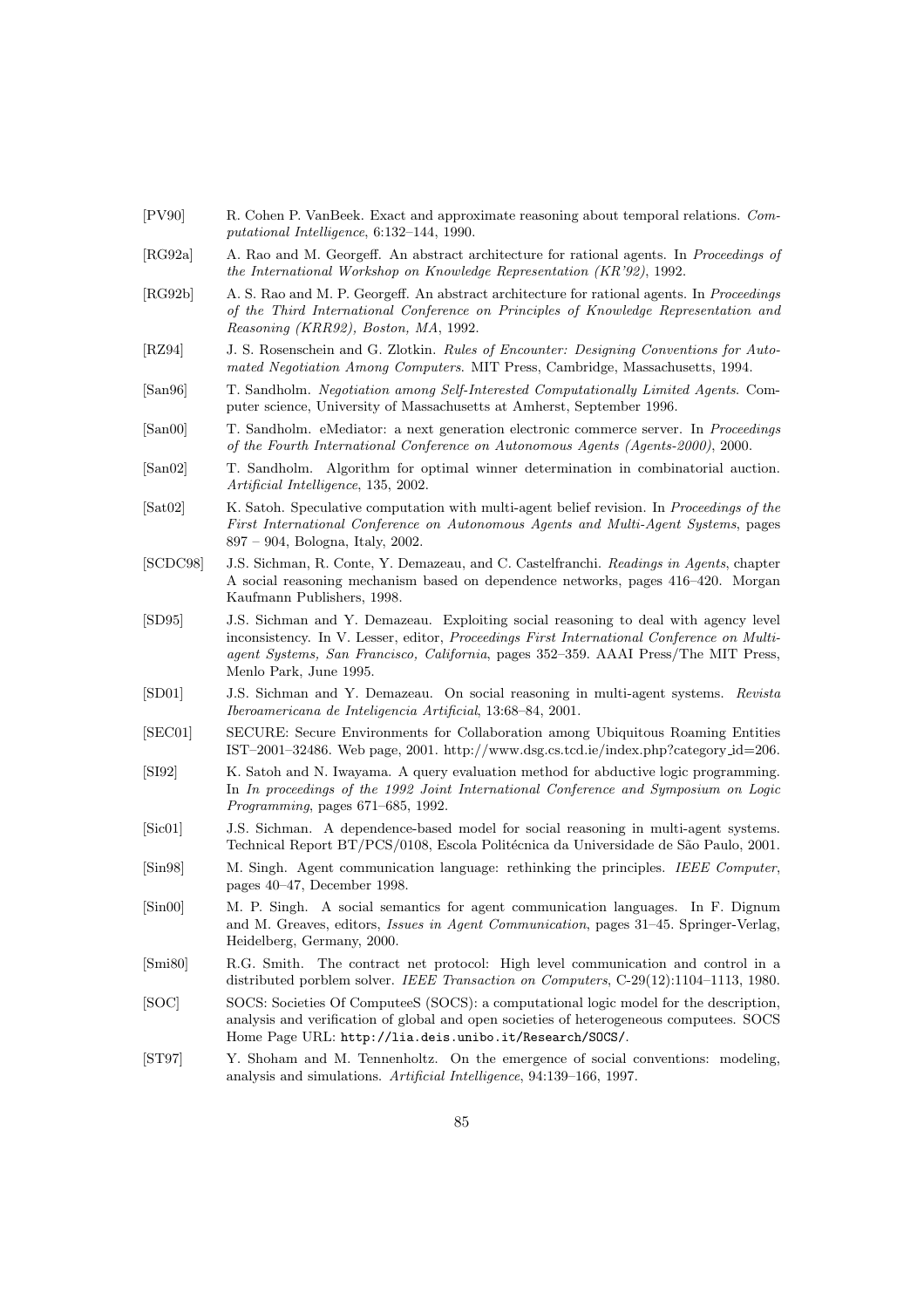- [ST00] F. Sadri and F. Toni. Abduction with negation as failure for active and reactive rules. In E. Lamma and P. Mello, editors, *Proceedings*  $AI^*IA$  *99, 6th Congress of the Italian* Association for Artificial Intelligence, number 1792 in LNAI, pages 49–60. Springer Verlag, 2000.
- [STT02a] F. Sadri, F. Toni, and P. Torroni. An abductive logic programming architecture for negotiating agents. In S. Greco and N. Leone, editors, Proceedings of the 8th European Conference on Logics in Artificial Intelligence (JELIA), volume 2424 of LNCS, pages 419–431. Springer Verlag, September 2002.
- [STT02b] F. Sadri, F. Toni, and P. Torroni. Dialogues for negotiation: agent varieties and dialogue sequences. In Intelligent Agents VIII, 8th International Workshop, ATAL 2001 Seattle, WA, USA, August 1-3, 2001 Revised Papers, volume 2333 of LNAI, pages 405–421. Springer Verlag, 2002.
- [STT02c] F. Sadri, F. Toni, and P. Torroni. A multi-stage negotiation architecture for sharing resources amongst logic-based agents (preliminary report). short paper. In UK Multi-Agent Systems (UKMAS) Annual Conference, Liverpool, UK, December 2002.
- [STT03] F. Sadri, F. Toni, and P. Torroni. Minimally intrusive negotiating agents for resource sharing. In G. Gottlob, editor, Proceedings of the 18th International Joint Conference on Artificial Intelligence. AAAI Press, August 2003.
- [SV00] P. Stone and M. M. Veloso. Multiagent systems: A survey from a machine learning perspective. Autonomous Robots, 8(3):345–383, 2000.
- [TMM<sup>+</sup>02] P. Torroni, P. Mello, N. Maudet, M. Alberti, A. Ciampolini, E. Lamma, F. Sadri, and F. Toni. A logic-based approach to modeling interaction among computees (preliminary report). In UK Multi-Agent Systems (UKMAS) Annual Conference, Liverpool, UK, December 2002.
- [vdT03] L. van der Torre. Contextual deontic logic: Normative agents, violations and independence. Annals of Mathematics and Artificial Intelligence, 37(1):33–63, 2003.
- [vH89] P. van Hentenryck. Constraint Satisfaction in Logic Programming. MIT Press, 1989.
- [VK89] M. B. Vilain and H. Kautz. Constraint propagation algorithms for temporal reasoning. In Proceedings of AAAI89, pages 377–382, 1989.
- [vND00] B. van Nuffelen and M. Denecker. Problem solving in ID-logic with aggregates. In Proceedings of NMR'2000, special track on Abductive Reasoning, pages 1–9, 2000.
- [vP96] H. van Parunak. Visualizing agent conversations: using enhanced dooley graphs for agent design and analysis. In Proceedings of the Second International Conference on Multi-agent Systems (ICMAS96), pages 275–282. AAAI Press, 1996.
- [Wel93] M. P. Wellman. A market-oriented programming environment and its application to distributed multicommodity flow problems. Journal of Artificial Intelligence Research, 1:1–23, 1993.
- [Wil85] R. Wilson. Reputations in games and markets. In A. Roth, editor, Game-Theoretic Models of Bargaining, pages 27–62. Cambridge University Press, 1985.
- [WJK00] M. Wooldridge, N. R. Jennings, and D. Kinny. The gaia methodology for agent-oriented analysis and design. Autonomous Agents and Multi-Agent Systems, 3(3):285–312, September 2000.
- [Wri51] G.H. Wright. Deontic logic. *Mind*, 60:1-15, 1951.
- [WW95] A. Walker and M. Wooldridge. Understanding the emergence of conventions in multi-agent systems. In Proceedings of the First International Conference on Multi-Agent Systems, 1995.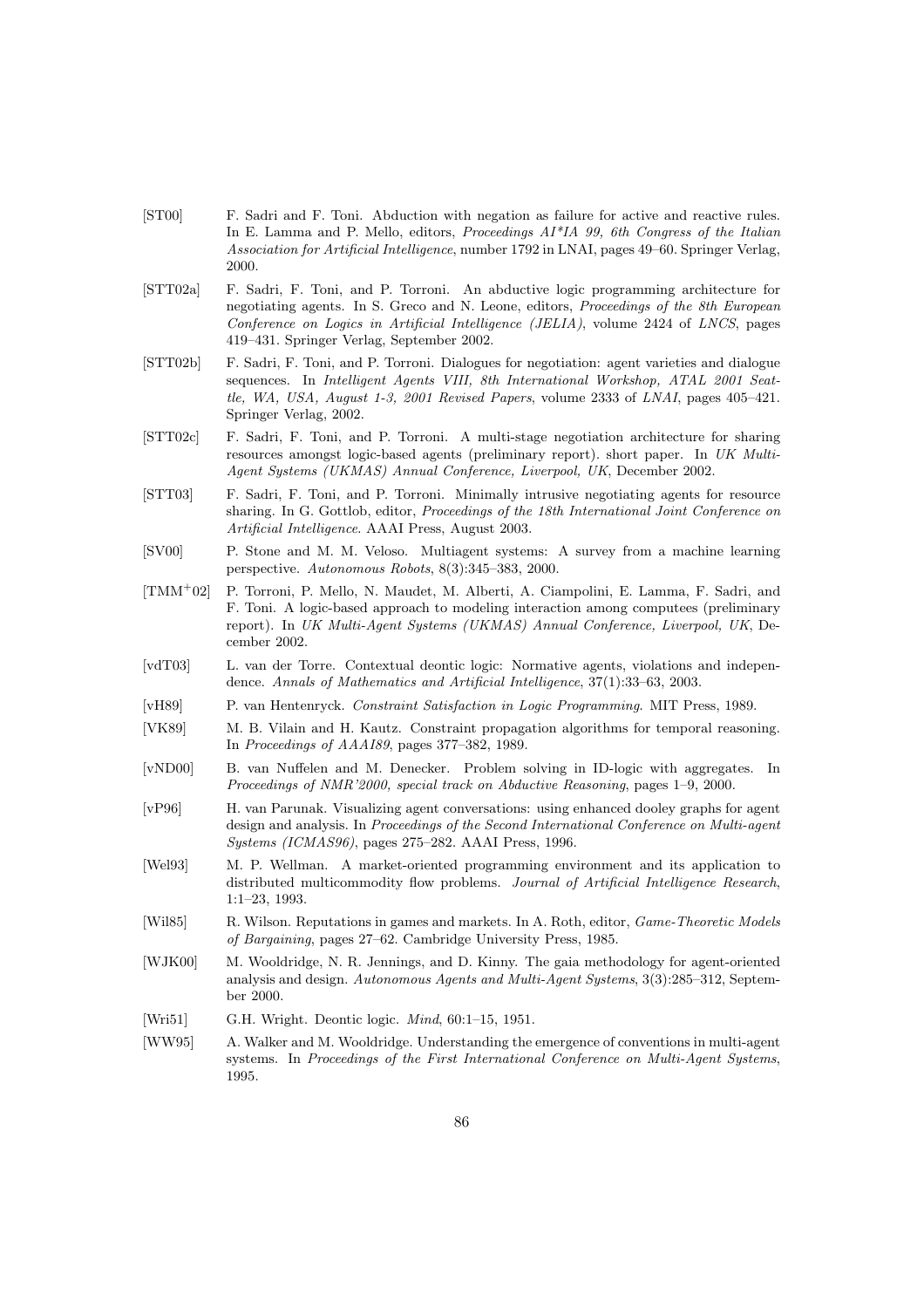- [WW98] M. P. Wellman and P. R. Wurman. Market-aware agents for a multiagent world. Robotics and Autonomous Systems, 24:115–125, 1998.
- [WWT99] D.H. Wolpert, K.R. Wheeler, and K. Tumer. General principles of learning-based multiagent systems. In Proceedings of the Third International Conference on Autonomous Agents (Agents-99), 1999.
- [WWW98] P.R. Wurman, M.P. Wellman, and W.E Walsh. The michigan internet auctionbot: A configurable auction server for human and software agents. In Proceedings of the Second International Conference on Autonomous Agents (Agents-98), 1998.
- [YS02] P. Yolum and M.P. Singh. Flexible protocol specification and execution: applying event calculus planning using commitments. In C. Castelfranchi and W. Lewis Johnson, editors, Proceedings of the First International Joint Conference on Autonomous Agents and Multiagent Systems (AAMAS-2002), Part II, Bologna, Italy, pages 527–534. ACM, 2002.
- [ZM99] G. Zacharia and P. Maes. Collaborative reputation mechanisms in electronic marketplaces. In Proceedings of the  $32^{nd}$  Hawaii International Conference on System Sciences, 1999.
- [ZS96] D. Zeng and K. Sycara. Bayesian learning in negotiation. In Sandip Sen, editor, Working Notes for the AAAI Symposium on Adaptation, Co-evolution and Learning in Multiagent Systems, pages 99–104, Stanford University, CA, USA, 1996.
- [ZS97] D. Zeng and K. Sycara. Benefits of learning in negotiation. In Proceedings of the 14th National Conference on Artificial Intelligence and 9th Innovative Applications of Artificial Intelligence Conference (AAAI-97/IAAI-97), pages 36–42, Menlo Park, 27–31 1997. AAAI Press.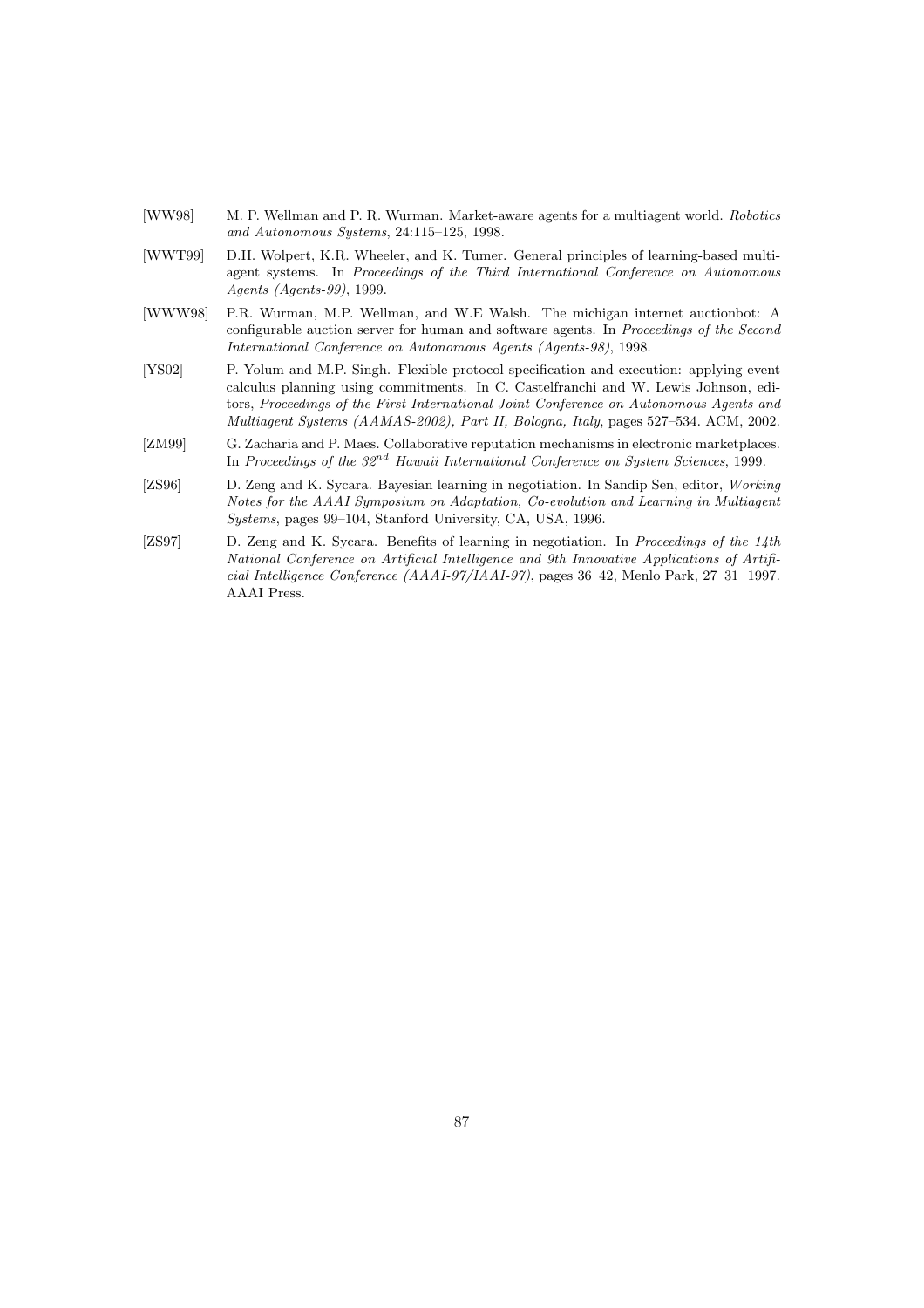# A Abductive Logic Programming

In this section we give some background to those who are not very familiar with Logic Programming. In particular, we will review a technology that we use to give an interpretation of our model of societies of computees: Abductive Logic Programming (ALP). Some background on ALP is also given in deliverable D4 [KSST03], in more general terms. Here, we want to focus on the computational aspects of the abductive process, by briefly introducing the IFF proof-procedure [FK97], which we refer to very often in this report.

Abduction has been widely recognized as a powerful mechanism for hypothetical reasoning in the presence of incomplete knowledge [CP86, EK89, KM90]. Incomplete knowledge is handled by labelling some pieces of information as abducibles, i.e., possible hypotheses which can be assumed, provided that they are consistent with the current knowledge base. More formally, given a theory  $T$  and a formula  $G$ , the goal of abduction is to find a (possibly minimal) set of atoms  $\Delta$  which together with T "entails" G, with respect to some notion of "entailment" that the language of  $T$  is equipped with.

Some results about the computational complexity of the abductive process are presented by Eiter & Makino in [EM02].

In the following, we briefly recall the framework of ALP  $[KKT98]$ , where T is a logic program. Within ALP, abductive proof-procedures (well-assessed in the Computational Logic setting, e.g. see [EK89, KM90, FK97]) can be exploited to compute any  $\Delta$  as above, given G and T.

## A.1 Abductive Logic Programming

An *abductive logic program* is a triple  $\langle P, Ab, IC \rangle$  where:

- $\bullet$  P is a (normal) logic program, that is, a set of clauses of the form  $A_0 \leftarrow A_1, \ldots, A_m$ , not  $A_{m+1}, \ldots, \text{not } A_{m+n}$ , where  $m, n \geq 0$ , each  $A_i$   $(i = 1, \ldots, m+n)$ is an atom, and all variables are implicitly universally quantified from the outside.  $A_0$  is called the head and  $A_1, \ldots, A_m$ , not  $A_{m+1}, \ldots, \text{not } A_{m+n}$  is called the body of any such clause.
- Ab a set of *abducible predicates*,  $p$ , such that  $p$  is a predicate in the language of  $P$  which does not occur in the head of any clause of P (without loss of generality, see [KKT98]).
- IC is a set of integrity constraints, that is, a set of sentences in the language of  $P$ .

Abducible predicates (or simply abducibles) are the predicates about which assumptions (or abductions) can be made. These predicates carry all the incompleteness of the domain, they can have a partial definition or no definition at all, while all other predicates have a complete definition in the logic program.

Given an abductive logic program  $T = \langle P, Ab, IC \rangle$  and a formula G, the goal of abduction is to find a (possibly minimal) set of ground atoms  $\Delta$  (*abductive explanation*) in predicates in Ab which, together with P, "entails" G, i.e.,  $P \cup \Delta \vdash G$ , and such that  $P \cup \Delta$  "satisfies" IC, e.g. P $\cup$  $\Delta \vdash IC$  (see [KKT98] for other possible notions of integrity constraint "satisfaction"). Here, the notion of "entailment"  $\vdash$  depends on the semantics associated with the logic program P (there are many different choices for such semantics, as it is well-documented in the Computational Logic literature).

Operationally, we write  $T \vdash_{Abd} G$  when there exists an abductive explanation computed by an abductive proof-procedure for G in T.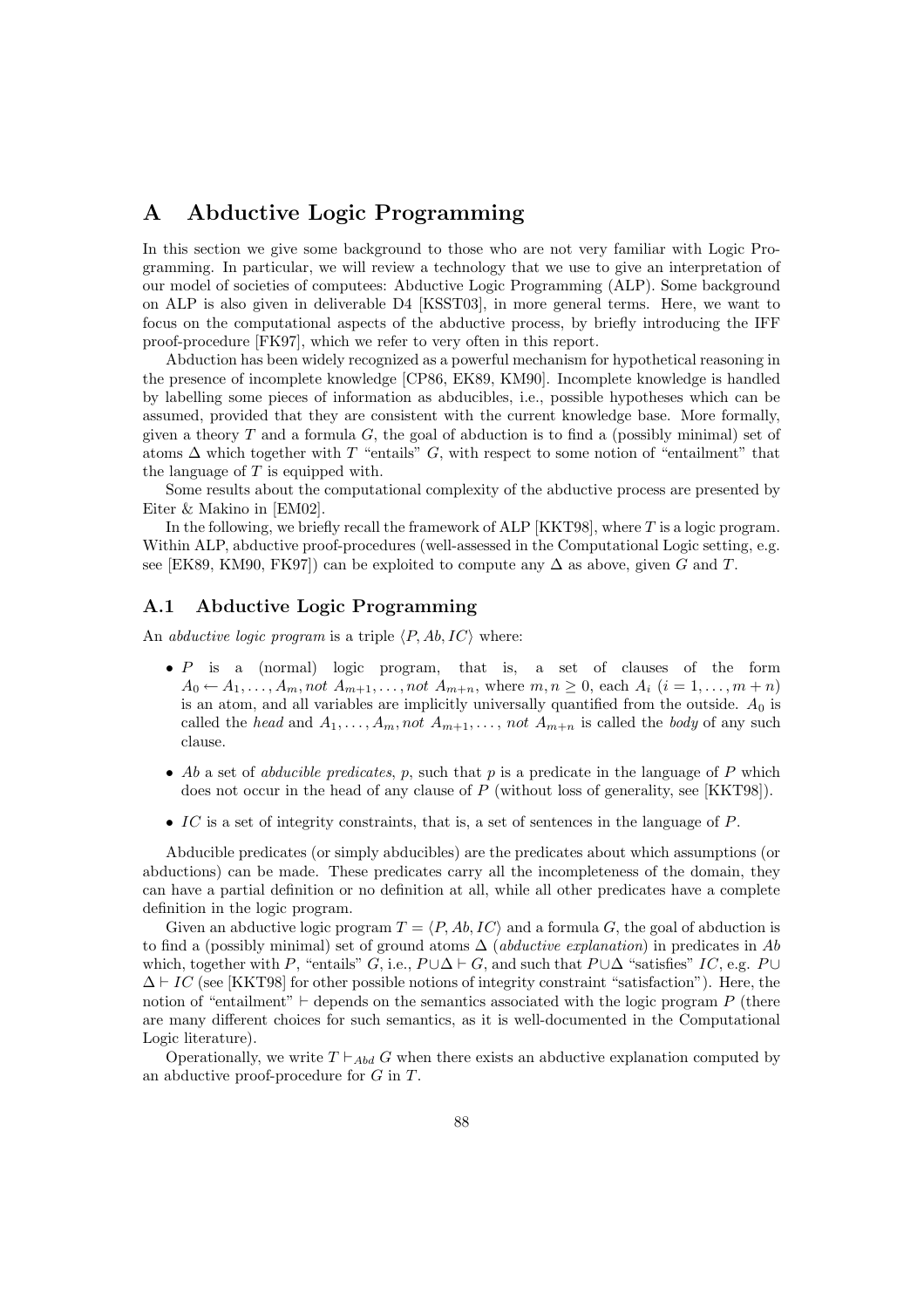In [KM90] Kakas and Mancarella define a proof-procedure (here referred to as KM) for ALP, as an extension of that in [EK89]. This procedure assumes that the integrity constraints are in the form of denials, i.e.:

$$
\leftarrow A_1, \ldots, A_m, not A_{m+1}, \ldots, not A_{m+n}
$$

where each  $A_i$ ,  $i = 1, \ldots, m+n$  is an atom,  $m > 0$ , at least one of the  $A_i$ ,  $i = 1, \ldots, m$  is abducible, and all variables are implicitly universally quantified from the outside. The semantics of such integrity constraints within the KM proof-procedure requires that at least one of the literals in the constraint does not hold. The procedure starts from a goal and a set of initial assumptions  $\Delta_i$  and results in a set of consistent hypotheses (abduced literals)  $\Delta_o$  such that  $\Delta_o \supseteq \Delta_i$  and  $\Delta_o$  together with the program P entails the goal. The proof-procedure uses the notion of abductive and consistency derivations. Intuitively, an abductive derivation is the standard Logic Programming SLD-derivation suitably extended in order to consider abducibles. As soon as an abducible atom  $\delta$  is encountered which does not already occur in the current set of hypotheses, it is added to the current set of hypotheses, and it must be proved that any integrity constraint such that  $\delta$  is an instance of any of the  $A_i$ ,  $i = 1, \ldots, m$ , is satisfied. For this purpose, a consistency derivation for  $\delta$  is started. Since the constraints are denials only (i.e., goals), this corresponds to proving that every such goal fails to hold. Therefore,  $\delta$  is removed from all the constraints containing it, and we prove that all the resulting goals fail. In this consistency derivations, when an abducible is encountered, an abductive derivation for its complement is started in order to prove the abducible's failure, so that the initial constraint is satisfied. When the procedure succeeds for the goal G and the initial set of assumptions  $\Delta_i$ , producing as output the set of assumptions  $\Delta_o$ , we say that T abductively derives G or that G is abductively derivable from T and we write  $T \vdash_{\Delta_{\alpha}} G$ .

The original KM proof-procedure can only deal with abducibles which are ground at selection time, and *flounders* if the selected abducibles are not ground. Moreover, it treats *constraint* predicates, such as  $\langle \xi, \xi, \xi, \ldots \rangle$  as ordinary predicates, thus being unable to use specialized constraint solvers for such predicates. Some work have proposed abductive proof-procedures dealing with non-ground abducibles and/or constraints which are relevant for our purposes. In the following, we survey some of them.

## A.2 Abductive proof-procedures dealing with variables in hypotheses and with constraints

In [DS92], Denecker and De Schreye introduce a proof procedure for normal abductive logic programs by extending the SLDNF resolution to the case of abduction. The resulting proofprocedure (SLDNFA) is correct with respect to the completion semantics. A crucial property of this abductive procedure is the treatment of non-ground abductive goals. In [DS92], the authors do not consider general integrity constraints, but only constraints of the kind  $\leftarrow a$ , not a. To overcome this limitation, in a later work [DS93], they consider the treatment of general integrity constraints but in a quite inefficient way. In practice, they check all the integrity constraints at the end of the proof for a query, i.e., only when the overall set of abductive hypotheses supporting the query has been computed. More recent work is represented by the SLDNFA(C) system [vND00] which extends SLDNFA with constraints.

A recent abductive proof-procedure dealing with constraints is also contained in [ACL], where the ACLP system is presented. ACLP programs can contain constraints on finite domains. ACLP interleaves consistency checking of abducible assumptions and constraint satis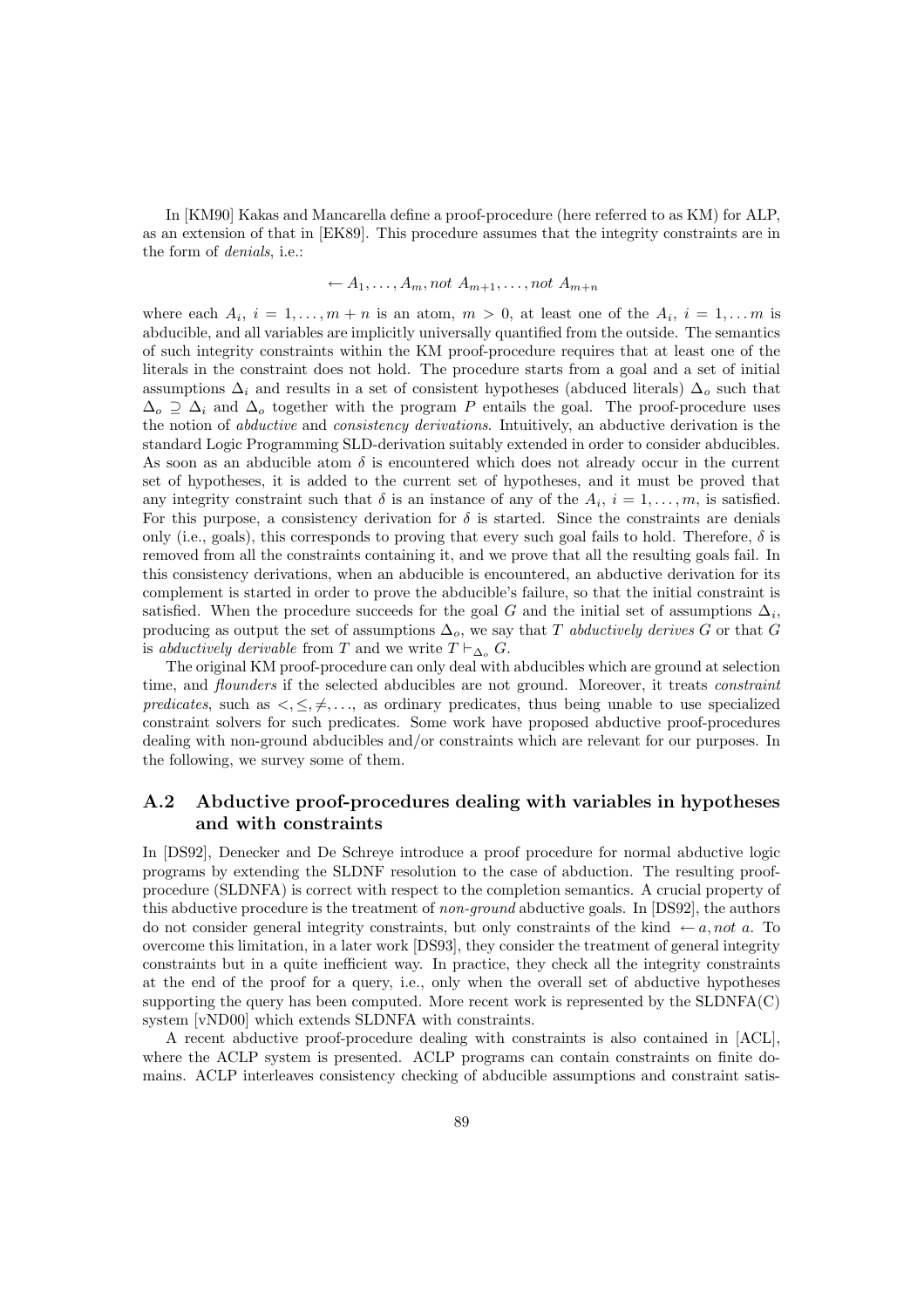faction. Finally, A-system [KvND01] is a followup of ACLP and SLDNFA(C). A-system differs from the previous two for the explicit treatment of non-determinism that allows the use of heuristic search with different types of heuristics.

Among other abductive proofs existing in literature, we cite here the abductive query evaluation method proposed by Satoh and Iwayama in 1992 [SI92] and Abdual, by Alferes, Pereira  $&$  Swift, [APS99].

## A.3 The IFF proof-procedure

Another recent proof-procedure dealing with non-ground abducibles is presented in [FK97], referred to as IFF. This uses backward reasoning with the selective completion of the given logic program (namely its completion, but only with respect to the non-abducible predicates) to compute abductive explanations for given goals. The goals are conjoined with the integrity constraints at the beginning of the abductive process, and forward reasoning with them is applied. The integrity constraints do not need to be denials, but can be any (closed) implications. This procedure is proposed as the engine underlying the reasoning mechanism of intelligent agents in [KS99]. An extension of this procedure to deal with constraint predicates is given in [KTW98]. An extension of this procedure to deal with negation as failure in integrity constraints is proposed in [ST00].

The IFF proof-procedure [FK97] uses a syntax very related to the one in our framework; in the following we discuss it in detail.

#### A.3.1 Syntax

An abductive program is a triple  $\langle T, Ab, IC \rangle$ , where:

•  $T$  is a theory given by a set of definitions

$$
P(X_1,\ldots,X_k)\leftrightarrow D_1\vee\cdots\vee D_n
$$

where  $D_i$  is a conjunction of literals (positive or negative atoms). The semantics is similar to that of the completion of a logic program, except for the fact that there can be more definitions for a unique predicate. This is used to distinguish suspended atoms: in fact, when using the *unfolding* rule (that replaces *resolution*), only one-way unification (a.k.a. pattern-matching) is used. For example, the user can either define a predicate p/1 as

$$
p(1) \leftrightarrow true.
$$
  

$$
p(2) \leftrightarrow true.
$$

or as

$$
p(X) \leftrightarrow X = 1 \lor X = 2.
$$

the two are declaratively equivalent, but have a different operational semantics: a query  $? - p(Y)$  is suspended in the first case and opens a choice point in the second.

The syntax forbids to write two definitions with unifying heads; this avoids backtracking in the selection of the definition.

Apart from this, the meaning is the same as for the completion: all variables in the head are universally quantified and the remaining (in the body) are existentially quantified.

A definition is allowed if every variable in a negated atom also occurs in a positive atom in the same  $D_i$  (intuitively, in the same branch);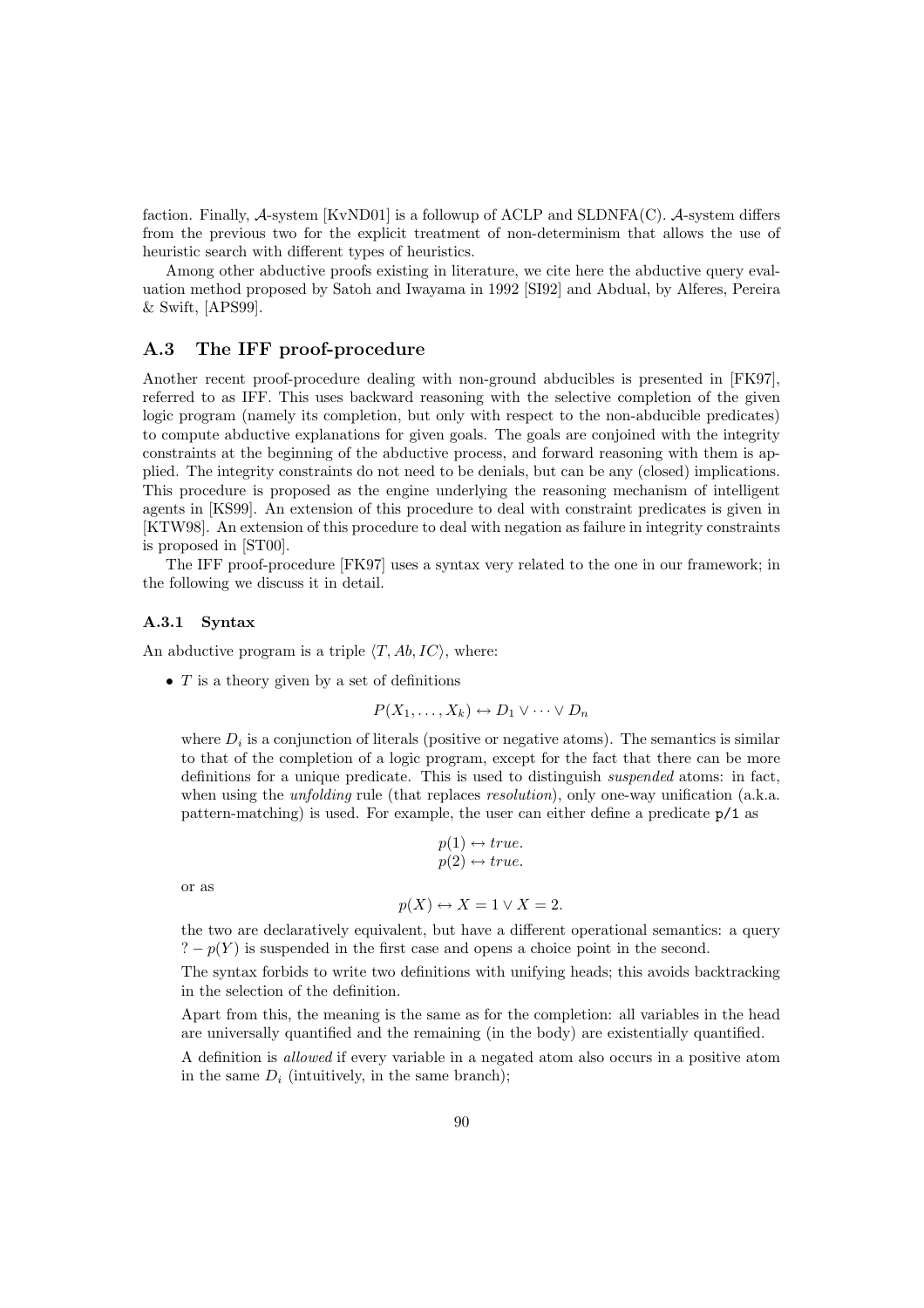- $\bullet$  Ab is a set of abducible predicates;
- $IC$  is a set of Integrity constraints. It is a set of implications

$$
A_1 \vee \cdots \vee A_m \leftarrow B_1 \wedge \cdots \wedge B_n
$$

where all variables are universally quantified,  $A_i$  and  $B_i$  are atoms (can be abducibles or defined predicates), but they cannot be the negation of an atom. An IC is allowed if every variable in the conclusion occurs in the condition.

#### A.3.2 Proof-procedure

The IFF proof-procedure is based on rewriting. It starts with a formula (that replaces the concept of *resolvent* in logic programming) built as a conjunction of the initial query and the ICs. Then it repeatedly applies one of the following *inference rules*:

unfolding replaces resolution;

propagation propagates ICs;

- splitting distributes conjunctions and disjunctions, making the final formula in a sum-ofproducts form;
- case analysis if the body of an IC contains  $X = t$ , case analysis nondeterministically tries  $X = t$  or  $X \neq t$ ,

factoring tries to reuse an previously made hypothesis;

rewrite rules for equality use the inferences in the Clark Equality Theory;

**logical simplifications** try to simplify a formula through equivalences like  $A \land false \leftrightarrow false$ ,  $[A \leftarrow true] \leftrightarrow true$ , etc.

Thanks to these inference rules, each node is always translated into a (disjunction of) conjunctions of atoms and implications; e.g., it can look like:

$$
(A_1 \wedge A_2 \wedge [A_3 \leftarrow B_1 \wedge B_2] \wedge [A_4 \leftarrow B_3 \wedge B_4])
$$
  
 
$$
\vee \quad (A_i \wedge A_j \wedge A_k \wedge [A_z \leftarrow B_y] \wedge [false \leftarrow B_5])
$$

the atoms have a similar meaning to those in the resolvent in LP, while the implications are (partially-propagated) integrity constraints.

Given a formula, it is always clear the quantification of the variables by the following rules:

- if a variable is in the initial query, then it is free;
- *else if* it occurs in an atom, it is existentially quantified;
- else (it occurs only in implications) it is universally quantified.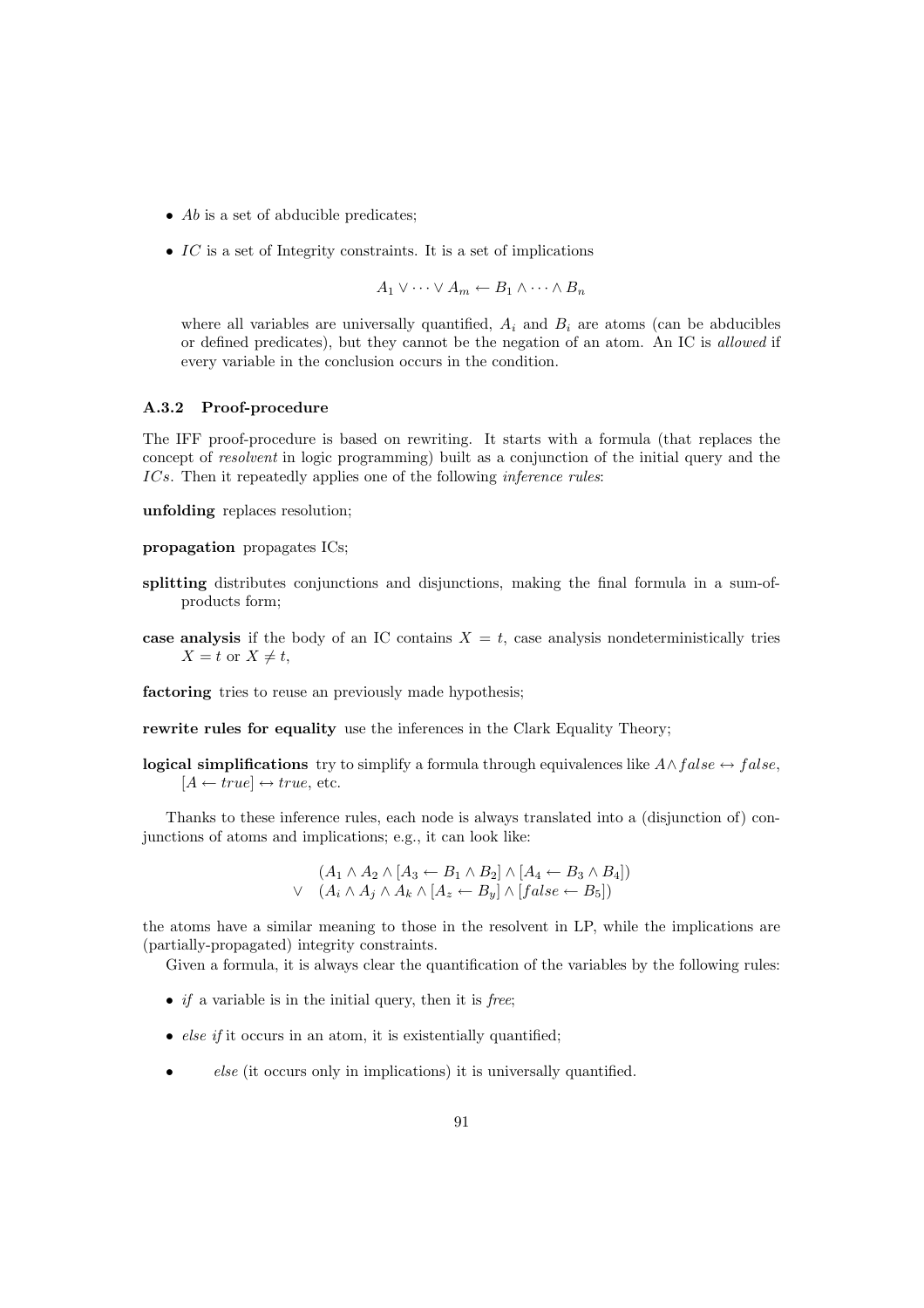#### A.3.3 Negation

A negated atom  $\neg A$  is rewritten as  $false \leftarrow A$ . Notice that this does not change the existential quantification of the atom because of the allowedness condition. A variable can occur in a negated atom only if it also occurs in a positive atom. A variable is universally quantified only if it occurs only in implications. Thus, if an implication  $false \leftarrow A$  was generated by the transformation of a negated atom  $\neg A$ , the variables in A necessarily occur also in a positive atom, and must be considered existentially quantified.

# B Comparing  $IC<sub>S</sub>$  with the integrity constraints of the IFF proof-procedure

The syntax of  $IC_S$  is strictly related with that of integrity constraints in the IFF proofprocedure [FK97]. This leads to the idea of using an extension of the IFF proof-procedure as a proof-procedure for our language. We can map  $E$  and  $NE$  as abducible predicates, while H atoms are considered as facts in the history of the society.

A first, obvious difference stands in the fact that our framework requires more dynamics. New facts (H events) continuously occur in the KB of the society, and must be taken into account by the proof.

Other differences in the syntax are given in the following.

Syntactic restrictions - In the IFF definitions, integrity constraints and queries are required to be allowed. A definition and a query are allowed if every variable occurring in a negative atom also occurs in a positive atom (or in the head of the definition). This ensures that all variables in a negative atom will be existentially quantified (or free). An Integrity Constraint is allowed if every variable in the conclusion also occurs in the condition. All these restrictions are present in order to avoid explicit quantification of the variables, as explained in the next paragraph.

Implicit/explicit quantification of variables - The IFF proof-procedure is a rewriting systems that produces, at each node, a Formula. A formula is a conjunction of atoms and implications. Thanks to the syntactic restrictions explained earlier, for every variable it is always clear if the variable is quantified existentially or universally; thus, there is no need to add an explicit quantification.

Quantification of variables in abduced atoms - In the IFF proof-procedure, abduced atoms are always existentially quantified. In our framework, we need to express concepts like "An event is expected not to happen in a time interval" or "All computees are expected not to perform a given action" or "A computee is expected not to perform all the actions in a given class". To express an expected behavior one needs to forbid actions for all the possible values of the variables. For this reason, new variables in NE atoms are universally quantified.

In the IFF proof-procedure, universal quantification can be put in the integrity constraints; for example, instead of writing

$$
\mathbf{H}(tell(X, Y, yes, D), T) \rightarrow \mathbf{NE}(tell(X, Y, no, D), T')
$$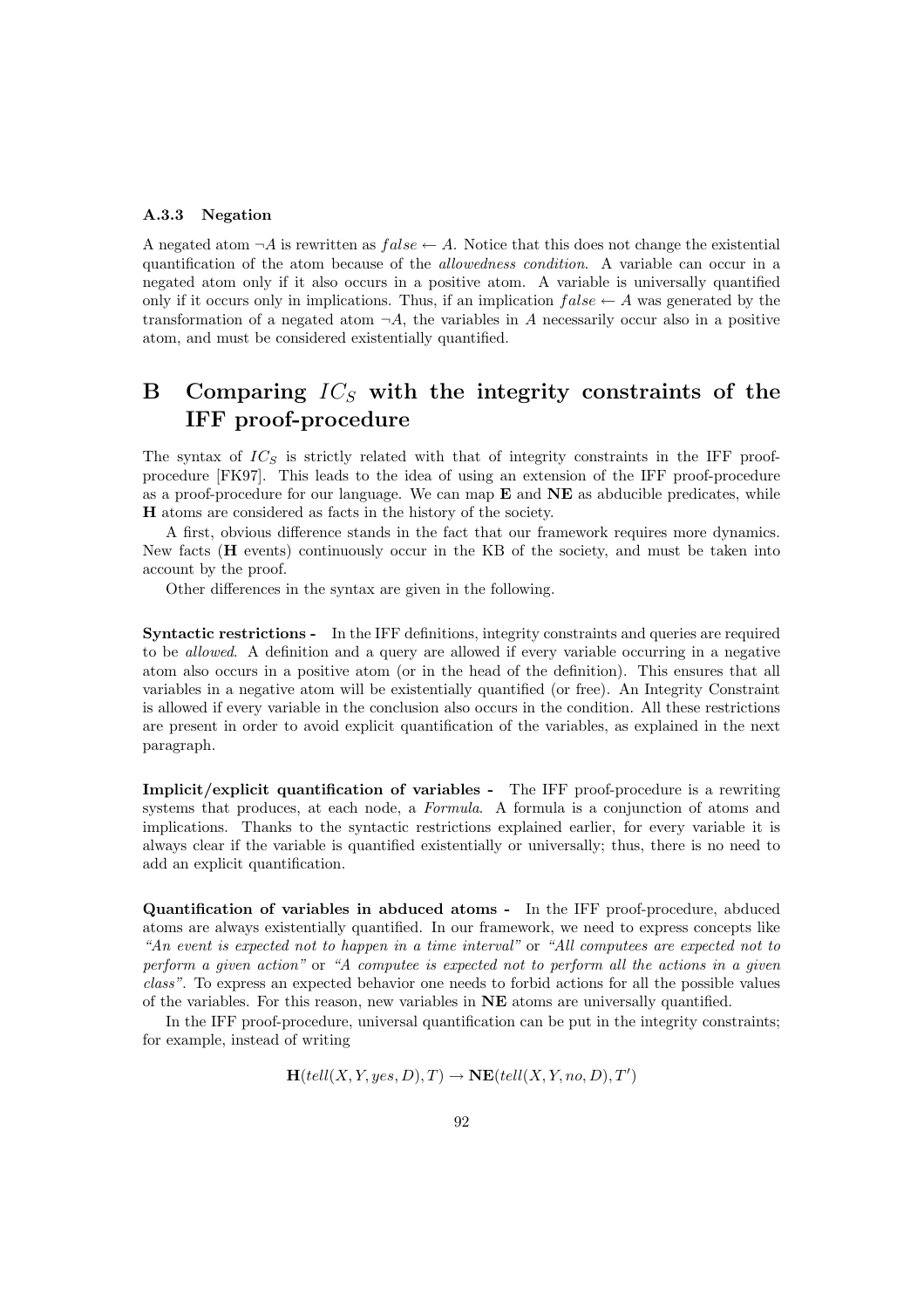(where  $T'$  is universally quantified in our framework, and would be existentially quantified in the IFF), one may write (in the IFF clauses use the symbol  $\leftrightarrow$ , as they represent a completion of a set of clauses):

$$
\mathbf{H}(tell(X, Y, yes, D), T), \mathbf{H}(tell(X, Y, no, D), T') \rightarrow false
$$

Note that this provides a different set of expectations, thus the result is different. The set of expectations may be visible to the computees, so they can reason about their expected behavior.

Quantification of variables in Integrity Constraints - Variables in the integrity constraints of the IFF proof-procedure are all universally quantified, while in our case some of the variables are universally quantified, and some are existentially quantified. This derives from the fact that positive expectations  $(E)$  mean that some computee should perform a given action choosing some parameters (e.g., the time at which the action is performed, or the addressee of the action, etc.). In the previous example

$$
\mathbf{H}(tell(X, Y, ask, D), T) \rightarrow \mathbf{E}(tell(Y, X, yes, D), T')
$$
  
 
$$
\vee \mathbf{E}(tell(Y, X, no, D), T')
$$

Variable  $T'$  is existentially quantified, while in the IFF it is not accepted, as the integrity constraint is not allowed.

In the IFF one can put existentially quantified variables in the body of a definition, thus one would write:

$$
\mathbf{H}(tell(X, Y, ask, D), T) \rightarrow reply(X, Y, D)
$$
\n
$$
reply(X, Y, D) \leftrightarrow \mathbf{E}(tell(Y, X, yes, D), T')
$$
\n
$$
\lor \mathbf{E}(tell(Y, X, no, D), T')
$$

# C Learning

In the following, we briefly recall the main definition of ILP, and some extensions provided for learning abductive logic programs. This part is aimed at providing some background which can help the reader in better understanding the exploitation of ILP to learn social behavior in societies of computees.

## C.1 Inductive Logic Programming

ILP is the research area that studies the problem of inductive concept learning from examples when the representation language employed is Logic Programming. In particular, ILP is the research area covering the intersection of Machine Learning [MCM83] and Logic Programming. Its aim is to devise systems that are able to learn logic programs from examples and from a background knowledge.

The ILP problem can be defined as [BG94]: Given:

- a set  $P$  of logic programs (hypotheses space)
- a set  $E^+$  of positive examples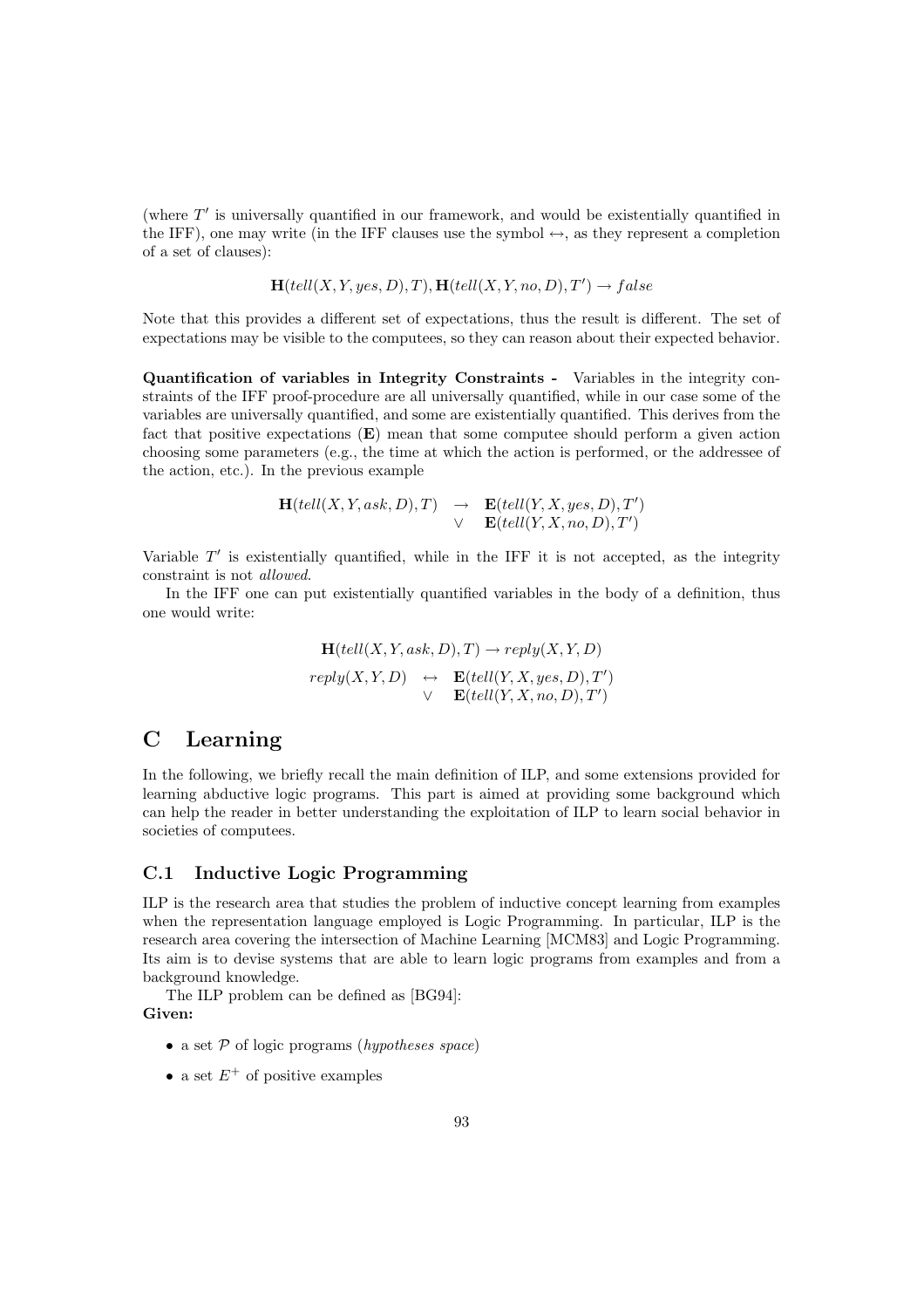- a set  $E^-$  of negative examples
- a logic program  $B$  (background knowledge)

#### Find:

• a logic program  $P \in \mathcal{P}$  (target program) such that

$$
- \forall e^+ \in E^+, B \cup P \vdash e^+ \text{ (completeness)}
$$
  

$$
- \forall e^- \in E^-, B \cup P \nvdash e^- \text{ (consistency)}.
$$

The predicates which are defined in P are called target predicates. The sets  $E^+$  and  $E^$ are called training sets and contain ground atoms for the target predicates. The program B contains the definitions of the predicates that are already known. We say that the program P covers an example e if<sup>15</sup>  $P \cup B \vdash e$ , i.e., if the theory "explains" the example. Therefore the conditions that the program  $P$  must satisfy in order to be a solution to the ILP problem can be expressed as "P must cover all positive examples and must not cover any negative example". A theory that covers all positive examples is said to be complete while a theory that does not cover any negative example is said to be consistent. The importance of the hypotheses space lies in the fact that it defines the search space of the ILP system. In order to be able to effectively learn a program, this space must be restricted as much as possible. If the space is too big, the search could be unaffordable.

The *language bias* is a description of the hypothesis space (i.e., the forms of program clauses to be learned).

There are two broad categories of ILP learning methods: bottom-up methods and top-down methods. In bottom-up methods clauses in  $P$  are generated by starting with a clause that covers one or more positive examples and no negative example, and by generalizing it as much as possible without covering any negative example. In top-down methods clauses in  $P$  are constructed starting with a general clause that covers all positive and negative examples and by specializing it until it does no longer cover any negative example while still covering at least one positive. A basic top-down inductive algorithm [BG95, LD94] learns programs by generating clauses one after the other. A clause is generated by starting with an empty body and iteratively adding literals to the body.

ILP has been initially applied to learn definite logic program. However, in the last years, in this research area, a number of works appeared on the problem of learning non-monotonic logic programs [BM92, DK95, BGNR96, MV96]. Particular attention has also been given to the problem of learning abductive logic programs [ELM<sup>+</sup>96, KR96, LMMR97a, LMMR97b, KR97] and, more generally, to the relation existing between abduction and induction and how they can integrate and complement each other [DDRFK96, DK96, AD95].

Learning abductive logic programs allows one to deal with knowledge incompleteness, and also learn default theories and exceptions to general rules, since default negation can be mapped into abduction. These are very frequent cases in practice, because very often the available data is incomplete and/or noisy. Abduction helps induction by allowing to make assumptions about unknown facts.

<sup>&</sup>lt;sup>15</sup>In the ILP literature, the derivability relation is often used instead of entailment because real systems adopt the Prolog interpreter for testing the coverage of examples, although this is not sound nor complete.